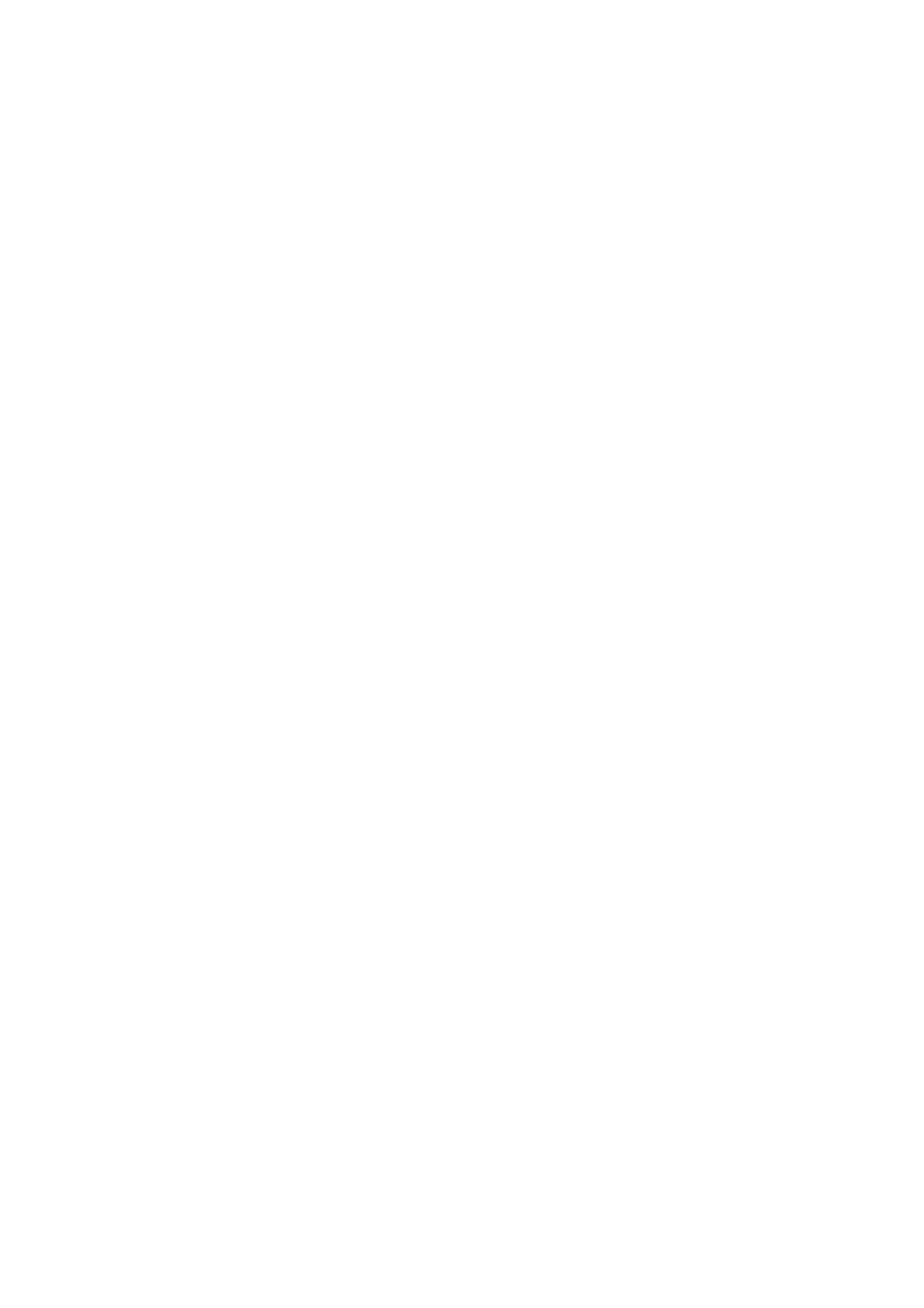# RENDRE LA JUSTICE AU XX<sup>e</sup> SIECLE

# APPROCHES FRANCOPHONES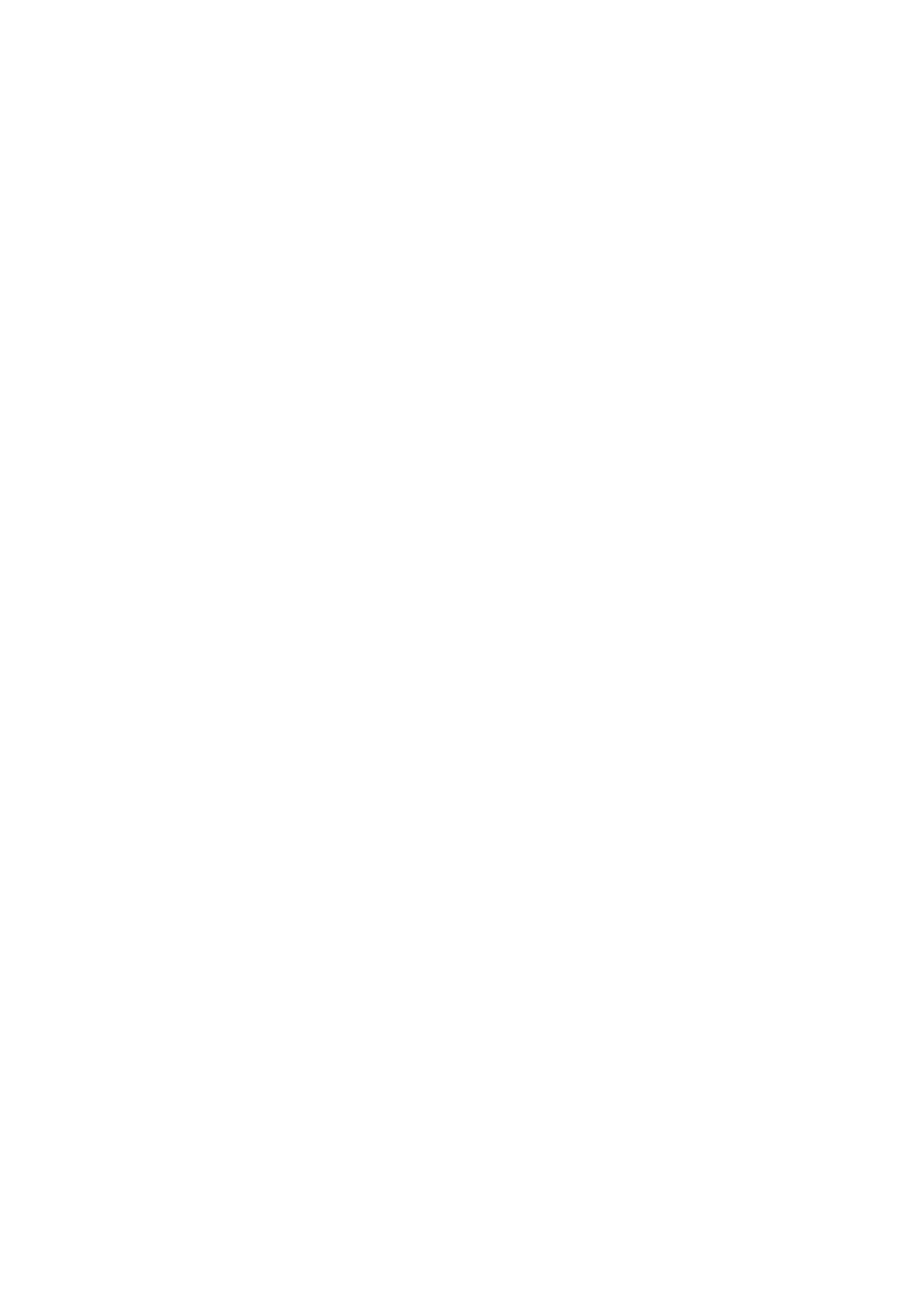**CIFDUF** 

# RENDRE LA JUSTICE AU XXI<sup>e</sup> SIECLE

# APPROCHES FRANCOPHONES

sous la direction de Nguyen Ngoc Dien

Presses de l'Université Toulouse 1 Capitole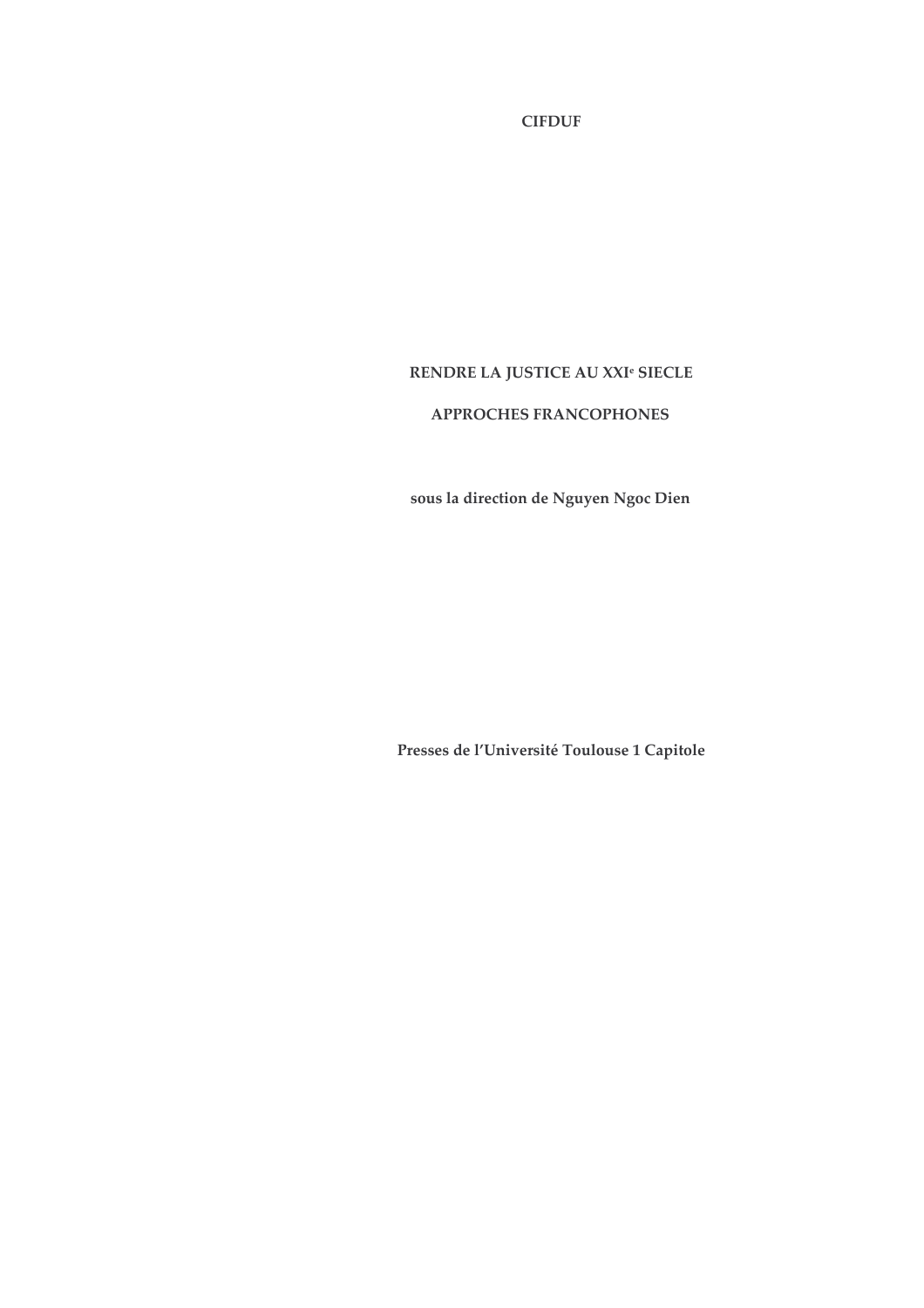Copyright et diffusion : 2014

Presses de l'Université **Toulouse I Capitole** 2 rue du doyen Gabriel Marty 31042 Toulouse cedex

ISBN: 978-2-36170-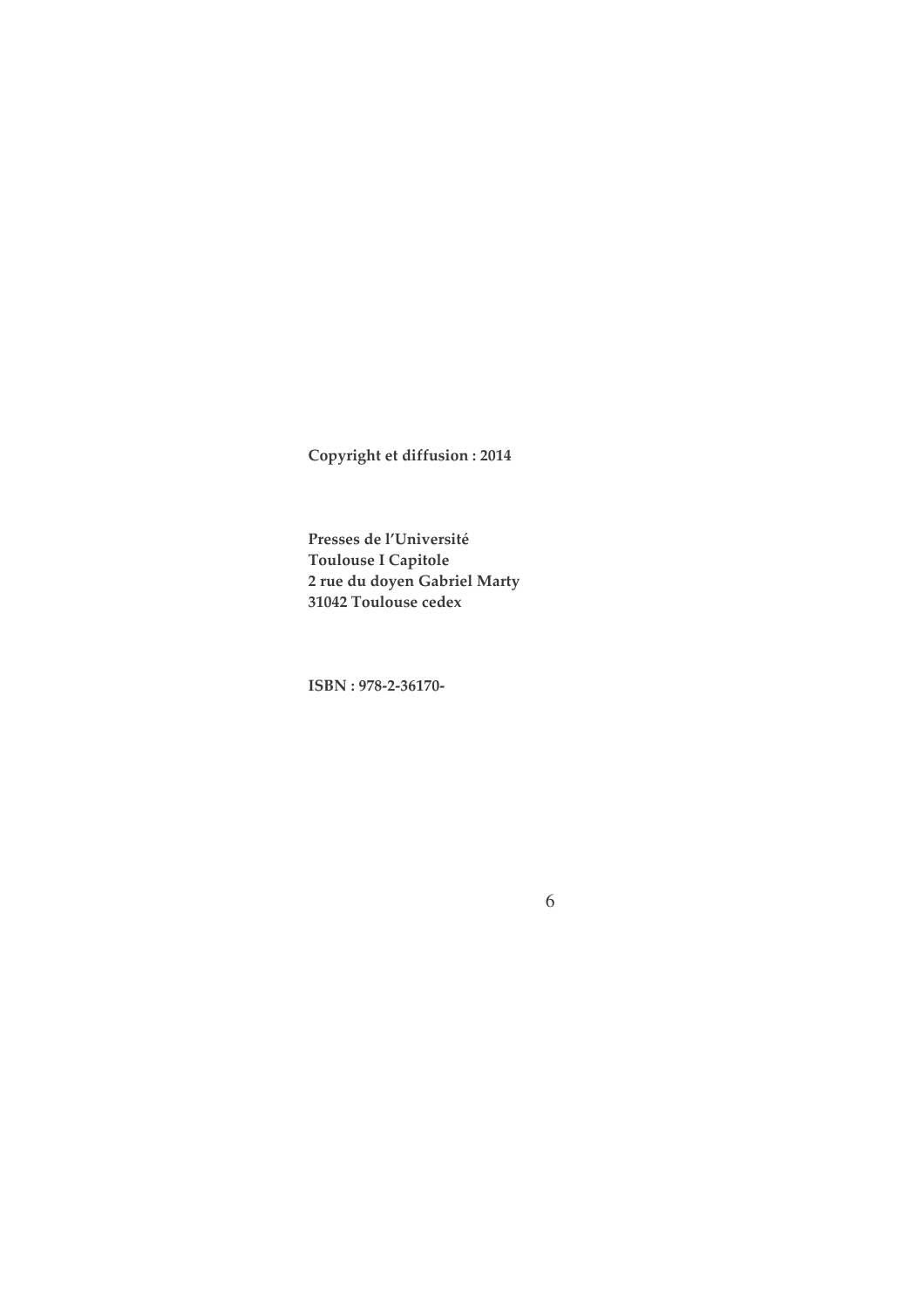# **TABLE DES MATIERES**

| <b>PREFACE</b>                                                                                                                                                                                                                             | 9   |
|--------------------------------------------------------------------------------------------------------------------------------------------------------------------------------------------------------------------------------------------|-----|
| <b>CHAPITRE 1: LA JUSTICE TRANSITIONNELLE</b>                                                                                                                                                                                              | 19  |
| CHAPITRE 2 : LE JUGE, QUELLE INDEPENDANCE ?                                                                                                                                                                                                | 47  |
| <b>CHAPITRE 3: L'ARBITRAGE ET LA PRIVATISATION DE</b><br><b>LA JUSTICE</b>                                                                                                                                                                 | 79  |
| CHAPITRE 4: LA PROCEDURE DE DESTITUTION<br>PRESIDENTIELLE, LE PACTE DE RESPONSABILITE ET<br>LA HAUTE COUR CONSTITUTIONNELLE. REFLEXIONS<br>SUR LE PARADOXE DEMOCRATIQUE A MADAGASCAR<br>par Rajaona Andrianaivo Ravelona et Laurent Sermet | 101 |
| CHAPITRE 5: LA RESPONSABILITE DU JUGE. DEVENIR<br><b>D'UNE IMPOSSIBILITE</b>                                                                                                                                                               |     |
| par André Cabanis et Michel Louis Martin                                                                                                                                                                                                   | 135 |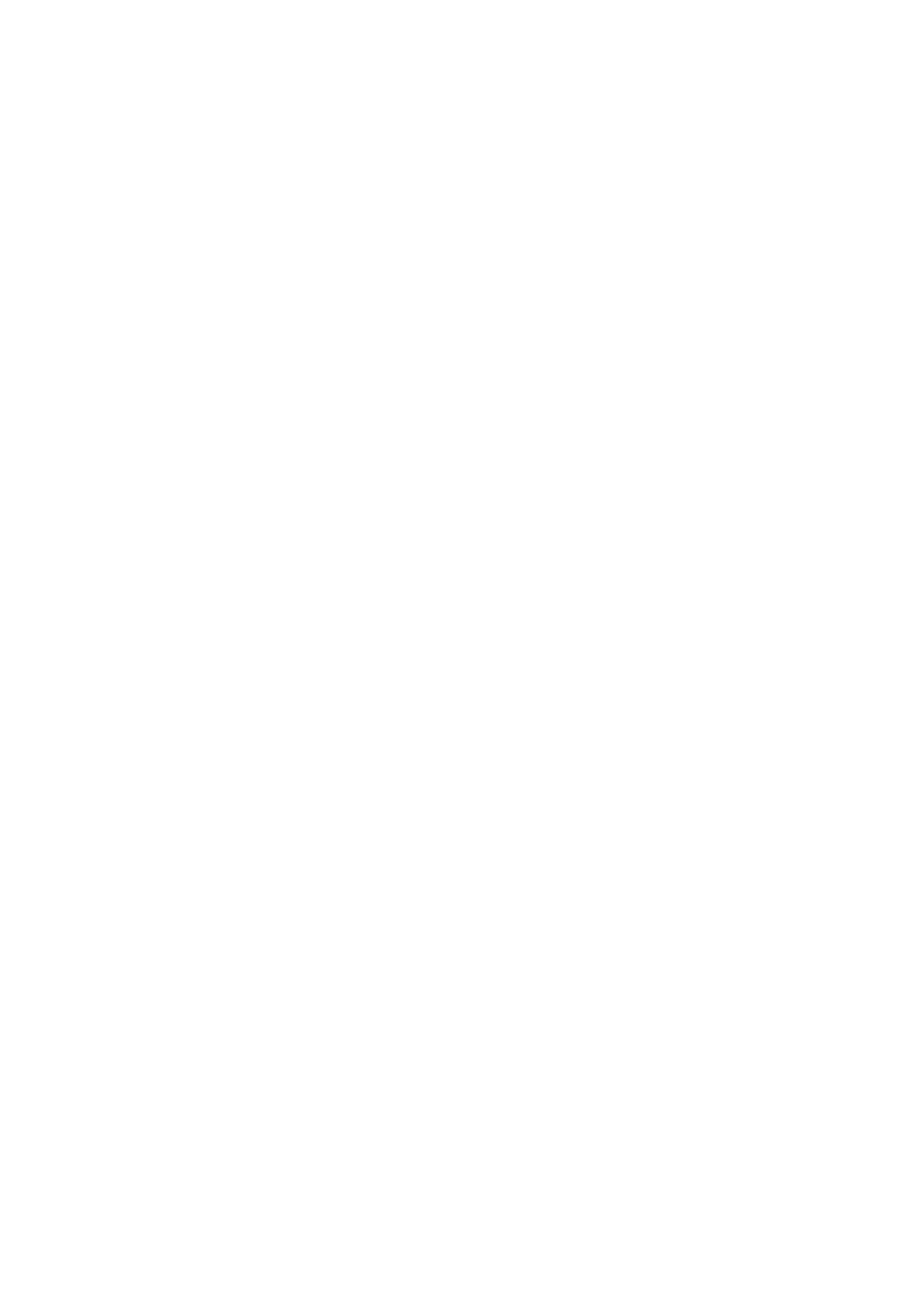#### **PREFACE**

# par Nguyen Ngoc Dien, professeur, vice-recteur de l'Université nationale du Vietnam à Ho Chi Minhville

La liste des thèmes traités ces dernières années par les équipes de la CIFDUF témoigne d'une certaine unité d'inspiration : Existe-t-il une culture juridique francophone?, L'égalité des sexes dans le monde francophone et Ecriture du droit pour s'en tenir aux trois derniers. Donc : Rendre la justice au XXI<sup>e</sup> siècle. Approches francophones pour ce qui est de la présente livraison. Si ces titres n'évoquent pas une identité absolue des méthodes et des démarches, ce qui en augmente l'intérêt par l'ampleur du terrain exploré, il n'en reste pas moins qu'ils relèvent tous de la volonté de rechercher la réponse originale que la Francophonie est susceptible de donner à un certain nombre de questions juridiques caractérisées à la fois par l'importance des enjeux qu'elles impliquent et par le caractère d'actualité qui les marque toutes. Il s'est agi, chaque fois, de s'attaquer aux problèmes les plus fondamentaux que se pose la science juridique, en commençant par s'interroger sur la spécificité de l'approche francophone, voire simplement sur son existence, puis en étudiant dans quelle mesure elle peut apporter une solution originale et pertinente au défi que pose l'égalité entre les genres, enfin en décrivant les conditions d'élaboration de la norme. Chaque fois, est très clairement affirmé le souci de privilégier des angles d'étude divers, surtout en se plaçant du point de vue des modes de réflexion en honneur sur des territoires fort divers, dans des sociétés relevant de continents différents et qu'unissent l'utilisation plus ou moins intense d'une langue commune et donc des structures mentales proches. Le thème exploré dans les pages qui suivent, se situe dans la même logique.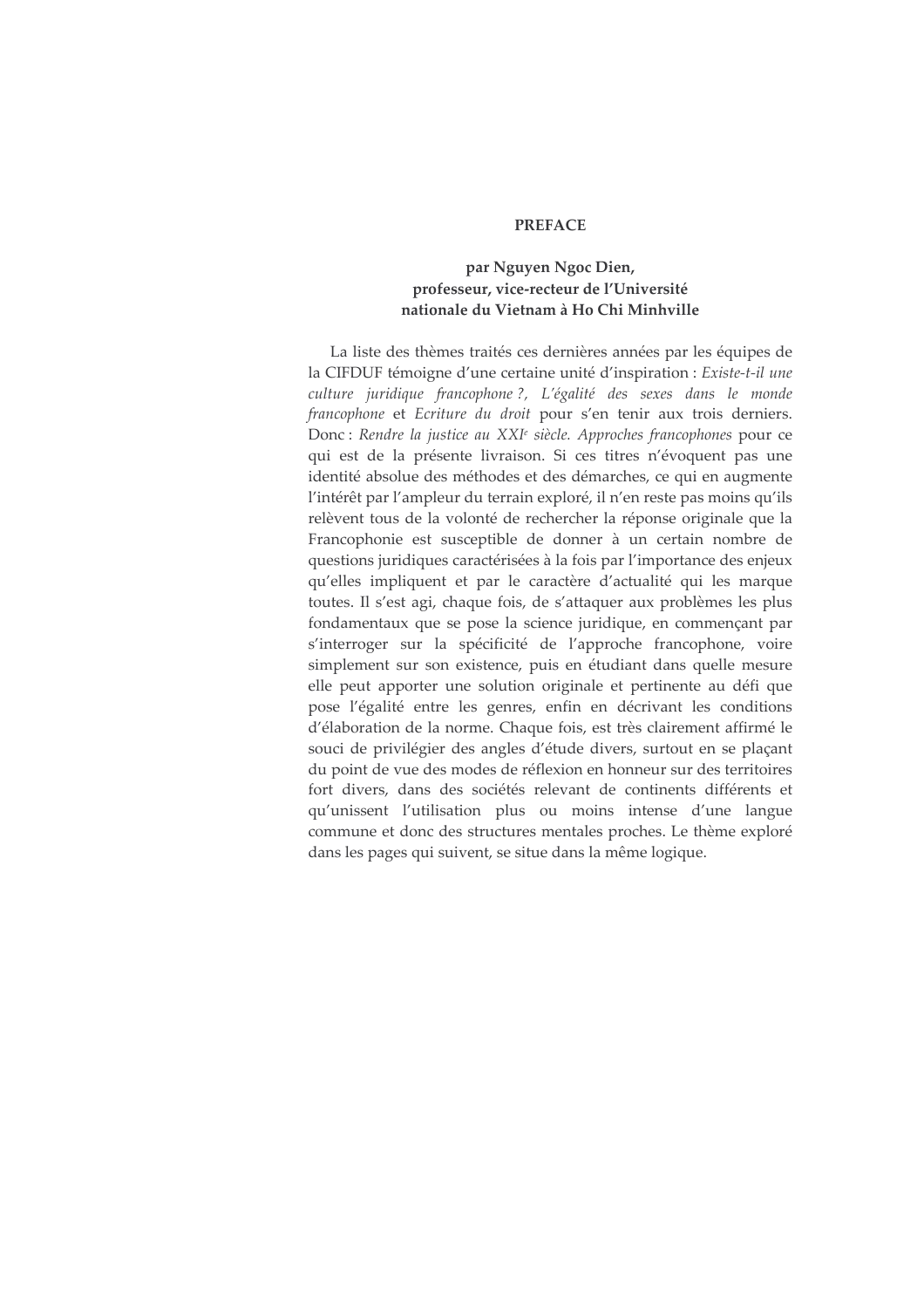#### Nguyen Ngoc Dien

Il y a des façons simples et banales de traiter du rôle présent et futur de la justice. Il suffit d'analyser les tendances perceptibles depuis quelques dizaines d'années et de supposer qu'elles vont se prolonger au cours de ce XXI<sup>e</sup> siècle qui constitue l'ambition et l'horizon de notre livre. Parmi ces trajectoires présentes à peu près partout, figure notamment le développement de la judiciarisation des conflits au sein de la société avec appel de plus en plus fréquent au juge là où, autrefois, l'on s'en serait remis à des modes de règlement des conflits fondés sur le rôle des réseaux sociaux, sur l'utilisation des solidarités de voisinage, sur la fonction apaisante des affinités familiales, parfois aussi sur l'intervention plus ou moins sollicitée des notables locaux. L'utilisation systématique de ces mécanismes pour éviter de faire appel aux tribunaux d'Etat est en déclin, surtout dans les pays développés. Certains justiciables sont attirés par la d'obtenir d'opulents dommages intérêts, perspective et généreusement distribués par des juges qui considèrent ces indemnités non seulement comme le moyen de compenser les préjudices causés mais également comme une technique pour punir le responsable imprudent, pour l'inciter à prendre désormais toutes les précautions, voire pour mettre en œuvre une forme de justice distributive en favorisant la victime démunie contre l'entreprise prospère, systématiquement soupçonnée de vouloir sacrifier le public à l'accroissement de ses bénéfices. Dans ces conditions, l'aggravation des règles présidant aux condamnations au titre de la responsabilité civile ou pénale serait une autre tendance lourde, sensible depuis plusieurs lustres et destinée à s'accentuer. Paraît également s'affirmer le souci de professionnalisation de la justice, résultant d'une mise en cause de plus en plus pressante des juges élus, des jurys tirés au sort, d'une forme de magistrature populaire fondé sur la conviction que chacun est à même de contribuer au règlement des différends les plus compliqués en s'appuyant sur son seul bon sens alors que la préoccupation est plutôt de favoriser une forme de technicisation du droit.

En fait, il n'est aucune assurance que les tendances actuelles s'accentuent et sans doute n'est-ce pas toujours souhaitable. Le passé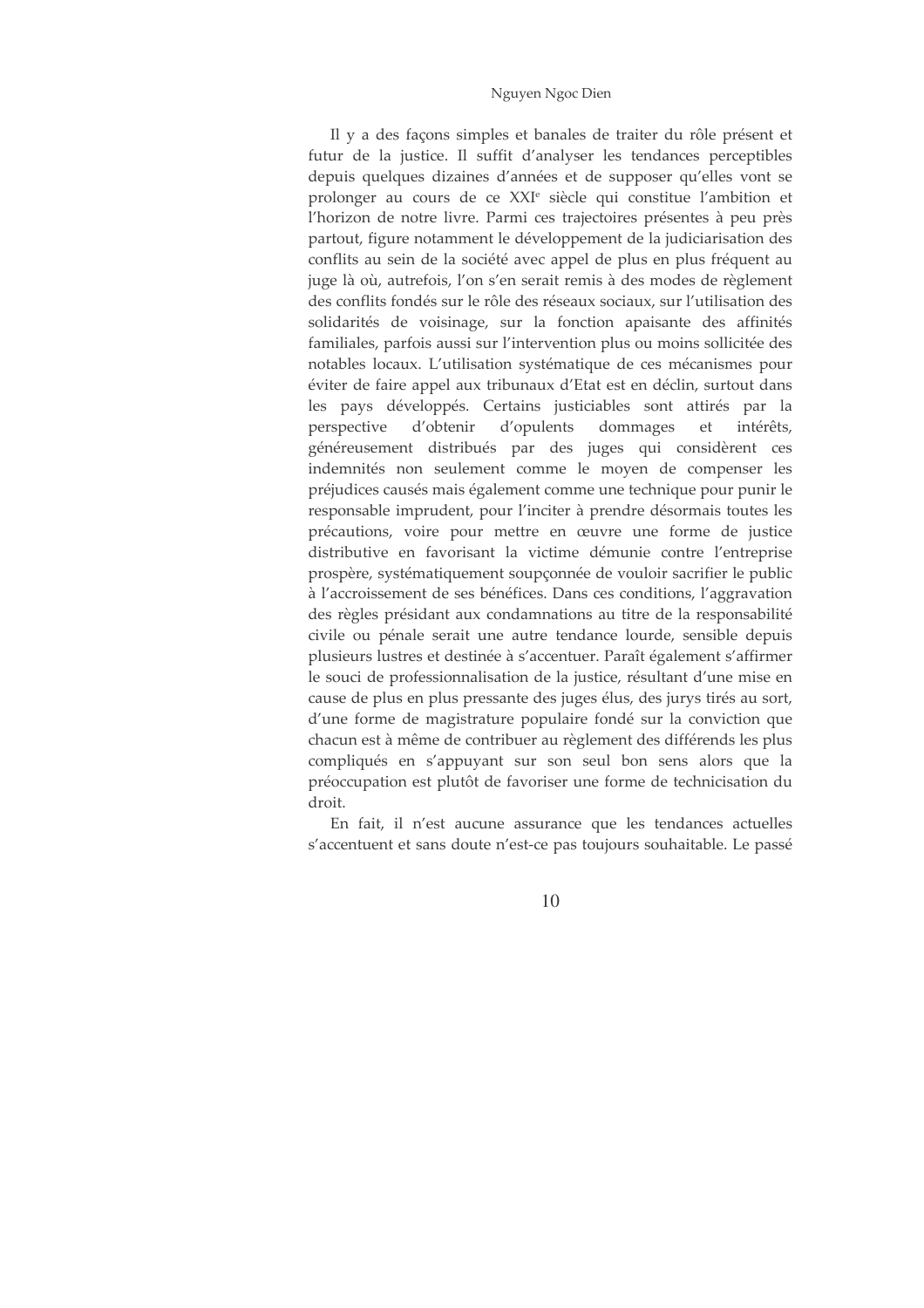#### Préface

n'est ni une promesse, ni une menace pour l'avenir. Au demeurant, celui qui se serait interrogé, au début du XX<sup>e</sup> siècle, sur la façon dont allait se rendre la justice au cours des cent années à venir, aurait eu de la peine à prophétiser les transformations que nous constatons aujourd'hui. Au XIX<sup>e</sup> siècle, l'on n'imaginait guère que les magistrats puissent se dresser contre le pouvoir politique. Sans même évoquer les nations sous contrainte coloniale, celles où les tribunaux imposés par la métropole se comportaient en fidèles alliés de la domination de cette dernière, réprimant avec vigueur les revendications indépendantistes et privilégiant les colons, il est clair qu'un peu partout les juges se voulaient d'abord au service de l'ordre et hostiles à toutes les comportements menaçants ou simplement déviants. Cette fonction leur était d'autant plus fermement confiée que l'on sortait d'une longue période de tensions politiques et sociales inaugurée par la Révolution française et prolongée jusqu'à la première guerre mondiale. L'idée que les agents publics en charge de trancher les différends puissent être conduits à se vouloir au service d'une idéologie progressiste aurait alors paru absurde. La formule sur « le gouvernement des juges » suscitait plus d'inquiétude et de critique que d'éloge, accusé de relever d'une forme de justice politique s'expliquant, dans les rares pays où le principe pouvait trouver une place, par l'appel à un mode de choix fondé sur l'élection, donc ne garantissant ni la compétence, ni la modération. Le juge avait une propension à respecter les puissants et les notables. Le marginal, le faible savaient qu'ils s'engageaient dans un procès avec un handicap, ne fût-ce que parce qu'il ne connaissait pas les arcanes de la justice et qu'il ne pouvait faire face à tous ses coûts induits. Rien ne paraissait plus étranger à des magistrats issus des classes privilégiés, que l'analyse selon laquelle ils auraient été institués pour compenser les inégalités sociales. A fortiori, ils ne prévovaient nullement, dans les années 1900, de s'ériger en censeur de la classe politique, de convoquer les grands de ce monde, de sanctionner toutes les irrégularités jusqu'à mettre un terme à certaines carrières alors que, de nos jours et un peu partout, y compris dans les pays en développement, l'opinion attend des tribunaux qu'ils combattent avec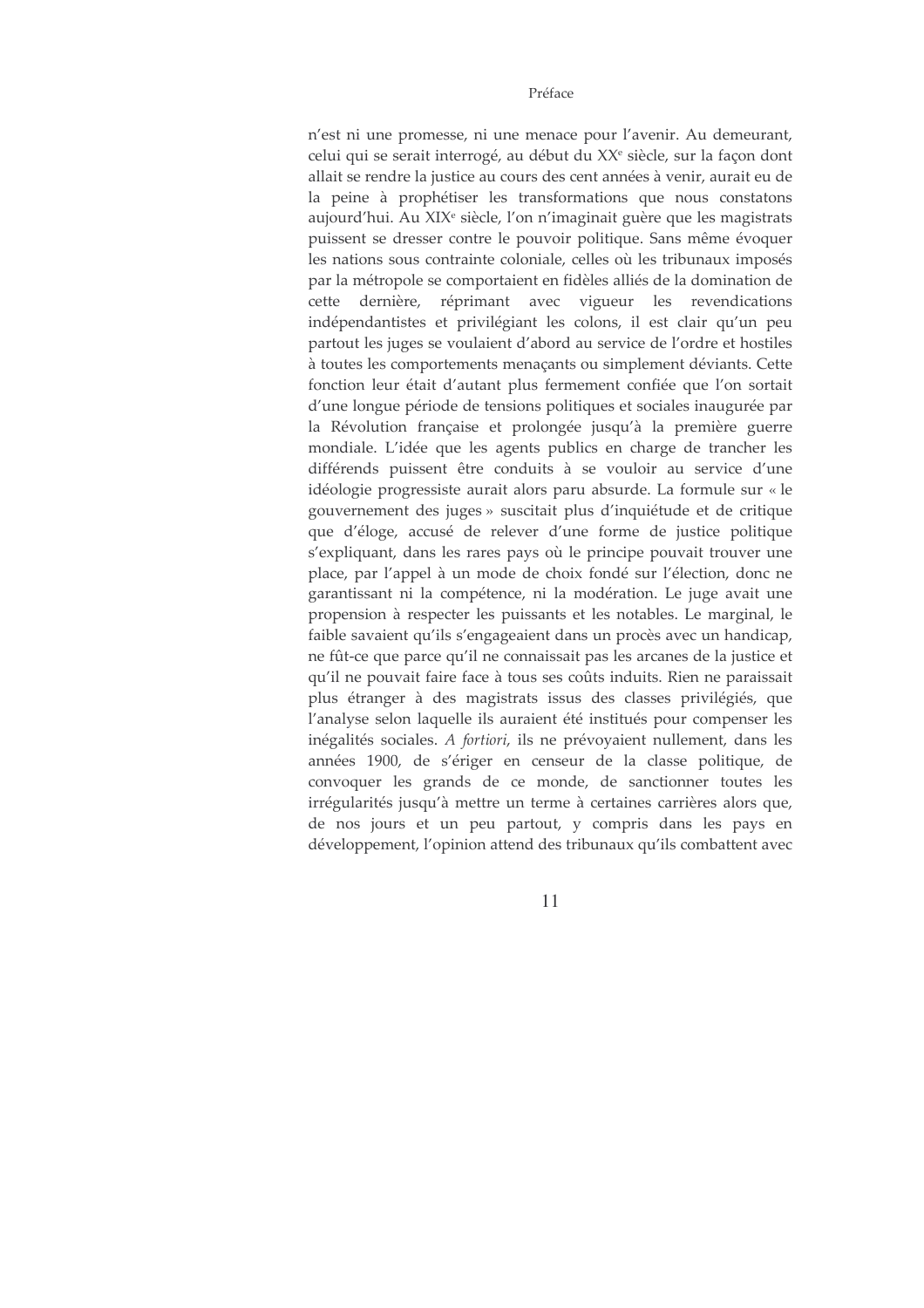une égale vigueur la corruption et l'autoritarisme. Rien ne laissait prévoir tout cela.

Parmi les nouvelles tendances que les auteurs de ce livre se sont attachés à analyser figure notamment l'intrusion du juge dans des domaines de plus en plus nombreux et où, pendant longtemps, il n'avait guère osé s'aventurer. Il en va ainsi de la «justice transitionnelle » traitée par le doyen Badji. L'on sait qu'il est traditionnellement confié aux tribunaux un rôle pacificateur : ils doivent apaiser les conflits, mettre fin aux vendettas et aux affrontements qui opposent, parfois pendant des générations, des familles rivales, trancher des querelles que le temps a compliquées jusqu'à les rendre incompréhensibles. En même temps, il s'agit presque exclusivement de trancher les différends inter-individuels. Ce n'est que récemment qu'on leur a donné pour mission de réconcilier des communautés nationales entières qu'ont opposées en combats sanglants, des guerres civiles d'une incroyable violence. Le procédé consistant à mettre en place non seulement des tribunaux pénaux chargés de sanctionner les faits les plus graves commis au niveau le plus élevé mais également des Commissions « vérité et réconciliation », est nouveau, ce qui n'a pas empêché leur multiplication, surtout en Afrique, en Amérique latine et en Asie au point que ce sont près d'une cinquantaine qui ont été instituées au cours du dernier quart de siècle. Installées souvent à grand renfort de publicité pour en démultiplier les effets, elles doivent mettre en lumière les responsabilités, obtenir des aveux et la reconnaissance des fautes, encourager le pardon des victimes, favoriser leur indemnisation et proposer des mesures structurelles à même d'éviter le retour de tels errements. C'est donc un immense chantier qui leur est confié. Si les membres de ces Commissions ne sont pas exclusivement et de loin, des juges professionnels, du moins les magistrats de métier n'en sont-ils pas absents, ni d'une façon générale, les juristes, renforcés par des personnalités issues de la société civile, des autorités traditionnelles et religieuses. Il s'agit de rien moins que de consolider l'apaisement au sein de toute une communauté nationale. Une telle mission confiée à des instances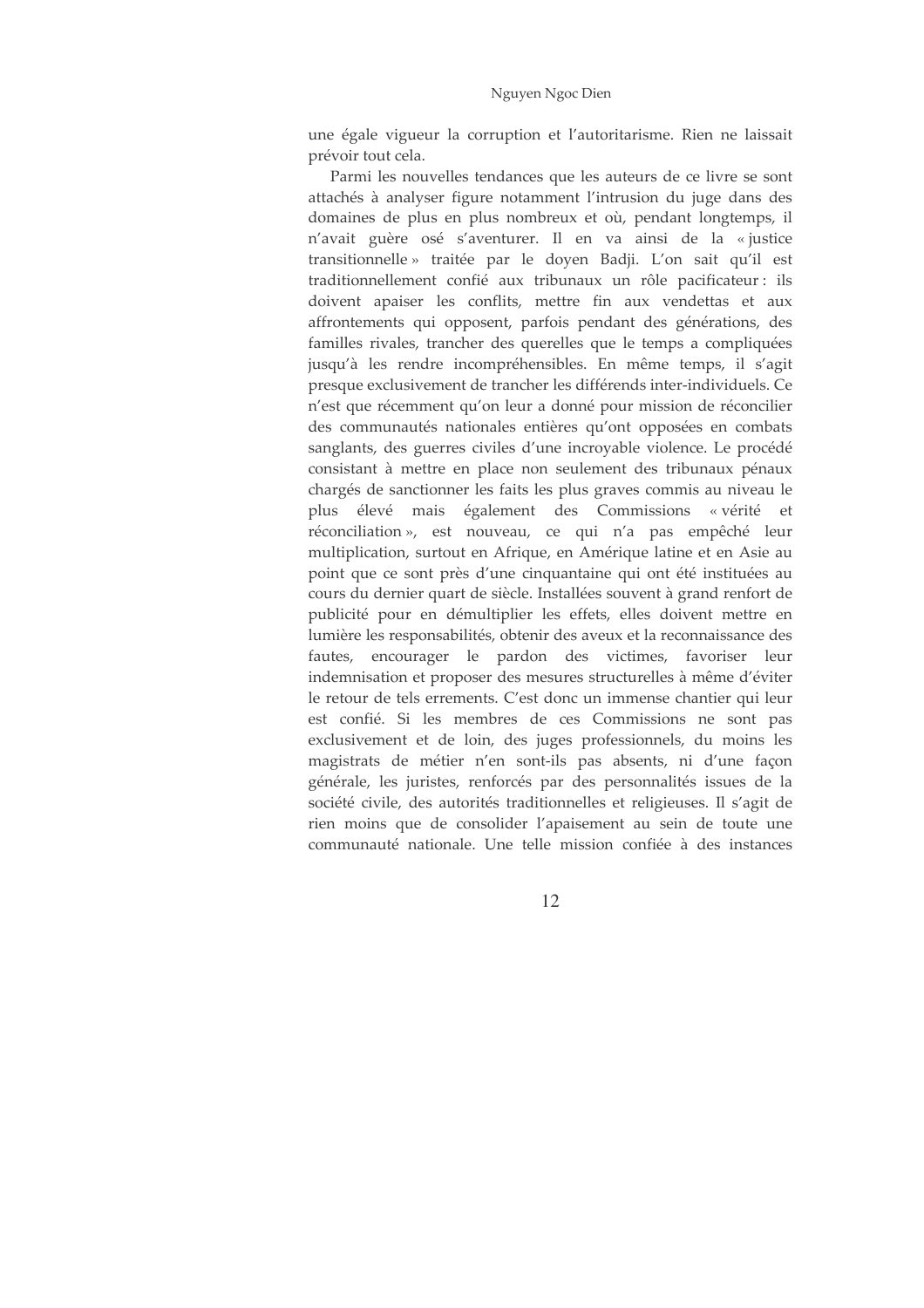#### Préface

s'apparentant à des tribunaux aurait paru inimaginable il y a seulement un demi siècle, tant les procès de Nuremberg, de Moscou et de Tokio semblaient relever d'une forme de justice des vainqueurs un peu atténuée par le respect de quelques règles de procédure qui se voulaient protectrices des accusés.

Egalement au titre des nouveaux territoires confiés au juge, figure son intrusion sur le terrain le plus politique qui soit, celui du maintien en fonction ou à l'inverse de l'éviction des plus hautes autorités de l'Etat. Sous le titre « La procédure de destitution présidentielle, le pacte de responsabilité et la Haute cour constitutionnelle», cette question est analysée par le professeur Laurent Sermet. Ce genre de procédure constitutionnelle, celle qui organise l'éventuelle destitution du président de la République éveille en général pas mal de doute. L'on sait bien que, face à un tel enjeu et sauf à se trouver en présence d'une personnalité ayant commis beaucoup d'erreurs et ne bénéficiant plus d'aucun appui, le déclenchement d'un processus mobilisant successivement les deux chambres avec des votes à la majorité qualifiée, puis des instances d'apparence juridictionnelle composées d'élus politiques et de magistrats de carrière, avec des modalités d'instruction variables mais toujours assez longues, présente un caractère hautement aléatoire. Le chef de l'Etat ainsi mis en cause trouve naturellement des appuis qui lui permettent à tout le moins de bloquer le déroulement de la procédure suffisamment longtemps pour qu'apparaissent de nouveaux rapports de forces. L'expérience montre que, si l'on est parvenu à se débarrasser de certains présidents, c'est au prix de techniques plus expéditives, qu'il s'agisse de « coup d'Etat médicaux » permettant d'écarter des individualités dont chacun s'accordait à reconnaître l'obsolescence, ou qu'il faille déclencher des émeutes populaires avec les risques que comporte l'appel à la rue. Il était donc tout à fait opportun d'étudier le cas de Madagascar, cette « grande île » au destin si heurté depuis son retour à la souveraineté et qui tente de se conformer aux exigences de l'Etat de droit. La procédure actuellement mise en œuvre contre le président méritait une étude spécifique par un auteur qui en est en même temps, nolens volens, un observateur actif. L'enjeu est considérable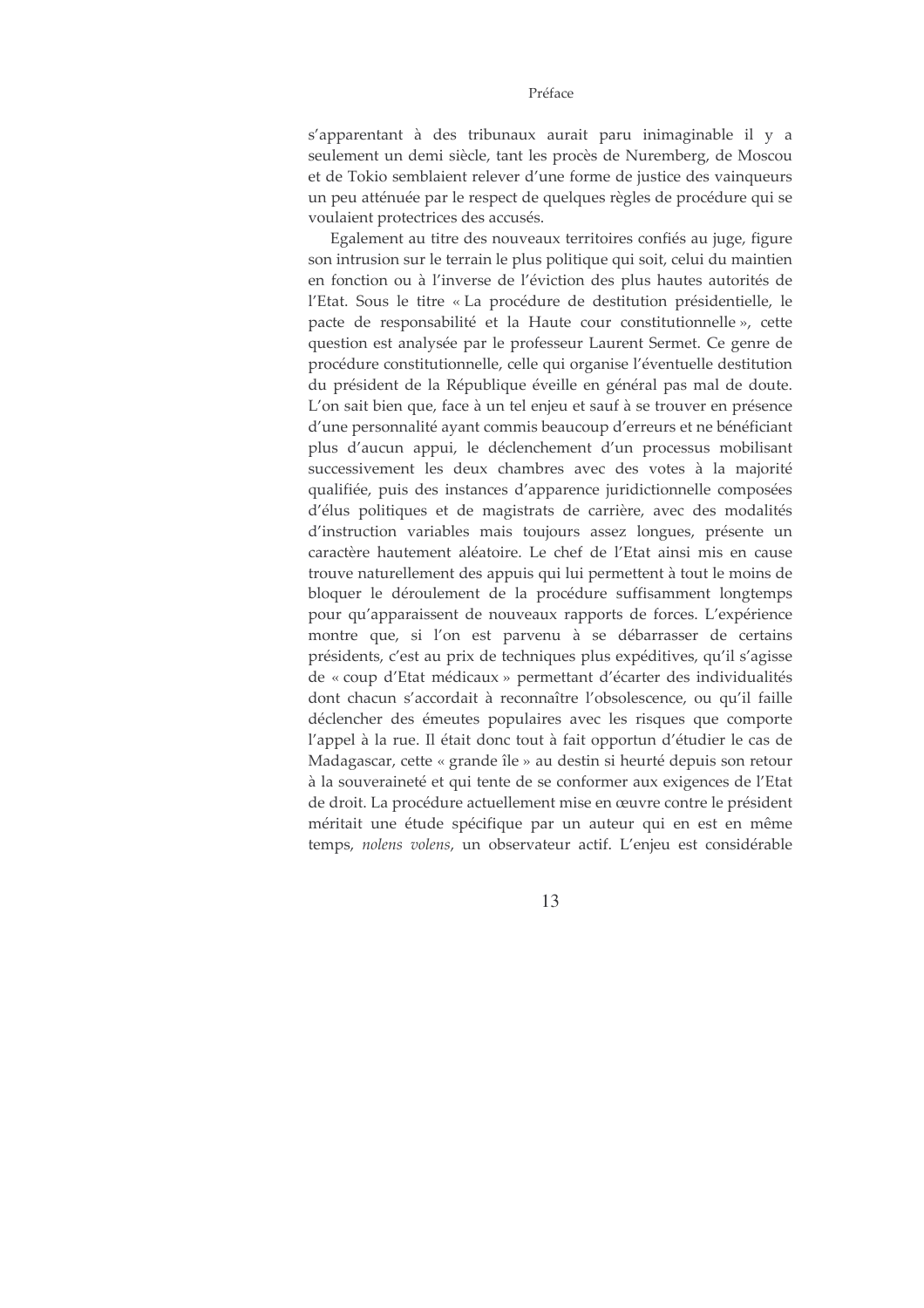#### Nguyen Ngoc Dien

puisqu'il s'agit de rien moins que de confier à une forme de tribunal le soin de régler pacifiquement une crise politique de première grandeur.

Ces nouvelles missions de la justice pourraient donner l'impression que les droits et les exigences traditionnellement considérés comme inséparables de la qualité de juge sont dépassés. Il n'en est rien et c'est même le principe contraire qui s'impose. Il en va ainsi de « l'indépendance des magistrats », étudiée par Christian Grellois. Chacun la réclame comme une garantie fondamentale, afin d'éviter toutes les formes de pression, tout ce qui peut faire figure d'immixtion intolérable dans le rendu des jugements. Si Montesquieu apparaît dans l'histoire comme celui qui a théorisé de la façon la plus péremptoire cette exigence au profit du pouvoir judiciaire, de ce qu'il appelle la « puissance de juger », en la séparant des fonctions législative et exécutrice, il n'est pas le premier à s'en préoccuper. Il ne s'agit pas seulement d'éviter les pressions venant des pouvoirs publics. Il est d'autres influences qui peuvent perturber la liberté de décision, au premier rang desquelles l'intervention des puissances d'argent, des intérêts économiques, voire des structures partisanes ou syndicales. Il appartient à l'organisation des institutions d'Etat, c'està-dire à la Constitution, de mettre en place les mécanismes et les structures qui protégeront cette indépendance, avec, au premier rang, les Cours constitutionnelles dont l'autorité s'affirme de plus en plus nettement. S'y ajoutent des règles statutaires dont aucune n'est plus importante que l'inamovibilité qui protège le magistrat contre le risque de sanctions. Pour autant, elle ne lui épargne pas les tentations liées aux ambitions de carrière qui risquent de menacer son impartialité ce qui implique de confier autant que possible les promotions à des structures aussi indépendantes que possible. Si l'indépendance est donc un principe, elle demeure aussi un objectif, fondé sur le constat qu'elle n'est pas toujours et partout protégée de la même manière. Le nombre et la fermeté des rappels de cette exigence, y compris de la part des instances de l'Organisation internationale de la Francophonie, témoignent qu'il n'y a pas là un acquis à préserver mais bien plutôt un effort à promouvoir. Un certain nombre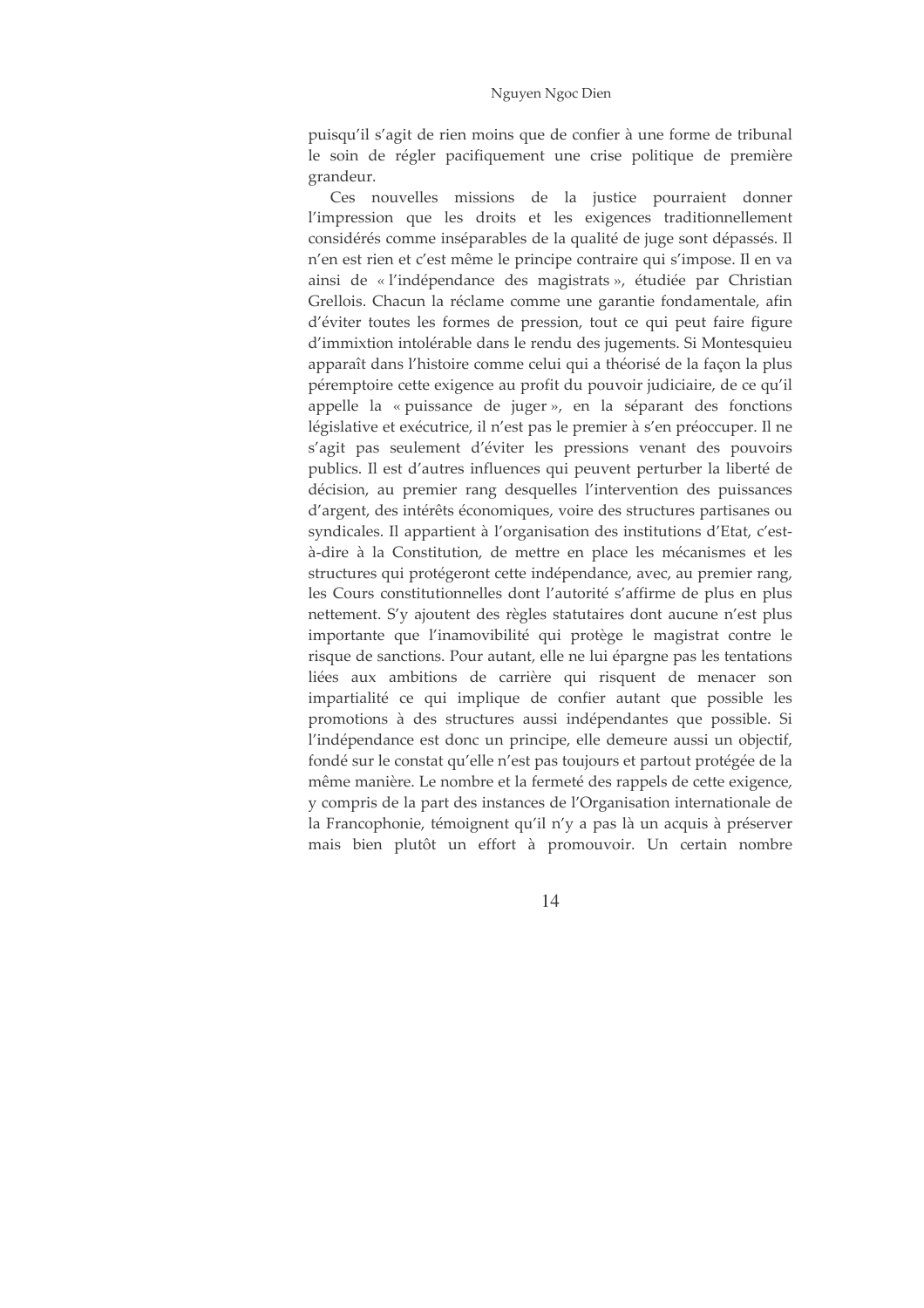#### Préface

d'exemples puisés dans l'histoire récente des pays africains montre l'importance de l'enjeu et le chemin qu'il reste encore à parcourir. Les nations occidentales et, d'une façon générale, les pays développés ne peuvent non plus être considérées comme irréprochables de ce point de vue.

« La responsabilité du juge » fait également figure - de préoccupation fondamentale comme entendent le démontrer les professeurs Cabanis et Martin. Ces deux termes « responsabilité » et « juge » ne sont pas aisés à relier. Toutes les catégories professionnelles ont tendance à mettre en avant les difficultés et l'ampleur de leurs missions pour souhaiter bénéficier d'une certaine forme d'impunité mais aucune n'en réclame davantage que les magistrats, s'appuyant sur leur place éminente au sein de la société, excluant en tout cas toute forme de contrôle ou de sanction qui ne serait pas interne, au nom de la séparation des pouvoirs. Cette revendication se heurte à une tendance, très fermement affirmée y compris devant les tribunaux, à imposer des normes de plus en plus exigeantes en matière de sécurité. Sur ce point, les revendications des particuliers qui se réclament du principe de précaution et du risque zéro rejoignent les préoccupations de ceux qui refusent d'accepter des arguments fondés sur la fatalité ou la malchance. Les juges ne peuvent être tout à fait épargnés par ces préoccupations nouvelles. Non seulement il paraît normal que la victime d'une erreur judiciaire bénéficie d'une indemnisation mais en outre de nombreuses voix s'élèvent pour que celui qui a été à l'origine de l'erreur soit sanctionné, y compris le juge lorsque c'est lui qui l'a commise. Dans la mesure où cette préoccupation ne doit pas contredire l'exigence d'indépendance évoquée plus haut, la solution est souvent recherchée dans des pouvoirs plus importants accordés aux instances indépendantes en charge de gérer la magistrature et dans une plus grande place accordée, au sein de ces institutions, et à côté de magistrats élus, à des représentants de la société civile. Dans les nouvelles Constitutions qui ont l'ambition d'exprimer certaines attentes des populations, les droits du justiciable sont fermement affirmés.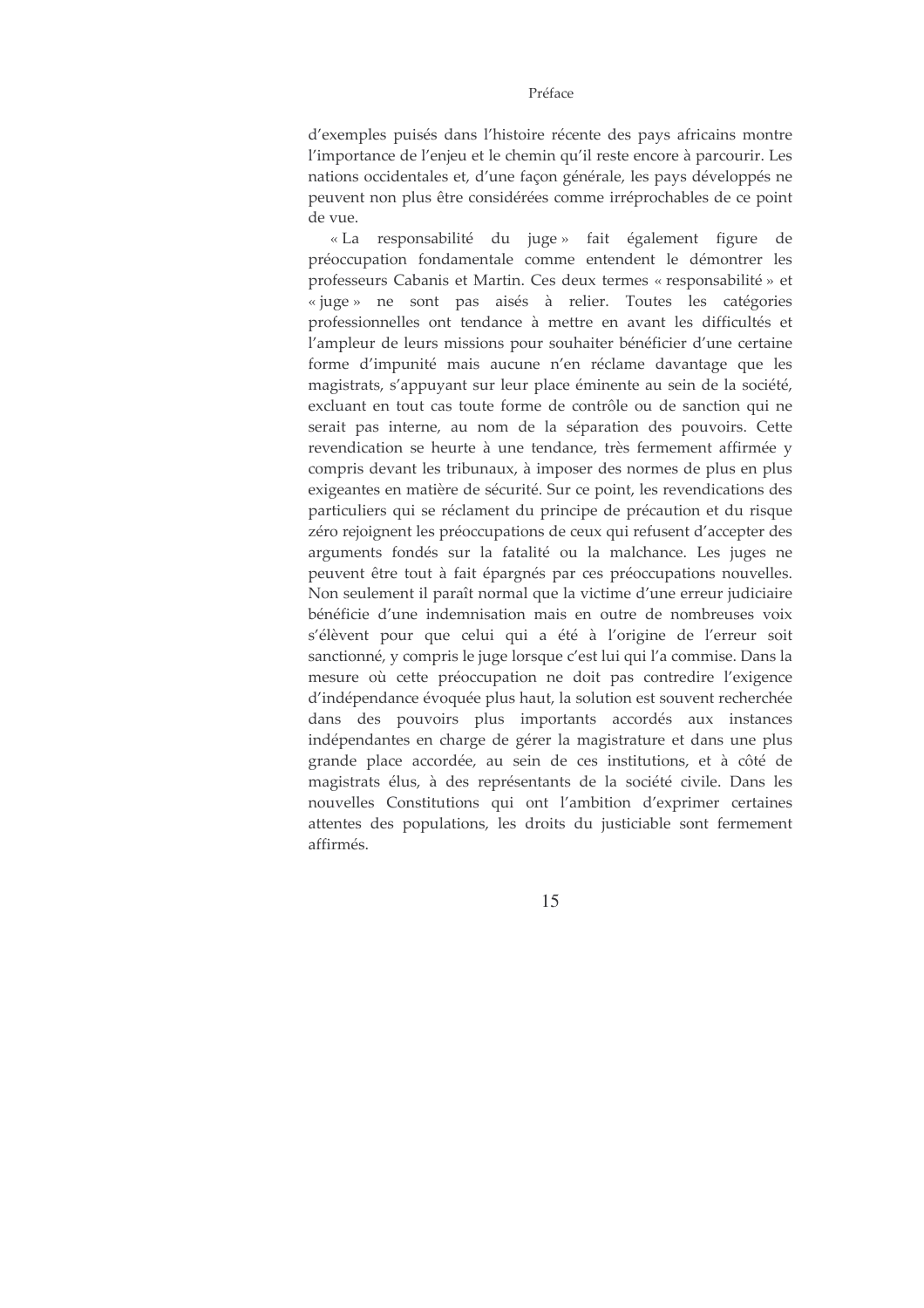#### Nguyen Ngoc Dien

Il est enfin une dimension qui ouvre la voie à des nouvelles perspectives, il s'agit de la place reconnue « à l'arbitrage et à la privatisation de la société » dont nous avons souhaité débusquer les causes et évaluer les conséquences. Le réalisme impose de se résigner à constater le bien fondé de certaines critiques adressées à la justice publique, au premier rang desquelles sa lourdeur et sa lenteur qui figurent parmi les reproches les plus fréquents mais auxquels il faut ajouter le fait que, par le biais des appels successifs, la décision finale repose entre les mains d'un petit nombre de magistrats suprêmes qui imposent leurs raisonnements et leurs principes à tous les tribunaux. On comprend dans ces conditions qu'en dehors de questions dont chacun reconnaît qu'elles demeurent le monopole du juge étatique, au premier rang desquelles figurent tout ce qui touche à l'état des personnes (état civil, mariage, filiation, divorce...) et tout ce qui concerne l'ordre public, les conventions d'arbitrage se multiplient, fondées sur la recherche du bénéfice des qualités qui sont attribuées à cette forme de règlement des différends : indépendance, impartialité, célérité, équité... Pour autant, le juge étatique ne perd pas toute compétence. Son intervention demeure nécessaire, y compris dans le cadre de l'arbitrage lorsqu'il s'agit de surmonter la mauvaise volonté d'une des parties qui, malgré les engagements pris, veut bloquer la procédure en ne désignant pas un arbitre, ou encore pour convoquer un témoin ou pour consigner un bien. D'une façon générale, il revient à l'Etat et à ses magistrats de surveiller la constitution du tribunal arbitral, d'accorder ou pas l'exequatur aux sentences de ce dernier, éventuellement d'en prononcer l'annulation. Cette évolution se situe dans le cadre d'un mouvement dont les juristes font grand cas, celui qui tient à la multiplication des modes alternatifs de règlement des conflits, que la mode actuelle en faveur des sigles conduit à désigner par ses initiales : les MARC(s). Il faut en mesurer toute la portée qui est considérable et qui touche à l'organisation même des rapports sociaux au cours du nouveau siècle qui vient de s'ouvrir.

Avec un sujet dont nous avons vu qu'il se situe dans la continuité de ceux qu'a déjà traités la CIFDUF, ce livre pourrait faire figure de simple duplication des précédents, au moins du point de vue de la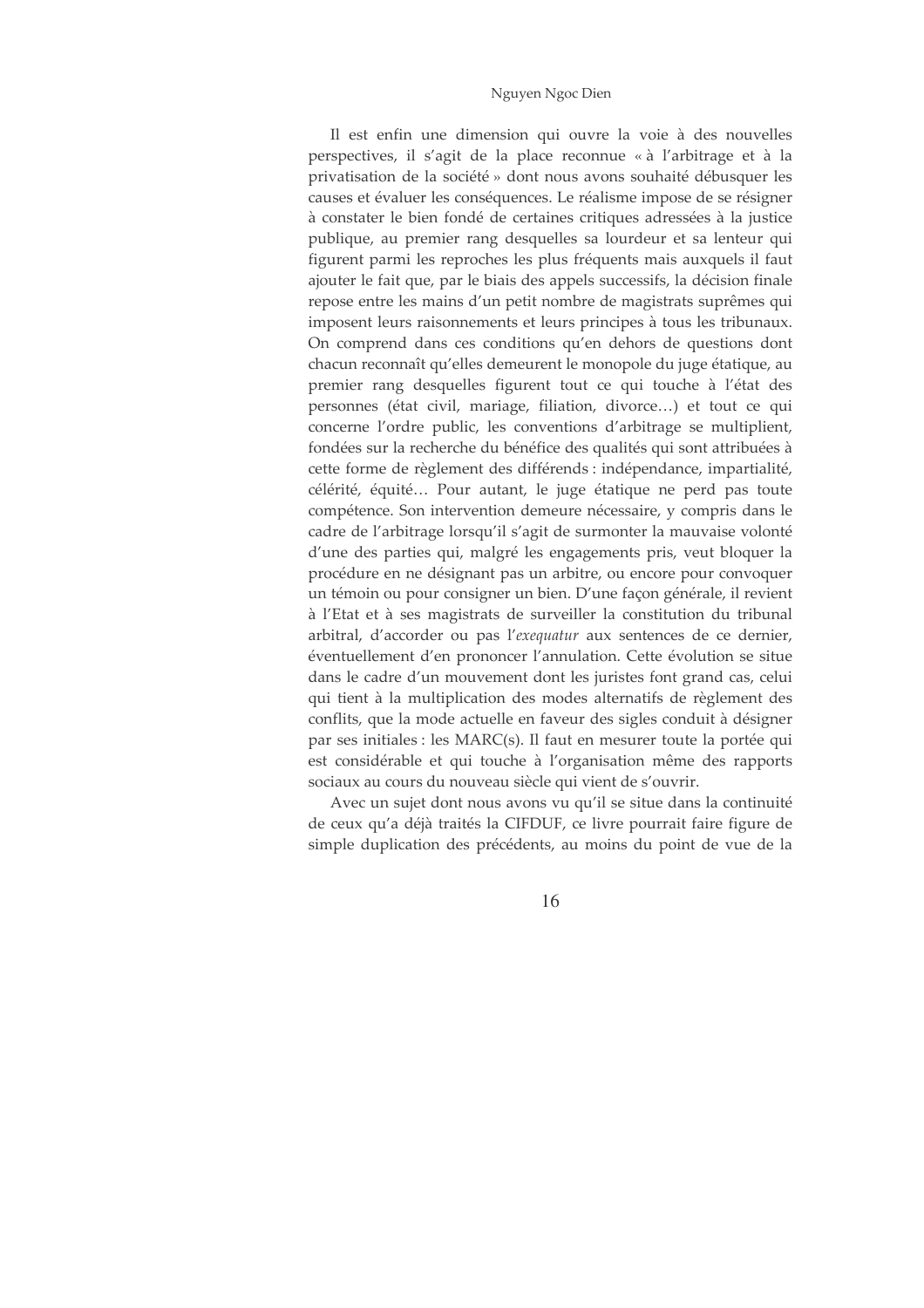#### Préface

méthode, avec des textes émanant de juristes francophones, originaires d'Afrique, d'Asie et d'Europe, avec la tenue d'ateliers destinés à confronter les problématiques, les analyses et, finalement, les conclusions. Une innovation a été introduite à l'occasion du dernier livre, consacré à « l'écriture du droit ». L'ouvrage une fois publié a été adressé dans plusieurs Universités francophones d'Afrique et d'Asie pour servir de thème à un colloque. Des centaines d'exemplaires ont été distribués à la communauté scientifique pour être soumis non seulement à l'analyse mais aussi à la critique des universitaires en poste dans l'institution d'accueil. Chaque auteur a présenté ses conclusions et c'est sur cette base que la discussion s'est développée. La cadre est celui fournie par les filières francophones. Les débats qui ont eu lieu en cette occasion ont nourri une réflexion qui se prolonge. Pour ce qui est de la présente publication sur « Rendre la justice au XXI<sup>e</sup> siècle », et sans renoncer à la présenter à la communauté académique dans le cadre de symposiums ou de tables rondes, il a été décidé d'associer divers établissements partenaires dès le travail d'élaboration. C'est dans le cadre de la rédaction des rapports que chaque sujet a fait l'objet de séminaires organisés avec la participation d'étudiants de troisième cycle. On comprend aisément l'objectif de cette démarche tant après la publication des livres que, désormais, dès le stade de l'élaboration. Il ne s'agit pas de publier les opinions personnelles d'un groupe limité d'enseignants-chercheurs inégalement représentatifs de leurs collègues, mais de tenter d'exprimer l'opinion plus ou moins partagée par la communauté des juristes francophones à propos de questions de première importance, dépassant les difficultés de pure technique juridique et s'élargissant jusqu'à constituer des problèmes de société.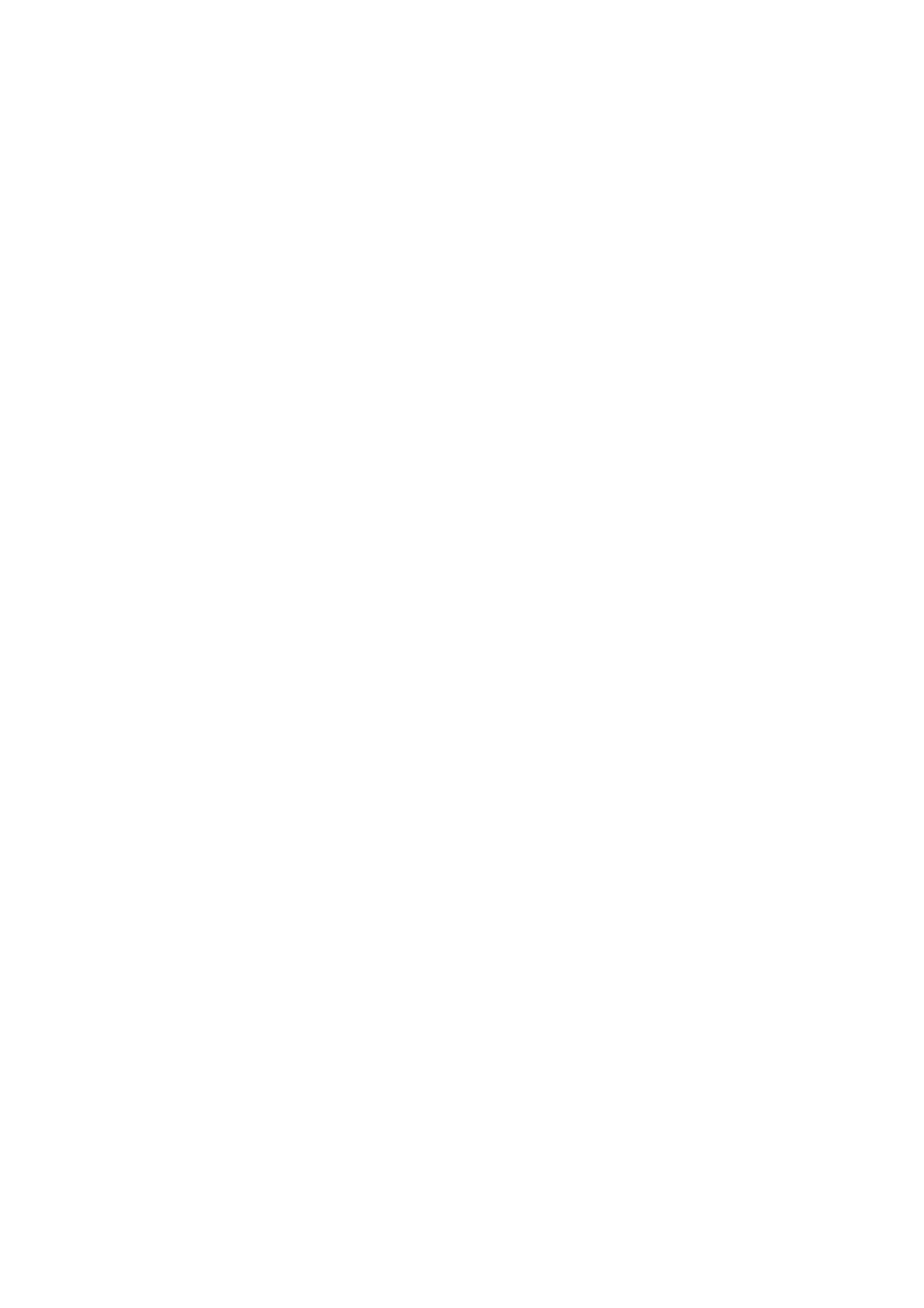#### Chapitre 1

#### LA JUSTICE TRANSITIONNELLE

# par Mamadou Badji, professeur, doyen de la Faculté des sciences juridiques et politiques de l'Université Cheikh Anta Diop de Dakar (Sénégal)

La société internationale est marquée par l'importance donnée à un droit portant la marque de sa double matrice: le droit international humanitaire et le droit international des droits de l'homme<sup>1</sup>. Evolution remarquable, elle reste dominée par une judiciarisation qui « pénètre de plus en plus la vie à l'intérieur des Etats, où les tribunaux sont de plus en plus sollicités, et parfois à tort et à travers –et pas seulement aux Etats-Unis, pionniers en la matièremais aussi dans les relations internationales, où la prolifération des juridictions internationales commence, depuis quelques années, à inquiéter certains observateurs »<sup>2</sup>. Toutefois, le recours à ces tribunaux afin de faire face à certaines infractions, notamment les crimes internationaux, dans des situations exceptionnelles, n'est pas toujours sollicité. Pour parer à l'inaction qui entraîne une impunité des crimes internationaux, une voie salutaire, à tout le moins, intermédiaire, s'impose : l'appel à une justice de transition<sup>3</sup>.

<sup>&</sup>lt;sup>1</sup> L'analyse de cette problématique est désormais classique ; elle a été confirmée et précisée dans la jurisprudence récente de la Cour internationale de justice.

<sup>&</sup>lt;sup>2</sup> Voir en ce sens, Paul TAVERNIER, « Sécurité internationale, droit international humanitaire et droits de l'homme. Quelques réflexions sur le rôle des juridictions internationales », in *Mélanges en l'honneur du professeur Jean-François Guilhaudis,* Ed. Bruylant, 2007, p. 541-558.

<sup>&</sup>lt;sup>3</sup> Pour plus de développements sur la justice transitionnelle, voir Pierre HAZAN, *Juger la guerre, juger l'histoire – Du bon usage des commissions*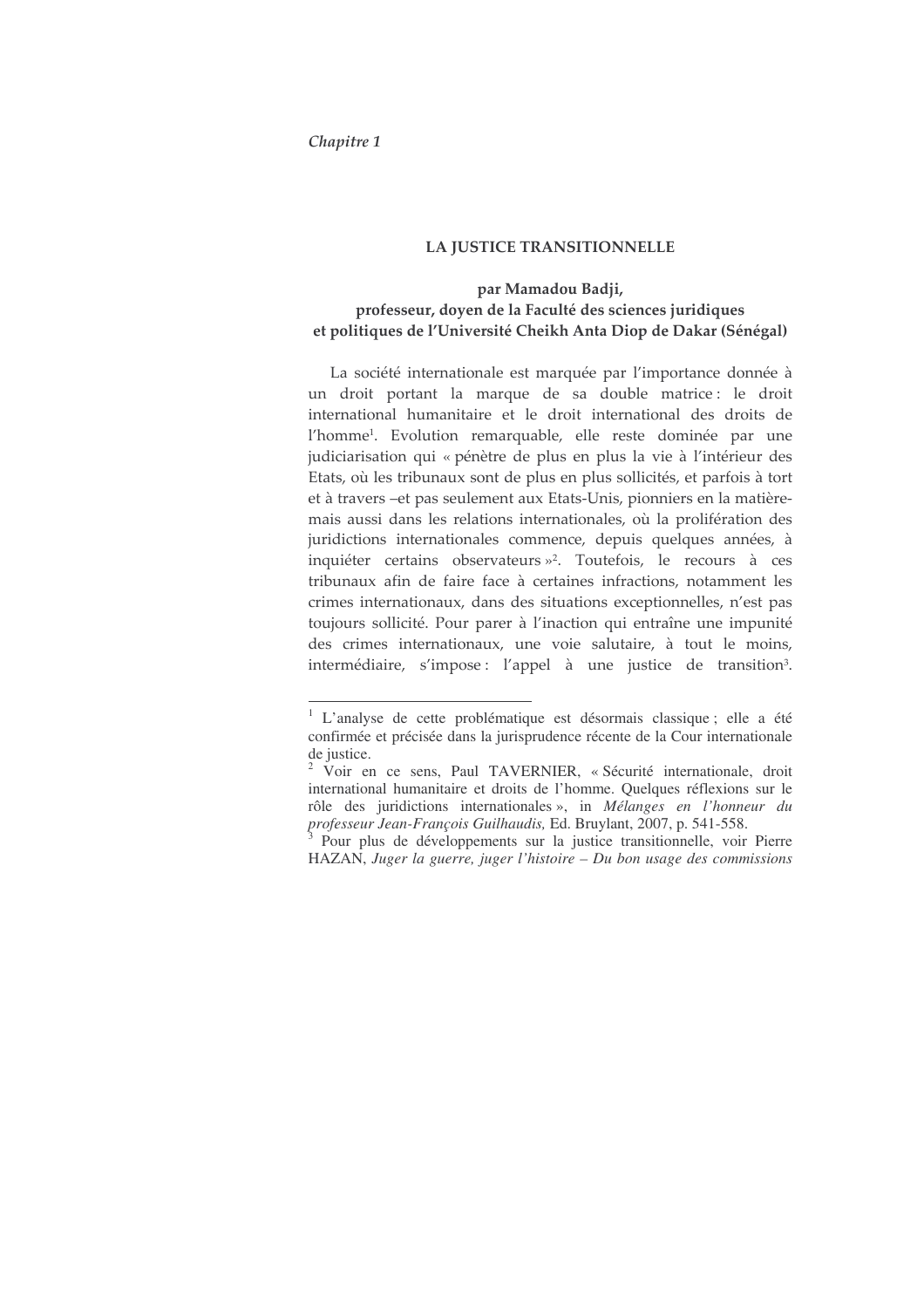### Mamadou Badji

L'interprétation de l'article 53 du statut de la Cour pénale internationale s'oriente vers la prise en considération de cette justice de transition. En effet, l'article 53 § 2 c énonce que le procureur peut décider de ne pas ouvrir une enquête « s'il y a des raisons sérieuses de penser, compte tenu de la gravité du crime et des intérêts des victimes, qu'une enquête ne servirait pas les intérêts de la justice ». Cette disposition est interprétée comme une possibilité de recours à la justice transitionnelle dans certaines circonstances particulières de sortie de crise. Ce point de vue est corroboré par les analyses de certains auteurs. Pour Carlos Nino, « l'obligation de poursuivre [les auteurs présumés de crimes internationaux], consacrée par le droit international, ne saurait en aucun cas mettre en péril la stabilité de la démocratie à bâtir ni semer les graines d'une discorde dévastatrice pour le futur. Cela conduit inéluctablement à une logique d'apaisement des victimes  $\nu^4$ .

Dans de nombreuses régions du monde, les sociétés en situation de sortie de crises ont instauré une justice transitionnelle différente de la justice pénale répressive et rétributive pour aboutir à la paix et à la réconciliation. Ces mécanismes de justice transitionnelle seront analysés dans les développements suivants. Pour ce faire, il n'est pas vain de réfléchir d'abord sur les justifications du recours à la justice

<sup>4</sup> Nino S. CARLOS, « Response ; The Duty to Punish past Abuses of Human Rights Put Into Context : The Case of Argentina", *in* Neil J. KRITZ (dir.), *Transnational Justice : How Emerging Democraties Reckon with Former regims,* 3 vol. Washington D.C. : United Institute of Peace Press, 1995, vol. 1, p. 417, traduction non officielle citée par Mohamed HAMOUDA, « La justice transitionnelle », p. 4, disponible sur le site *http://ob*servatoiretunsien.org/upload/file/Hamouda%281%29.pdf, consulté le 22 octobre 2015.

*vérité et de la justice internationale ?* Paris, PUF, 2007, 251 p. ; Pierre HAZAN, *La paix contre la justice ? Comment reconstruire un Etat avec des criminels de guerre ?,* Paris, André Versailles éditeur, 2010, 389 p. ; Antoine GARAPON, *Des crimes qu'on ne peut ni punir ni pardonner. Pour une justice internationale,* Paris, Odile Jacob, 2002, 348 p. ; *Mouvements* n°53, mars-mai 2008, Vérité, justice, réconciliation. Les dilemmes de la justice transitionnelle, Paris, La Découverte, 2008.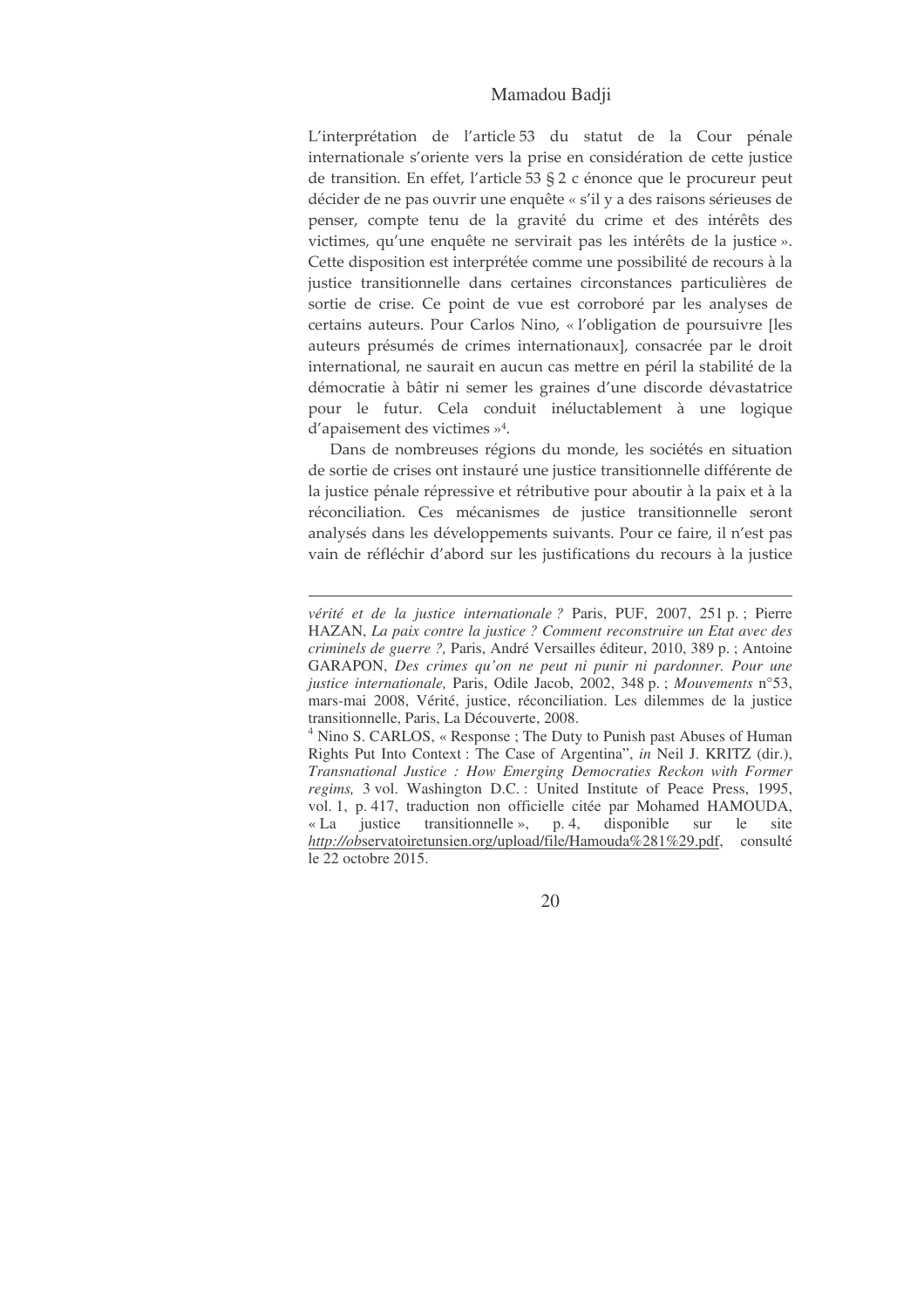transitionnelle dans certaines situations exceptionnelles de commission de crimes internationaux (I). Une analyse de la mise en œuvre concrète de la justice transitionnelle par les Commissions vérité et réconciliation (ci-après CVR) complétera notre propos (II).

### 1. Justifications du recours à la justice transitionnelle dans certaines situations exceptionnelles de commission de crimes internationaux

La justice transitionnelle « peut être envisagée comme une justice de passage vers autre chose où l'on retrouve la normalité de la justice traditionnelle dans ses logiques institutionnelles comme dans ses procédures. On pourrait presque dire que c'est une justice exceptionnelle. C'est assurément une justice spéciale, ad hoc, dictée par les événements, une justice qui se construit dans la douleur de la paix rompue et qui veut tourner la page». Née après 1945, suite à l'organisation des procès de Nuremberg et de Tokyo, elle s'est développée au gré des mutations politiques, notamment en Amérique latine dans les années 1980 et connaît aujourd'hui un essor mondial<sup>5</sup>. Avant d'évoquer son intérêt dans la lutte contre l'impunité des crimes internationaux, il convient d'apporter quelques précisions sur le concept de justice transitionnelle<sup>6</sup>.

#### 1.2. Définition de la justice transitionnelle

C'est un concept difficilement saisissable, du moins si on l'aborde au plan juridique. Toutefois, l'on admet que, « si la justice transitionnelle n'est pas que du droit, elle est aussi du droit et aboutit au droit». C'est ce que donne à voir un ouvrage collectif intitulé Transitional Justice: How Emerging Democraties Reckon with Former

<sup>&</sup>lt;sup>5</sup> Voir en ce sens, Sandrine LEFRANC, « La justice transitionnelle n'est pas un concept », Mouvements, n° 53, mars-mai 2008, p. 61.

<sup>&</sup>lt;sup>6</sup> Voir en ce sens, Fabrice HOURQUEBIE, « La notion de justice transitionnelle a-t-elle un sens ?», Les Petites Affiches, 6 mai 2009, n° 90, p. 6-8.

<sup>21</sup>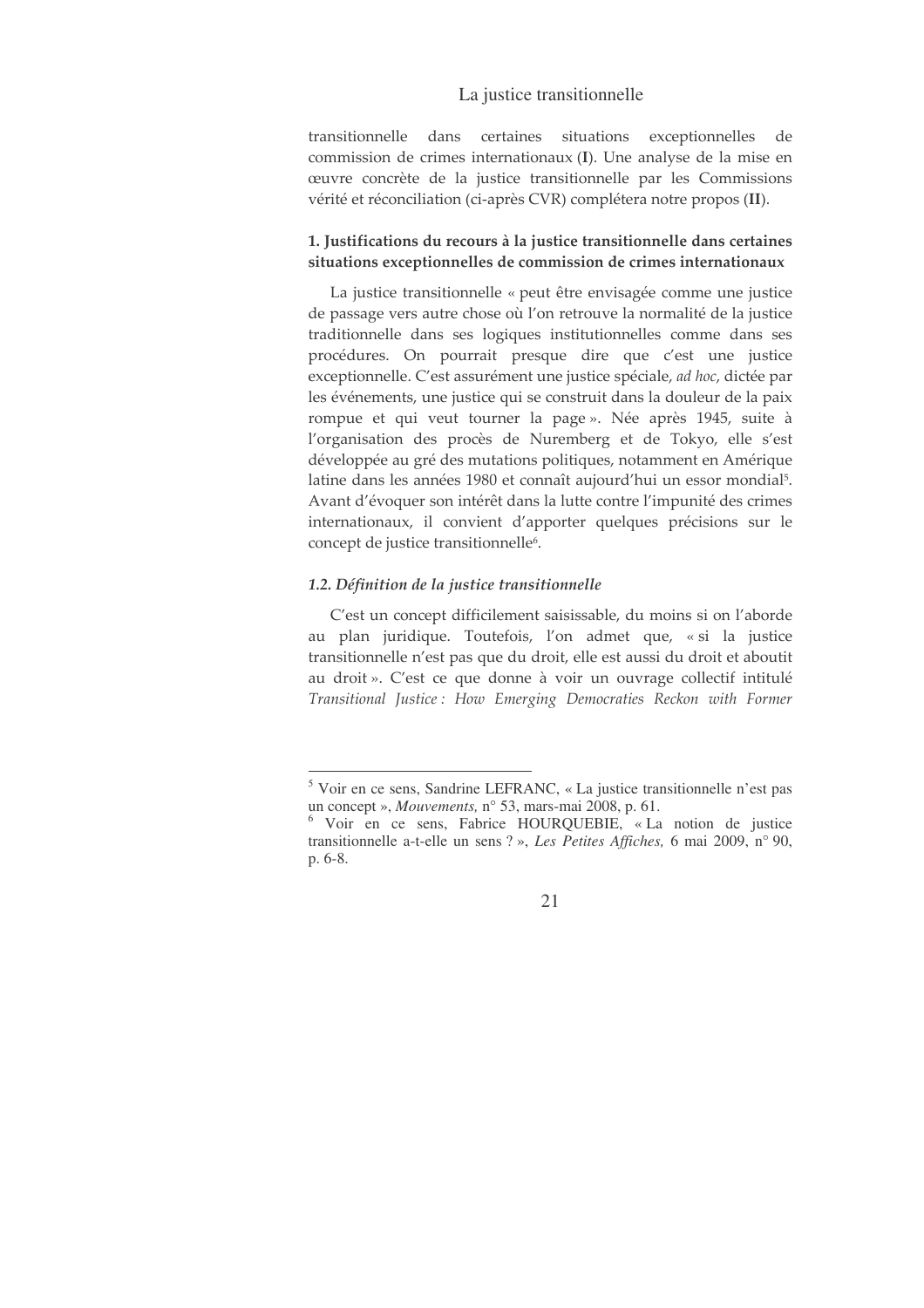# Mamadou Badji

Regimes<sup>7</sup>, publié en 1995 et dont les intuitions des auteurs sont partagées par l'auteur d'une thèse soutenue récemment en France<sup>s</sup>. Il n'est pas vain de faire remarquer que d'autres concepts sont utilisés pour exprimer cette idée de justice exceptionnelle tendant à trouver un équilibre entre la demande de justice des victimes de crimes internationaux et la nécessité de reconstruire une société sortant d'une crise grave. Cela nécessite le pardon et la réconciliation. Pour ce faire, des expressions telles que justice réparatrice (restorative justice), justice restauratrice, sont utilisées pour désigner cette justice de transition.

Fait remarquable, la notion de justice transitionnelle a fait l'objet d'une conceptualisation. Selon le professeur Xavier Philippe, « la justice transitionnelle se définit comme l'ensemble des processus judiciaires et non-judiciaires visant (...) la manifestation de la vérité à l'issue de périodes de crises ou troublées, l'identification des responsabilités ainsi que l'octroi de réparations aux victimes »<sup>9</sup>. Le chercheur Tony Marshall, quant à lui, énonce que « la justice réparatrice est un processus par lequel toutes les parties ayant un

<sup>77</sup> Neil J. KRITZ (dir.), *Transnational Justice: How Emerging Democraties Reckon with Former regims,* 3 vol. Washington D.C. : United Institute of Peace Press, 1995.

<sup>8</sup> Voir en ce sens Noémie TURGIS, *La justice transitionnelle en droit international*, Thèse en droit international public soutenue en 2012 devant l'Université Paris 1.

<sup>9</sup> Xavier PHILIPPE, « Les solutions alternatives et complémentaires à la justice pénale internationale : la justice transitionnelle exercée à travers les commissions vérité et réconciliation », *in L'actualité de la justice pénale internationale,* Actes du colloque organisé par le Centre de recherche en matière pénale F. Boulan (Aix-en-Provence, 12 mars 2007), Xavier PHILIPE et Dominique VIRIOT-BARRIAL (dir.), Puam, 2007, p. 132 ; voir également du même auteur, Xavier PHILIPPE, « La justice transitionnelle : une nouvelle forme de justice ? », *L'Observateur des Nations unies,* 2003, n° 14, p. 105-127 ; Xavier PHILIPPE, « Brèves réflexions sur les relations entre justice transitionnelle et Constitution », in *Mélanges en l'honneur de Louis Favoreu*, *Renouveau du droit constitutionnel,* Paris, Dalloz, p. 373 et s.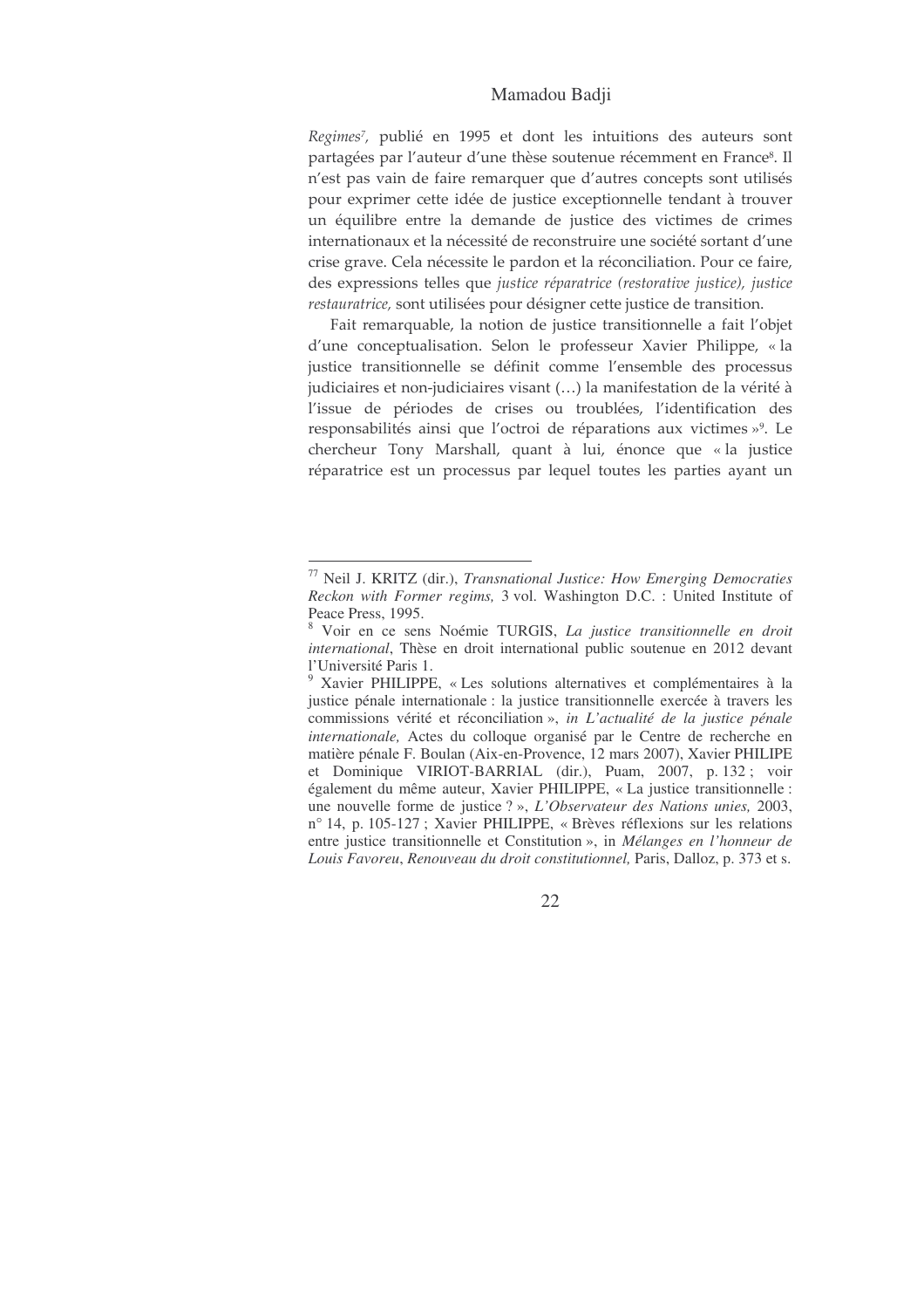rapport avec un crime se réunissent en vue de résoudre collectivement les problèmes soulevés par les suites de la violence »<sup>10</sup>.

Des acteurs de la société internationale tels que les Nations unies<sup>11</sup> et le Centre international de la justice transitionnelle (ci-après ICTJ) œuvrent pour la vulgarisation de la justice transitionnelle. Dans ce cadre, ils ont essayé de définir ce concept. En ce qui concerne les Nations unies, le rapport du secrétaire général présenté devant le Conseil de sécurité définit la justice transitionnelle comme « l'éventail complet des divers processus et mécanismes mis en œuvre par une société pour tenter de faire face à des exactions massives commises dans le passé, en vue d'établir les responsabilités, de rendre justice et de permettre la réconciliation »<sup>12</sup>. Pour le ICTJ, « la justice transitionnelle fait référence aux différentes démarches que les sociétés entreprennent afin de prendre en charge la question de l'héritage des violations massives ou systématiques des droits de l'homme alors qu'elles passent d'une période de conflit violent ou d'oppression à la paix, la démocratie, l'Etat de droit et le respect des droits individuels et collectifs. Cette transition d'un Etat à un autre oblige les sociétés à affronter le passé afin de parvenir à un sens holistique de la justice pour l'ensemble des citoyens, d'établir ou de rétablir la confiance civique, de réconcilier les individus et les communautés et de prévenir de futures violations. Un ensemble de

<sup>&</sup>lt;sup>10</sup> Traduction non officielle de Christian NADEAU in « Responsabilité collective, justice réparatrice et droit pénal international », Revue Française de Science Politique, vol. 58, n° 6 décembre 2008, p. 915 et s. Le texte original en anglais (Restorative Justice : An Overview, 1998) du chercheur Tony Marshall est disponible sur le site internet suivant : http://webarchive.nationalarchives.gov.uk/20110218135832/http://rds.homeo ffice.gov.uk/rds.pdfs/occ-resjus.pef, consulté le 21 octobre 2015.

<sup>&</sup>lt;sup>11</sup> Xavier PHILIPPE, « Les Nations Unies et la justice transitionnelle : bilan et perspectives », L'Observateur des Nations Unies, 2006, n° 20-21, p. 69- $171.$ 

<sup>&</sup>lt;sup>12</sup> Rapport du secrétaire général des Nations unies devant le Conseil de sécurité, Rétablissement de l'Etat de droit et administration de la justice pendant la période de transition dans les sociétés en proie à un conflit ou sortant d'un conflit, 12 août 2004, Doc. ONU, S/2004/416, p. 7, § 8.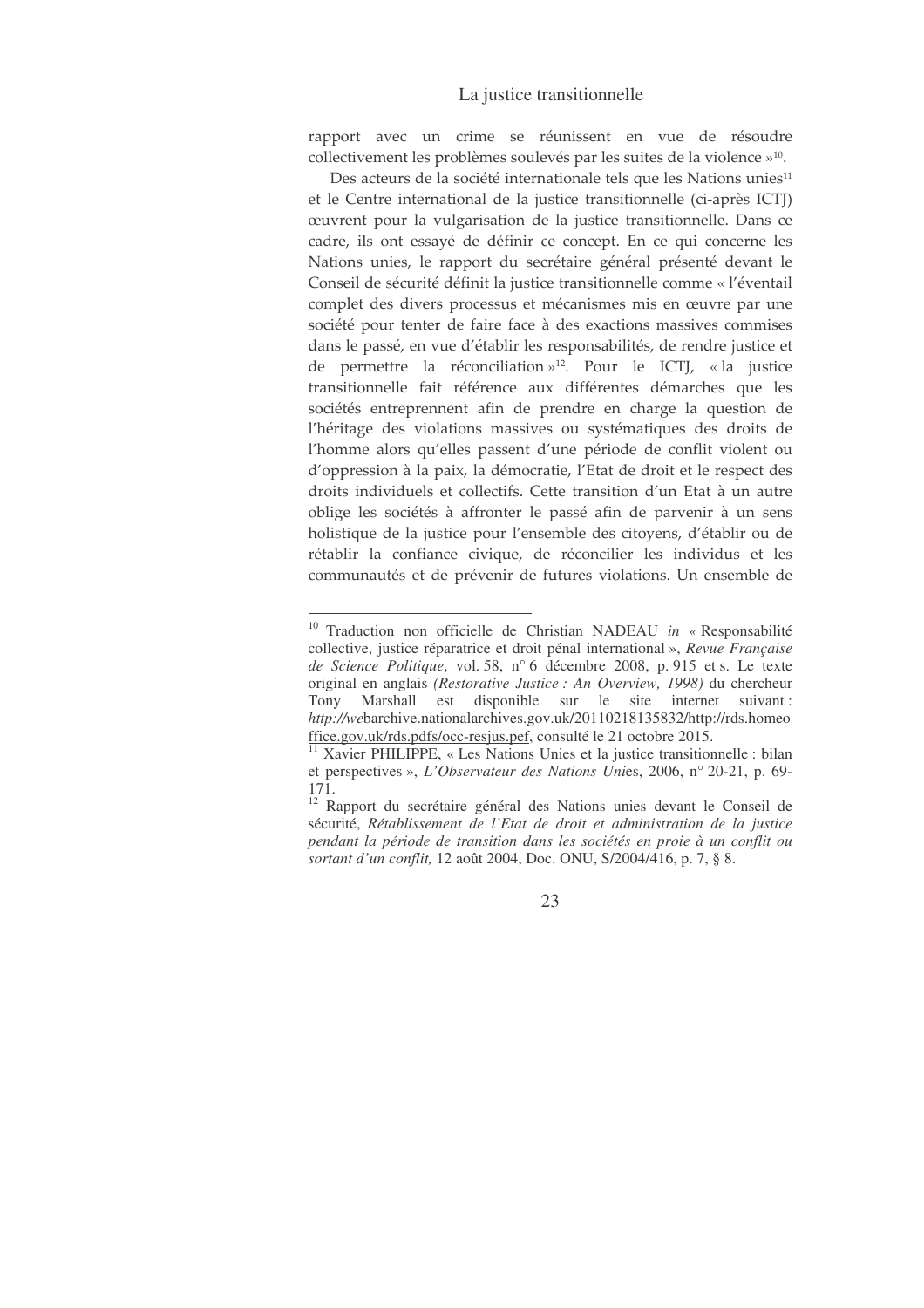#### Mamadou Badji

mécanismes de justice transitionnelle peut aider les sociétés meurtries à renaître  $v^{13}$ .

Après cet essai de définition de la justice transitionnelle, il s'agira de s'interroger sur les raisons justifiant son usage dans certains cas particuliers de commission de crimes internationaux<sup>14</sup>. Autrement dit, comment expliquer l'absence de répression pénale des auteurs présumés de crimes internationaux dans certains Etats en situation post-conflictuelle? Deux réponses ont été apportées à cette interrogation. D'une part, la répression pénale n'est pas adaptée dans les situations de sortie de crise où l'Etat veut reconstruire une nouvelle société fondée sur le pardon et la réconciliation. D'autre part, la répression pénale de tous les auteurs présumés de crimes internationaux est matériellement impossible lorsqu'il existe un grand nombre de personnes impliquées. Ces deux situations nécessitent le recours à des mécanismes alternatifs ou complémentaires aux poursuites judiciaires tels que la justice transitionnelle.

1.1.1. - Inadéquation des poursuites pénales dans certaines situations post-conflictuelles : l'exemple de l'Afrique du Sud à la fin de l'apartheid

La répression pénale des auteurs présumés de crimes internationaux est considérée comme l'un des meilleurs moyens de lutter contre l'impunité. Cependant, il est légitime de se demander si cette répression doit se faire à n'importe quel prix. Cette problématique était au cœur des préoccupations des Sud-Africains à l'issue de l'apartheid<sup>15</sup>. L'Afrique du Sud post apartheid a trouvé une

<sup>&</sup>lt;sup>13</sup> Centre international pour la justice transitionnelle (CIJT), « Rapport 2004/2005, La parole aux victimes », p. 2, disponible sur le site CIJT à l'adresse suivante : http://ictj.org/sites/default/files/ICTJ-Global-Annual-Report-2005-French.pdf, consulté le 21 octobre 2015.

<sup>&</sup>lt;sup>14</sup> Sur les justifications des CVR, voir Alexis LAPOINTE, « Deux justifications des commissions de vérité», Revue Ithaque (Canada), n° 1-2007, p. 151-187, disponible sur le site http://www.revueithaque.org/fichiers/Ithaque1/10lapointe.pdf, consulté le 22 octobre 2015.

<sup>&</sup>lt;sup>15</sup> Sur la question de la justice transitionnelle dans le contexte sud-africain voir Xavier PHILIPPE, « La justice dans les Constitutions de transition :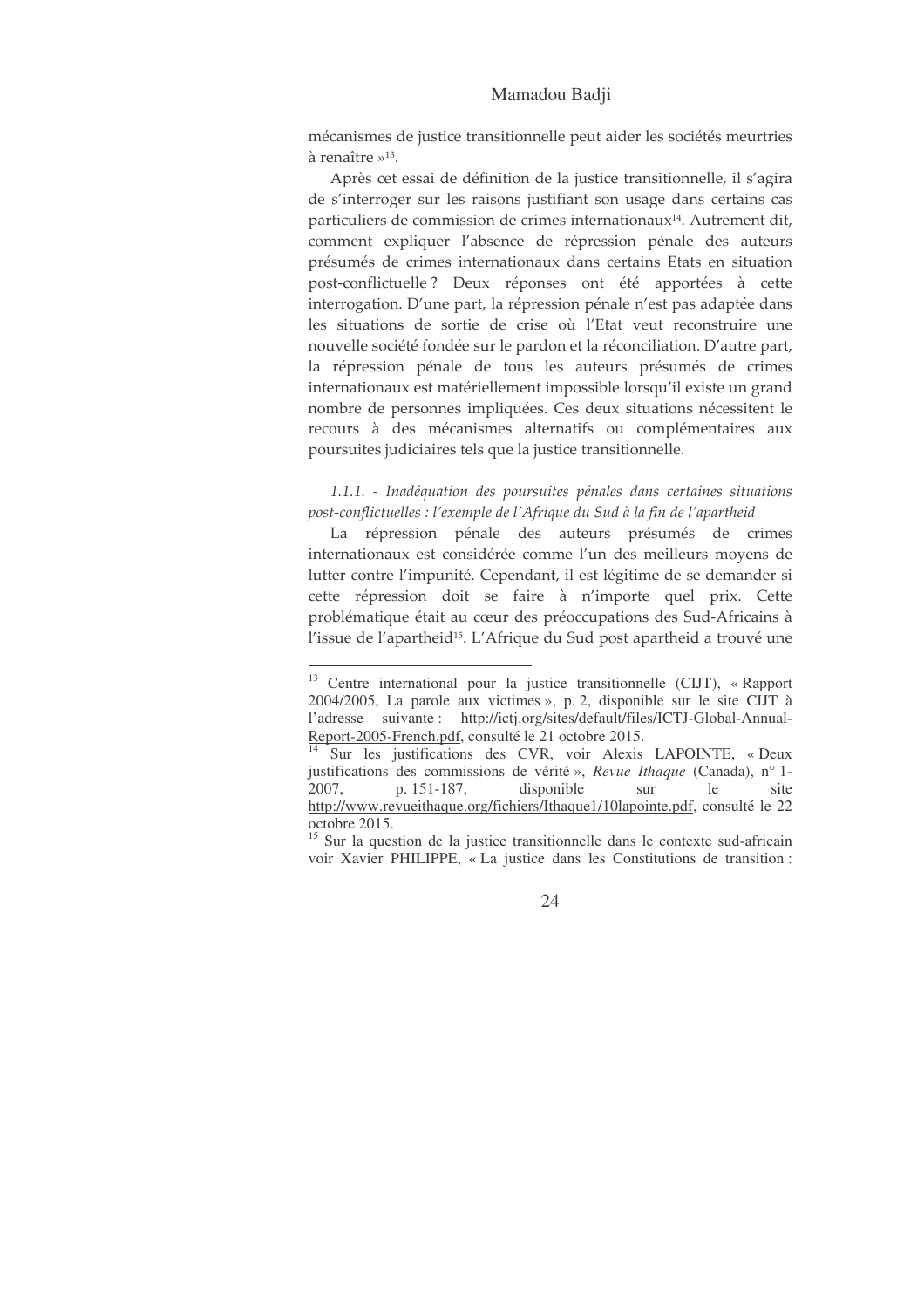alternative à la mise en œuvre de la justice répressive. Cela lui a permis de bâtir une nouvelle société après une période de violence marquée par la commission de crimes graves.

En Afrique du Sud, le régime de l'apartheid fondé sur la discrimination raciale a été officiellement proposé pour la première fois dans la campagne du Parti travailliste en 1910. En 1911, le mouvement anti-apartheid est créé. En 1984, l'apartheid a été déclaré politique d'Etat en Afrique du Sud. Les principaux protagonistes de cette politique de discrimination raciale étaient le Parti national (ciaprès NP) et le Congrès national africain (ci-après ANC). En 1966, l'Assemblée générale des Nations unies, dans sa résolution 2202 A (XXI) du 16 décembre 1966, qualifie ce régime de crime contre l'humanité suivie en cela en 1984 par le Conseil de sécurité dans sa résolution 556 (1984) du 23 octobre 1984.

Dans les années 1990, le régime de l'apartheid n'a pas pris fin à la suite d'une victoire militaire. Il s'est écroulé tout seul par le biais de la pression de l'ANC et de la communauté internationale. Il n'y avait ni vainqueurs, ni vaincus. En outre, aucune des parties ne disposait d'un appareil judiciaire capable de juger les crimes contre l'humanité commis durant l'apartheid.

Dans la préface de l'ouvrage retraçant les travaux de la CVR, le président de ladite Commission, Mgr. Desmond Tutu a expliqué la situation à laquelle l'Afrique du Sud post apartheid était confrontée. Selon lui, « aucune des parties en lutte en Afrique du Sud (ni l'Etat, ni les mouvements de libération) n'ayant vaincu l'autre, personne n'était

régime dérogatoire ou justice d'exception ? L'exemple de la « Commission Vérité et Réconciliation » en Afrique du Sud », Revue Pouvoirs n° 95-2000, p. 159. Anne-Marie DILLENS et Emmanuel BABISSAGANA, « La justice inopportune ? Aux détours de l'amnistie », in CARTUYVELS et alii (dir.), Les Droits de l'Homme, bouclier ou épée du droit pénal, Bruxelles, Bruylant, 2007, p. 551-587. Andrea LOLLINI, «La Commission Vérité et Réconciliation en Afrique du Sud », in Pierre TRUCHE (dir.), Juger les crimes contre l'humanité 20 ans après le procès Barbie, Paris, ENS Editions, 2009, p. 221-227; G. SIMPSON, « Amnistie et crime en Afrique du Sud après la Commission « Vérité et Réconciliation » », Cahiers d'Etudes Africaines, 2004, XLIV (1-2), 173-174, p. 99-126.

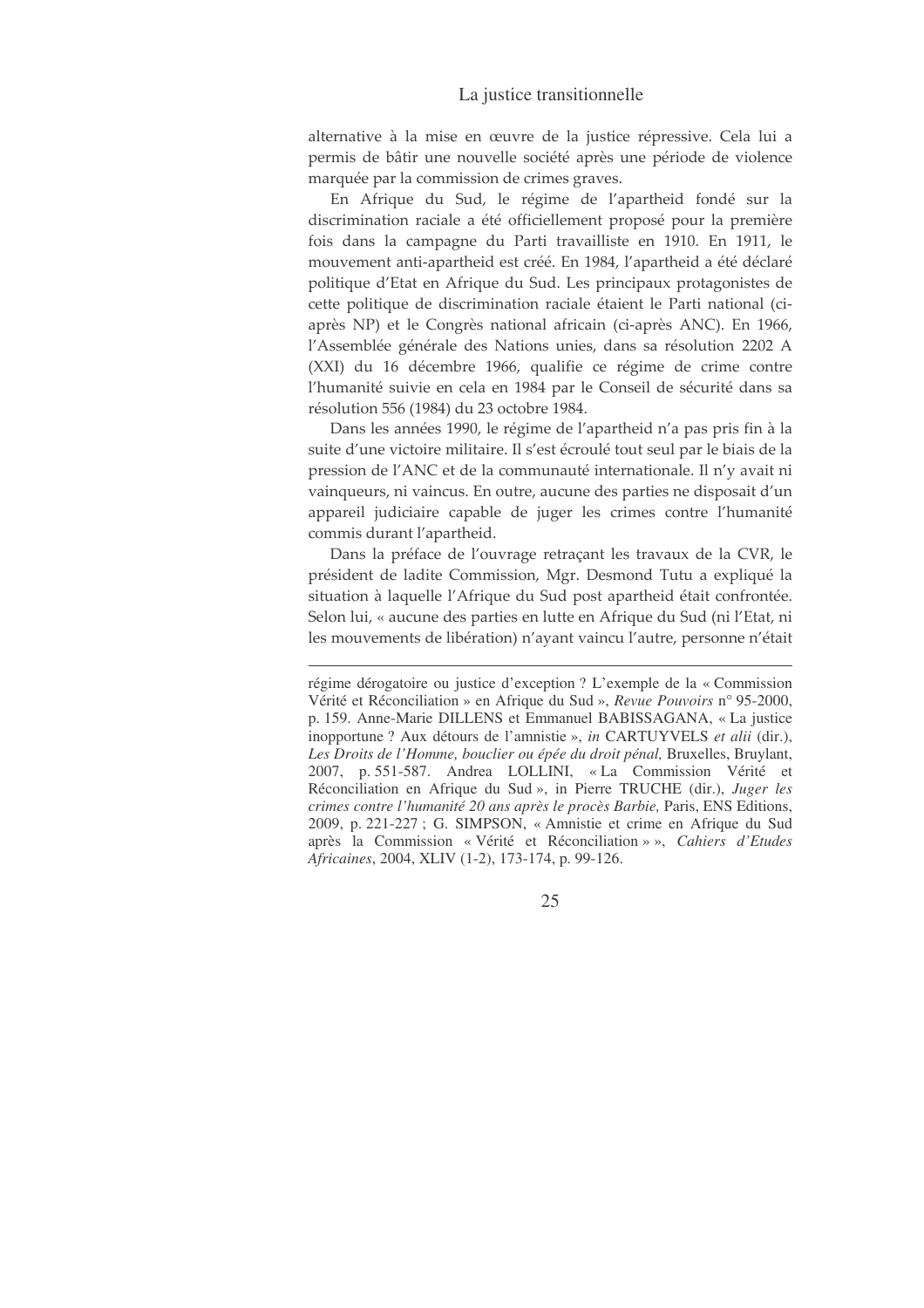# Mamadou Badii

par conséquent en position de faire appliquer la prétendue justice du vainqueur ». Il ajoute que « si les membres de la sécurité avaient dû envisager d'être exposés au feu de la justice pénale internationale, le passage pacifique de la répression à la démocratie n'aurait jamais eu lieu. Sans les dispositions d'amnisties prévues dans la loi à l'origine de la CVR, l'Afrique du Sud aurait plongé « dans un bain de sang que tout un chacun prédisait comme sa fin inévitable »<sup>16</sup>.

Ainsi, le NP au pouvoir et l'ANC se lancent dans des négociations de sortie de crise. Dans ce contexte, la question des violations graves des droits de l'homme s'est posée. Or, des crimes graves ont été commis à la fois par les membres du NP et de l'ANC. L'ensemble des protagonistes étaient donc impliqués. Dans cette situation, la seule issue possible était de trouver un compromis politique. Ainsi est née l'idée d'une justice de transition permettant à l'Afrique du Sud de construire une nouvelle nation fondée sur l'unité nationale après la période douloureuse de l'apartheid.

Pour la doctrine, dans certaines situations post-conflictuelles exceptionnelles, la justice transitionnelle représente la seule issue possible pour ne pas aboutir à une impunité des crimes graves qui ont été commis. Selon le professeur Xavier Philippe, « la justice transitionnelle (...) s'impose le plus souvent quand rien ne peut être fait. Elle constitue avant tout un refus de ne rien faire et en tout cas un rejet d'une amnistie générale ou d'un oubli »<sup>17</sup>. Il faut choisir entre trouver une solution alternative ou rester dans l'immobilisme. L'Afrique du Sud qui devait bâtir un nouvel Etat de droit fondé sur le respect des droits fondamentaux ne pouvait pas ne pas agir. Elle a choisi la paix. Dans le cas sud-africain, la raison et le pragmatisme ont prévalu sur les passions. Cela aboutit à la justice transitionnelle à travers les travaux de la Commission vérité et réconciliation. Dans d'autres sociétés en situation post-conflictuelle, d'autres raisons ont

<sup>&</sup>lt;sup>16</sup> Préface de Desmond TUTU in P. SALAZAR (dir.), Amnistier l'apartheid. Travaux de la Commission Vérité et Réconciliation, sous la direction de Desmond Tutu, Paris, Seuil, 2004, § 21, p. 89 et § 27, p. 95.

<sup>&</sup>lt;sup>17</sup> Xavier PHILIPPE, précité, p. 135.

<sup>26</sup>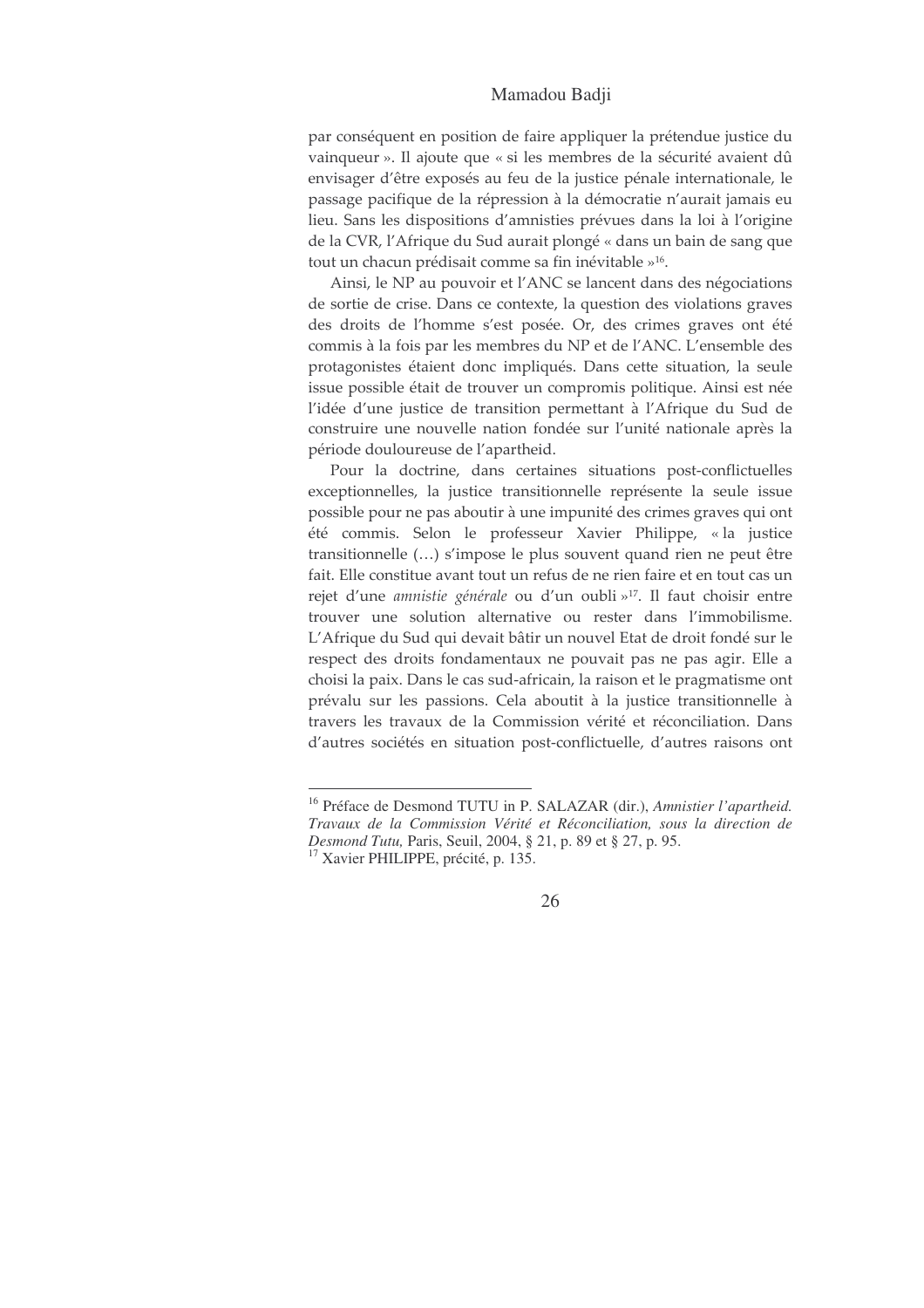permis de recourir à la justice transitionnelle pour faire face à la commission de crimes internationaux.

1.1.2 - Impossibilité matérielle des poursuites pénales à l'encontre de tous les auteurs présumés de crimes internationaux : l'exemple des génocidaires rwandais

Au Rwanda, le recours à la justice transitionnelle en complément de la justice pénale est dû à des raisons matérielles. Beaucoup d'individus étaient impliqués dans les exactions commises durant le génocide de 1994. Par conséquent, l'appareil judiciaire était incapable de juger tous les auteurs de crimes graves. Les juridictions pénales spécialisées mises en place après le génocide fonctionnaient. Toutefois, eu égard au nombre important de génocidaires, il a été constaté qu'il fallait au moins plusieurs décennies avant que tous ces individus puissent être jugés. Face à cette réalité, il fallait trouver une solution alternative. Le gouvernement rwandais a opté pour une justice transitionnelle afin d'alléger la charge de travail des chambres spécialisées et d'accélérer les procédures judiciaires. Pour ce faire, il a réactivé une institution coutumière, les Gacaca<sup>18</sup>, pour juger certains génocidaires. Le terme Gacaca signifie herbe en Kinyarwanda en référence à l'espace où les anciens sages d'une communauté se réunissaient, assis sur l'herbe, pour résoudre les conflits<sup>19</sup>. Cette institution traditionnelle s'inscrit dans la tradition africaine de la palabre. Dans certaines sociétés africaines, lorsque survient un conflit

<sup>&</sup>lt;sup>18</sup> Pour plus de détails sur les Gacaca, voir Françoise DIGNEFFE et Jacques FICRENS (dir.), Justice et Gacaca. L'expérience rwandaise et le génocide, Namur, Presses Universitaires de Namur, 2003, 147 p.; François SOBO, « Justice transitionnelle. Le point sur les juridictions Gacaca au Rwanda », RSC, 2009, p. 763-782.

<sup>&</sup>lt;sup>19</sup> Joëml HUBRECHT, « Gacaca : la stratégie de la chloroquine ? », in Pierre TRUCHE (dir.), Juger les crimes contre l'humanité 20 ans après le procès Barbie, Paris, ENS Editions, 2009, p. 229-245 ; Hélène DUMAS, « Histoire, justice et réconciliation : les juridictions Gacaca au Rwanda », Mouvements, n° 53-2008, p. 110-117 ; Valérie ROSOUX, « Réconcilier : ambition et pièce de la justice transitionnelle. Le cas du Rwanda », Droits et société, 73/2009, p. 313-633.

<sup>27</sup>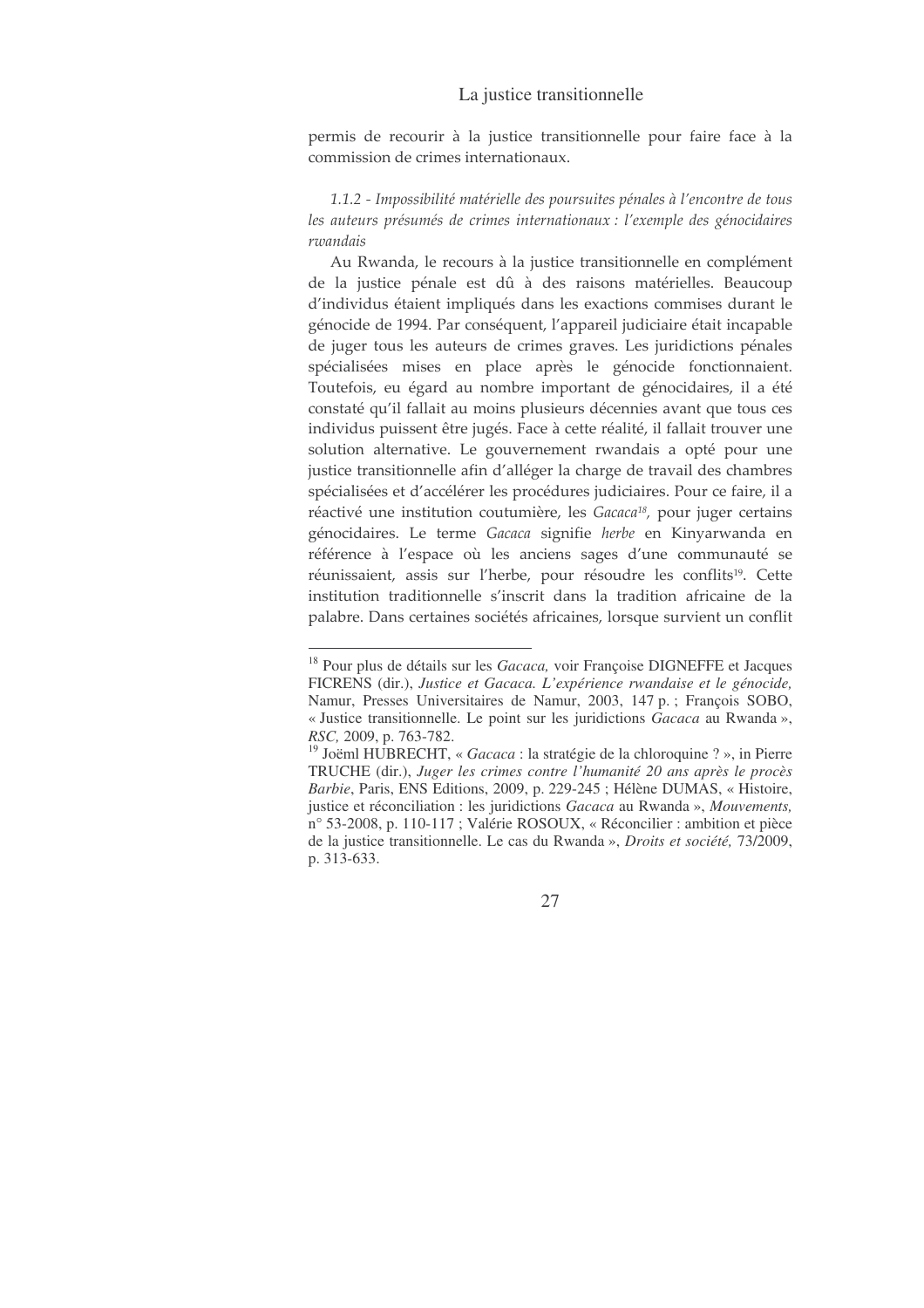#### Mamadou Badii

entre les membres d'une même communauté, les sages peuvent réunir les protagonistes afin de trouver une solution négociée pour ramener l'harmonie dans le groupe<sup>20</sup>. Les Gacaca utilisés au Rwanda pour désengorger les juridictions pénales de droit commun s'inscrivent dans cette logique.

A l'instar de ce qui s'est passé en Afrique du Sud, le Rwanda a dû trouver un compromis. Selon Joël Hubrecht, « le système Gacaca résulte effectivement d'un compromis, mais d'une autre nature, à savoir un compromis avec les capacités limitées du système judiciaire et non avec les exigences d'amnisties des représentants de l'élite déchue ». A la fin du génocide, les juridictions pénales rwandaises n'étaient pas en mesure de juger tous les accusés. Ainsi, afin d'éviter l'impunité, il a fallu trouver une solution alternative à travers les juridictions Gacaca.

Des mécanismes de justice transitionnelle tels que les Gacaca mis en œuvre par le Rwanda ont souvent été appuyés par le Hautcommissariat des Nations unies aux droits de l'homme dans des Etats en situation de sortie de crise. Les Nations unies ont notamment favorisé la justice transitionnelle en Sierra Léone et au Timor Oriental. Dans son rapport de 2002, le haut-commissaire des Nations unies aux droits de l'homme exhortait les pays en situation de sortie de crise à mettre en place des mécanismes de justice transitionnelle afin d'éviter l'impunité. Selon lui, « les conflits, en particulier les conflits internes, sont à l'origine d'actes de violence à grande échelle lorsque les membres de divers groupes s'attaquent et se maltraitent mutuellement. Toute société ayant traversé de telles épreuves doit faire face à la question de savoir comment porter remède aux violations des Droits de l'Homme commises au cours du conflit. Si l'on méconnaît ces abus, il existe un grave risque qu'ils se renouvellent sous le règne de l'impunité ».

Etablir les responsabilités participe donc non seulement d'une recherche de la justice pour les événements passés mais encore d'une

<sup>&</sup>lt;sup>20</sup> Jean-Godefroy BIDIMA, *La palabre. Une juridiction de la parole*, Paris, Michalon, 1997, 128 p.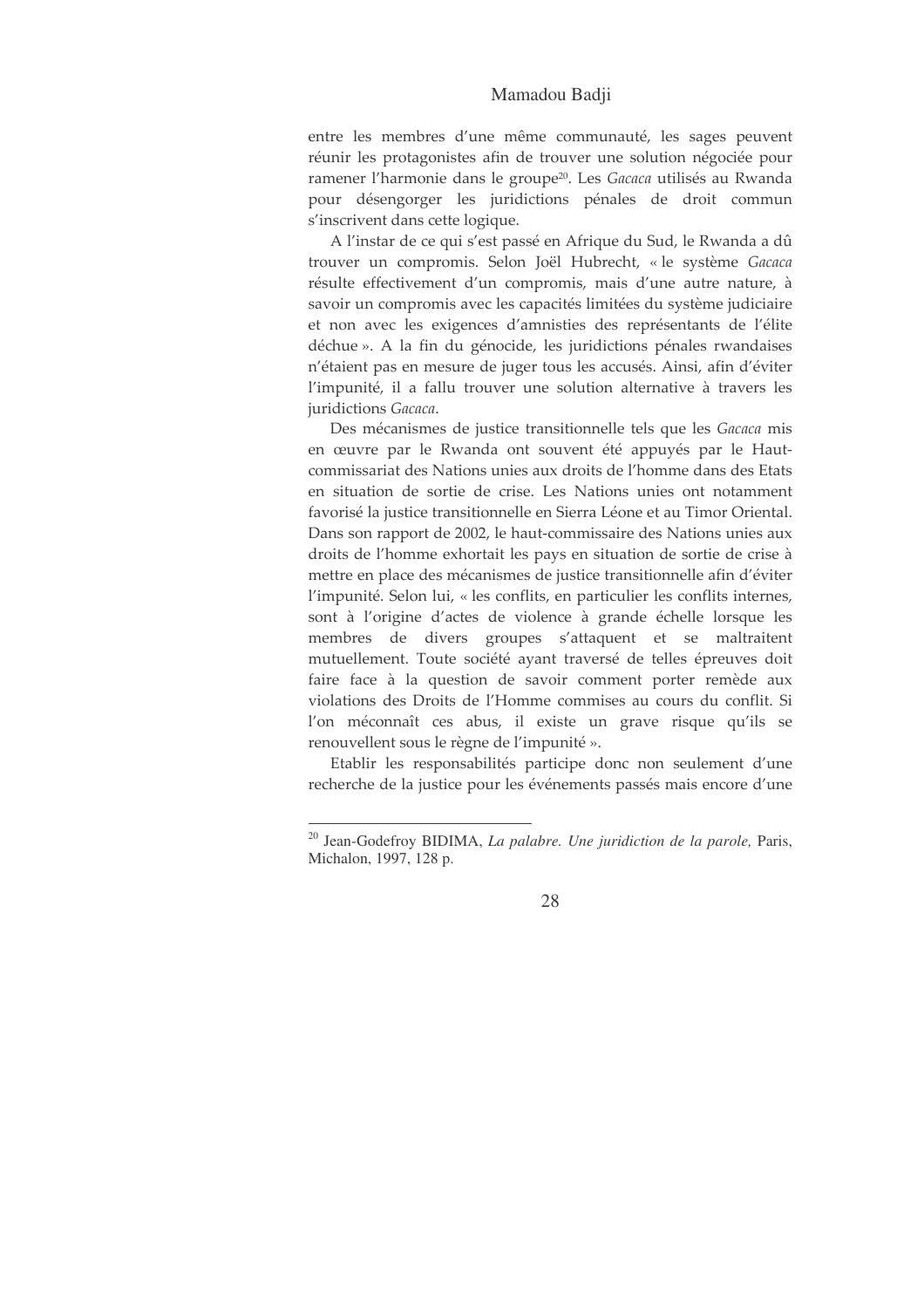stratégie prospective pour l'avenir. Les modalités de mise en œuvre de la responsabilité posent souvent un problème majeur dans la mesure où le système judiciaire des pays sortant d'un conflit est souvent détruit du fait du conflit, ou encore la partialité même du système judiciaire a précisément été l'une des causes du conflit. Compte tenu de l'ampleur des violations flagrantes des droits de l'homme, il risque d'être impossible dans les faits de traduire en justice tous les coupables présumés. C'est pourquoi, des mécanismes de mise en œuvre de la responsabilité sont mis au point pour veiller à ce que ni la vérité ni la justice ne soient sacrifiées et pour contribuer si possible à promouvoir la réconciliation et la réintégration. Il importe d'aider à cet égard les sociétés qui émergent de conflits violents<sup>21</sup>. Par ailleurs, en 2006, le Haut-commissariat des Nations unies aux droits de l'homme a publié un document intitulé « Les instruments de l'Etat de droit dans les sociétés sortant d'un conflit. Les commissions de vérité »<sup>22</sup>, dans lequel il prône l'encouragement de la création de mécanismes de justice transitionnelle.

Les justifications du recours à la justice transitionnelle au lieu de la répression pénale sont multiples. Elles dépendent des circonstances spécifiques de chaque cas d'espèce. Toutefois, les mécanismes de justice transitionnelle créés dans différents pays ont tous le même objectif, à savoir lutter contre l'impunité des crimes internationaux. Dans le point suivant, seront analysés les moyens utilisés par les mécanismes de justice transitionnelle pour atteindre leurs objectifs.

<sup>&</sup>lt;sup>21</sup> Rapport du haut commissaire des Nations unies aux droits de l'homme à l'Assemblée générale des Nations unies, cinquante-septième session, supplément nº 36 (A/57/36), Nations unies, New-York, 2002, Doc. ONY, A/57/36, p. 8, § 33-34.

<sup>&</sup>lt;sup>22</sup> Haut-commissariat des Nations unies aux droits de l'homme, Les instruments de l'Etat de droit dans les sociétés sortant d'un conflit. Les commissions de vérité, New-York, Genève, 2006, Doc. ONU, 46 p.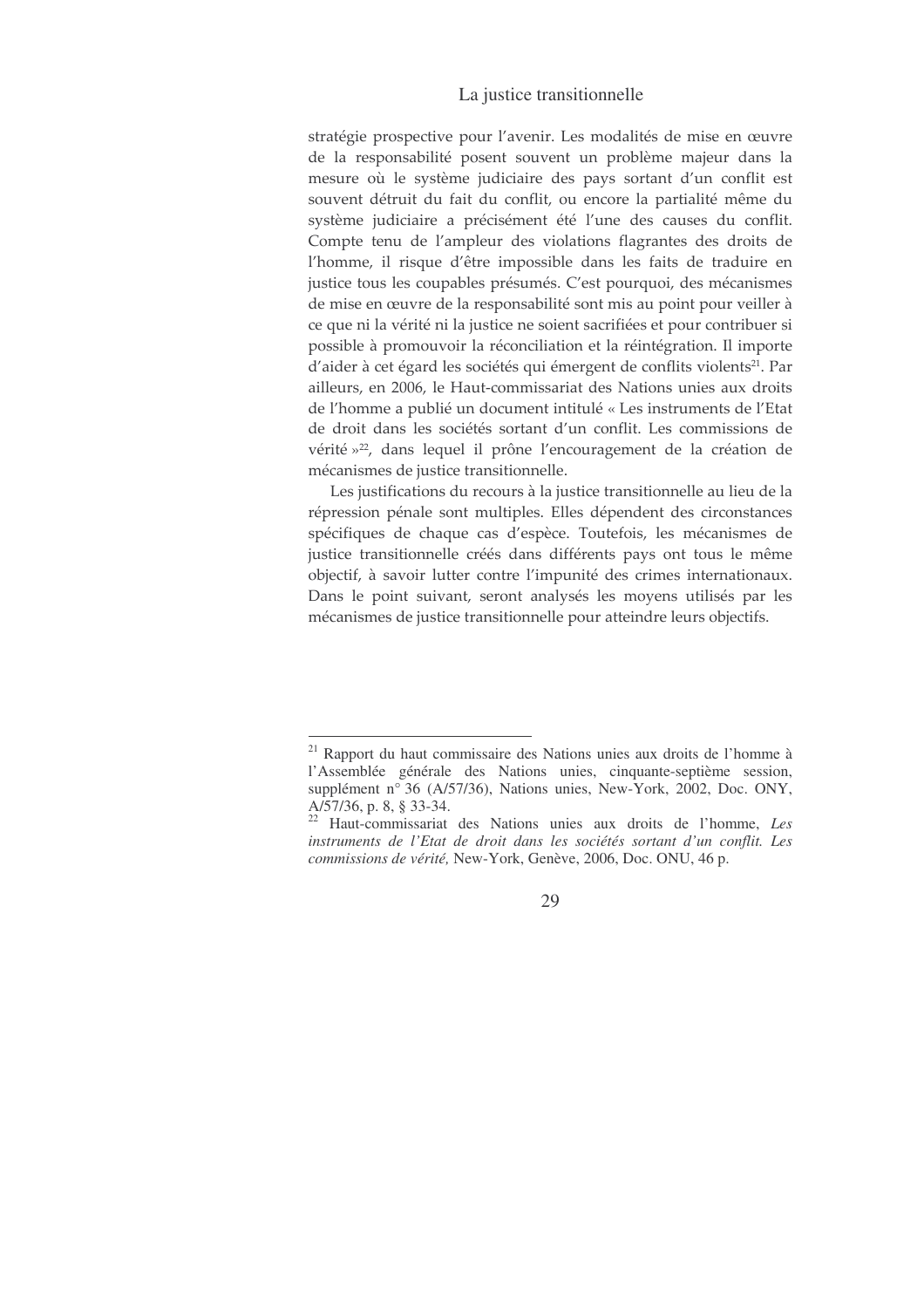#### Mamadou Badii

1.2. – Moyens mis en œuvre par les mécanismes de justice transitionnelle pour lutter contre l'impunité des crimes internationaux dans certaines situations post-conflictuelles

Le recours à la justice transitionnelle peut se justifier par plusieurs raisons. Néanmoins, le rejet de l'impunité des crimes internationaux dans les situations de sortie de crise retiendra plus particulièrement notre attention. Dans l'optique de la lutte contre l'impunité, les mécanismes de justice transitionnelle ont fait usage d'un certain nombre de moyens. Il s'agit, entre autres, de faire la lumière sur les crimes commis, d'accorder un pardon aux criminels après la reconnaissance publique de leur culpabilité et in fine d'octroyer des réparations aux victimes.

1.2.1. La recherche de la vérité afin de restaurer la dignité des victimes de crimes internationaux

Le droit à la vérité des victimes de crimes internationaux est reconnu à l'échelle universelle. Dans le cadre des mécanismes de justice transitionnelle, cette vérité se révèle à travers les témoignages, les audiences publiques, les enquêtes, etc. La recherche de la vérité est plus facile dans les mécanismes de justice transitionnelle car les criminels n'ont pas intérêt à cacher la vérité contrairement à ce qui pourrait advenir dans un procès pénal. Les sociétés en sortie de crise cherchent à construire un avenir commun. Cependant, la lumière doit être faite sur ce qui s'est passé. Ainsi, comme le souligne Mgr. Desmond Tutu, « pour pouvoir tourner la page, encore faut-il qu'elle ait été lue »<sup>23</sup>.

Cette procédure consistant à subordonner l'amnistie à un aveu complet de ses fautes de la part des coupables n'a pas tout de suite convaincu tout le monde. Certains y ont vu la mise en cause des principes arrêtés au niveau international, depuis la seconde guerre mondiale, sur l'imprescriptibilité des crimes les plus graves, ceux que rien ne pouvaient effacer, ni le repentir, ni l'indemnisation des

<sup>&</sup>lt;sup>23</sup> Cité par Louis JOINET, in « Face aux dilemmes de l'instauration des processus de justice transitionnelle », Mouvements, n° 53/2008, p. 49.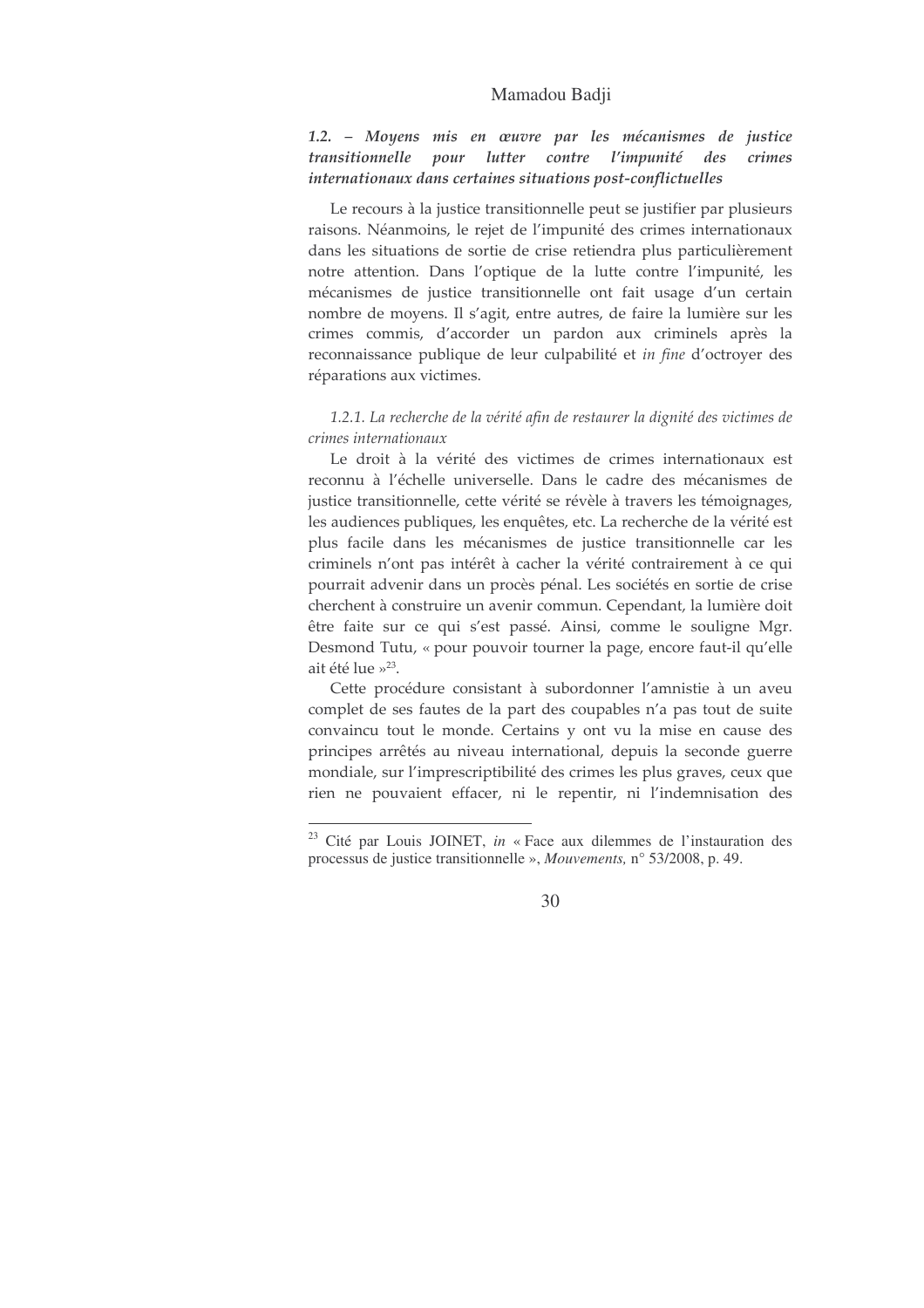préjudices, ni le pardon accordé par les victimes, pas même le temps quelle que soit l'ancienneté des faits. C'est ce qu'exprime, en son temps, le secrétaire général des Nations unies, Kofi Annan : « Il ne devrait pas y avoir d'amnistie pour les crimes de guerre, les crimes contre l'humanité, les génocides et toutes les autres infractions aux droits de l'homme et aux droits humanitaires internationaux »<sup>24</sup>

1.2.2. L'octroi d'immunités de poursuites aux auteurs de crimes internationaux en échange de la reconnaissance publique de leur culpabilité

La mise en œuvre de la justice transitionnelle implique un dépassement de la part des victimes. Ces dernières doivent pardonner à leurs bourreaux afin de pouvoir revivre ensemble sans ressentir un sentiment d'injustice ou de vengeance. Cela nécessite cependant une contrepartie. Les bourreaux doivent reconnaître publiquement leurs crimes. Ainsi, les victimes seront plus aptes à pardonner dès lorsqu'elles n'auront plus le sentiment d'avoir subi un déni public de leur souffrance. Lorsque les criminels avouent publiquement, il n'existe plus de déni des exactions commises. Ainsi, les victimes sont plus enclines à pardonner.

Les immunités de poursuites accordées dans les mécanismes de justice transitionnelle soulèvent des questions par rapport aux exigences de la justice pénale internationale<sup>25</sup>. Il a clairement été établi que les crimes internationaux ne peuvent pas faire l'objet de telles immunités. Cependant, les immunités de poursuites accordées par les mécanismes de justice transitionnelle sont tolérées. Afin de justifier cette exception, une partie de la doctrine se réfère à l'adage du droit romain « Summum jus, summa injuria », selon lequel l'application excessive du droit peut entraîner une injustice extrême.

Certains auteurs justifient les immunités de poursuites accordées dans les périodes de transition. Pour ce faire, ils évoquent notamment

<sup>&</sup>lt;sup>24</sup> Kofi ANNAN, « Déclaration devant le Conseil de sécurité », 24 septembre 2003.

<sup>&</sup>lt;sup>25</sup> Pour plus de détails, voir Laura M. OLSON, « Réveiller le dragon qui dort ? Questions de justice transitionnelle : répression pénale ou amnistie ? », RICR (sélection française 2006), vol. 88, p. 125-146.

<sup>31</sup>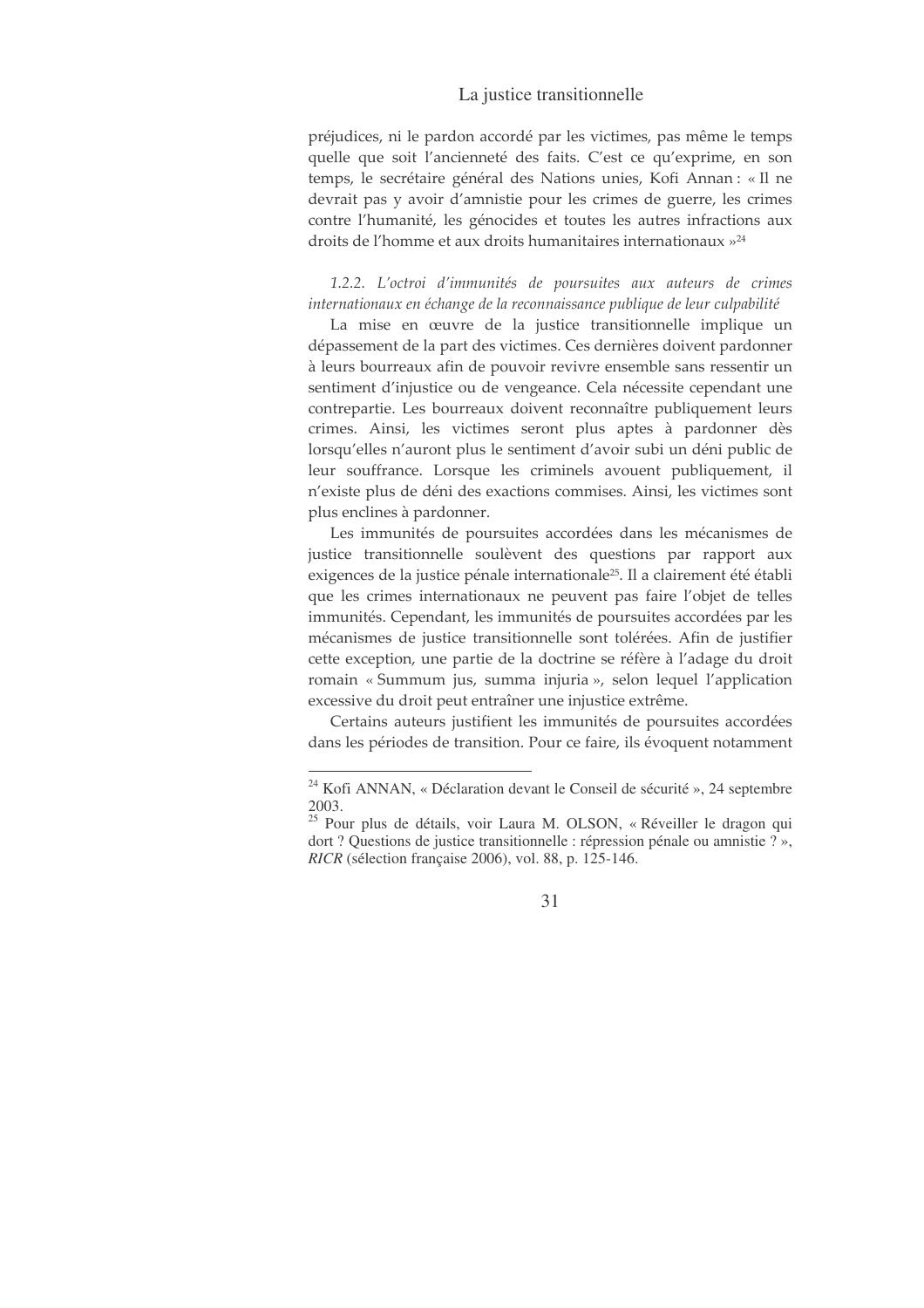# Mamadou Badji

l'article 53 § 1 c du statut de la CPI. Selon le professeur Michaela Fruli, « dans l'hypothèse où l'amnistie serait octroyée après une procédure alternative (quasi judiciaire) visant une enquête très approfondie au cours de laquelle les responsables admettent leurs crimes, et prévoient aussi des moyens de réparation aux victimes, le procureur pourrait décider de ne pas encourager de poursuites<sup>26</sup>. Le rapporteur spécial des Nations unies Louis Joinet abonde dans le même sens. Selon lui, « les périodes de transition sont souvent caractérisées tout à la fois par une soif de justice et par une soif de paix, qui passent par un processus de réconciliation pour, si possible, amorcer plus tard un processus de réconciliation. Dans ce contexte, l'amnistie peut certes faire partie d'un plan de réconciliation ultérieure, mais pas à n'importe quel prix. C'est là que réside la principale difficulté. On ne peut admettre (ne serait-ce que par respect pour les victimes) que, par exemple, des auteurs de crimes contre l'humanité puissent bénéficier d'une amnistie. Une exception a toutefois été admise. Il s'agit de la voie empruntée par l'Afrique du Sud après l'abolition de l'apartheid pourtant qualifié de crime contre l'humanité par le droit international. Cette réconciliation a été rendue possible parce que les auteurs de violations graves ont dû faire repentance, ce qui a permis (s'agissant d'audiences publiques avec retransmission par les médias) de lire la page avant de la tourner<sup>27</sup>.

Les mécanismes de justice transitionnelle prévoient également des réparations au profit des victimes. En général, la charge de la

<sup>&</sup>lt;sup>26</sup> Michaela FRULI, « Le droit international et les obstacles à la mise en ceuvre de la responsabilité pénale internationale pour crimes internationaux », in Antonio CASSESE et Mireille DELMAS-MARTY (dir.), Crimes internationaux et juridictions internationales, Paris, PUF, 2002, p. 250.

<sup>&</sup>lt;sup>27</sup> Louis JOINET, « Un état des lieux des principes et standards internationaux de la justice transitionnelle», in La justice transitionnelle dans le monde francophone : état des lieux, Actes du Séminaire de Yaoundé, Cameroun, du 4 au 6 décembre 2006, p. 11-12 disponible sur le site http://www.eda.admin.ch/etc/medialib/downloads/edazen/topics/peased/peac. Par.0107.File.temp/rp\_070601\_DwP-2-2007-Yaoundé\_fr.pdf, consulté le 23 octobre 2015.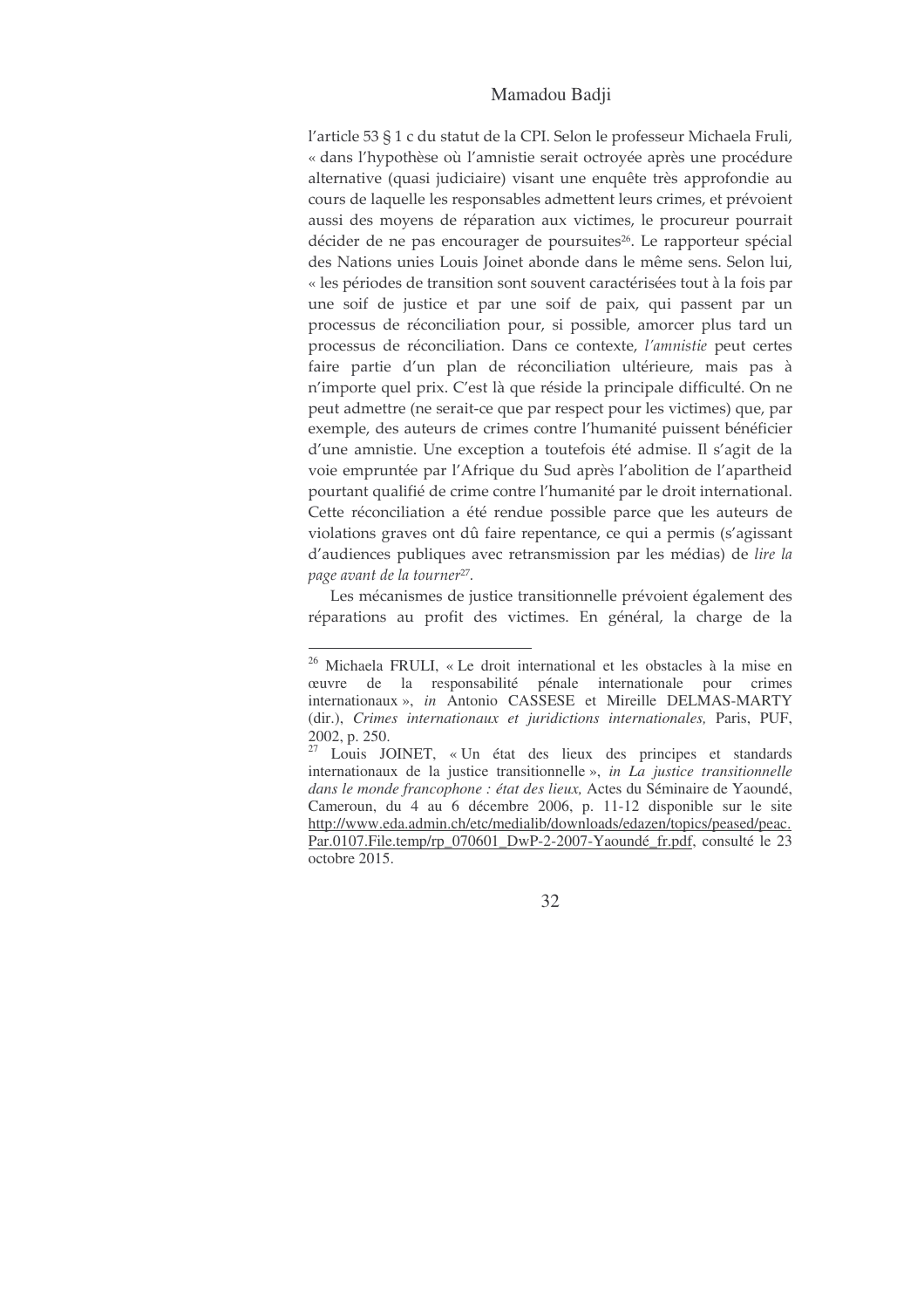réparation incombe à l'Etat. Il existe en ce sens deux sortes de réparations. D'une part, il peut y avoir des réparations pécuniaires sous formes d'indemnisations versées aux victimes. D'autre part, il existe des réparations symboliques telles que l'édification de monuments, l'instauration de journée de commémoration des crimes qui ont eu lieu, la consécration de droits, etc. Ces réparations symboliques ont également leur importance car elles participent au processus de diminution de la souffrance des victimes et de leurs ayants droit. Toutes ces mesures ont pour finalité la reconnaissance du statut des victimes et le retour à une vie normale après une période de crise. Ce sera notamment la tâche des Commissions vérité et réconciliation.

# 2. Mise en œuvre concrète de la justice transitionnelle par les Commissions vérité et réconciliation

Il faut distinguer d'une part les modalités de création de ces Commissions  $(A)$ , conséquence de décisions généralement politiques<sup>28</sup> résultant soit de personnalités politiques investies dans la transition démocratique, soit d'accords tendant à promouvoir cette dernière, d'autre part les modalités de fonctionnement de ces institutions rendant la justice transitionnelle $(B)$  en s'efforçant de répondre aux attentes des opinions publiques ce qui détermine un certain nombre d'évolutions intervenues ces dernières années.

<sup>28</sup> Plusieurs institutions internationales ont proposé de véritables *vade mecum* sur la marche à suivre pour créer de telles commissions : Haut commissariat des Nations unies aux droits de l'homme, *Les instruments de l'Etat de droit dans les sociétés sortant d'un conflit. Les commissions de vérité*, 2006 ; Amnesty International, *Vérité, justice, réparation. Créer une commission vérité efficace*, 2007 ; Amnesty International, *Burundi. Recommandation au comité technique au sujet de la création d'une commission de vérité et réconciliation*, 2011.

<sup>33</sup>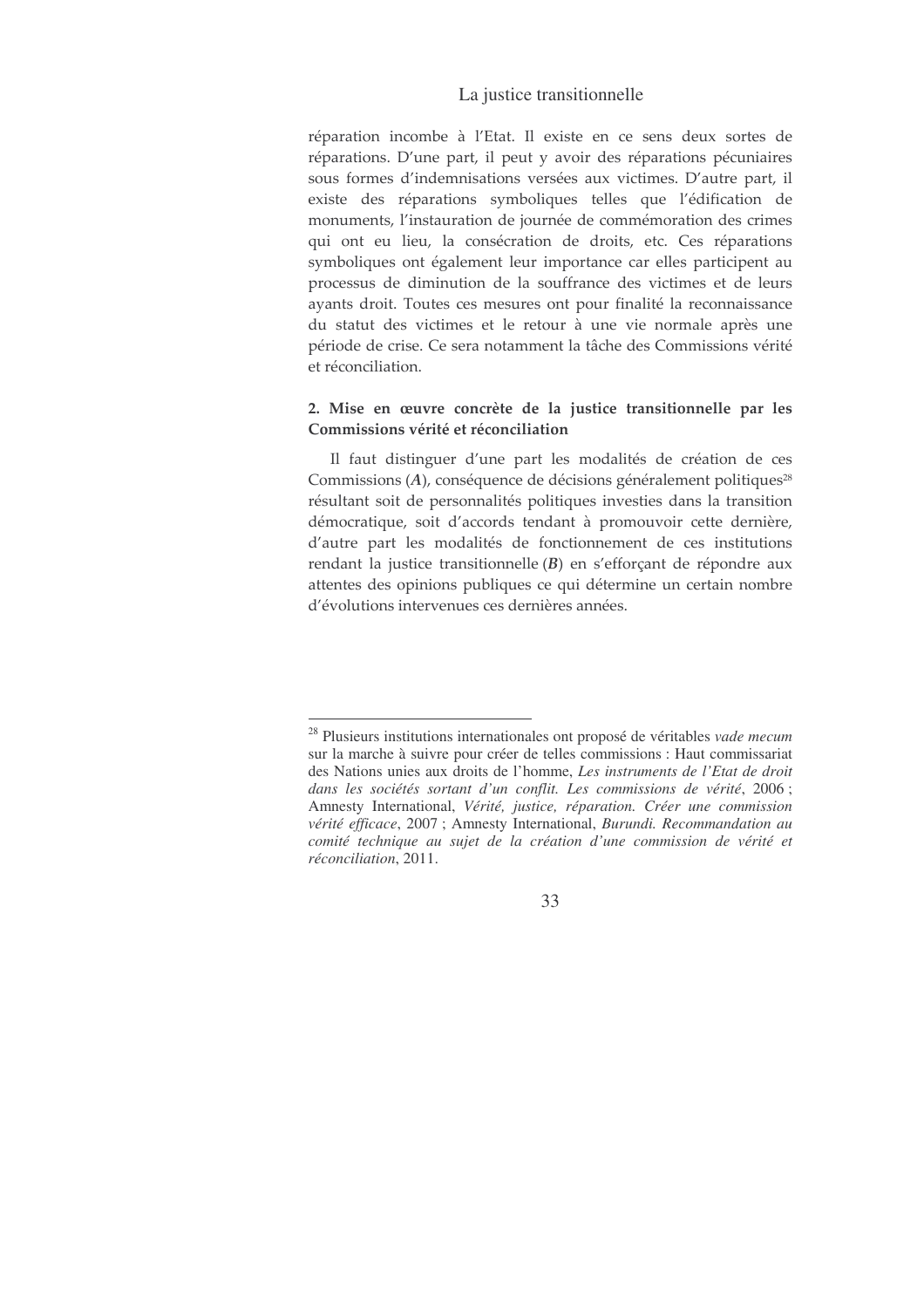# Mamadou Badji

# 2.1. Création des Commissions vérité et réconciliation

L'enjeu est tel qu'il paraît parfois capable, par les polémiques qu'il suscite, de faire renaître les conflits. Il serait évidemment paradoxal qu'un feu que l'on est arrivé à éteindre se ranime du fait des difficultés de mise en place de l'instance chargée de faire disparaître les causes profondes qui étaient à l'origine des premiers foyers de violence. En même temps, l'on comprend bien que ces procédures destinées à repérer les responsabilités des uns et des autres puissent paraître menaçantes à beaucoup, y compris à ceux qui, désormais arrivés au pouvoir, mettent en place les instances de réconciliation. Les conditions de déroulement des guerres civiles, la violence des combats fratricides sont peu favorables au respect fût-ce simplement des lois de la guerre. Dans les deux camps, des excès ont été commis, sur ordre venu d'en haut ou par des initiatives parties de la base. Dans tous les cas, les civils n'ont pas été épargnés. Les attentats lorsqu'il y en a eu, qu'il s'agisse d'actions de provocation ou de riposte, n'étaient pas toujours discriminatoires dans la détermination des personnes visées. La recherche de renseignements, qu'elle ait été conduite par les forces officielles ou par les protestataires, a pris des formes violentes très éloignées des procédures normales, les personnes interrogées ou -a fortiori- suspectées n'étant pas toujours traitées conformément aux lois et aux règlements...

Aucun camp n'est à l'abri des critiques et tous souhaiteraient instituer des verrous qui les mettent à l'abri des poursuites, que ce soit en introduisant dans la commission des affidés capables de faire obstacle aux enquêtes les plus menaçantes ou que ce soit en limitant le terrain des investigations, par exemple dans le temps ou dans l'espace, ou encore s'agissant des types de forfaits sur lesquels il sera permis d'enquêter. Pour prendre un exemple, on sait les polémiques qui accompagnent en Côte d'Ivoire le fonctionnement de la commission « dialogue, vérité et réconciliation »<sup>29</sup>, les partisans de l'ancien président Gbagbo réclamant que soient également pris en compte les actes commis par les forces du nord.

<sup>&</sup>lt;sup>29</sup> Ordonnances n° 2011-85 du 13 mai 2011 et n° 2011-167 du 13 juillet 2011.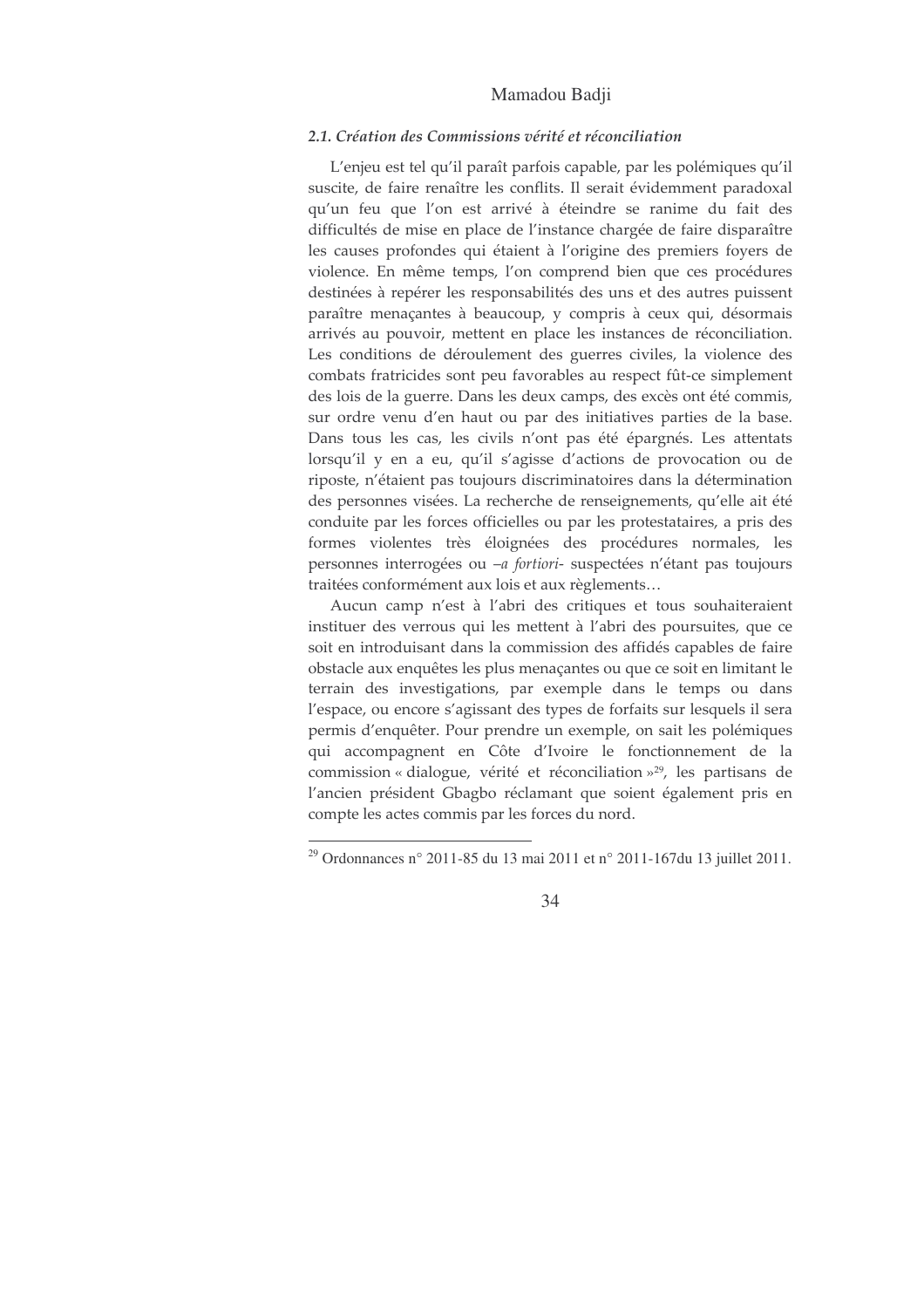C'est dans ces conditions que les premières commissions, apparues dès les années soixante-dix en Afrique, quelques décennies plus tard en Amérique latine et en Asie, ont porté sur la recherche des victimes et notamment des personnes disparues. On répondait ainsi aux revendications les plus véhémentes et les plus douloureuses<sup>30</sup> sans trop paraître menacer les responsables, sinon de façon indirecte. Il y avait là une priorité que chacun comprenait et qu'il était impossible de ne pas la satisfaire, compte tenu des légitimes exigences des familles. En Afrique, c'est dès 1974 en Ouganda qu'est créée la Commission d'enquête sur la disparition des personnes, habituellement présentée comme la première en ce domaine<sup>31</sup>.

Ce modèle africain va faire école tant en Amérique qu'en Asie, avec un décalage respectivement de l'ordre d'une dizaine et d'une vingtaine d'années. En Amérique latine, c'est la fin des dictatures militaires qui permet un mouvement comparable au début des années 1980 avec l'institution d'une Commission nationale d'enquête sur les disparitions en Bolivie en 1982 dans le cadre du retour à la démocratie organisée par le gouvernement de gauche d'Hernan Siles Zuazo et d'une Commission nationale sur la disparition des personnes en Argentine en 1983, l'année où Raoul Alfonsin se fait élire président de la République. En 1990, l'élection du démocrate-chrétien Patricio Aylwin comme président de la République est notamment marquée par la création de la Commission vérité et réconciliation qui informe sur les violations des droits de l'homme mais qui se heurte aux précautions prises par Pinochet pour s'assurer l'impunité... Pour ce qui est de l'Asie, c'est au cours de la dernière décennie du XX<sup>e</sup> siècle que ces institutions apparaissent et d'abord en 1990 avec la Commission d'enquête sur les personnes disparues pendant la

<sup>&</sup>lt;sup>30</sup> On se souvient de cette association des mères argentines dont les fils ont disparu et qui manifestent place de Mai à Buenos Aires.

<sup>&</sup>lt;sup>31</sup> Elle correspond à la dictature d'Idi Amin Dada dont le régime est accusé de la disparition de près de 300 000 Ougandais et qui perdra le pouvoir en 1979.

<sup>35</sup>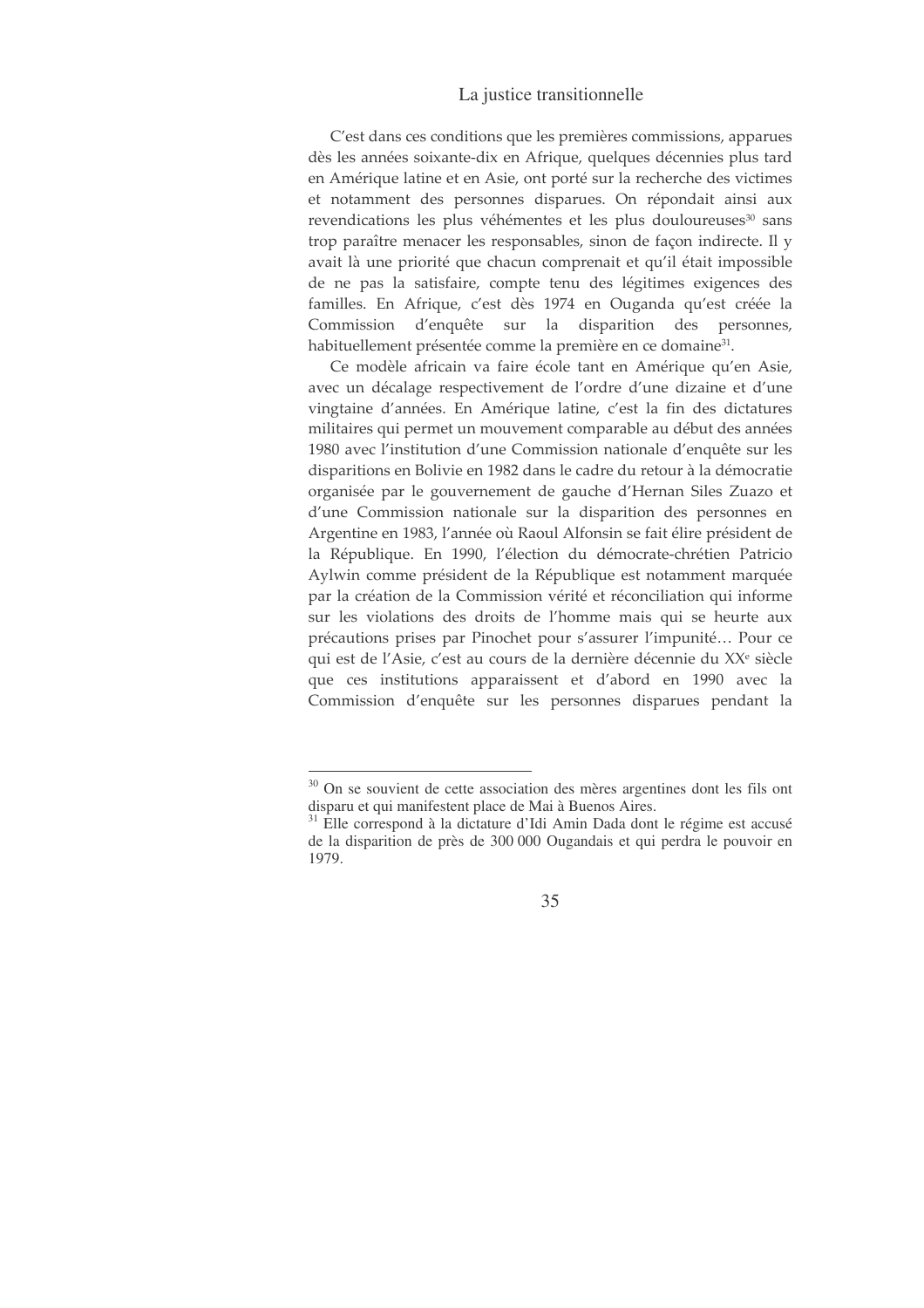### Mamadou Badii

période panchayat au Népal<sup>32</sup>, puis en 2000 avec la Commission vérité et réconciliation de Corée du sud aux ambitions importantes puisqu'il s'agit d'enquêter sur les exécutions des communistes au cours des années 1950...

Par la suite et très logiquement, la tâche des Commissions va se focaliser davantage sur la dénonciation des responsables. En 1991 est prévue la Commission d'enquête sur les crimes et détournements commis par l'ex-président Habré et ses co-auteurs et/ou complices au Tchad<sup>33</sup>, suivie en 1999 par la Commission chargée d'enquêter sur les violations des droits humains au Nigeria, instituée lorsque les premières élections démocratiques depuis seize ans amènent au pouvoir Olusengun Obasanjo. Chaque fois, le domaine d'investigation de l'organe chargée de conduire les enquêtes est strictement délimité : pour ce qui est du Tchad à la durée d'exercice du pouvoir par Hissène Habré ou encore, pour ce qui est du Nigeria, en remontant jusqu'à la date de prise de pouvoir par les militaires, en 1966. Au fait de retrouver ce qui est arrivé à des personnes arrêtées dans des conditions expéditives et jamais retrouvées ou disparues à la suite d'une convocation ou d'un voyage sans retour, s'ajoute la charge pour les membres de rédiger des rapports faisant le bilan général des années de dictature, en cherchant les causes et en proposant des solutions destinées à en éviter le retour.

Il faut reconnaître que ces recommandations seront très inégalement suivies d'effets. L'efficacité de ces instances et la prise en compte des suggestions qu'elles font, dépendent non seulement de l'autorité de leurs membres et de la pertinence de leurs analyses, mais aussi et peut-être surtout de la détermination de ceux qui les ont mises en place. En effet à peu près à chaque Commission est attaché le nom d'une personnalité politique, généralement arrivée au pouvoir

<sup>&</sup>lt;sup>32</sup> Il s'agit d'enquêter sur les disparitions intervenues sous le régime théoriquement fondé sur les assemblées locales, en fait organisé par le roi à la suite d'un coup d'Etat.

<sup>&</sup>lt;sup>33</sup> En 15 septembre 2015, le président de cette Commission viendra se présenter devant la chambre africaine extraordinaire d'assises de Dakar, évaluant le nombre des personnes disparues à 80 000 environ.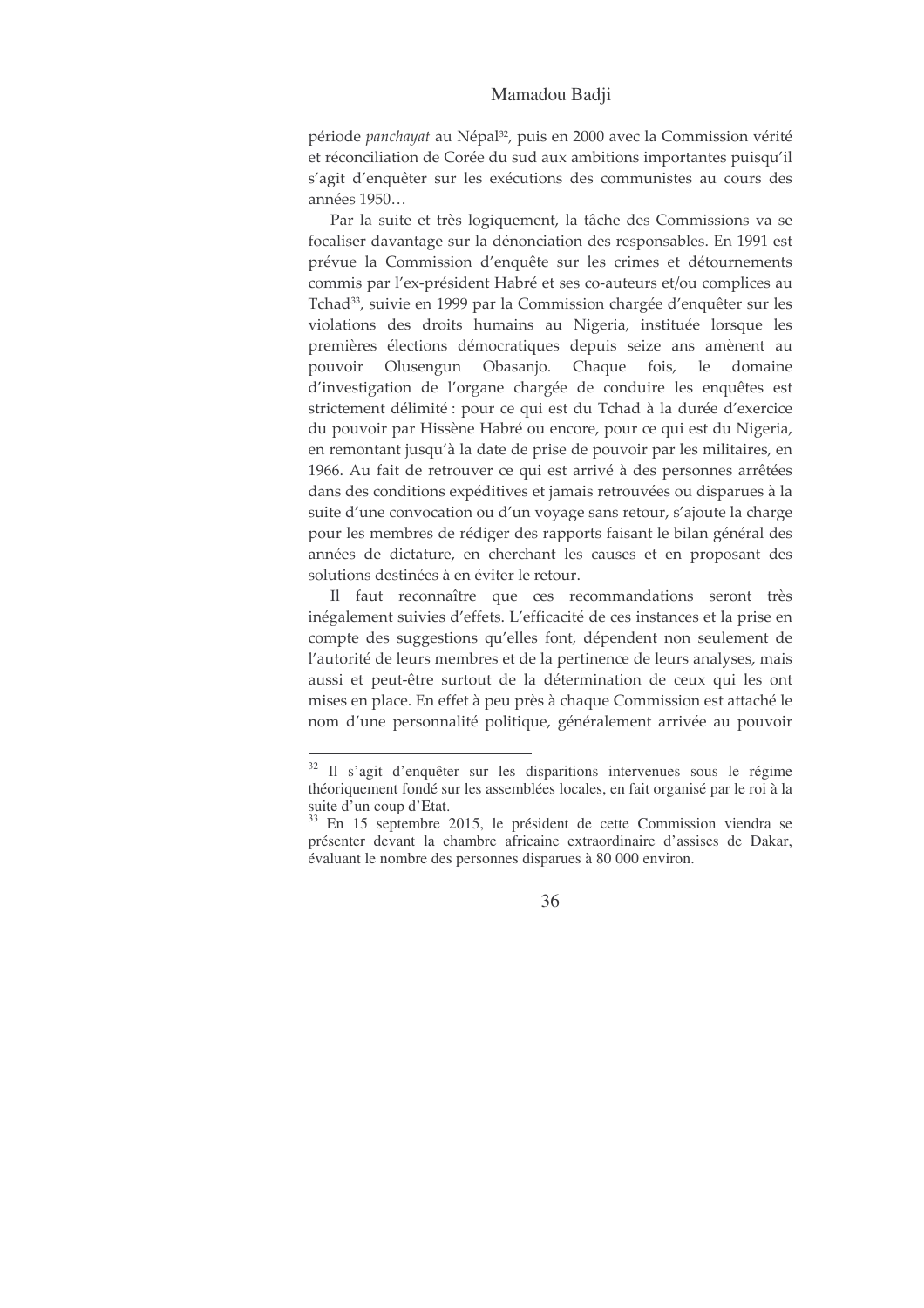## La justice transitionnelle

dans le cadre d'un processus de transition démocratique qui, d'ailleurs, tiendra rarement tous les espoirs placés en lui. D'abord imposées par des chefs d'Etat qui souhaitent rompre ostensiblement avec les dictatures prétoriennes qui les ont précédées, d'autres Commissions vont devenir un élément de la négociation entre des partis longtemps opposés qui ressentent la nécessité de revenir à une forme de normalité démocratique. La Commission qui doit accompagner la transition constitue un élément de l'accord, avec des termes soigneusement pesés lorsqu'il s'agit de déterminer sa composition et son champ d'investigation. Ici, c'est sans doute plutôt en Amérique latine que l'on peut trouver la première institution qui correspond à ce schéma de création. Ainsi en va-t-il, dès 1992, de la Commission de la vérité, mise en place au Salvador, dans le cadre des accords de Chapultepec conclus sous l'égide des Nations unies et dont le point 5 porte sur « Superacion de la impunidad ». L'institution ne bénéficie que d'une notoriété limitée.

En fait, il faut attendre l'année suivante pour que soient jetées, en Afrique cette fois, les bases de la Commission qui va servir, sinon de modèle, du moins de référence, un peu partout dans le monde et dont on a déjà parlé plus haut. En 1993 un accord conclu entre d'une part le Parti national au pouvoir en Afrique du sud et d'autre part le Congrès national africain et le Congrès pan-africain, permet de mettre fin au régime de l'apartheid. Dans la postface du texte constitutionnel intérimaire ainsi élaboré, figurent les dispositions sur lesquelles se fonde, deux ans plus tard, Mandela, nouveau président sud-africain pour publier le Promotion of National and Reconciliation Act et pour mettre en place une Commission vérité et réconciliation.

Le respect des engagements pris dans le cadre de ces accords fondateurs d'une Commission vérité et réconciliation n'est pas toujours facile à assurer du fait des craintes des uns et des autres. On retrouve de telles réticences, dans les deux camps, avec les accords de Lomé de 1999 à propos de la Sierra Léone, intervenus entre le gouvernement de ce pays et le Front révolutionnaire uni (RUF), accord qui prévoit d'ailleurs une amnistie que certains regrettent. Ils rencontrent d'autant plus de difficultés dans leur mise en œuvre que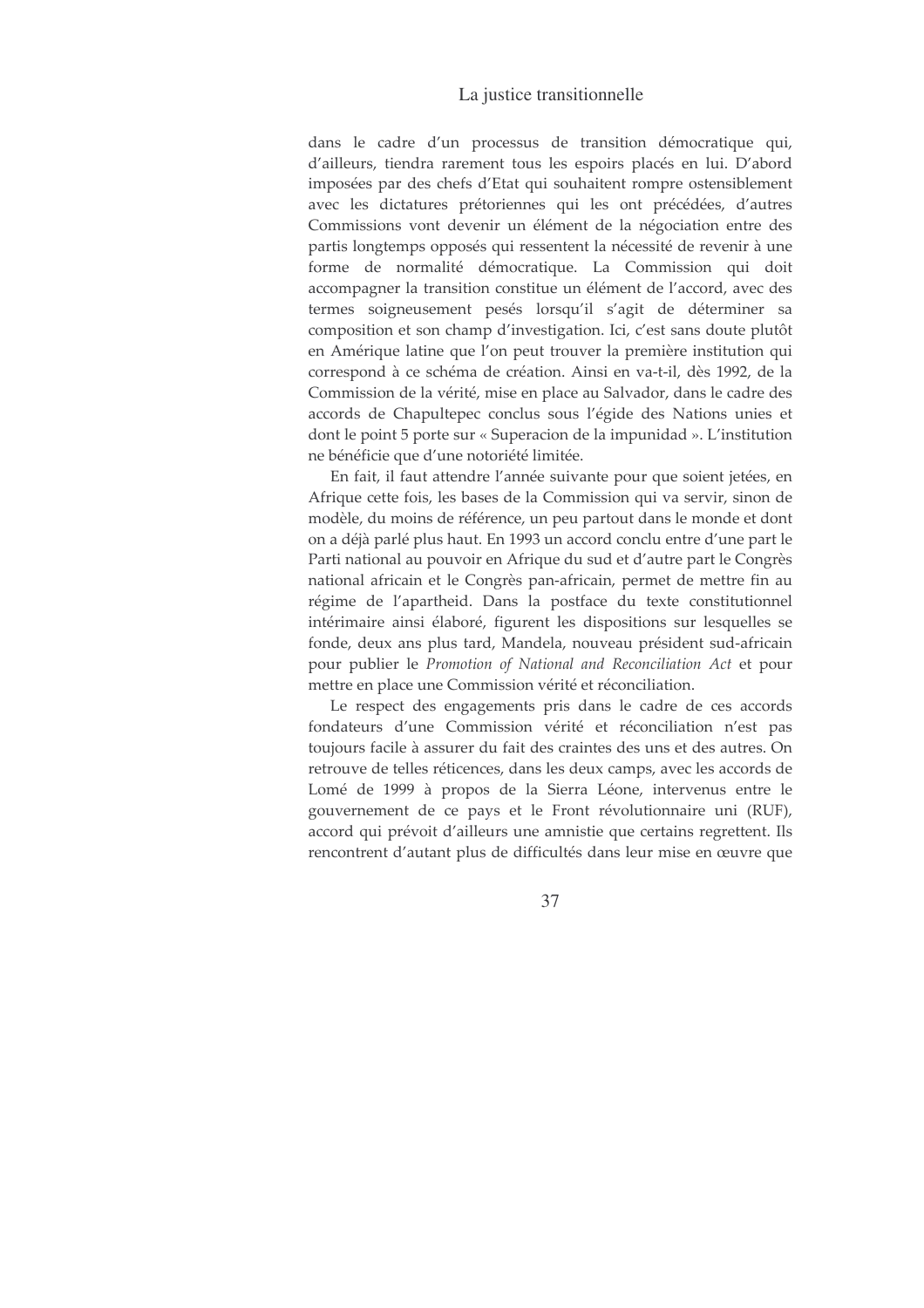### Mamadou Badji

les protagonistes, pourtant signataires du texte, tardent à désarmer, conformément aux engagements pris mais par crainte de se trouver en position d'infériorité par rapport à leurs anciens adversaires. Finalement il faut attendre une loi de 2000 pour que soit prévue en 2002 la mise en place de la Commission vérité et réconciliation prévue par l'article 26 des accords<sup>34</sup>. La différence entre cette instance de réconciliation et la structure chargée de sanctionner les crimes commis est désormais nette comme en témoigne le fait qu'à côté de la Commission il est institué, cette même année et par un traité conclu entre l'ONU et le gouvernement de la Sierra Leone, un Tribunal spécial, compétent pour conduire la répression.

Les délais entre la signature de l'accord et le déclenchement de la procédure conduisant à la création d'une juridiction transitionnelle sont encore plus longs pour qui est du Burundi. L'article 5-4 des accords d'Arusha, passés le 28 août 2000, prévoient en effet une Commission pour la vérité et la réconciliation dans les six mois qui suivent l'entrée en fonction du nouveau gouvernement<sup>35</sup>. En fait, il faut attendre 2005 pour que le Conseil de sécurité de l'ONU invite son secrétaire général à engager des négociations entre toutes les parties prenantes pour la création de cette instance qui fait l'objet en 2011, d'un décret présidentiel instituant -nouvelle mesure dilatoire- un comité technique chargé de faire des propositions concrètes sur les caractéristiques de la future commission. Elle aussi doit être doublée par un tribunal spécial. Finalement c'est une loi du 15 mai 2014 qui prononce la création de la Commission et un vote de l'Assemblée nationale du 3 décembre 2014 qui en choisit les membres, selon un

<sup>&</sup>lt;sup>34</sup> L'article 26 des accords de Lomé du 7 juillet 1999 prévoit la mise en place de la Commission dans les 90 jours qui suivent la signature de l'accord. C'est donc seulement en 2000 que le Truth and Reconciliation Commission Act décide cette création.

<sup>&</sup>lt;sup>35</sup> Art. 5-4 du protocole V des accords d'Arusha « Garanties pour l'application de l'accord » : « Le gouvernement de transition, en concertation avec le bureau de l'Assemblée nationale de transition, met sur pied la Commission nationale pour la vérité et la réconciliation, [...] au plus tard six mois après son entrée en fonction. La Commission démarre ses travaux dans les quinze jours qui suivent sa création »

<sup>38</sup>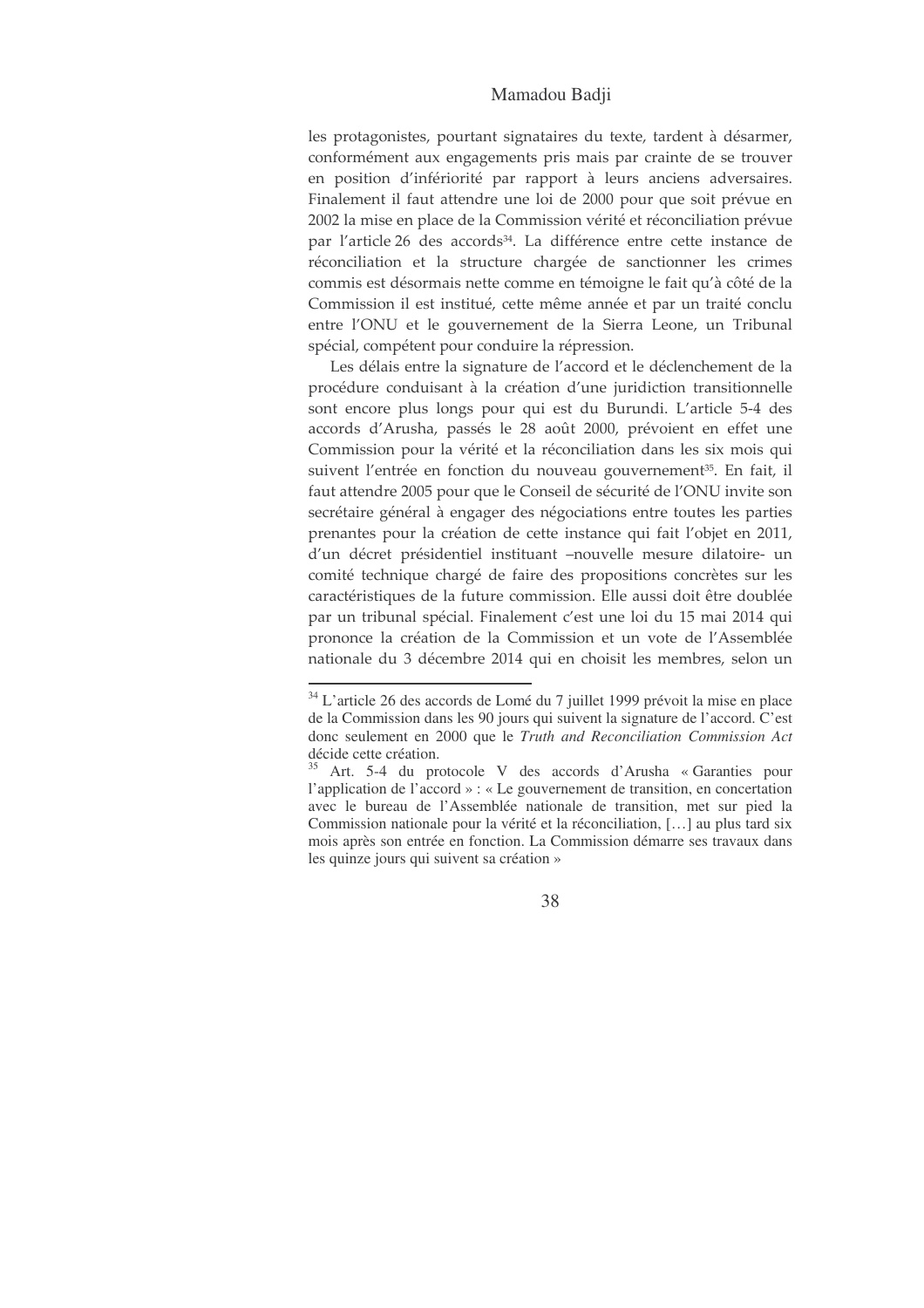### La justice transitionnelle

système compliqué de quotas mais sans la participation des députés du principal parti tutsi, l'UPROMA. Ces éléments tendent à amoindrir l'autorité de l'instance ainsi composée en la présentant comme une instance entre les mains des Hutus, malgré la présence de membres de la communauté tutsi.

On peut également citer les accords d'Accra du 18 août 2003, entre le gouvernement libérien et plusieurs partis politiques dont les Libériens unis pour la réconciliation et la démocratie (LURD). Ces accords multiplient le nombre des instances collégiales chargées d'accompagner le processus de pacification qu'il s'agisse de faire rendre leurs armes à toutes les parties avec la Commission nationale pour le désarmement, la démobilisation, la réhabilitation et la réintégration (NCDDRR)<sup>36</sup>, qu'il soit question de veiller au retour de l'Etat de droit et du respect des libertés fondamentales avec la Commission nationale indépendante sur les droits de l'homme (INCHR)<sup>37</sup>, ou encore qu'il faille contribuer à la promotion d'un état d'esprit d'unité avec la Commission vérité et réconciliation<sup>38</sup>. Au Togo, c'est un « accord politique global » qui est signé le 20 août 2006 à Ouagadougou, sous les auspices du président Compaoré, entre les divers acteurs de la vie sociopolitique, qui préconise la mise en place d'une telle commission. Par un décret n° 2009-046/PR du 25 février 2009, le président Faure Gnassingbé crée la Commission vérité, justice et réconciliation puis par un autre décret n° 2009-147 du 27 mai 2009 il en nomme les onze membres.

# 2.2. Le fonctionnement de la justice transitionnelle : une réponse aux attentes des opinions publiques

Il est porté un soin de plus en plus attentif à la composition de ces institutions de la justice transitionnelle, de façon à éviter toute accusation de manque d'objectivité du fait de la sur-représentation

<sup>&</sup>lt;sup>36</sup> Accord d'Accra, art. VI-8.

 $^{37}$   $\mathit{Id.},$  art. XII-2a.

 $38$  *Id.* art. XIII.

<sup>39</sup>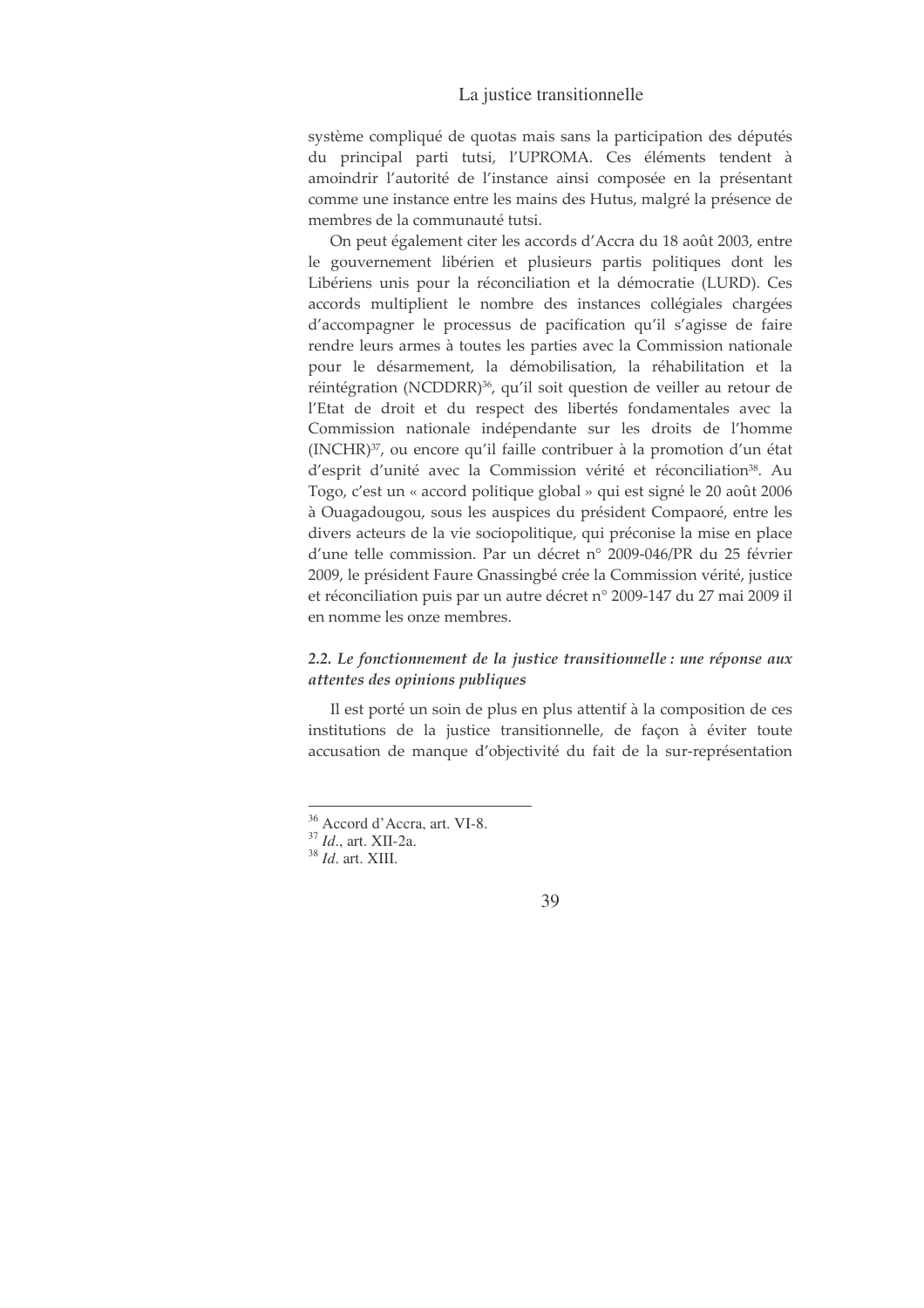### Mamadou Badii

d'une faction au détriment des autres<sup>39</sup>. L'accusation selon laquelle ce sont les vainqueurs qui composent les tribunaux chargés de juger les vaincus a trop souvent et parfois avec raison été brandie pour qu'en ce début du XXI<sup>e</sup> siècle, tout soit mis en œuvre pour éviter de lui conférer quelque bien-fondé que ce soit. Une méthode de réponse est celle des quotas à laquelle il est de plus en plus fréquemment fait appel. S'y ajoute la volonté de s'appuyer sur des autorités tirées de la société civile, au premier rang desquelles les dignitaires religieux.

Dans la ligne de ces deux préoccupations, l'on peut citer, en 2009, la Commission vérité, justice et réconciliation du Togo qui comprend, sur les onze membres, quatre personnes présentées comme appartenant à la « société civile », trois universitaires, deux relevant d'une « confession religieuse », une venant d'une « chefferie traditionnelle » et une « personne ressource ». Pour ce qui est des quotas, le vote de l'Assemblée nationale burundaise intervenue fin 2014<sup>40</sup> tend à respecter les proportions prescrites par la loi votée quelques six mois plus tôt, avec la présence de six Hutus, quatre Tutsis et un Twa. Cette répartition se conjugue avec une autre, tendant à privilégier une forme de représentation genrée avec l'appel à quatre femmes.

Pour ce qui est de la présence de dignitaires ecclésiastiques, l'on peut rappeler le rôle de Mgr Tutu en Afrique du sud. Au Burundi, la présidence de la Commission vérité et réconciliation est confiée à Mgr Jean-Noël Nahimana, prélat catholique d'origine hutu et qui dirigeait la Commission justice et paix du diocèse de Bujumbura tandis que la vice-présidence revient à Mgr Bernard Ntahoturi, archevêque de l'Eglise anglicane du Burundi. A noter d'ailleurs que nombre d'autres membres appartiennent aux milieux ecclésiastiques ou exercent une activité citoyenne ou humanitaire dans les cadres d'associations

<sup>&</sup>lt;sup>39</sup> Pour une critique de la composition de la Commission vérité et réconciliation de la République démocratique du Congo, malgré un effort de représentation géographique, cf. P. NGOMA-BINDA, Justice transitionnelle en R.D. Congo, Paris 2008, p. 62.

 $40$  En application des art.  $10$  à 16 de la loi du 15 mai 2014 créant la Commission.

<sup>40</sup>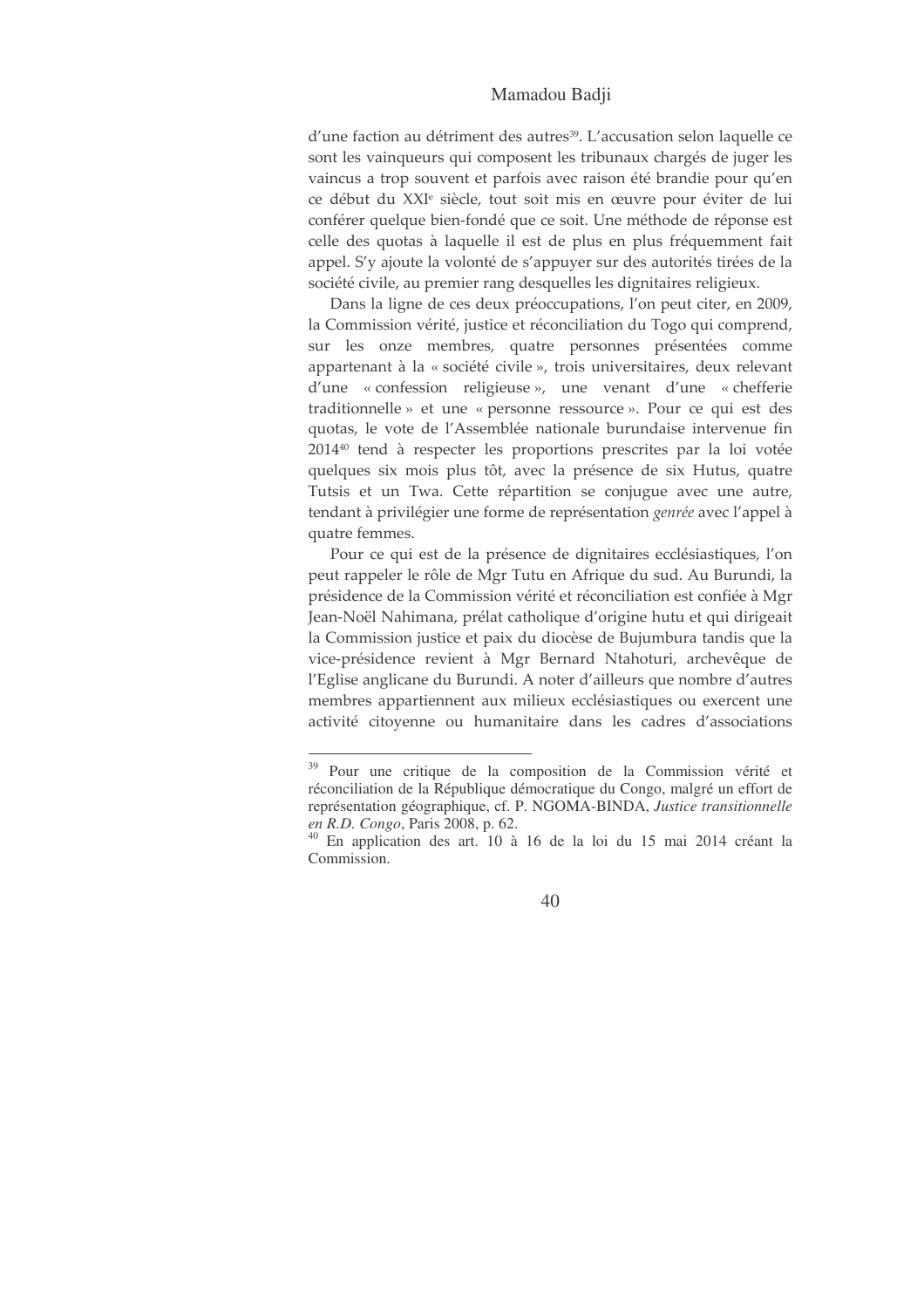### La justice transitionnelle

religieuses. Le président de la Commission vérité, justice et réconciliation du Togo est présidé par Mgr Nicodème Barrigah-Benissan.

La dimension « indemnisation » de ces Commissions devient de plus en plus importante à l'image d'une évolution également perceptible avec les juridictions de droit commun. Le fait de prévoir cet aspect dès la création de l'institution apparaît désormais comme une nécessité<sup>41</sup>. Au Maroc, le titre donné à la structure créée en 2003<sup>42</sup> est révélateur : Instance équité et réconciliation. Il ne s'agit pas, pour le roi Mohamed VI, de punir ceux qui se sont rendus coupables d'actes irréguliers dans la mesure où ces pratiques ont eu lieu à l'époque de ses grand père et père, Mohamed V et Hassan II. On attend de l'Instance qu'elle recoive les plaintes des victimes ou de leurs ayants droit et qu'elle se prononce sur les indemnisations à consentir. L'action de cette structure est complétée par l'Instance d'arbitrage indépendante, en charge du traitement des dossiers les plus lourds. Le rapport final rendu deux ans plus tard sur l'activité de ces deux institutions indique que la première a, par rapport à 22 500 dossiers déposés, accordé une indemnité à 8071 personnes tandis que, pour ce qui est de la seconde, le nombre est de 2215 bénéficiaires<sup>43</sup>.

Des préoccupations comparables se retrouvent avec  $\Box$ Commission vérité et réconciliation du Burundi. La loi de 2014 qui la crée fixe de façon large la période sur laquelle peuvent porter ses investigations : depuis le 1<sup>er</sup> juillet 1962 qui marque l'entrée du pays dans l'indépendance jusqu'au 4 décembre 2008, date officielle de la

<sup>&</sup>lt;sup>41</sup> On le voit par exemple avec la Commission sud-africaine : Mandela et Desmond Tutu insistent surtout sur la mise en lumière des crimes perpétrées et sur le pardon éventuellement accordé. La procédure d'indemnisation qui doit intervenir dans un second temps, va se heurter aux réticences du successeur de Mandela, Thabo Mbeki, qui prend ses distances avec cette instance, ce qui conduit à limiter la politique d'indemnisation.

<sup>&</sup>lt;sup>42</sup> C'est une demande du Conseil consultatif des droits de l'homme qui conduit Mohamed VI à annoncer cette création en 2003. Elle est officialisée par un dahir du 12 avril 2004.<br><sup>43</sup> Loi n° 1-18 du 15 mai 2014.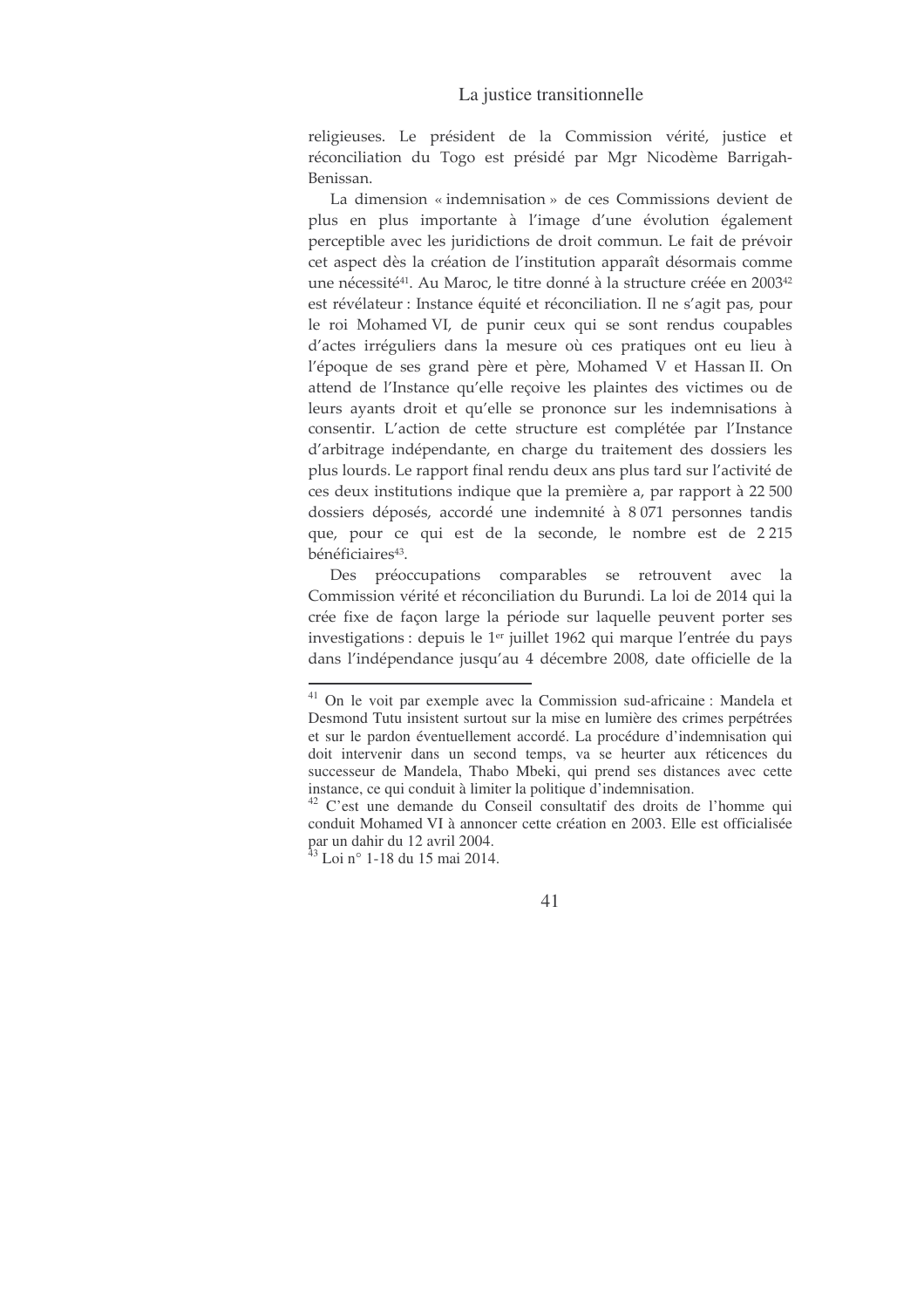### Mamadou Badji

fin de la guerre civile. Par ailleurs, il est bien précisé que la Commission « n'a pas de pouvoir judiciaire » et qu'elle n'a donc pas le droit de condamner mais qu'en revanche, elle peut « ordonner des réparations immédiates dans les cas où les circonstances et les moyens le permettent ». Il est clair qu'au-delà des précautions prises pour éviter de tomber dans les excès commis par les juridictions de certains pays développés qui prévoient des dommages et intérêts extrêmement importants, et malgré l'idée sous-jacente qu'il est des préjudices qui ne peuvent entraîner des versements pécuniaires, l'idée de compensations et d'indemnités est sérieusement prise en compte par le législateur.

Une ultime fonction est en train de se faire jour. Elle s'éloigne des préoccupations prioritaires des premières Commissions vérité et réconciliation mais elle témoigne de la confiance que l'on a tendance à leur porter. Il s'agit de leur conférer un rôle de propositions sur les réformes à mettre en œuvre pour éviter le retour des affrontements. Parmi les créations les plus récentes, l'on peut notamment citer les instances mises en place en Tunisie et au Burkina Faso. C'est dans ces conditions qu'est instituée en Tunisie, fin 2013, l'Instance vérité et dignité<sup>44</sup>. Elle est présentée comme la 42<sup>e</sup> dans le monde. Parmi ses missions, outre des investigations sur les cas de disparition, sur les violations des droits et sur « les responsabilités des appareils d'Etat et de toutes autres parties», figurent la recherche des « solutions permettant d'éviter que ces violations se reproduisent ». Si des éléments importants concernent la détermination des critères de dédommagement des victimes, des modalités de paiement et des mesures provisoires et urgentes d'assistance, l'on remarque qu'à ce stade, il n'est pas question de poursuivre les responsables. Les 15 membres nouvellement nommés ont été présentés au public une semaine avant la première réunion officielle, le 17 juin 2014.

<sup>&</sup>lt;sup>44</sup> Elle est créée par le titre 2 de la loi organique n° 2013-53 du 24 décembre 1013 relative à l'instauration de la justice transitionnelle et à son organisation. On remarque que le terme d'instance semble peu à peu s'imposer ce qui renvoie au statut des autorités administratives indépendantes.

<sup>42</sup>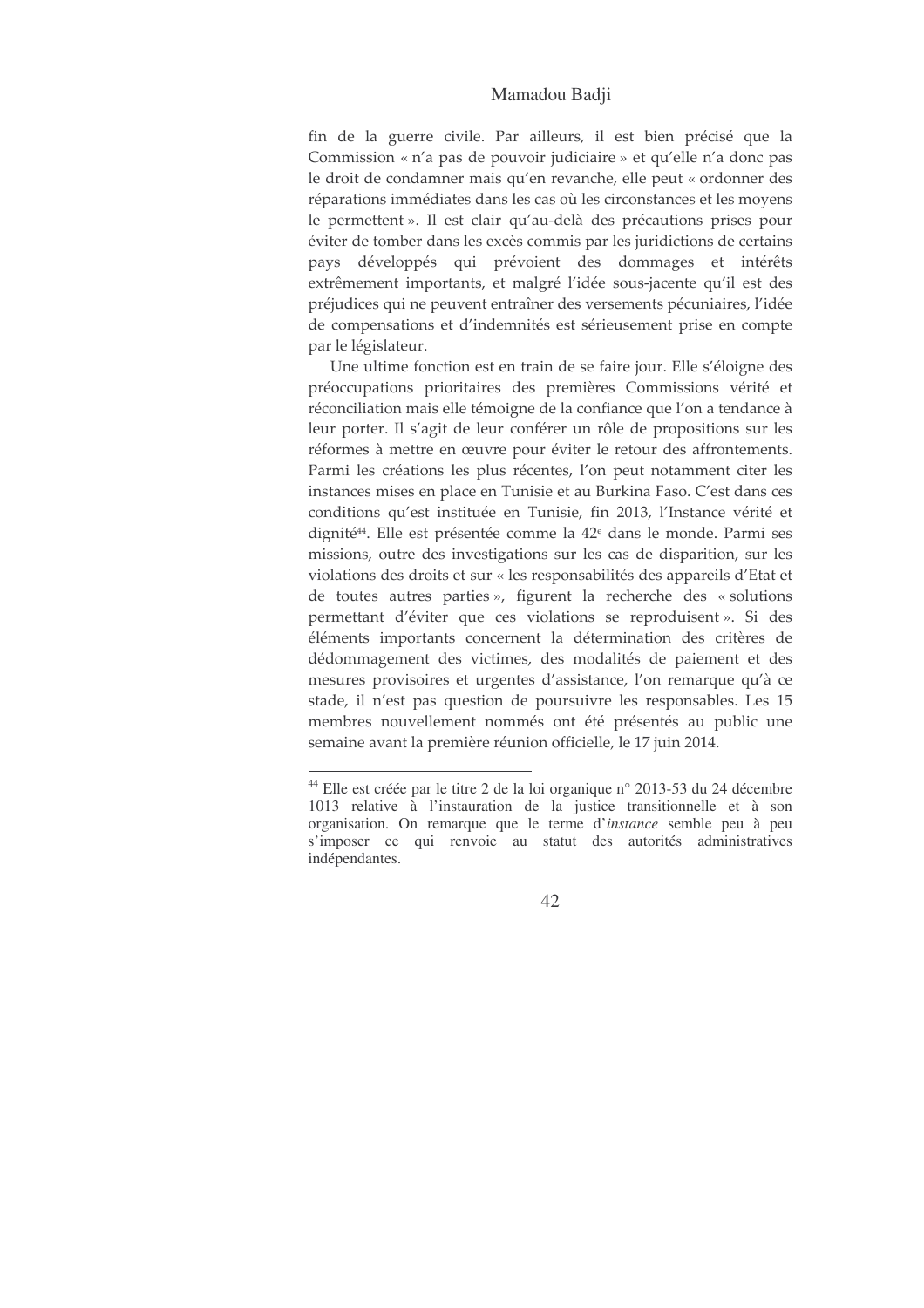## La justice transitionnelle

Le 4 novembre 2015, elle annonce avoir reçu 783 dossiers y compris avant trait à la corruption et à la spoliation des deniers publics, ce qui montre sa détermination à ne pas négliger cette dimension réformatrice de son action ce qui n'est pas en rupture avec la volonté de dénoncer les autorités de l'ancien régime puisque l'on sait les accusation de corruption qui circulaient contre la belle famille du président, la famille Trabelsi. Elle a examiné 68 dossiers dont 41 contre le ministère de l'Intérieur et 27 touchant spécifiquement la corruption financière. Une grande partie du communiqué du 4 novembre 2015, signé par la présidente de l'Instance, Sihem Bensedrine, concerne justement la corruption. Un communiqué du 11 novembre 2015 évoque plus de 1 000 auditions au rythme de 24 par jour et souligne notamment des conditions de confidentialité particulière lorsque les personnes interrogées sont des femmes. Un communiqué du 18 novembre 2015 salue la nomination de magistrats spécialisés en application de l'article 8 de la loi sur la justice transitionnelle et en liaison avec l'Instance provisoire de l'ordre judiciaire.

A Ouagadougou, le 4 décembre 2014, il y a signature par le président de la transition Michel Kafando d'un décret créant une « Commission de réconciliation nationale et des réformes » dont l'organisation et le fonctionnement seront précisés par décret. Parmi les sous-commissions prévues figurent, aux côtés de la souscommission « vérité, justice et réconciliation nationale », quatre autres qui sont compétentes pour les réformes suivantes : constitutionnelles, politiques et institutionnelles, électorales, finances publiques et respect du bien public, gestion des médias et de l'information, restauration et renforcement de la cohésion sociale et de l'unité nationale. Le 11 octobre 2015, l'institution rend son rapport. Elle a dénombré 145 crimes de sang de 1960 à nos jours. Elle était présidée par Mgr Paul Ouedraogo qui indique « les voies du renouveau ». Elles passent notamment par la création d'un pool de juges d'instruction chargés d'instruire le passif des crimes de sang et dotés de moyens d'investigations suffisantes en concertation avec le barreau.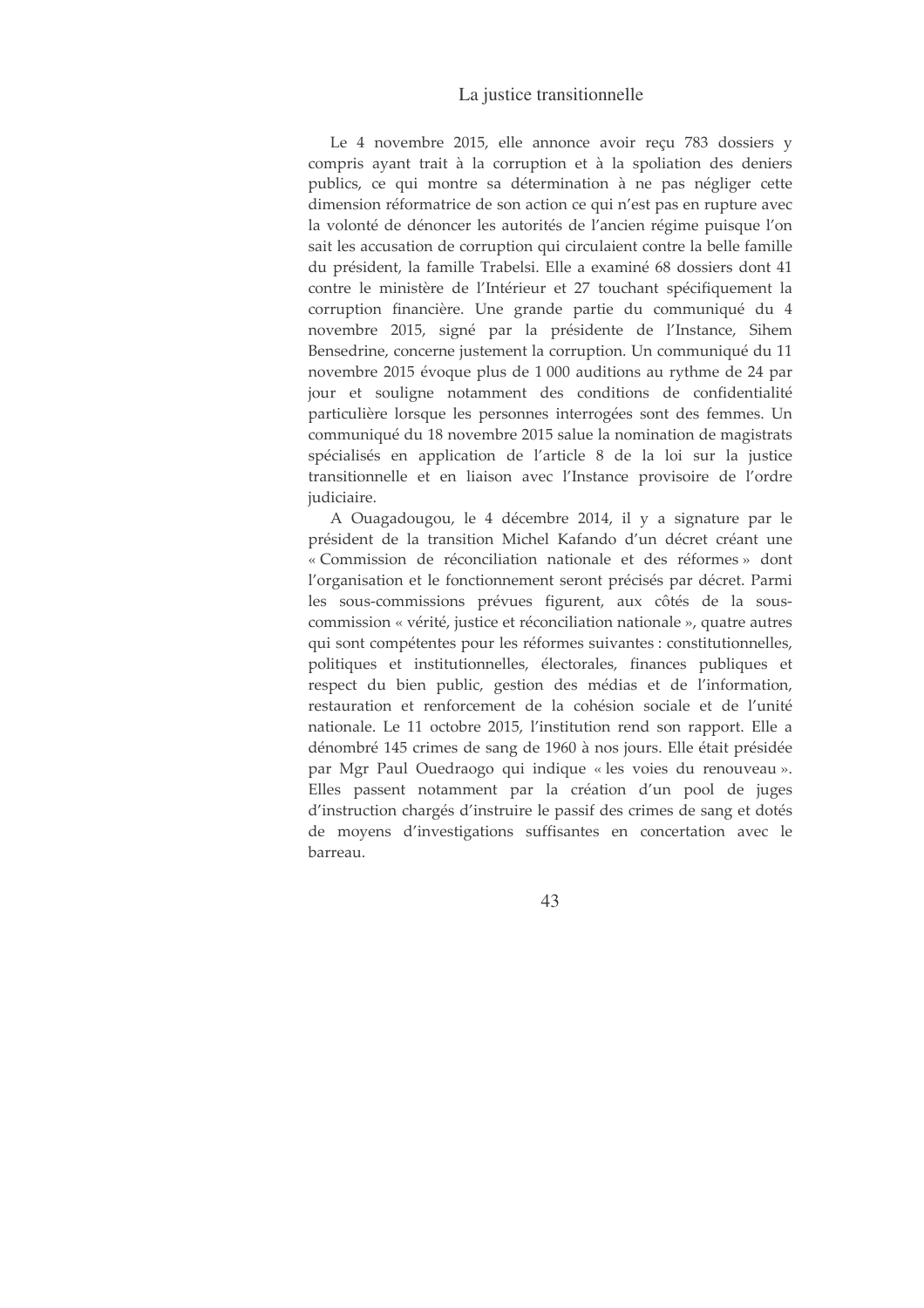$*$  \*

La multiplication des conflits récurrents, notamment en Afrique, pose non seulement la question de l'interruption des affrontements mais aussi le problème de la gestion des sorties de crise. La société internationale a trop longtemps borné son intervention à « geler » les combats, à négocier des cessez-le-feu d'abord provisoires, puis que l'on s'efforçait de prolonger, également à interposer des forces neutres dont on espérait qu'elles allaient éviter des frictions génératrices de violences et donc qu'elles seraient à même d'apaiser les tensions persistantes. Toutes ces mesures s'appuyaient sur la conviction que « le temps est galant homme » comme on dit, qu'il gomme les aspérités, qu'il apaise les colères, qu'il fait oublier les vieilles rancunes et favorise dans les nouvelles générations, l'acceptation de voisinages longtemps problématiques, parfois même qu'il génère des sentiments de fraternité nés de la conviction qu'il est nécessaire d'en finir avec un passé inutilement conflictuel. Il faut reconnaître que la réalité ne confirme pas toujours cette vision lénifiante des conflits nationaux ou internationaux. On voit ressurgir, parfois des décennies plus tard, des oppositions que l'on croyait d'un autre âge, oubliées depuis longtemps mais que certains croient devoir revivifier au nom d'un prétendu devoir de mémoire. L'Europe n'est pas épargnée par cette menace comme l'ont montré les conditions d'éclatement de la Yougoslavie.

Désormais chacun s'accorde à souligner la nécessité de porter toute l'attention possible aux modalités de sortie de crise. C'est au point qu'une nouvelle science paraît émerger, au nom ambigüe de transitologie<sup>45</sup>. Elle préconise la mise en place d'un ensemble de

<sup>&</sup>lt;sup>45</sup> Cf. les études conduites à la fin des années 1970 et au début des années 1980 dans le cadre d'un programme du Woodrow Wilson Center sur l'Amérique latine : G. O'DONNELL et P. SCHMITTER, Transitions from Authoritarian Rule: Tentative Conclusions about Incertain Democraties, Baltimore 1986. Pour ce qui est de l'Afrique notamment : Caroline DUFY et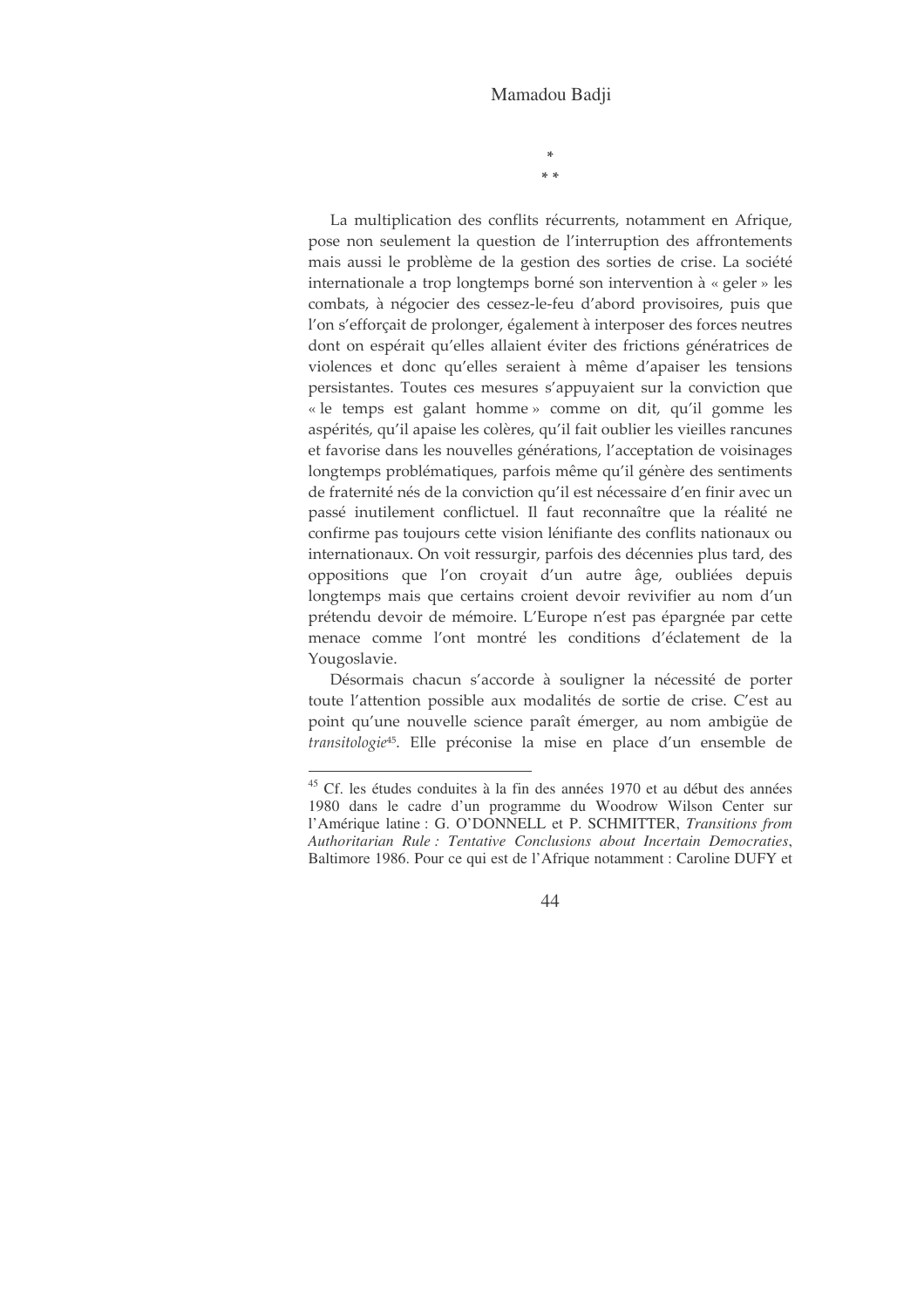## La justice transitionnelle

mesures paraissant à même de faire repartir les sociétés jusque-là déchirées, sur de bonnes bases. Du point de vue politique, les nouvelles autorités doivent s'appuyer sur une légitimité aussi indiscutable que possible ce qui est subordonné à l'organisation d'élections à la régularité desquelles la communauté internationale veille de façon très attentive. Sur le plan économique, les bases d'un retour à la croissance sont autant que possible financées, pour mettre fin aux privations inséparables de la période d'affrontement, pour rendre possible une politique de reconstruction des infrastructures détruites pendant le conflit, pour convaincre les anciens belligérants des avantages de la paix. Dans une perspective sociale, toutes les mesures doivent être prises pour venir en aide aux victimes des affrontements, à ceux qui ont été physiquement atteints qu'ils aient été civils ou militaires, et à ceux que la mort ou la dispersion des familles laissent seuls et démunis, incapables de s'assumer euxmêmes. La réinsertion des anciens combattants, notamment des plus jeunes qui n'ont rien connu d'autres que la guerre, est particulièrement prise en compte. Enfin et pour ce qui concerne les mentalités, les responsabilités des uns et des autres doivent être établies aussi clairement et aussi objectivement que possible afin de mettre les coupables hors d'état de nuire de nouveau et, si possible de les sanctionner. C'est ici qu'intervient la justice transitionnelle<sup>46</sup>.

On peut reconnaître à ce terme plusieurs assertions. Une pratique fort ancienne consiste à organiser des procès spectaculaires, destinés à mettre en lumière les forfaits dont certains se sont rendus coupables,

Céline THIRIOT, « Les apories de la transitologie : quelques pistes de recherche à la lumière d'exemples africains et post-soviétiques », Revue internationale de politique comparée, vol. 20, 2013, p. 19-40.

<sup>&</sup>lt;sup>46</sup> Sur le thème de la justice transitionnelle comme instrument de la nouvelle bonne gouvernance en période de sortie de crise : « Désormais, l'utilisation de la justice transitionnelle est devenue quasi prescriptive, au nom du rétablissement de la paix, de la démocratie et de la stabilité régionale. En une quinzaine d'années, la création d'une trentaine de Commissions Vérités ainsi que de nombreux Tribunaux pénaux, qu'ils soient semi-internationaux ou internationaux, a reconfiguré l'architecture du système international » (Pierre HAZAN, Juger la guerre, juger l'histoire, op. cit., p. 14.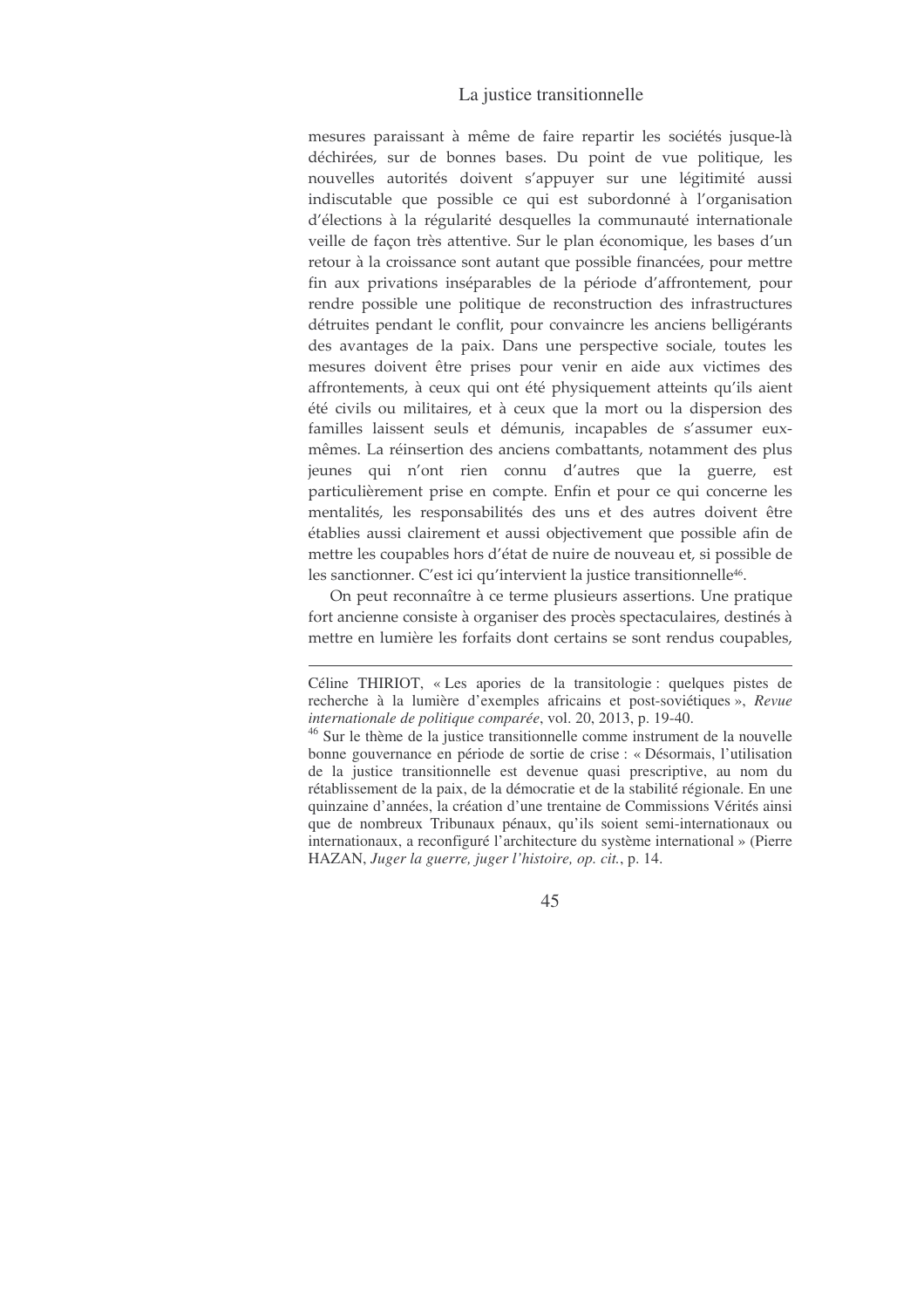## Mamadou Badji

dans le respect de procédures qui sont censées donner toute garantie aux accusés. Il y a évidemment une part d'action psychologique dans l'organisation de ces mises en scènes juridictionnelles : l'apparat de la justice ordinaire vient banaliser l'action des personnes mises en cause qui ont parfois bénéficié d'un fort charisme à l'époque des affrontements. Leur comparution aux mêmes places que des criminels de droit commun doit atténuer, voire détruire leur popularité. Le témoignage de ceux qu'ils ont maltraités peut achever de les déshonorer. La sentence prononcée de façon collégiale, et en principe indépendamment des pressions des vainqueurs, tend à apparaître comme la juste sanction des fautes commises. De telles opérations sont fréquentes et l'on en trouve de nombreux exemples encore présents dans les mémoires collectives, parfois fort longtemps après, qu'elles s'appuient sur l'histoire de France comme le procès de Jeanne d'Arc, ou sur celle du monde comme avec la mise en place du Tribunal de Nuremberg<sup>47</sup>. Des périodes très éloignées dans le temps comme sous l'Antiquité ou par rapport à nos canons modernes en matière de justice relèvent de la même démarche, toujours avec la recherche d'un équilibre entre l'apparence recherchée d'une instance ordinaire ce qui rabaisse les accusés en les banalisant, et la volonté de donner la plus grande audience possible à leur comparution. Notre époque contemporaine continue de faire appel à cette technique en y ajoutant une dimension internationale qui est censée mieux garantir l'indépendance des juges.

<sup>&</sup>lt;sup>47</sup> Il faut rappeler que, lors du procès de Nuremberg, après la seconde guerre mondiale, les juges nommés par les vainqueurs mobilisèrent la règle du Tu quoque : les accusés ne peuvent arguer que leurs adversaires ont également commis des crimes. Cette règle connut cependant des atténuations.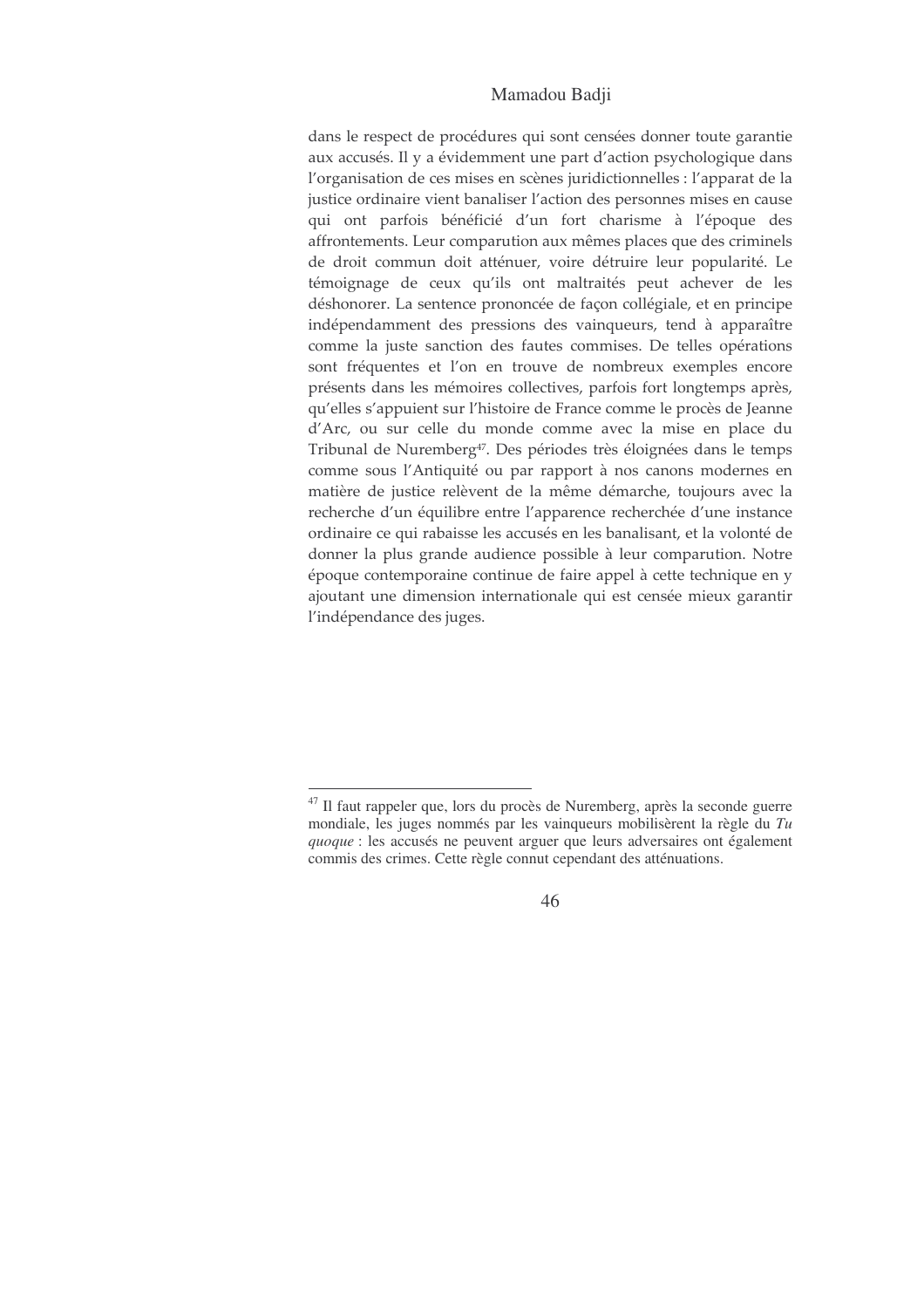### Chapitre 2

#### LE JUGE, QUELLE INDEPENDANCE ?

# par Christian Grellois, professeur à la Faculté de droit et de science politique de l'Université de Bordeaux

Rendre la justice au XXI<sup>ème</sup> siècle. Si une telle question interroge sur la diversité des modalités contemporaines de satisfaction de la demande sociale de justice<sup>1</sup>, elle interroge aussi et tout autant sur la condition première permettant d'en assurer la satisfaction dans l'exercice par l'Etat de la fonction de juger, qui est celle de la confiance du justiciable dans l'indépendance et l'impartialité du juge.

Or l'encadrement institutionnel et normatif de la fonction juridictionnelle par nombre d'Etats reste emprunt, au-delà de l'affirmation constante des principes fondamentaux qui la gouvernent, d'une part d'incertitude et de marges de progrès quant au statut et aux garanties accordées au pouvoir judiciaire dans l'espace francophone.

S'il est unanimement acquis et proclamé qu'il n'est pas de démocratie et pas d'Etat de droit sans indépendance de la justice, la pleine satisfaction de cette exigence reste encore dans certains Etats francophones plus un objectif à atteindre qu'un principe fondamental dont il serait tiré toutes les conséquences en vue d'assurer la régulation de l'ordre juridique et la stabilisation de l'ordre politique.

<sup>&</sup>lt;sup>1</sup> NGUYEN Quoc Dien, « L'arbitrage et la privatisation de la justice », infra.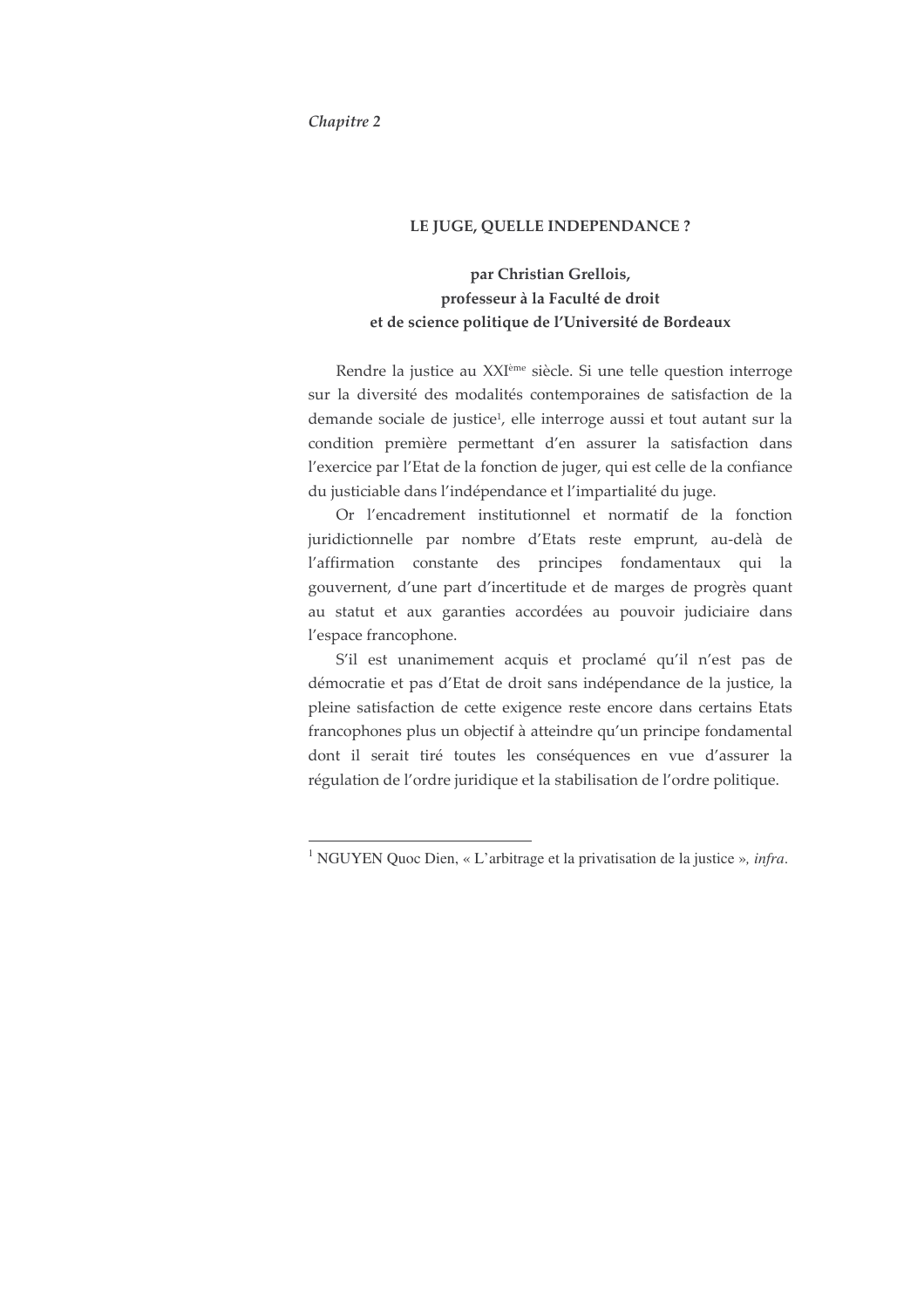Au-delà des apparences ou des affirmations de principe découlant de l'institutionnalisation par les Constitutions des pays francophones d'ordres juridictionnels dotés de Cours suprêmes et d'instances de régulation, subsiste une série d'interrogations au sein de l'espace francophone et des instances de la Francophonie, que ravive régulièrement l'actualité politique des pays en transition démocratique et qui porte sur l'effectivité de l'indépendance du juge, sa place et celle des juridictions au sein des institutions publiques, sa capacité à assurer pleinement la fonction juridictionnelle et à participer effectivement à l'équilibre des pouvoirs. Or il s'agit là de fonctions qui participent de l'essence même de l'idéal démocratique et de l'Etat de droit, et qui fondent la communauté de valeurs de la Francophonie, au-delà de la diversité des cultures juridiques et politiques de l'espace qui la caractérise.

Se pose ainsi, aujourd'hui encore, la question majeure de l'effectivité du rôle du juge dans l'espace francophone, qui interroge sur le statut et le rôle des cours constitutionnelles, des cours suprêmes et des ordres juridictionnels dans la construction et la consolidation de la démocratie et de l'Etat de droit, de la protection des droits de l'homme et, ambition nouvelle de la Francophonie, de la promotion du développement durable. La mise en place de mécanismes de protection de l'indépendance des juges et du pouvoir judiciaire ou juridictionnel reste en effet, à des degrés divers, un des défis du constitutionnalisme des années post-quatre-vingt dix et des décennies futures dans l'espace francophone.

Depuis une vingtaine d'années, la promotion de l'Etat de droit et de l'indépendance du juge a été érigée en véritable priorité que ce soit dans le cadre des Nations unies, des Institutions européennes et africaines mais aussi de l'Organisation mondiale du commerce et de la Banque mondiale, que de l'Organisation internationale de la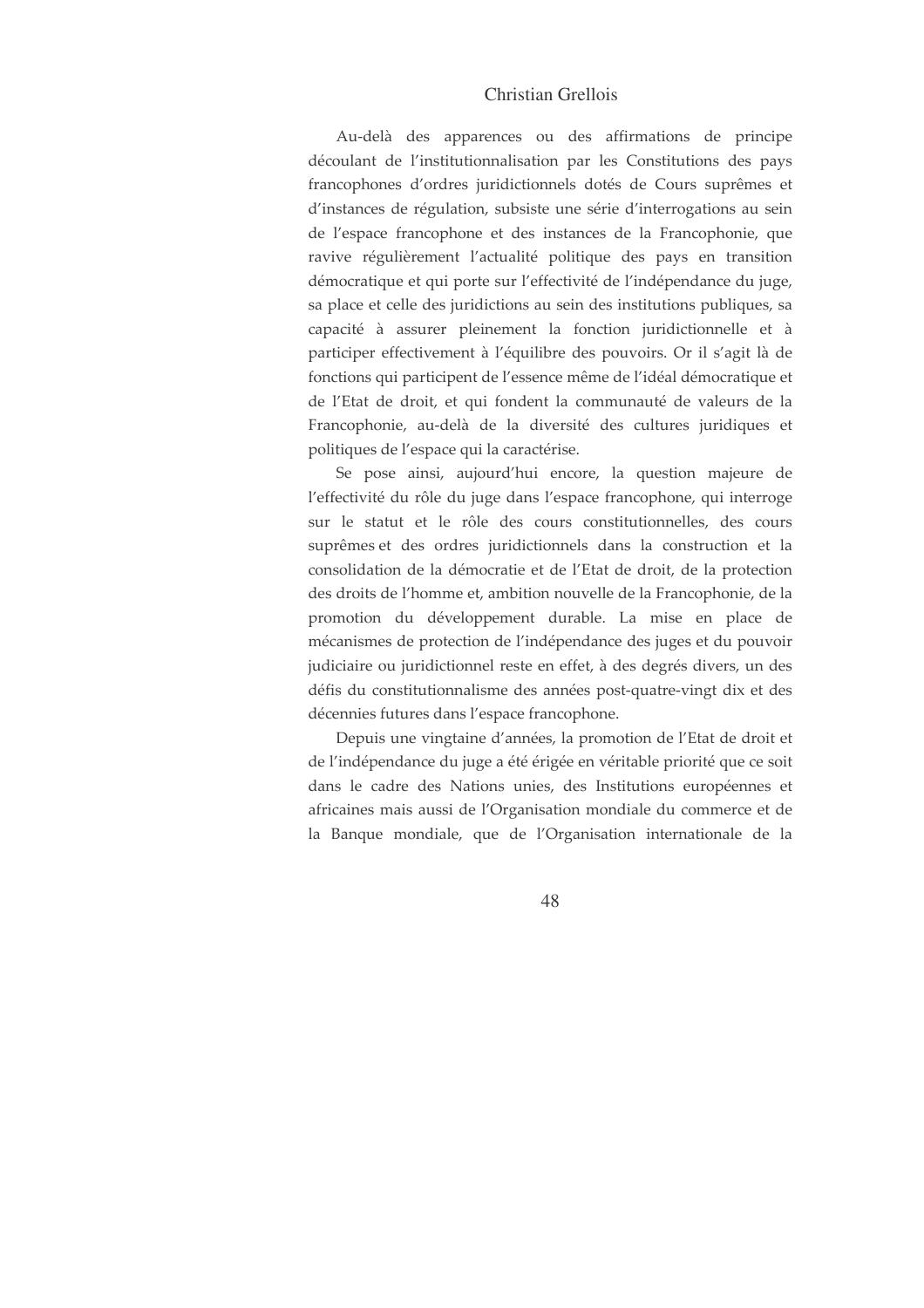Francophonie pour laquelle « l'Etat de droit et la justice constituent un pendant essentiel de l'impératif démocratique» et «une préoccupation constante de son action politique<sup>2</sup>», ce qui a conduit un certain nombre d'Etats à engager en Afrique, en Europe centrale et en Asie<sup>3</sup>, des réformes de leur système juridique et judiciaire.

Or, les interrogations sur la nature du pouvoir du juge que l'on peut observer encore dans les démocraties avancées, les révolutions démocratiques intervenues en Tunisie, en Egypte et plus récemment au Burkina Faso, les conflits larvés qui se prolongent en République Démocratique du Congo, en République centrafricaine ou au Burundi, ainsi que les situations de recul de l'Etat de droit et les menaces récurrentes de rupture de l'ordre constitutionnel en Afrique francophone subsaharienne, démontrent combien la construction de la démocratie et de l'Etat de droit reste une conquête permanente dans l'espace francophone et combien l'indépendance du juge, même si elle est largement proclamée comme un principe universel, reste souvent encore, à des degrés divers selon les Etats, un objectif à atteindre.

### 1. L'indépendance de la justice, comme principe

La fonction de juger occupe une place singulière parmi les fonctions de l'Etat dans une société démocratique. A travers l'exercice de sa fonction juridictionnelle, le juge (constitutionnel, Cours suprêmes, ordres juridictionnels), selon son champ de compétences, a vocation à assurer non seulement le respect du droit et des libertés,

<sup>2</sup> O. KASSI, *Francophonie et Justice*, thèse pour le doctorat en droit, sous la direction de F. HOURQUEBIE, Université de Bordeaux, 2015.

<sup>3</sup> Comme le Vietnam, qui s'est engagé à la suite de son entrée à l'OMC dans un programme prioritaire de réorganisation des institutions juridiques et judiciaires (Résolution n° 49-NQ/TWW du 2 juin 2005 sur la stratégie de réformes judiciaires jusqu'à 2020).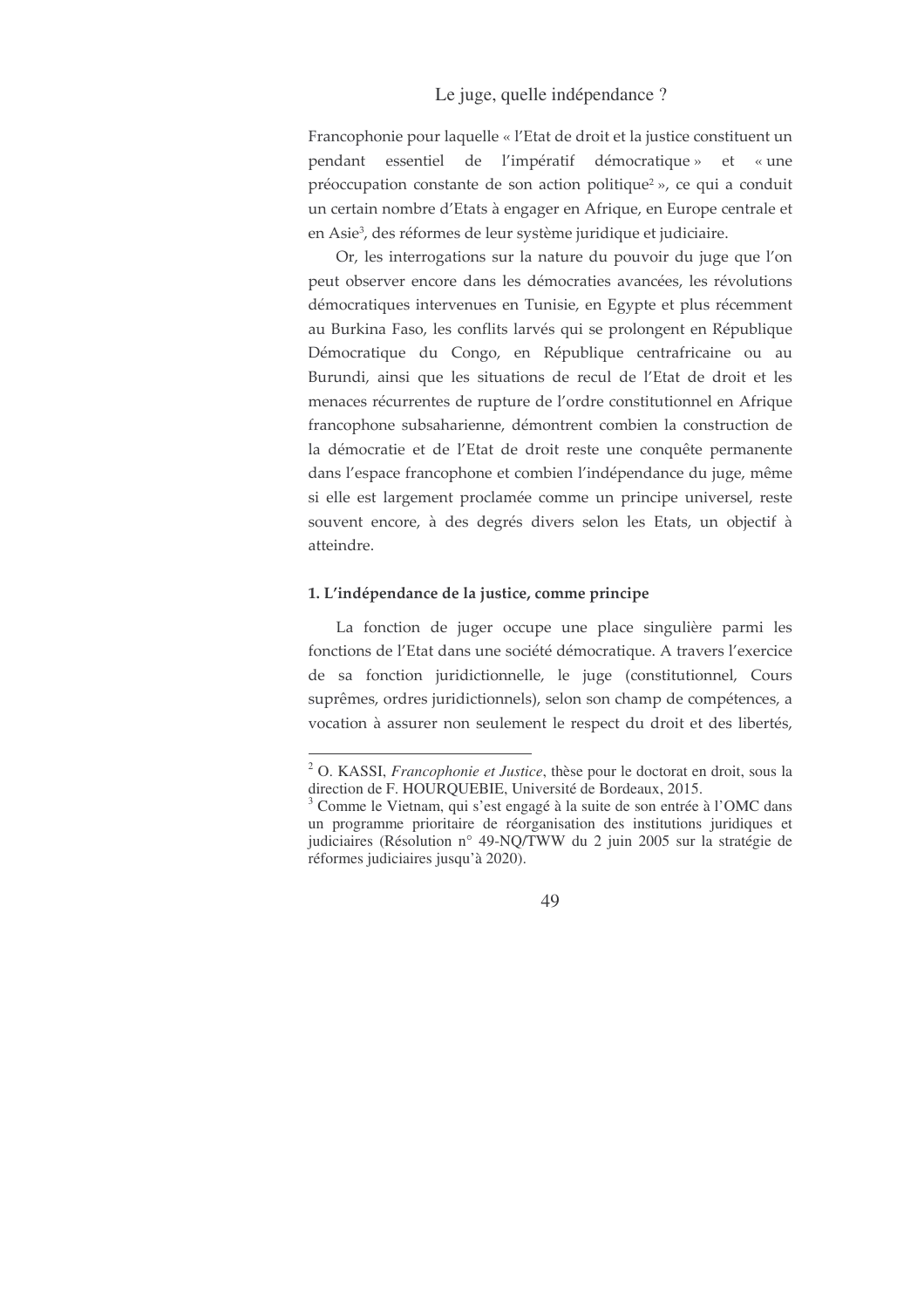mais aussi à assurer la régulation des relations entre les pouvoirs, à garantir un fonctionnement équilibré des institutions démocratiques et en cas de crise à contribuer au rétablissement de la démocratie, de l'Etat de droit et des libertés. En elle-même, l'indépendance de la justice consiste à la fois en un principe cardinal et un standard minimal des sociétés démocratiques. Elle est à la fois un droit et un devoir<sup>4</sup> qui repose sur de solides fondements et dont la réalisation impose la consécration d'un minimum de garanties effectives.

### 1.1. L'indépendance de la justice, un principe cardinal

Le principe d'indépendance de la justice qui trouve son fondement dans la théorie de la séparation des pouvoirs d'après laquelle, selon la formule de Montesquieu « il n'y a point de liberté, si la puissance de juger n'est pas séparée de la puissance législative et exécutrice »<sup>5</sup> est consubstantiel de l'idée de démocratie, en ce qu'il est la condition nécessaire de la protection judiciaire des droits et de l'existence d'un pouvoir judiciaire garantissant l'équilibre des pouvoirs.

#### 1.1.1. Un principe proclamé

L'indépendance de la justice, qui est un des piliers de l'Etat de droit, est un principe qui est aujourd'hui affirmé dans toutes les constitutions de l'espace francophone, et il y est d'autant plus affiché comme une exigence fondamentale que l'Etat de droit y est parachevé ou que son établissement ou son rétablissement y est souhaité<sup>6</sup>. Son

<sup>&</sup>lt;sup>4</sup> G. CARCASSONNE, «Rapport introductif », in *L'indépendance de la* justice, Actes du deuxième congrès de l'AHJUCAF Dakar 2007, p. 31 et s. MONTESQUIEU, De l'esprit des lois Livre XI, chap.VI, p. 208 de

l'édition d'Amsterdam 1767.

<sup>&</sup>lt;sup>6</sup> F. HOURQUEBIE, L'indépendance de la justice dans les pays *francophones*, Les Cahiers de la justice 2012.

<sup>50</sup>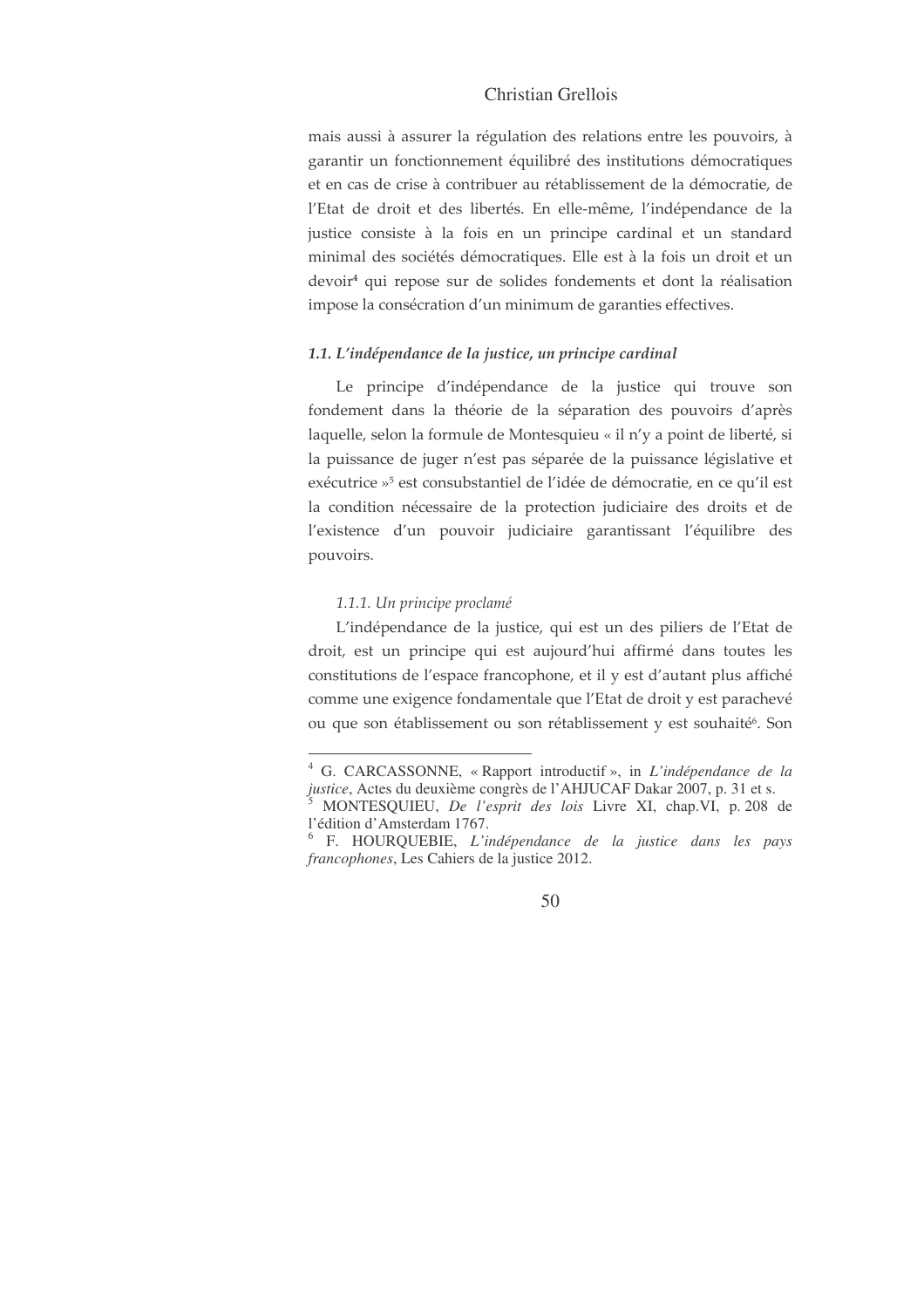affirmation en Europe centrale et orientale au moment de la chute du système soviétique, qui répondait à la nécessité de satisfaire à la conditionnalité politique de l'intégration à l'Union européenne, de même que sa survalorisation en Afrique, participent de la volonté d'accompagner les transitions démocratiques en Europe centrale et orientale et en Afrique de l'Ouest et centrale.

Le principe d'indépendance prend ainsi aujourd'hui la forme d'une exigence constitutionnelle commune aux Etats francophones qui tous ont adopté la déclaration de Bamako du 3 novembre 2000 par laquelle ils se sont engagés à « assurer l'indépendance de la magistrature, la liberté du Barreau et la promotion d'une justice efficace et accessible, garante de l'Etat de droit ».

Dans l'espace francophone, la garantie de l'indépendance des juridictions est d'abord le fait des constitutions qui toutes mentionnent le principe d'indépendance de la justice que ce soit dans le préambule ou dans le corps même de la constitution dans un titre spécifique consacré soit à l'autorité judiciaire<sup>7</sup> soit au pouvoir judiciaire<sup>8</sup>, cela quel que soit le degré de précision des définitions et des garanties qui lui sont associées et sans que l'on puisse donner une portée à la distinction autorité-pouvoir autre que celle que lui donnent les juridictions constitutionnelles.

Ainsi, si l'on retient l'exemple français, à la conception philosophique initiale (celle de la puissance de juger) puis à celle radicale de l'égalité entre les « pouvoirs » exécutif, législatif et judicaire des révolutionnaires de 1791, a succédé une conception de la séparation des pouvoirs déniant au corps judiciaire, non issu de l'élection, un pouvoir de nature comparable à celui du Parlement et

<sup>&</sup>lt;sup>7</sup> France, Maroc, Moldavie, Roumanie, Suisse.

<sup>8</sup> Burkina-Faso, Burundi, Congo Brazzaville, Cameroun, Egypte, Mali, Sénégal, Togo, Vietnam, Cambodge etc.

<sup>51</sup>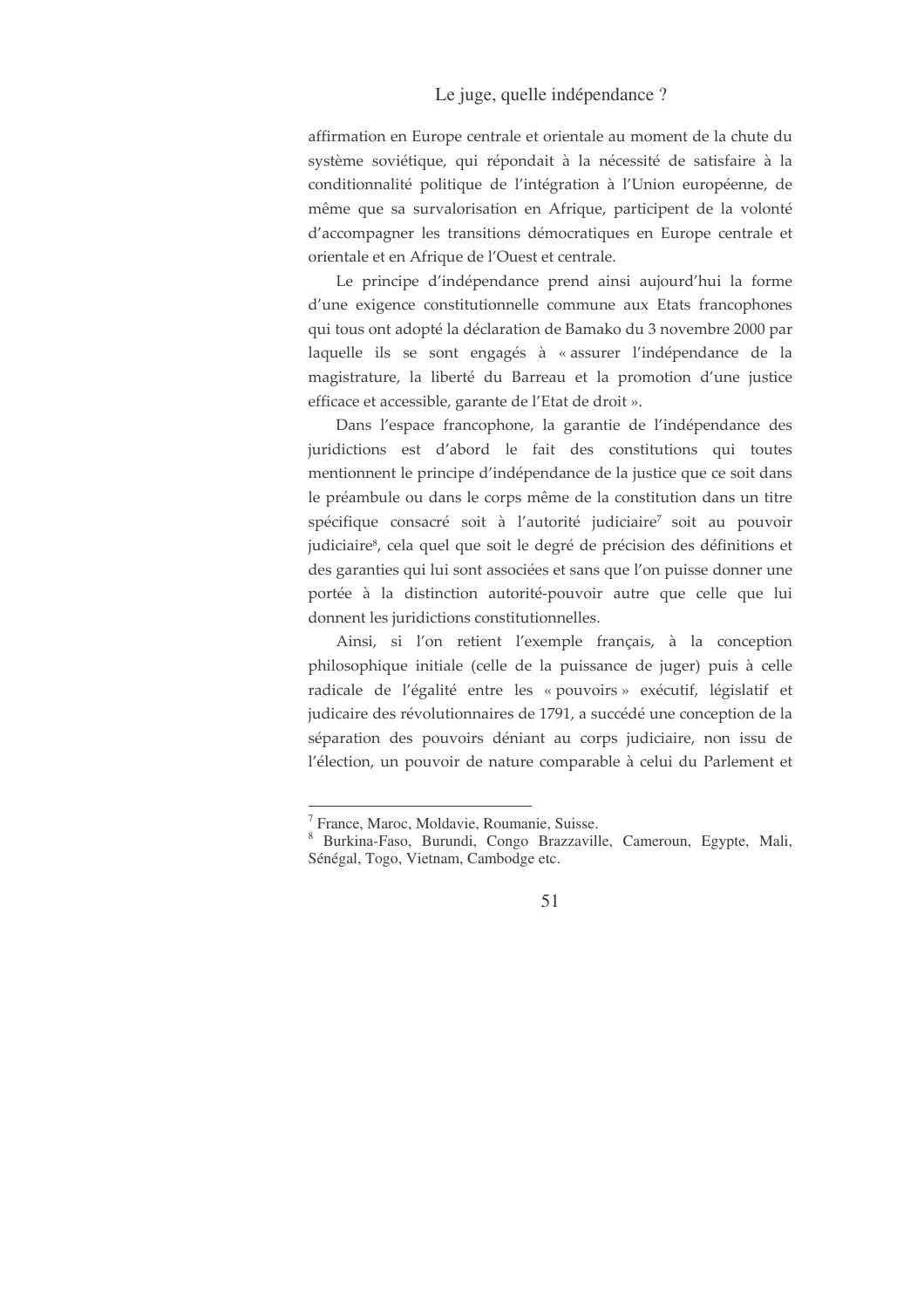du gouvernement, « le juge ne devant pas contrarier le souverain »<sup>9</sup>, tout en maintenant jusqu'à la constitution de 1946 la référence au « pouvoir judiciaire ». Cette référence au pouvoir judiciaire, si elle a été abandonnée par la constitution de 1958 au profit de celle d'« autorité judiciaire », en faisant du président de la République « le garant de l'indépendance de l'autorité judiciaire » selon une disposition ambiguë, n'a pas empêché le juge constitutionnel d'en déduire en 1980 la valeur constitutionnelle de l'indépendance de la justice, en considérant qu'« il n'appartient ni au législateur ni au gouvernement de censurer les décisions des juridictions, d'adresser à celles-ci des injonctions ou de se substituer à elles dans le jugement des litiges relevant de leurs compétences » et à en consacrer le principe en tant que principe fondamental reconnu par les lois de la république pour les magistrats de l'ordre administratif<sup>10</sup>. Principe, en outre, au renforcement duquel il a œuvré pour les magistrats de l'ordre judiciaire par toute une jurisprudence protectrice à chaque fois qu'il a été saisi de lois modifiant leur statut<sup>11</sup>, en intimant au législateur organique de respecter le principe d'indépendance des magistrats du siège, le principe d'égalité de traitement dans le déroulement des carrières, d'assurer une protection uniforme à tous les membres du corps judiciaire, ainsi que des garanties particulières et renforcées à ceux du siège. Principe d'ailleurs qui se trouve renforcé dans l'espace juridique européen par l'article 6 de la Convention européenne des droits de l'homme et par l'article 47 de la charte des droits fondamentaux de l'Union européenne qui

<sup>&</sup>lt;sup>9</sup> J.-D. BREDIN, « Qu'est ce que l'indépendance du juge ? », in *Justice et pouvoirs*, Justices 1996, n° 3 p. 161 et s.<br><sup>10</sup> Décision n°80-119 DC du 22 juillet 1980 Loi portant sur la validation des

actes administratifs.

<sup>&</sup>lt;sup>11</sup> Décision 92-305 DC du 21 février 1992 ; Décision 95-335 DC 10 janvier 1995; Décision 2001-445 du 19 juin 2001.

<sup>52</sup>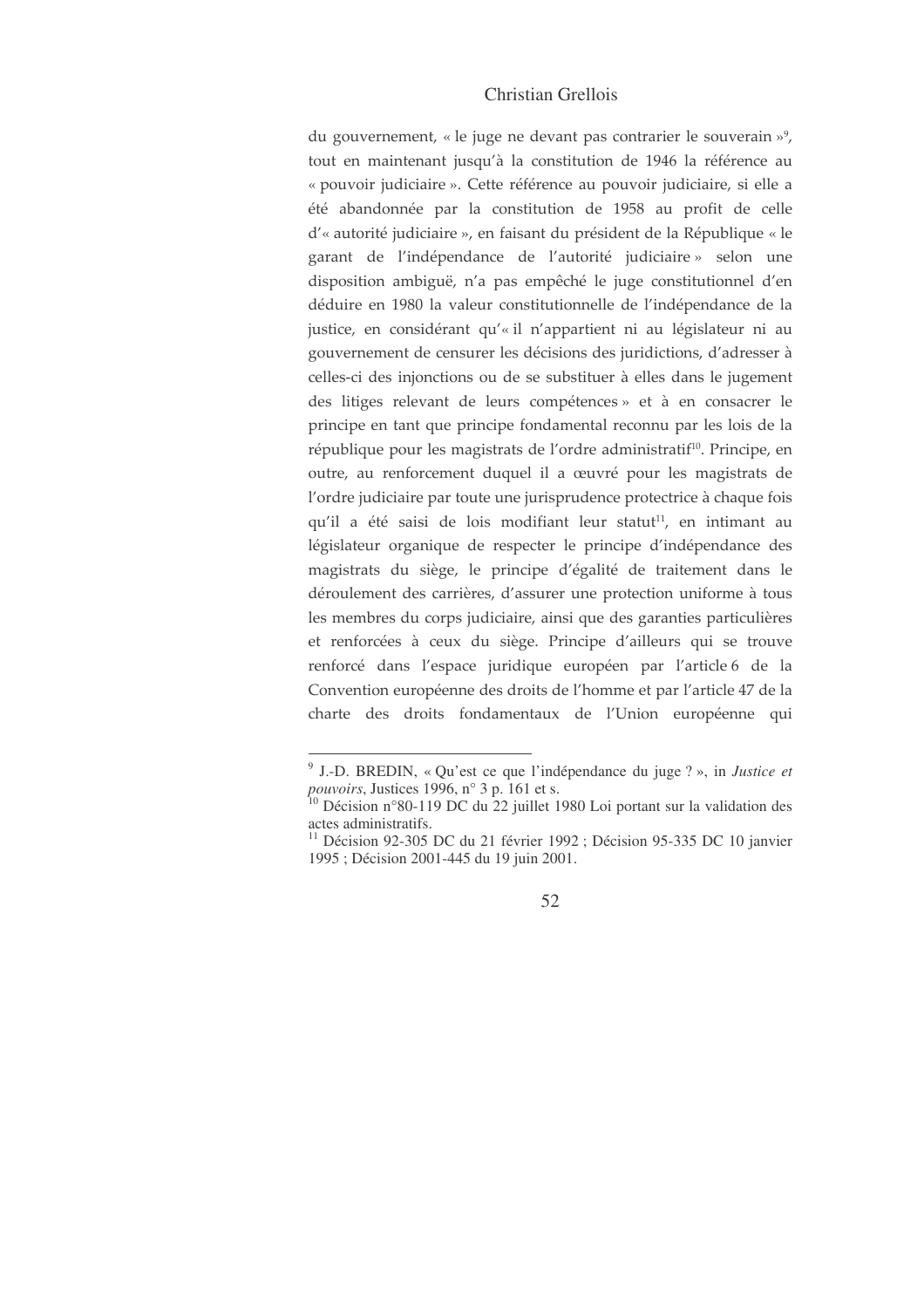consacrent, en termes identiques, le droit de toute personne à un procès équitable et à ce que sa cause soit entendue équitablement par un tribunal indépendant et impartial, dispositions qui ont donné lieu au développement d'une jurisprudence de plus en plus contraignante, tant de la part de la Cour européenne des droits de l'homme, que des juridictions nationales.

C'est en effet l'office même du juge constitutionnel et des cours suprêmes que d'être les garants de l'indépendance de la justice et de celle réciproque des pouvoirs publics entre eux. Ce qui implique dans un régime démocratique que le pouvoir législatif et le pouvoir exécutif ne puissent intervenir autrement que par la fixation de normes au respect desquelles il appartient au juge de veiller, mais aussi que le juge s'abstienne d'intervenir au delà de ses compétences propres dans le fonctionnement des autres pouvoirs<sup>12</sup>. Or l'aménagement constitutionnel de l'équilibre des pouvoirs des constitutions démocratiques de l'espace francophone, confère au juge constitutionnel un rôle qui lui donne vocation à jouer celui de garant de la constitution, et cela tant au regard de l'Etat de droit que de l'équilibre des pouvoirs.

Les Cours constitutionnelles européennes, qui se sont affirmées comme de véritables juridictions même si l'origine et le mode de désignation de leurs membres a pu conduire parfois, notamment en France, à s'interroger sur leur nature politico-juridictionnelle, se voient toutes reconnaître un ensemble de compétences qui couvrent tant le contentieux des normes et des actes des pouvoirs publics à travers le contrôle de constitutionnalité des lois, des actes du parlement, des engagements internationaux, de la violation des droits fondamentaux, des actes du gouvernement et de l'administration, que le contentieux des élections et spécialement du contrôle de la

<sup>&</sup>lt;sup>12</sup> G. CARCASSONNE, « Rapport introductif », précité.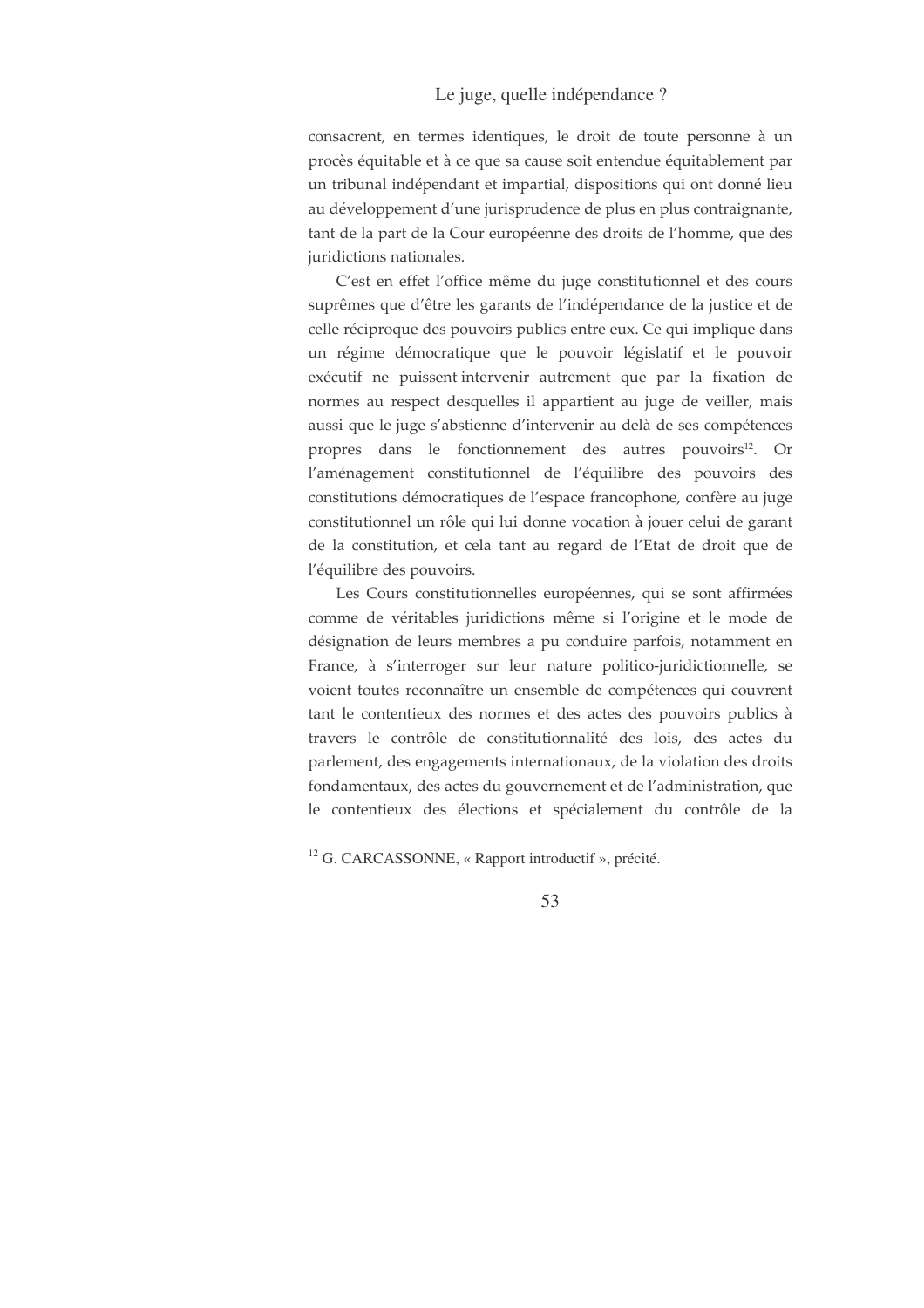régularité du déroulement de l'élection présidentielle, selon des modalités et une intensité variable définies par les constitutions, allant d'un contentieux véritable (arrêt) dans les cours ouest-européennes, à une simple régulation des procédures électorales (avis) dans les cours est-européennes, la faiblesse du contrôle sur l'élection y étant alors compensée pour ces dernières par des compétences étendues en matière d'interprétation des dispositions relatives à l'élection présidentielle, de contrôle de celles qui régissent le statut, les conditions d'exercice de la fonction<sup>13</sup>, la mise en jeu de sa responsabilité du président<sup>14</sup> et la résolution des conflits institutionnels entre les pouvoirs publics<sup>15</sup>.

Cette fonction de garant de la constitution quant au contrôle du mandat et des élections présidentielles se retrouve à des degrés divers dans les Constitutions africaines. Le juge constitutionnel y a compétence, s'il s'en donne l'autorité comme au Niger entre 2009 et 2011, pour se prononcer sur l'inconstitutionnalité du maintien en fonction d'un président au-delà de son mandat, et celle d'une révision du texte fondamental n'ayant d'autre objet que l'y maintenir, pour invalider le décret de convocation au référendum sur la nouvelle constitution<sup>16</sup> et pour contrôler le déroulement et la sincérité de l'élection présidentielle afin d'assurer la légitimité du résultat de celleci. Bref, pour incarner ce « juge fort et indépendant de toutes les formes de pouvoir »<sup>17</sup>, jouant pleinement le rôle de « gardien des

<sup>&</sup>lt;sup>13</sup> Vérification de l'incapacité du président à exercer ses fonctions.

<sup>&</sup>lt;sup>14</sup> Mise en accusation, suspension, destitution, en Roumanie, en Hongrie, en Pologne. Et aussi à Madagascar, voir Laurent SERMET, Le paradoxe démocratique à Madagascar, infra.

<sup>&</sup>lt;sup>15</sup> Notamment en Roumanie à propos de la fonction présidentielle.

 $16$  Cour constitutionnelle du Niger en 2009.

 $17$  J.-D. BREDIN, « Qu'est ce que l'indépendance du juge ? » précité.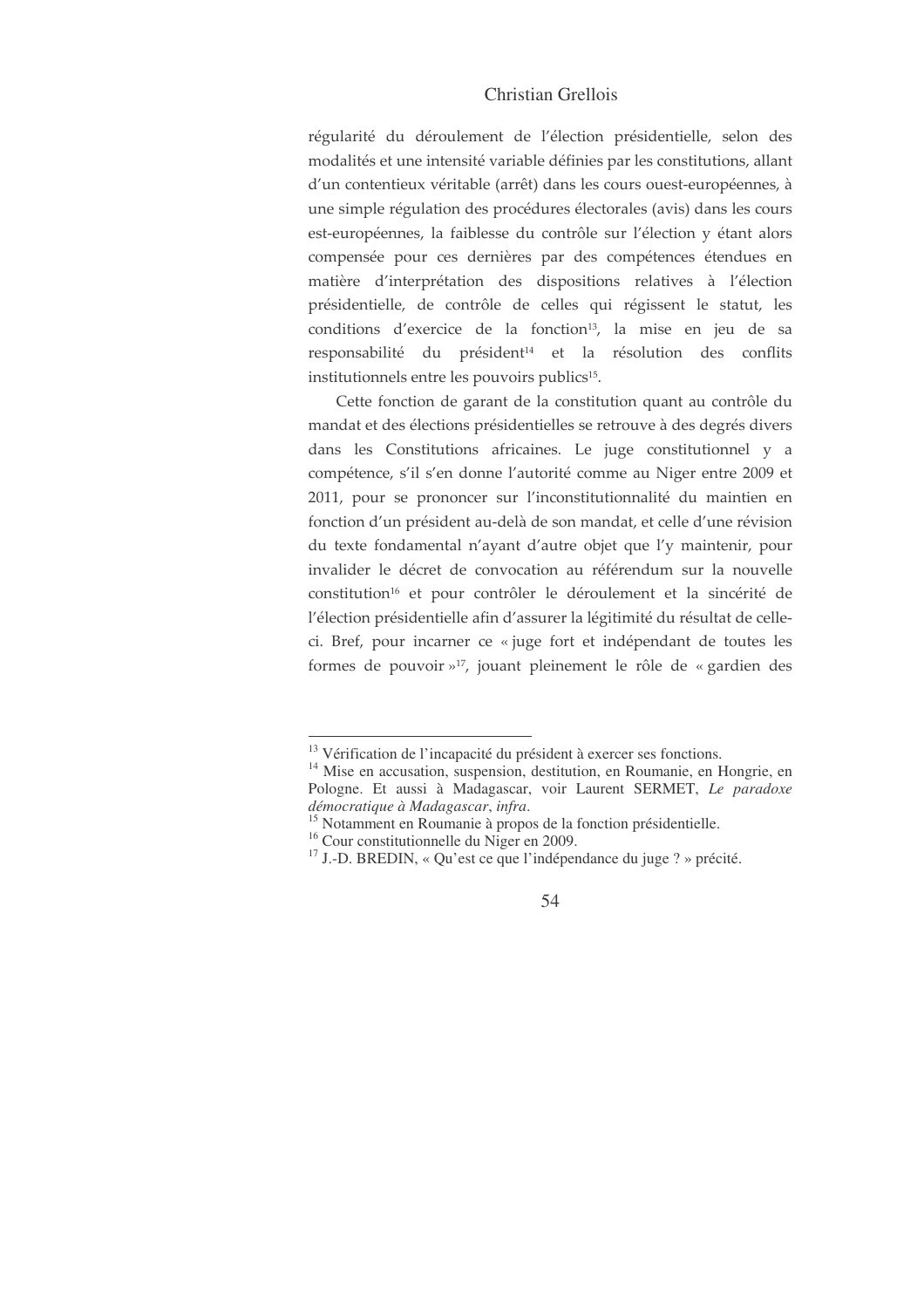promesses » selon la formule d'Antoine Garapon<sup>18</sup>, même s'il reste encore singulier face à celles des pratiques qui font parfois du juge constitutionnel moins le gardien de la constitution que celui du pouvoir en place<sup>19</sup>.

#### 1.1.2. Un principe à renforcer

Si le principe est simple, pas de démocratie, pas d'Etat de droit, sans indépendance de la justice, et si l'universalité et la nécessité de l'indépendance de la justice ne sont pas discutées, sa matérialité et sa portée néanmoins aujourd'hui encore obiet restent de perfectionnement et de débats. L'exemple français le démontre en ce qui concerne l'indépendance des membres du Parquet, la reconnaissance d'un pouvoir juridictionnel et de son rôle de contrepouvoir au sein de l'équilibre des pouvoirs.

Ainsi des réformes récentes sont venues renforcer en France la consécration au plan normatif de l'indépendance de la justice, qui est assurée depuis 1946 par la constitution pour les magistrats du siège qui bénéficient de l'inamovibilité<sup>20</sup>, et qui a été étendue aux magistrats administratifs par le juge constitutionnel, mais qu'il n'avait reconnue que de manière ambiguë aux membres du Parquet. Or la question même de l'appartenance des membres du Parquet au corps des magistrats fait débat. Elle a été soulevée par la Cour européenne des droits de l'homme qui a jugé en 2008<sup>21</sup>, selon une argumentation

<sup>&</sup>lt;sup>18</sup> A. GARAPON, *Le gardien des promesses*. Justice et démocratie, Paris Odile Jacob, 1996.

<sup>&</sup>lt;sup>19</sup> F. HOURQUEBIE et W. MASTOR, Les Cours constitutionnelles et suprêmes étrangères et les élections présidentielles, Les nouveaux cahiers du conseil constitutionnel n° 34 -2012.

<sup>&</sup>lt;sup>20</sup> Article 64 de la Constitution du 5 octobre 1958, qui reprend sur ce point la Constitution du 27 octobre 1946.

 $21$  CEDH 10 juillet 2008, Medvedyev et alii c/France.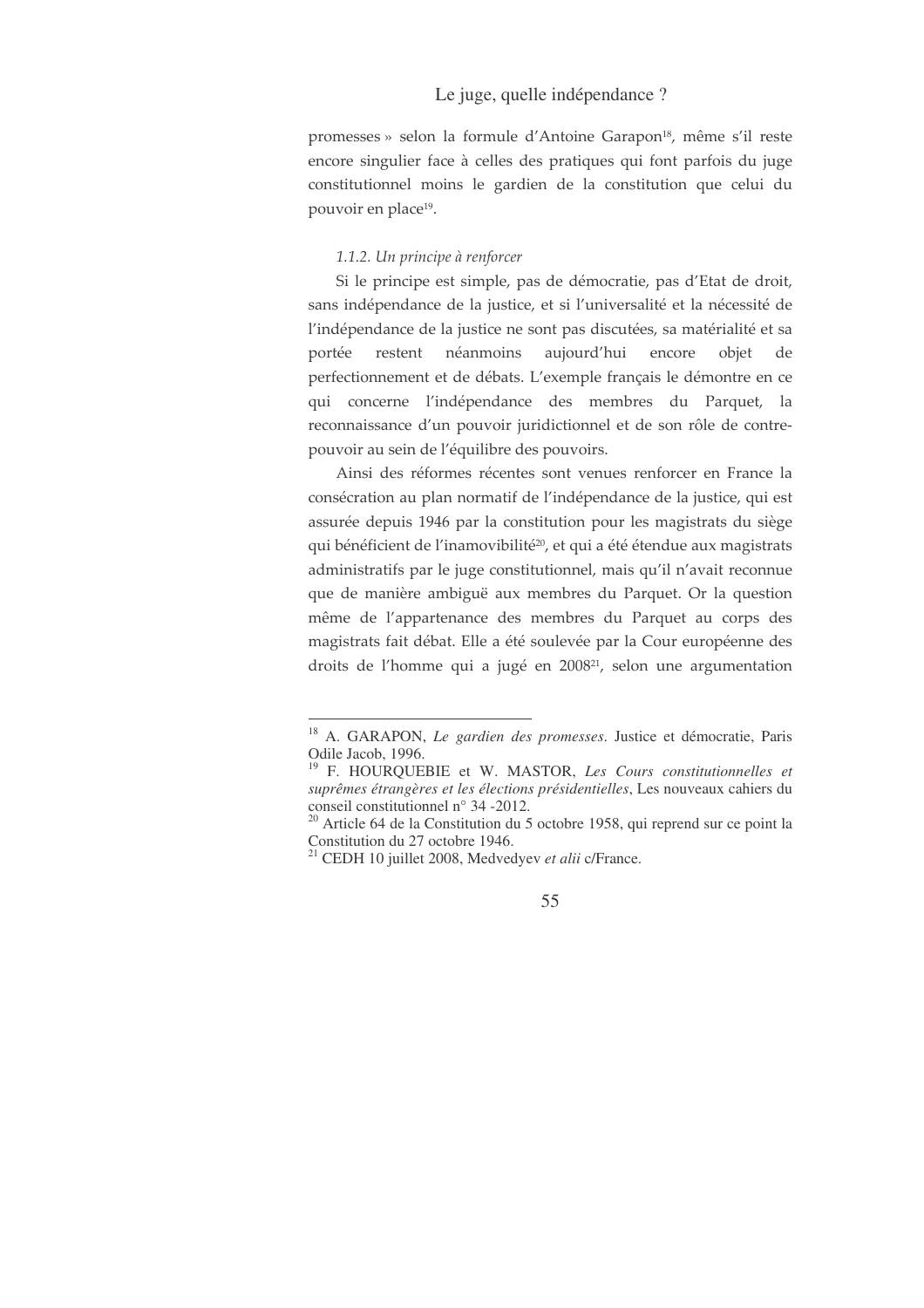reprise par la chambre criminelle de la Cour de cassation en 2010<sup>22</sup>, que les membres du Parquet ne peuvent être considérés comme des magistrats indépendants et impartiaux au sens de l'article 5 § 3 de la Convention européenne des droits de l'homme dans la mesure où le ministère public français, étant à la fois partie poursuivante et partie à la même procédure, se trouve en situation de partialité fonctionnelle $^{23}$ . Ce qui a conduit le législateur français en 2011 dans la loi relative à la garde à vue<sup>24</sup> à transférer, dans toute une série de circonstances, à un magistrat du siège le pouvoir de priver une personne de sa liberté, et de manière plus générale en 2013<sup>25</sup>, à affirmer l'indépendance du Parquet en interdisant désormais au ministre de la Justice d'adresser des instructions individuelles aux magistrats du ministère public.

Quant à l'indépendance des magistrats de l'ordre administratif, celle-ci s'est également vue renforcée par le législateur qui a reconnu pour la première fois en 201226 la qualité de «magistrats» aux membres des tribunaux administratifs et des cours administratives d'appel, alors que leurs conditions de recrutement sont similaires à celles des magistrats judiciaires, que le déroulement de leur carrière

<sup>22</sup> Cass. Crim. 15 décembre 2010 n° 10-83674.

<sup>23</sup> Argumentation réitérée par la Cour européenne des droits de l'homme à propos du délai de comparution de 48h devant le juge des libertés et de la détention, après placement en garde à vue par un procureur, en 2013 (CEDH 27 juin 2013, n° 62736/09, Vassis c/France) et en 2014 (CEDH 4 décembre 2014 n° 17110/10, S. *et alii* c/France ; et CEDH 4 décembre 201417301/10 H. *et alii* c/France), qui continue de faire débat.

 $^{24}$  Loi n° 2011-392 du 14 avril 2011 relative à la garde à vue.

 $25$  Dans la loi n° 2013-669 du 25 juillet 2013 relative aux attributions du garde des sceaux et des magistrats du ministère public en matière de politique pénale et de mise en œuvre de l'action publique.

 $26$  Loi n° 2012-347 du 12 mars 2012 relative à l'accès à l'emploi titulaire et à l'amélioration des conditions d'emploi des agents contractuels dans la fonction publique, à la lutte contre les discriminations et portant diverses dispositions relatives à la fonction publique . Article L. 231-1 du code de justice administrative.

<sup>56</sup>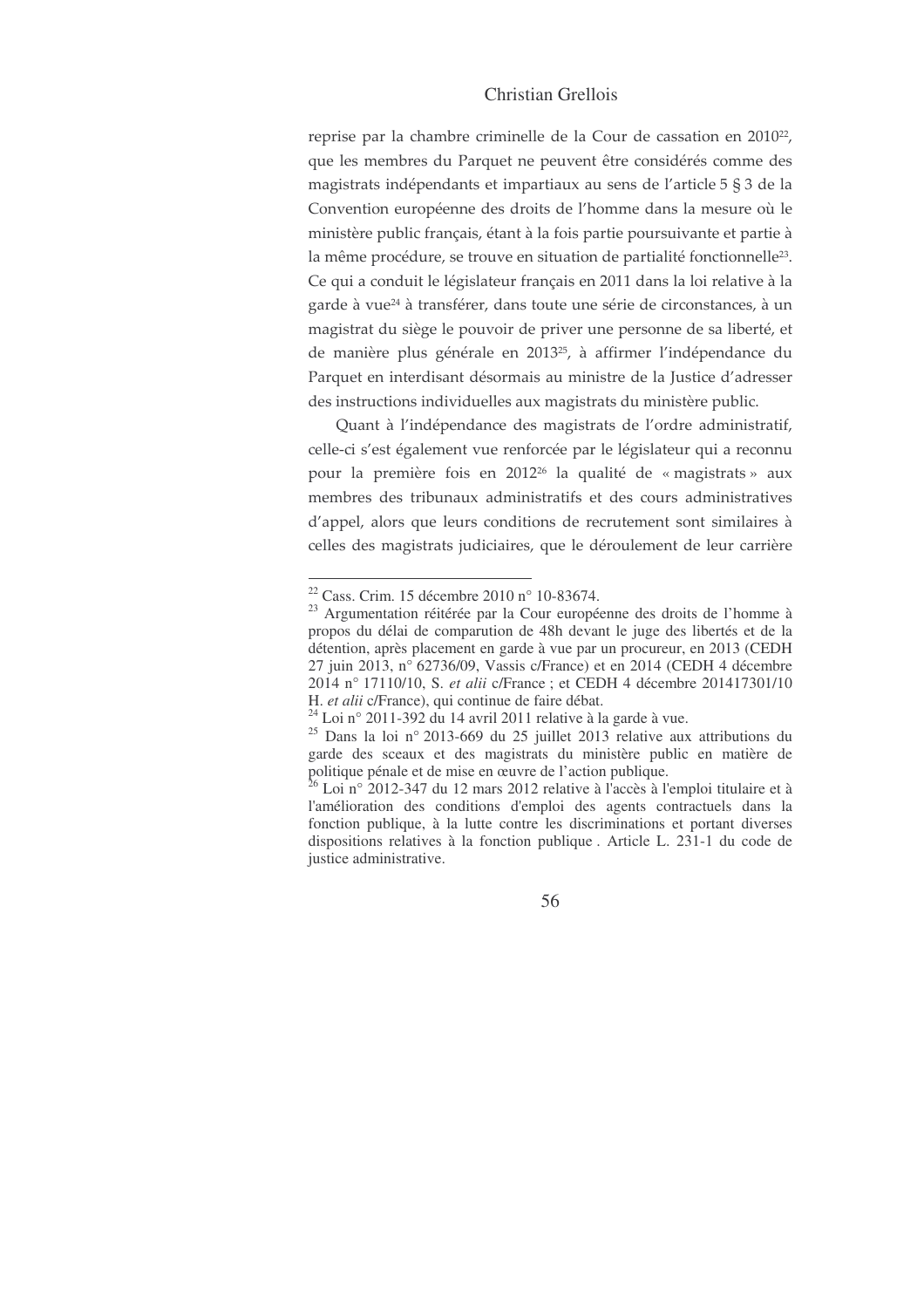est soumis à des garanties de fait obéissant à des règles d'origine coutumières puis législatives concernant l'avancement à l'ancienneté et qu'ils bénéficient d'une inamovibilité de fait<sup>27</sup> ou de droit<sup>28</sup>.

Pour autant, la question de la reconnaissance d'un pouvoir judiciaire ou de manière plus fonctionnelle d'un pouvoir juridictionnel, construit sur le renforcement de l'Etat de droit et le dialogue des juges, reste une question sensible, tant la vieille crainte du gouvernement des juges continue d'obérer les rapports entre le juge, le pouvoir exécutif et le pouvoir législatif, notamment lorsque le juge est saisi « d'affaires » qui risquent de mobiliser les médias et de réveiller l'opinion, chacun des pouvoirs craignant ou stigmatisant alors l'ingérence de l'autre. Or, l'indépendance et l'impartialité du juge restent le meilleur atout du respect de l'équilibre des pouvoirs, celui du juge ne se fondant et n'ayant d'autre finalité et légitimité que d'assurer la primauté du droit, tant dans le fonctionnement des institutions que pour la garantie des droits fondamentaux et des libertés. Car la fonction du juge reste fondamentalement celle d'être la « bouche de la loi » selon la formule de Montesquieu, même si elle se double aujourd'hui dans les démocraties modernes et médiatiques, de celle de gardien des valeurs démocratiques, ce qui conduit le juge à travers son contrôle à évaluer la fidélité des gouvernants aux valeurs proclamées et à confirmer leur « légitimité démocratique<sup>29</sup> ». Evolution aussi qui, à côté d'une « justice de sécurité à base de raison » dont l'objet est de dire le droit, laisse place à la revendication d'une « justice d'équité à base de sentiment<sup>30</sup> » qui ambitionne de

<sup>&</sup>lt;sup>27</sup> De nature coutumière pour le Conseil d'Etat.

<sup>&</sup>lt;sup>28</sup> Expressément pour les magistrats des juridictions financières et en des termes de portée identique pour le corps unique des tribunaux et Cours administratives d'appel.

<sup>&</sup>lt;sup>29</sup> P. RONSANVALLON, La légitimité démocratique, Seuil 2008.

<sup>&</sup>lt;sup>30</sup> R. PERROT, in *La crise du juge*, Story Scientifica et LGDJ, 1991 p. 37.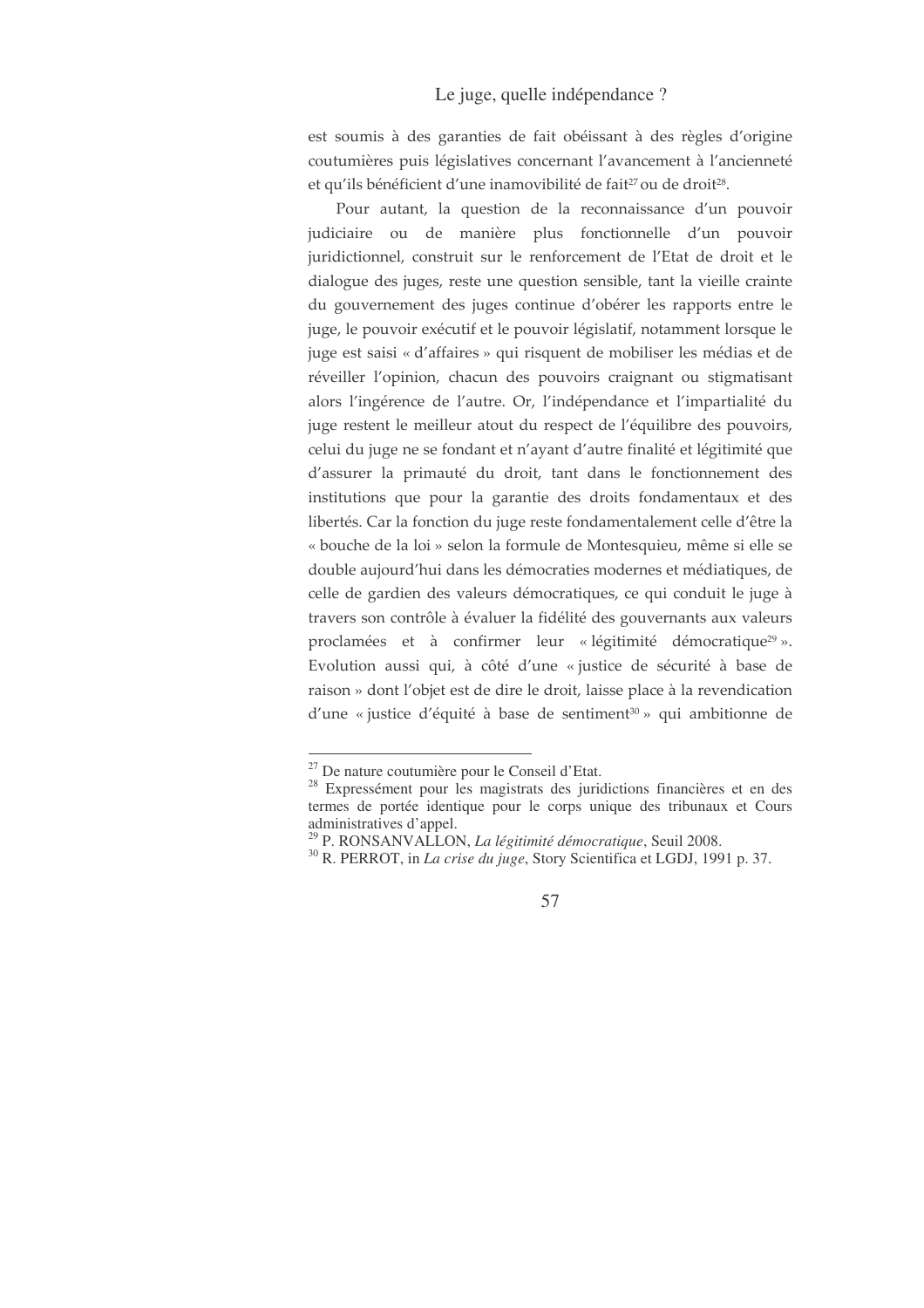révéler le juste et qui, pour répondre aux attentes du « public », fait plus place à la morale qu'au droit avec tous les risques de dérives d'une telle intention.

Or face aux évolutions affectant la place du droit dans les démocraties et le rôle du juge en tant que « pouvoir » et « contrepouvoir »<sup>31</sup>, il est significatif que le recours même à ces concepts, acquis au niveau scientifique dans l'analyse de la fonction de régulation du juge dans le respect de la constitution et des normes fondamentales, puisse encore surprendre les représentants de la nation lorsqu'il s'agit de désigner les membres d'organes de garantie de l'indépendance des magistrats. Si cela interroge sur la maturité du politique dans son rapport à la justice, cela est également révélateur de la crise d'identité et de légitimité qui affecte tant le juge constitutionnel quant à sa nature en tant qu'« instance constitutionnelle », que le juge judiciaire face à l'évolution des attentes sociétales, ou que le juge administratif désormais concurrencé dans l'exercice de sa fonction jurisprudentielle.

Au-delà des marges de progression dans la consécration de l'indépendance et de l'impartialité du juge et des effets des évolutions de son rôle, c'est d'abord par la réalisation des conditions de son indépendance et de son aptitude à l'incarner que se construit la confiance dans le juge et la légitimité du pouvoir juridictionnel, qui sont la condition du dépassement du clivage politique-justice, ainsi que du maintien et du progrès de la démocratie.

## 1.2. L'indépendance du juge, un standard minimal

La force des démocraties « c'est la confiance de la Nation dans le juge comme gardien impartial du règne du droit ». La formule du

<sup>&</sup>lt;sup>31</sup> F. HOURQUEBIE, Sur l'émergence du contre-pouvoir juridictionnel sous la Vème république, Bruylant 2004, préface Slobodan MILACIC.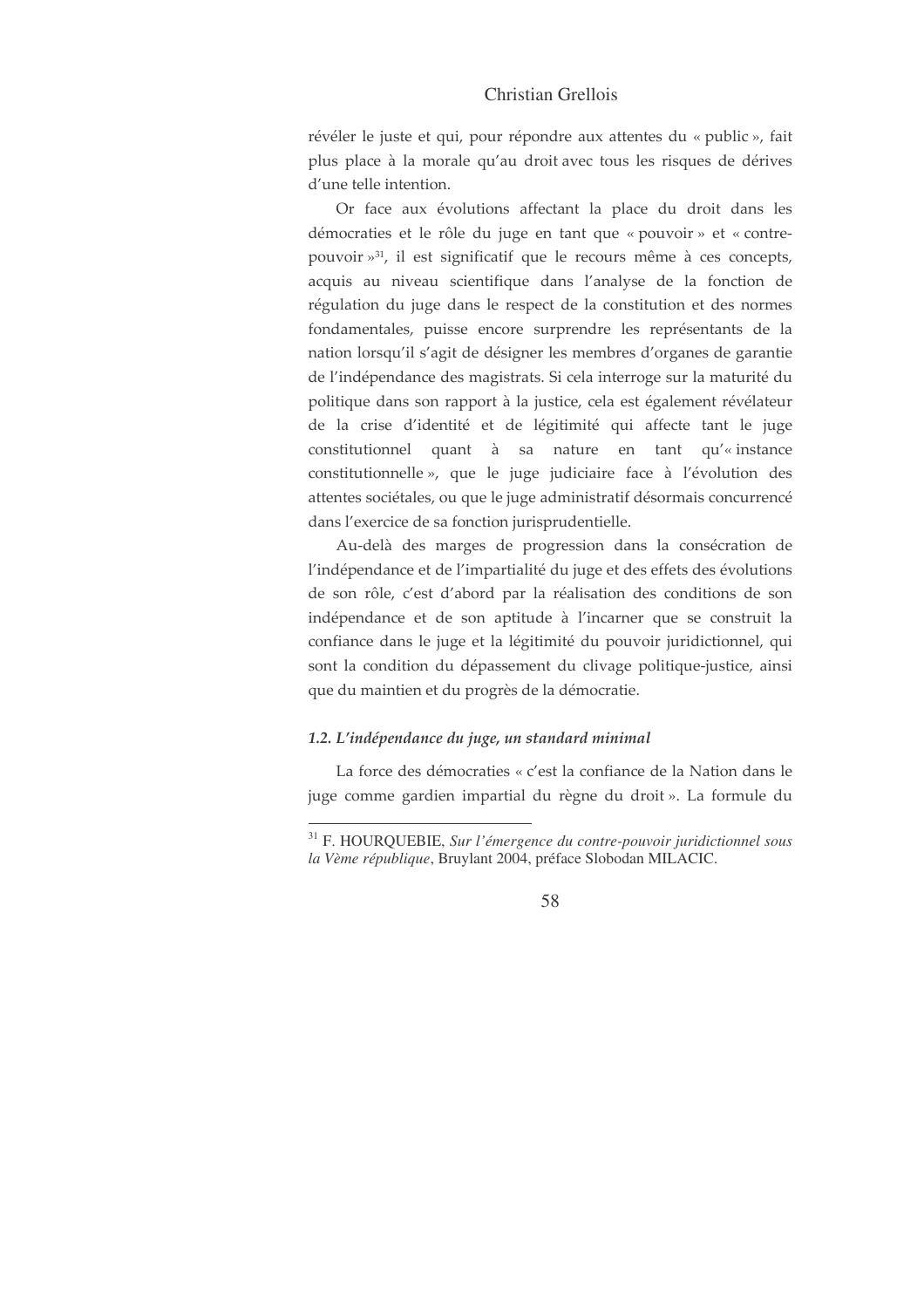juge Stevens dans son opinion dissidente dans la décision Bush v. Gore<sup>32</sup>, traduit pleinement le caractère consubstantiel de l'idée de démocratie du principe d'indépendance de la justice, dont l'effectivité est conditionnée par la consécration d'une série de garanties statutaires assurant l'indépendance du juge, mais aussi par une éthique et une déontologie de celui-ci en garantissant l'impartialité.

#### 1.2.1. L'indépendance, un droit statutaire

L'indépendance de la justice « se manifeste par la liberté du juge de rendre une décision non liée par une hiérarchie ou des normes préexistantes »<sup>33</sup>. Et le modèle idéal-type auquel tend le principe d'indépendance est celui d'« un juge libre et fort, indépendant de toutes les formes de pouvoir »<sup>34</sup>. Or, l'effectivité de l'indépendance de la justice en tant qu'exigence constitutionnelle commune aux Etats francophones, qu'elle soit exprimée sous la forme d'autorité judiciaire ou de pouvoir judiciaire, dépend, au delà de la consécration du principe<sup>35</sup>, de la nature et du degré de précision des garanties qui lui sont associées et qui sont accordées au juge.

L'indépendance du juge repose d'abord sur une série de garanties statutaires qui en conditionnent le degré d'effectivité potentielle et dont la mise en œuvre doit être strictement contrôlée par une autorité garantissant l'indépendance des juges, du type conseil supérieur de la

<sup>&</sup>lt;sup>32</sup> O. DUHAMEL, Bush « Supreme Court, Bush v. Gore (00-949) 12 décembre 2000 » Dalloz n°5 2000, Point de vue p. 368.

<sup>&</sup>lt;sup>33</sup> J.-M. VARAUT, « Indépendance », in CADIET (dir.), Dictionnaire de la justice, PUF, 2004 p. 622-623.<br><sup>34</sup> J.-D. BREDIN, « Qu'est ce que l'indépendance du juge ? » précité.

<sup>&</sup>lt;sup>35</sup> Comme par exemple la constitution vietnamienne du 28 novembre 2013 qui, dans son article 103-2, proclame que « les juges et les assesseurs sont indépendants et ne doivent obéir qu'à la loi ».

<sup>59</sup>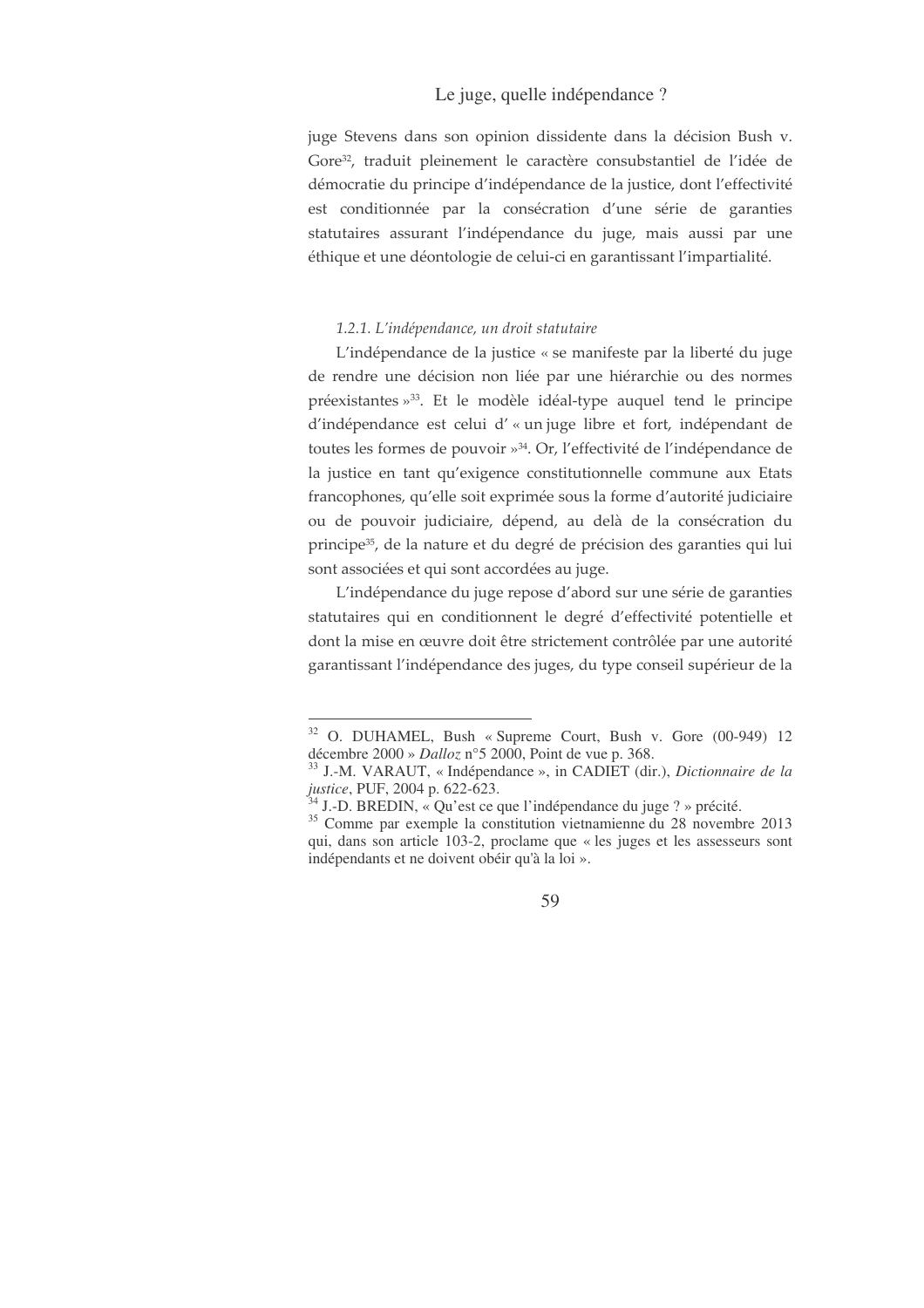magistrature ou de la justice ou autre institution de même type, bénéficiant elle même de garanties d'indépendance.

La première des garanties est celle de l'inamovibilité qui, consacrée selon les cas par la constitution, une loi organique<sup>36</sup>, une loi ou un décret<sup>37</sup> en des termes parfois très précis, est une garantie minimale de l'indépendance des juges, très généralement affirmée dans l'espace francophone, dont le degré de réalité est directement dépendant de la portée qui lui est reconnue, mais que les atténuations qui lui sont apportées, qu'elles soient temporelles<sup>38</sup> ou circonstancielles<sup>39</sup>, remettent fondamentalement en cause même si elles sont soumises à l'avis conforme de l'instance de contrôle de la magistrature.

La garantie de l'inamovibilité doit en outre s'accompagner de règles strictes en matière de formation, de recrutement et de déroulement des carrières des magistrats, en privilégiant la voie du concours, qui est très généralement suivie dans le cadre de l'espace francophone, sans exclure un recrutement complémentaire sur titre, dès lors que les critères de sélection sont ceux d'un niveau de compétence juridique et de valeurs morales élevées, complété d'un temps de formation professionnelle spécifique de type école de la magistrature et reposant sur des règles de nomination et de déroulement des carrières confiées à des organes de garantie de l'indépendance des magistrats, du type conseil supérieur de la magistrature ou de la justice, propre à chaque ordre de juridiction, empêchant ou limitant toute influence du pouvoir politique sur les

<sup>&</sup>lt;sup>36</sup> En France, par l'ordonnance du 22 décembre 1985 ayant valeur de loi organique, au Maroc au Sénégal, au Niger...

<sup>&</sup>lt;sup>37</sup> Cameroun.

<sup>&</sup>lt;sup>38</sup> Durée d'inamovibilité de 3 ans au Mali, durée de mandat de 8 ans renouvelable au Vietnam.

<sup>&</sup>lt;sup>39</sup> Notamment en Afrique.

<sup>60</sup>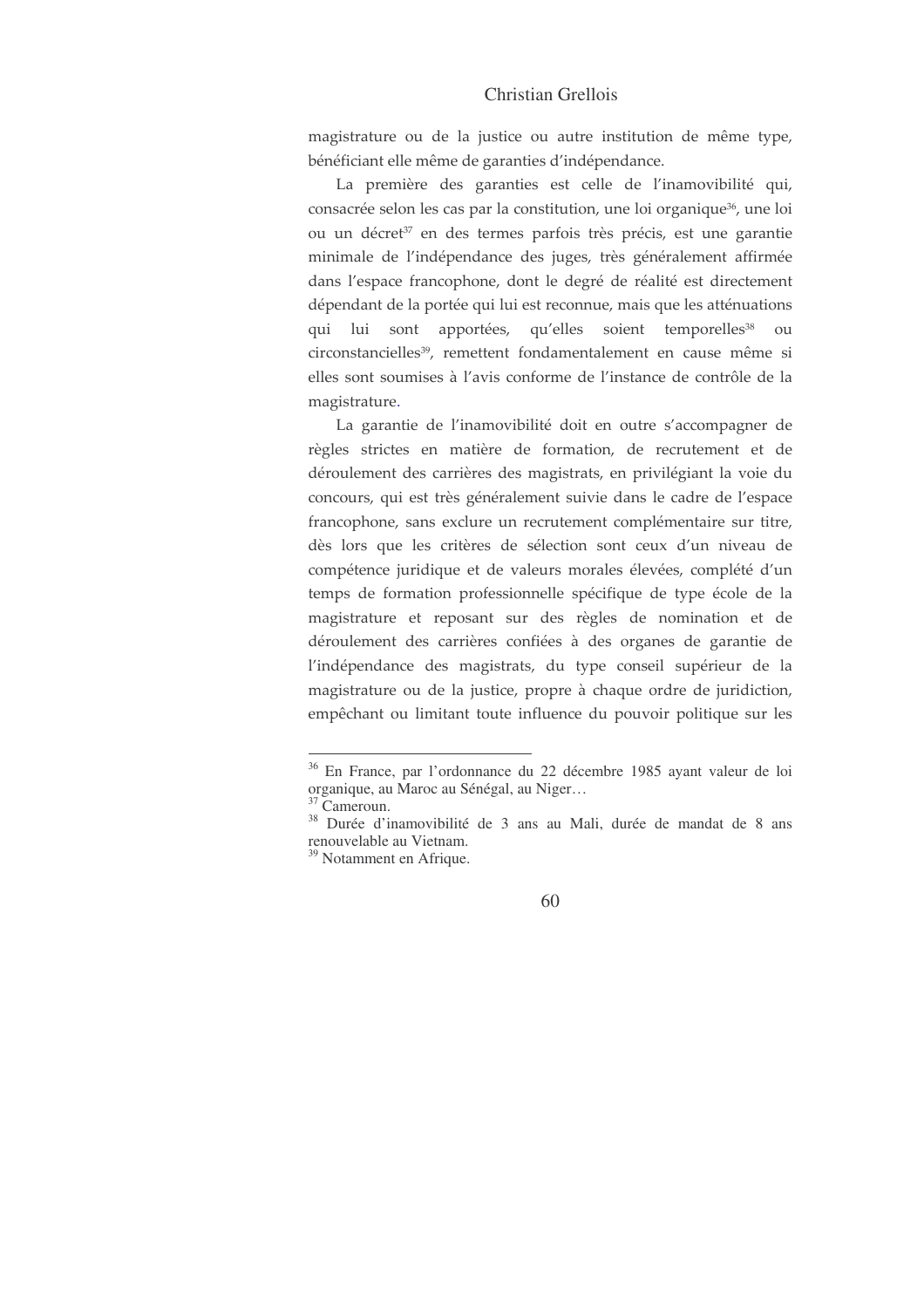nominations et le déroulement des carrières et assurant qu'en matière d'avancement, la mutation ou la promotion ne puissent être détournées de leur finalité.

Ainsi la plupart des constitutions de l'espace francophone, sauf raison de tradition juridique d'inspiration anglo-saxonne (Canada, Maurice) ou de tradition politique privilégiant le contrôle démocratique direct (Suisse), confient la garantie de l'indépendance des magistrats à une autorité garante de l'indépendance de la justice, même si celle-ci reste soumise dans l'exercice de sa fonction à une autorité politique en la personne du président de la République qui, à l'exemple de la France, assure la présidence du Conseil supérieur de la magistrature et dont la fonction d'arbitrage s'il elle n'est pas purement formelle<sup>40</sup>, doit trouver sa limite dans le « principe de constitutionnalité », c'est à dire dans le respect de la constitution et des principes qu'elle pose, et qui en dernière instance est la seule source de légitimité du pouvoir exécutif dans un Etat de droit et dans une société démocratique.

L'indépendance du juge repose enfin, de manière tout aussi essentielle, sur une série de garanties financières devant assurer l'autonomie budgétaire et permettre le fonctionnement régulier des juridictions ainsi que l'indépendance matérielle des juges, nécessaire à la dignité de leur fonction, garanties moins souvent énoncées au niveau constitutionnel qu'au niveau infra-constitutionnel, mais qui sont essentielles tant pour satisfaire la demande de justice, que le droit au juge, le droit au droit et à un règlement des litiges dans un délai raisonnable, dans des conditions ne permettant pas de mettre en doute, pour de telles raisons, l'impartialité du juge.

<sup>&</sup>lt;sup>40</sup> T.-S. RENOUX, « Le président de la république garant de l'indépendance de l'autorité judicaire », in *Justice et pouvoirs*, Justices 1006, n° 3 p. 97 et s.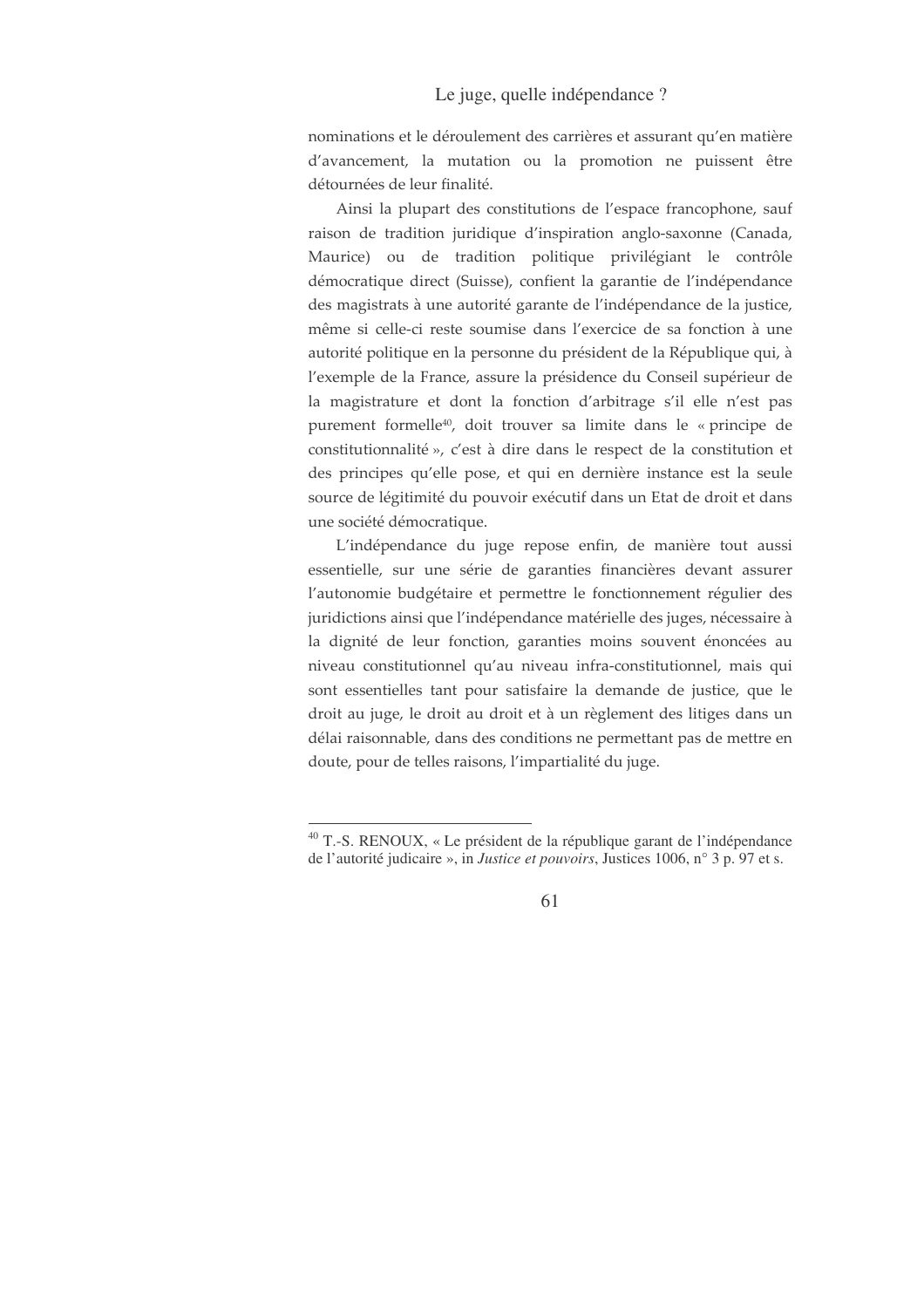#### 1.2.2. L'indépendance, un devoir d'impartialité

« La première qualité du magistrat, c'est d'être indépendant, farouchement indépendant», déclarait Marcel Waline, lors de sa nomination comme membre du Conseil supérieur de la magistrature. L'idée est forte, car l'indépendance du juge se double d'une exigence morale, dont la finalité est l'impartialité de ses décisions, qu'il se doit d'assurer aux justiciables dans le règlement des litiges.

L'exigence d'impartialité qui est faite au juge est le degré ultime de l'indépendance du juge. Elle ne se limite pas à l'indépendance à l'égard du pouvoir exécutif ou législatif. Elle s'impose également à l'égard de toutes les autres formes de dépendances, d'influences, d'ingérences<sup>41</sup> ou de séductions qu'elles soient de nature économique, politique, idéologique, syndicale ou médiatique et elle fait obligation au juge d'exercer sa mission en toute impartialité, sans outrepasser sa compétence ou excéder ses pouvoirs et sans manquer aux principes fondamentaux du procès et aux droits de la défense.

Car au-delà de « l'impartialité structurelle »<sup>42</sup> propre à l'organisation de la juridiction et qui est celle de l'indépendance de la formation de jugement, c'est de l'impartialité personnelle du juge durant le procès en cours d'audience ou de séance et de la décision qu'il rend, que dépend la qualité de la justice. C'est de cette forme d'impartialité subjective dont doit faire preuve le juge en se détachant de toute forme d'influence ou de convictions personnelles, que dépend la confiance du justiciable et l'opinion. L'impartialité qui s'impose au juge repose au final sur un certain nombre d'exigences éthiques et déontologiques qui sont indispensables à la fonction de

<sup>&</sup>lt;sup>41</sup> La Constitution vietnamienne du 28 novembre 2013 dispose ainsi, dans son article 103-2, que « l'ingérence dans les procès » d'institutions ou de personnes extérieures « est strictement interdite par la constitution ».<br><sup>42</sup> Au sens de la jurisprudence de la Cour européenne des droits de l'homme :

CEDH 29 avril 1988, Belilos c. Suisse (§ 63 et s.).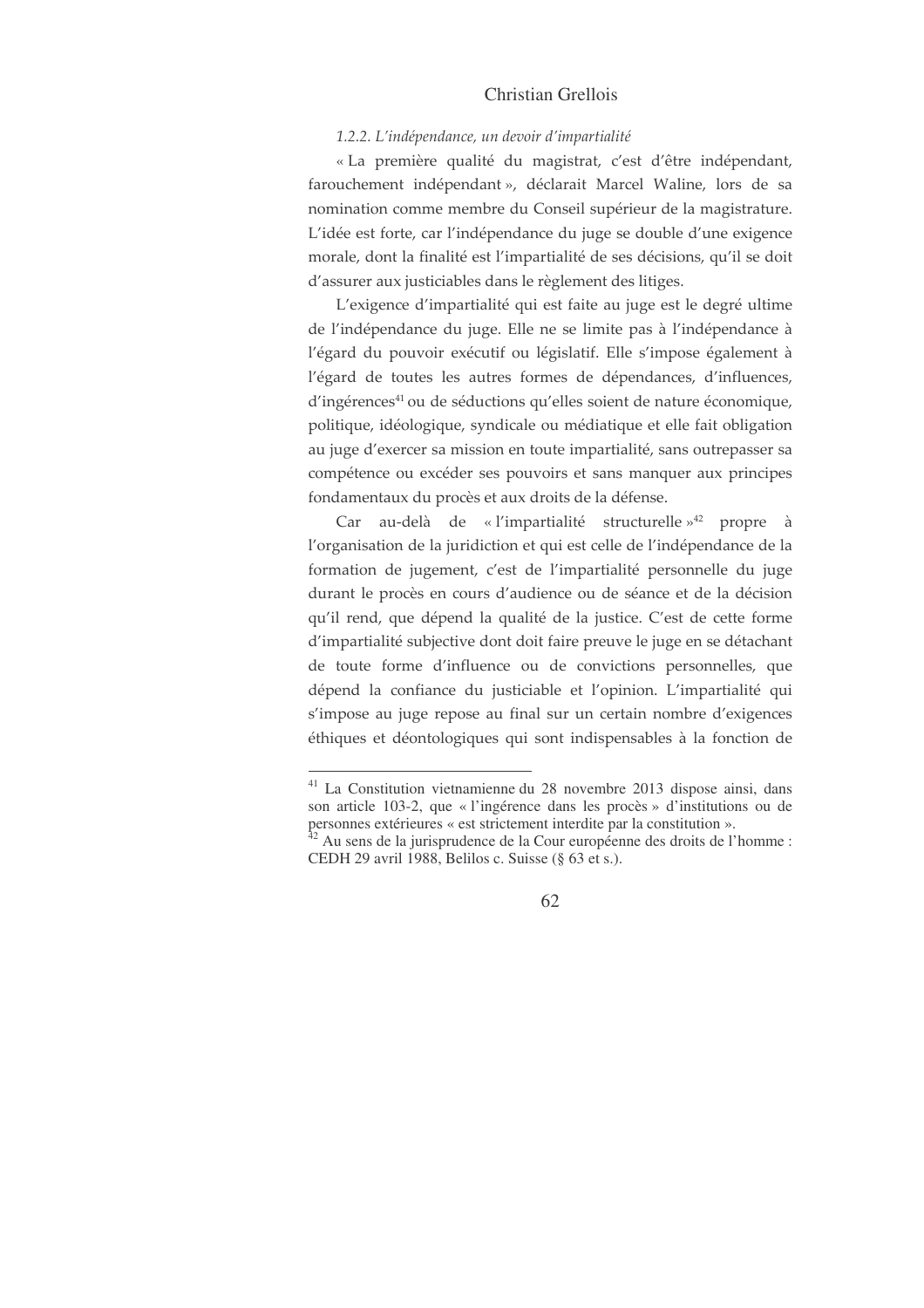juger dès lors lorsqu'il s'agit de qualifier, d'interpréter et de statuer, qui sont autant actes de connaissance que de volonté et qui exigent cette vertu particulière qui est celle du « contrôle de soi »<sup>43</sup> dans l'exercice du rôle de gardien impartial du règne du droit.

Si une telle éthique de la responsabilité attendue du juge peut paraître de l'ordre de l'idéal-type, en ce qu'elle reste soumise à la force des caractères et à l'aléa des contingences, le renforcement de l'indépendance et de l'impartialité du juge et de la justice n'en est pas moins essentiel pour surmonter la crise actuelle du juge et de la justice, laquelle participe de celle que traversent plus globalement les sociétés en évolution rapide dans un contexte mondialisé, car elle lui impose des devoirs et une responsabilité accrus<sup>44</sup>. Plus que jamais la satisfaction de la demande de justice, et la confiance du justiciable en la justice imposent la nécessité d'« un juge libre et fort, indépendant de toutes les formes de pouvoir ». D'où l'importance de l'attention portée à la formation des juges, au renforcement de leur statut et de leurs conditions matérielles d'exercice, au développement des instances nationales encadrant l'exercice de la fonction de juger, et à un niveau plus large au dialogue des juges dans un cadre national, régional et international, tant dans l'exercice de leur fonction juridictionnelle, qu'au sein de réseaux institutionnels comme l'Association des hautes juridictions de cassation des pays ayant en partage l'usage du français (AHJUCAF), l'Association africaine des hautes juridictions francophones (AA-HJF) ou encore l'Association des Cours constitutionnelles ayant en partage l'usage du français (ACCPUF), pour lesquels l'indépendance de la justice, si elle est bien

<sup>&</sup>lt;sup>43</sup> L. CADIET et S. GUINCHARD, « La justice à l'épreuve des pouvoirs, les pouvoirs à l'épreuve de la justice », *In Justice et Pouvoirs*, Justices 1996-3. <sup>44</sup> A. CABANIS, « La responsabilité du juge. Devenir d'une impossibilité », infra.

<sup>63</sup>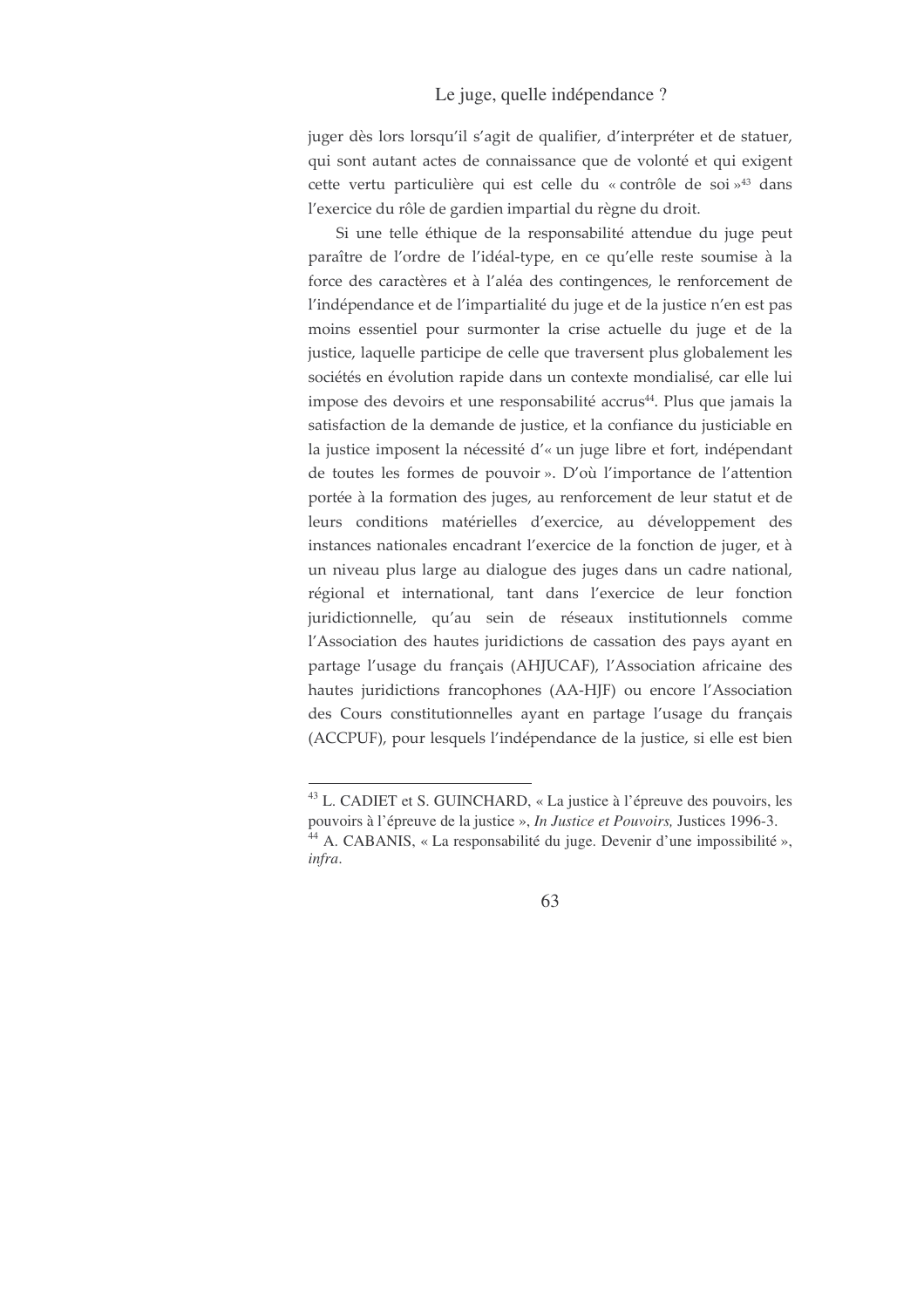un principe majeur, reste encore à des degrés divers un objectif à atteindre.

#### 2. L'indépendance de la justice, comme objectif

L'indépendance de la justice qui a la valeur de principe juridique fondamental et consubstantiel des régimes démocratiques, indispensable à la régulation de l'ordre juridique et démocratique, qui est proclamée haut et fort et de manière constante au plan international et au sein au sein des instances de la Francophonie, reste un objectif politique dont le niveau de réalisation demeure inégalement et encore insuffisamment garanti et assuré dans l'espace francophone. Or tout l'enjeu des décennies qui viennent est celui d'une consolidation et d'un renforcement de la démocratie, de l'Etat de droit et l'indépendance de la justice dont la mise en œuvre et l'effectivité ne peuvent se concevoir sans une prise en compte de la diversité des cultures et des systèmes juridiques. En cela, le simple constat et la simple analyse des dysfonctionnements au sud comme au nord, ne peuvent suffire à rendre compte de la réalité des processus de transformation des sociétés démocratiques ou en transition démocratique, nécessaires à la réalisation de cet objectif. L'indépendance de la justice, principe incontournable de l'ordre démocratique, n'est pas innée. Elle est par nature le résultat d'un processus de démocratisation et d'adhésion de tout le corps social aux valeurs de la démocratie et de l'Etat de droit, réappropriées à l'aune de la diversité des cultures juridiques et politiques, ce qui nécessite, pour en assurer l'effectivité, un respect et un affermissement constants pour éviter ou surmonter la survenance des crises institutionnelles, la perte de confiance du peuple en la justice et la perte de légitimité des gouvernants. Dire cela c'est, tenant compte d'un principe de réalité, souligner les défis que traduisent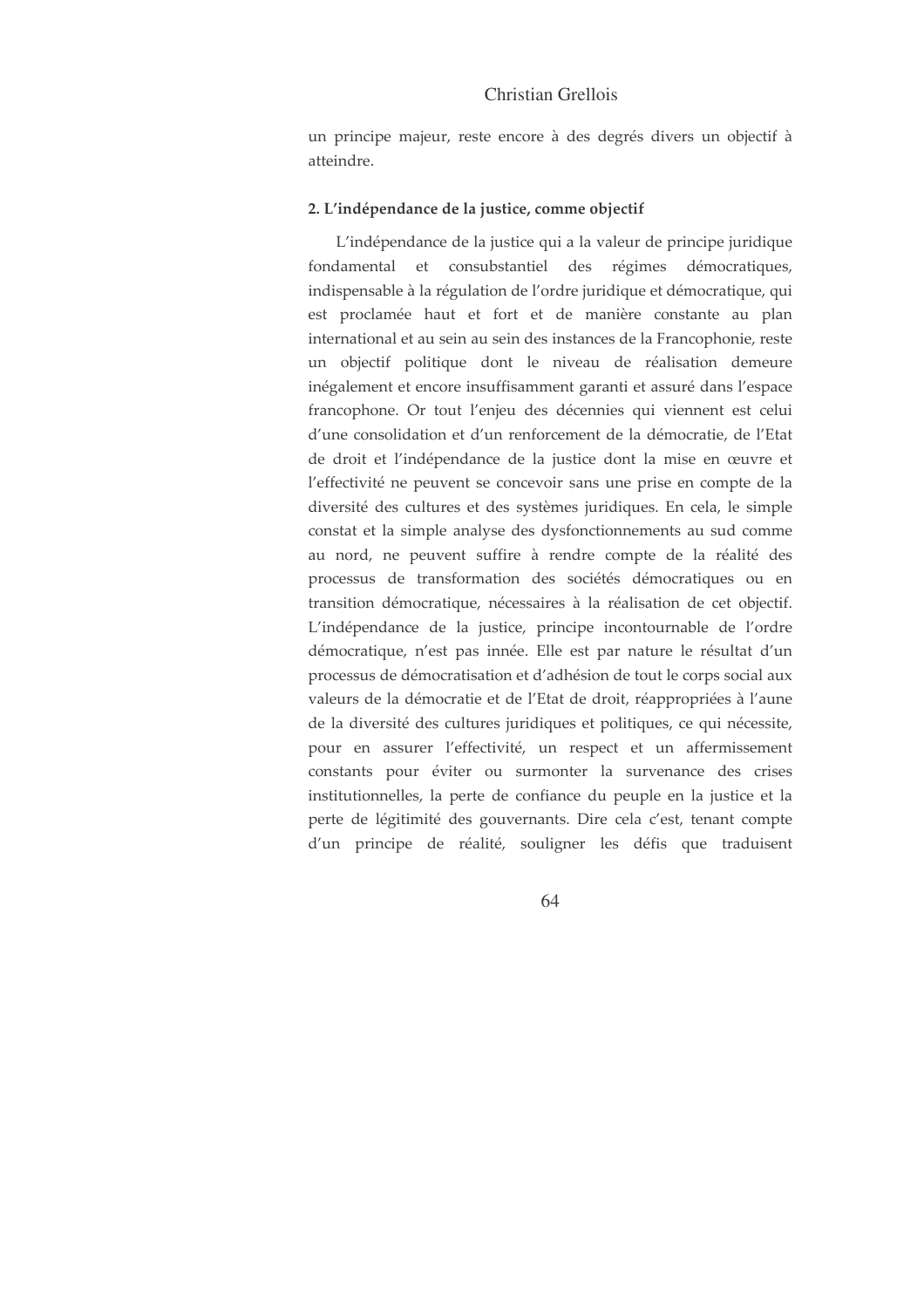l'inachèvement du processus de consolidation de l'indépendance de la justice, mais aussi constater les conditions et les formes d'affermissement de ce processus qui sont le signe tangible de réalisation de l'objectif proclamé.

### 2.1. L'indépendance de la justice, un objectif inégalement réalisé

Le constat est clair. Si la consécration constitutionnelle du principe d'indépendance et le renforcement des protections statutaires et matérielles qui l'accompagnent sont une réalité dans l'espace francophone, ils n'apportent qu'une valeur ajoutée des plus incertaine face aux atteintes qui leur sont apportées par le pouvoir politique et notamment le pouvoir exécutif dans un certain nombre de pays en transition démocratique de l'espace francophone. Dès lors, le défi pour la justice du XXIème siècle est d'assurer l'effectivité de l'indépendance des juges par un apaisement des relations entre le pouvoir exécutif et les institutions judiciaires et par une stabilisation des institutions démocratiques tout en tenant compte de la spécificité et de la diversité des systèmes juridiques et des cultures politiques.

### 2.1.1. Le défi de la garantie de l'indépendance de la justice

Les atteintes à l'indépendance de la justice, régulièrement stigmatisées par les réseaux institutionnels de l'OIF et notamment par l'Association des hautes juridictions de cassation ayant en partage l'usage du français, tiennent tant aux pesanteurs hiérarchiques qu'aux pressions politiques qui pèsent sur le recrutement des juges, sur le déroulement des carrières et les sanctions disciplinaires dont ils peuvent faire l'objet. L'ingérence politique reste une réalité dont la portée et les manifestations sont variables et qui ne peuvent se trouver contenues que si les instances supérieures de la magistrature du type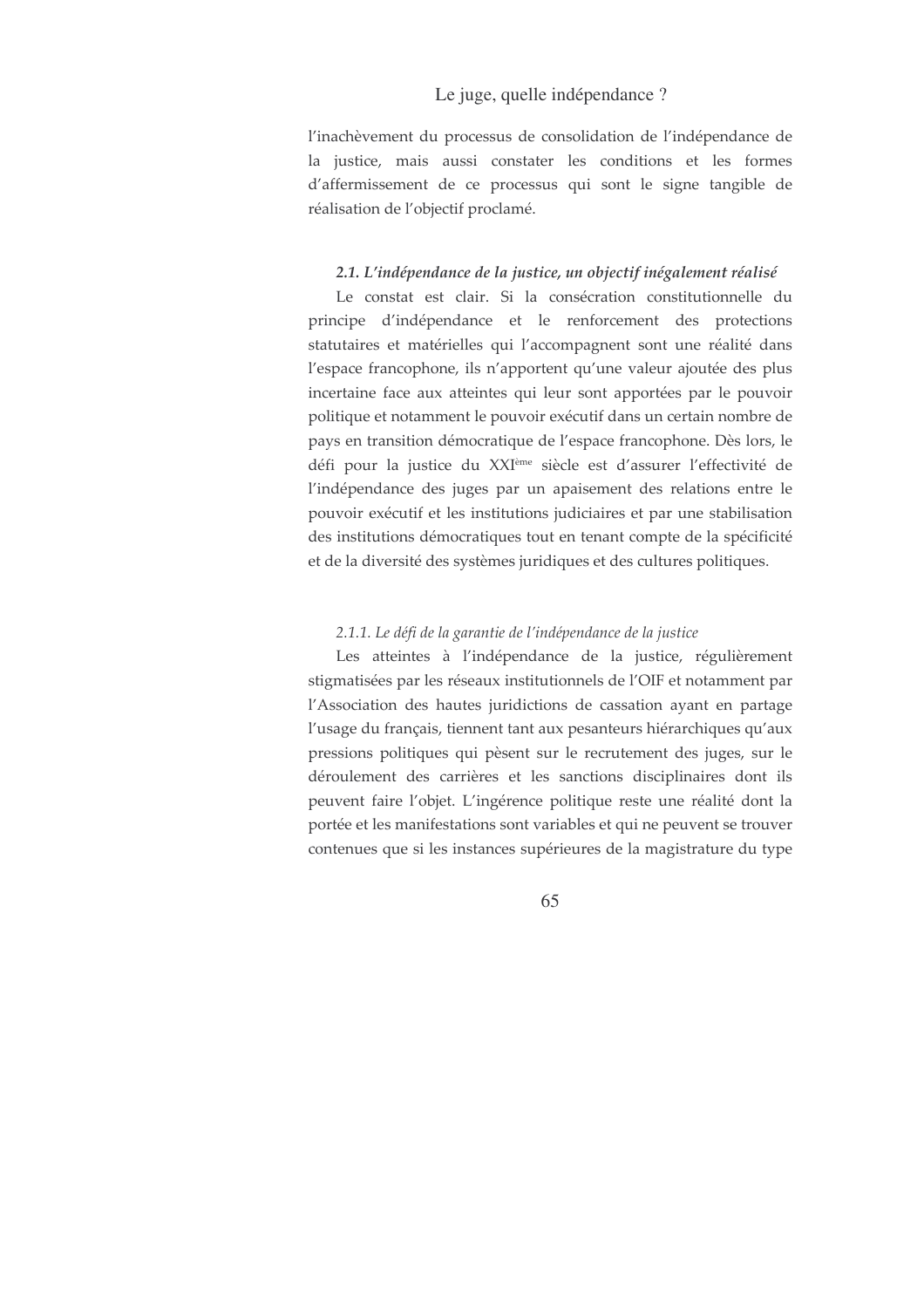Conseil supérieur de la magistrature se voient reconnaître un pouvoir d'avis conforme sur les nominations des magistrats du siège et du parquet ainsi que des présidents de Cours suprêmes, et que si elles exercent elles mêmes leur mission en toute indépendance du pouvoir politique. Or, il s'agit d'un objectif qui reste à atteindre dans un certain nombre d'Etats de la sphère francophone. Les atteintes au principe d'inamovibilité des magistrats, fondées dans certains pays africains francophones<sup>45</sup> sur les « nécessités du service » afin de justifier le déplacement des magistrats opposés au pouvoir en place, avec la « connivence » des conseils supérieurs de la magistrature<sup>46</sup>, tout comme l'insuffisante autonomie budgétaire du pouvoir judiciaire et l'insuffisante rémunération des magistrats dans nombre d'Etats de l'espace francophone, ainsi que le souligne l'OIF dans ses rapports<sup>47</sup>, illustrent les stratégies de contournement et de détournement des garanties constitutionnelles et institutionnelles du principe d'indépendance de la justice par les pouvoirs en place, qui ne peuvent, dans l'espace francophone, au regard des valeurs proclamées, être pérennisées. Plus encore, la pratique des nominations et des révocations des présidents de cours suprêmes selon des critères purement politiques constitue une entrave majeure à l'indépendance de la justice pouvant conduire à de graves crises constitutionnelles<sup>48</sup>, comme cela a été le cas en Afrique francophone en Guinée en 2009 et en Côte d'Ivoire en 2010.

<sup>&</sup>lt;sup>45</sup> Sénégal, Burundi, Mauritanie...

<sup>&</sup>lt;sup>46</sup> A.-B. FALL, « Les menaces de l'indépendance. Les menaces internes », in L'indépendance de la justice, Actes du deuxième congrès de l'AHJUCAF Dakar 2007, p. 47 et s.

<sup>&</sup>lt;sup>47</sup> Rapport de l'OIF de 2010 note 30.

<sup>&</sup>lt;sup>48</sup> Même si même si dans certains cas, les Cours constitutionnelles se sont révélées, en Europe centrale, en mesure d'invalider de telles révocations (pour la présidente de la Cour suprême en République tchèque en 2006).

<sup>66</sup>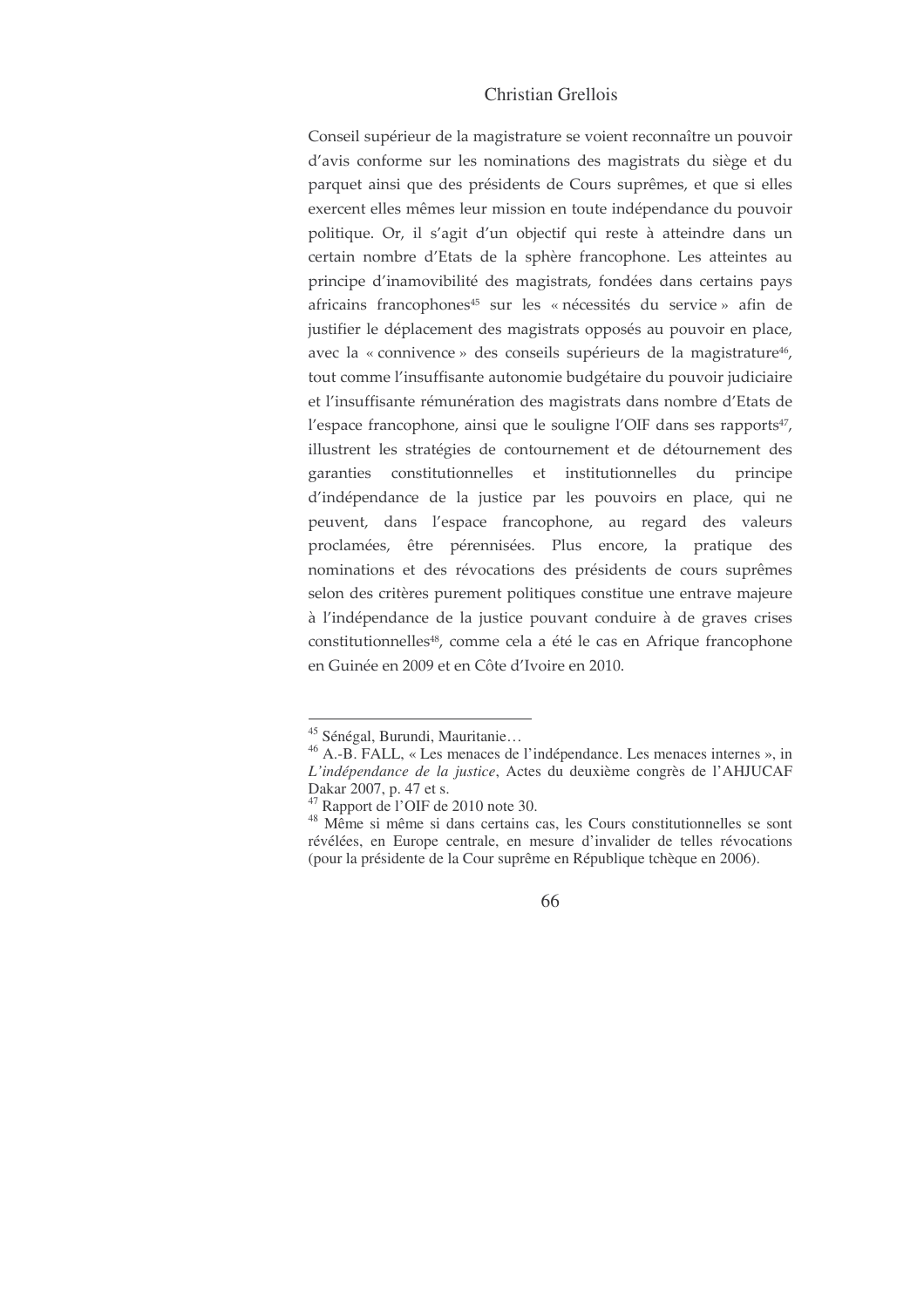A cet égard, le respect des garanties statutaires de l'indépendance de la justice, qu'elles soient constitutionnelles ou législatives, est la condition première de l'effectivité de l'Etat de droit. Il en va de même pour les garanties matérielles nécessaires au fonctionnement d'une justice sereine. Le maintien d'un budget du service public de la justice à un niveau souvent égal ou inférieur à 1 % du budget de l'Etat, constitue une forme d'entrave redoutable au fonctionnement normal des juridictions qui, mal logées, mal équipées et ne disposant pas du personnel nécessaire, peinent à rendre la justice dans un délai raisonnable. Plus encore l'insuffisance des traitements des magistrats contribue à en limiter la disponibilité et à créer les conditions d'une forme réelle ou soupçonnée de corruptibilité qui porte atteinte à la dignité de leur fonction, à l'honorabilité qu'ils doivent incarner et audelà à la finalité même du principe d'indépendance de la justice qui est celle de l'impartialité du juge et de ses jugements. Or, cette insuffisance de moyens alloués à l'institution judiciaire, alliée à des conditions de nomination et de gestion des carrières pour le moins perfectibles, contribue à nourrir dans l'opinion des pays en transition démocratique, aussi bien qu'en Afrique qu'en Europe centrale ou d'autres parties du monde, un sentiment de faible considération voire de suspicion de l'opinion publique à l'égard de l'indépendance de la justice, clairement constaté dans près des deux tiers des Etats membres de l'espace francophone en 2012<sup>49</sup> y compris dans ceux du nord, et dont les instances de la Francophonie et notamment celles qui représentent les cours suprêmes des pays francophones cherchent à convaincre les gouvernements qu'il est urgent d'y remédier. L'enjeu tout autant que le défi de la mise en place effective des conditions de fonctionnement d'une justice indépendante, est la confiance du

<sup>&</sup>lt;sup>49</sup> G. CARCASSONNE, «Rapport introductif», L'indépendance de la justice, précité.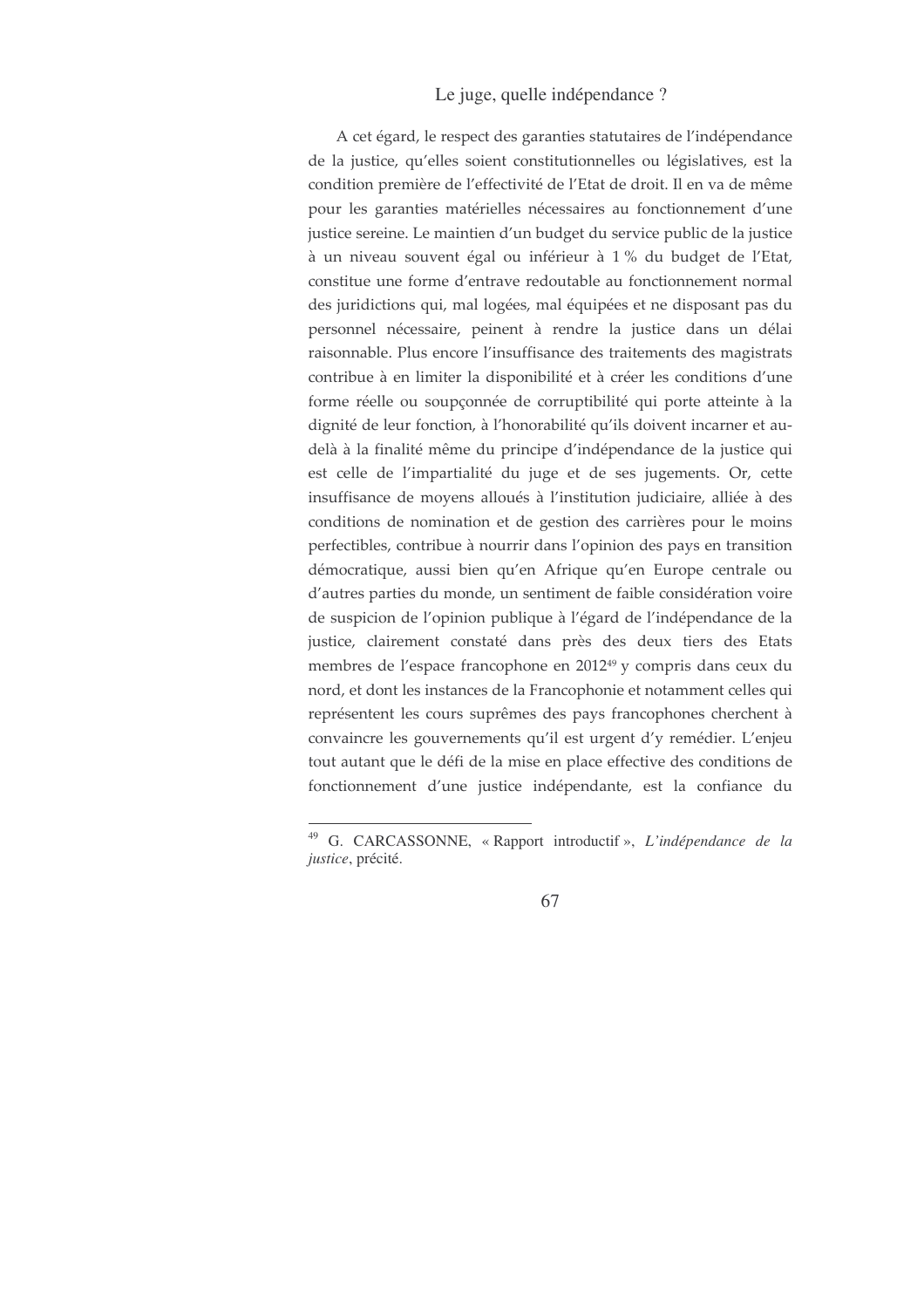peuple en la justice et la légitimité des pouvoirs en place face au peuple souverain. Or, pour la Francophonie, le «pacte démocratique »<sup>50</sup> qui lui sert de fondement impose de « renforcer les capacités des institutions de l'Etat de droit » en veillant notamment à assurer « l'indépendance de la magistrature » et « la promotion d'une justice efficace et accessible  $\nu^{51}$ .

Il s'agit là d'exigences qui conditionnent l'ouverture aux justiciables d'un réel accès au juge et au droit, et qui appellent la consécration d'un corpus de droits procéduraux<sup>52</sup>, permettant d'assurer au justiciable un standard procédural élevé, garantissant pleinement le droit à un tribunal, le droit à un recours effectif, le respect des droits de la défense, le droit à un procès équitable, à l'assistance d'un avocat en matière pénale, la séparation des fonctions d'instruction et de jugement et la présomption d'innocence.

#### 2.1.2. Le défi de l'équilibre des pouvoirs

Le principe constitutionnel de séparation des pouvoirs qui commande celui d'indépendance de la justice repose sur l'équilibre des pouvoirs, l'acceptation de l'autorité de la chose jugée et du rôle de contre-pouvoir du juge. Il ne s'agit en rien de prôner l'empiètement du pouvoir judiciaire sur le pouvoir exécutif ou le pouvoir législatif, mais d'assurer la primauté du droit et de la constitution. C'est en cela

<sup>50</sup> OIF, Délégation à la paix, à la démocratie et aux droits de l'homme, *Etat des pratiques de la démocratie, des droits et des libertés dans l'espace francophone, 2006*, Paris, 2006, p. 11.

<sup>51</sup> Déclaration de Bamako, 4.A.3.

<sup>52</sup> F. HOURQUEBIE, « Où est le standard en matière de droits de procédure ? » *in Existe-t-il une exception française en matière de droits fondamentaux*, Les Cahiers de l'Institut Louis Favoreu, PUAM 2013.

<sup>68</sup>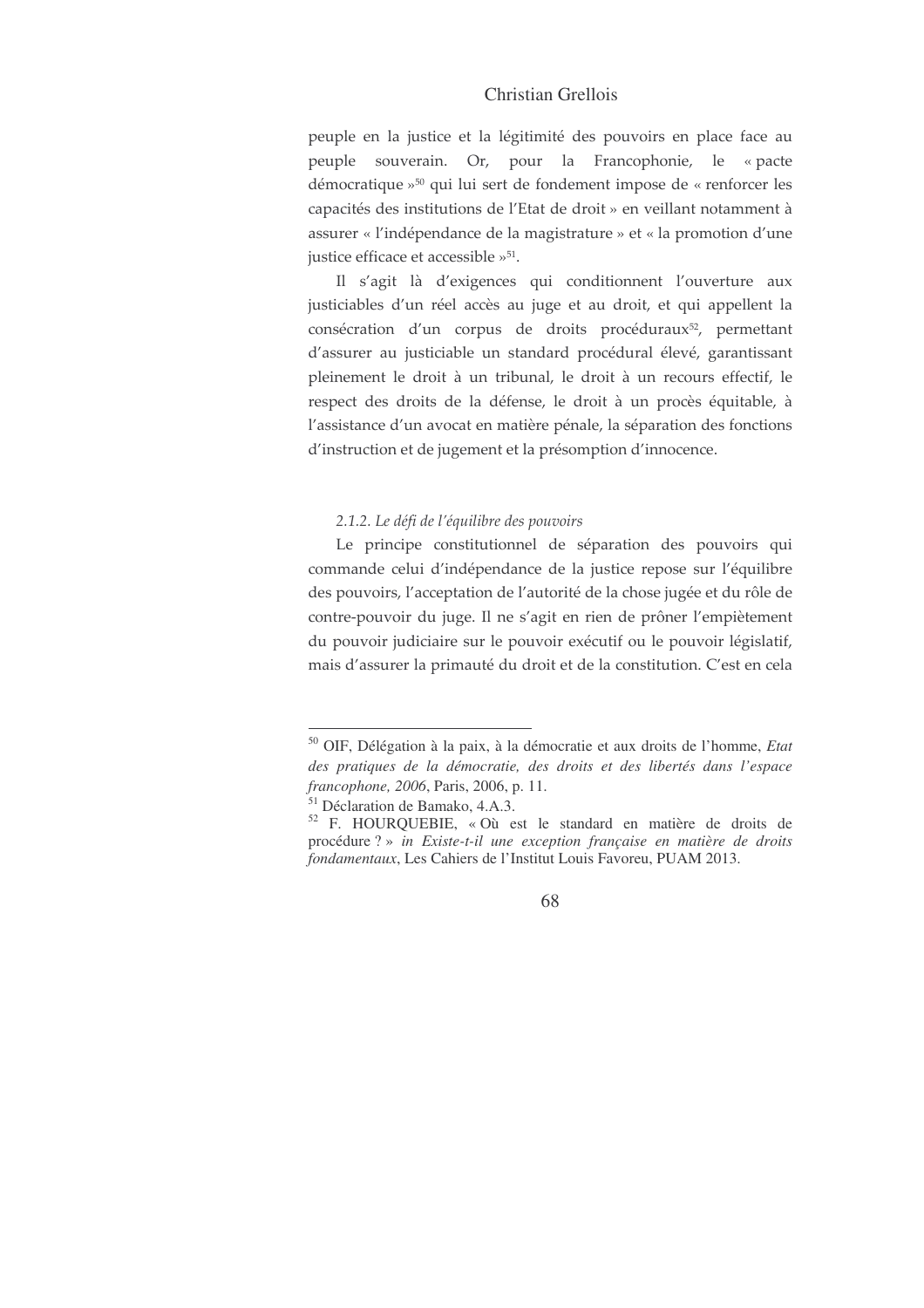que le juge constitutionnel et les Cours suprêmes jouent un rôle essentiel dans la régulation du système démocratique.

Or la contestation de l'office du juge, qui est une des autres formes de contournement du pouvoir judiciaire, est un des indicateurs les plus marquants de la faiblesse de l'Etat de droit et du défaut de stabilité institutionnelle des Etats en transition. Cette contestation trop fréquente des décisions juridictionnelles vise principalement les cours suprêmes et le cours constitutionnelles et répond paradoxalement à l'élargissement de leurs compétences dans la plupart des Etats de l'espace francophone. Or les critiques à l'encontre des institutions judiciaires, motivées par des considérations d'ordre politique, traduisent tant une négation de l'Etat de droit, qu'un dysfonctionnement de la gouvernance démocratique qui, en remettant en cause l'autorité des juridictions, entravent le fonctionnement régulier des juridictions et plus largement des pouvoirs publics. Cette contestation atteint son paroxysme dans son effet déstabilisateur sur les institutions lorsqu'elle concerne les décisions rendues par les cours constitutionnelles en matière de contentieux des élections présidentielles<sup>53</sup>, que le juge constitutionnel censure ou avalise les violations des dispositions constitutionnelles quant aux règles de dévolution du pouvoir. L'annulation en 2009 par la Cour constitutionnelle du Niger du décret de convocation du corps électoral, alors que président de la république s'était maintenu en fonction au delà du terme de son deuxième mandat, constitue un exemple type de ce rôle de gardien de la constitution qu'a vocation à jouer le juge constitutionnel. Ainsi, la cour constitutionnelle du Niger, accusée d'abus de pouvoir par le président en place pour atteinte au

<sup>&</sup>lt;sup>53</sup> F. HOURQUEBIE et W. MASTOR, « Les Cours constitutionnelles et suprêmes étrangères et les élections présidentielles », Les nouveaux cahiers du Conseil constitutionnel n° 34 2012, p. 143 et s.

<sup>69</sup>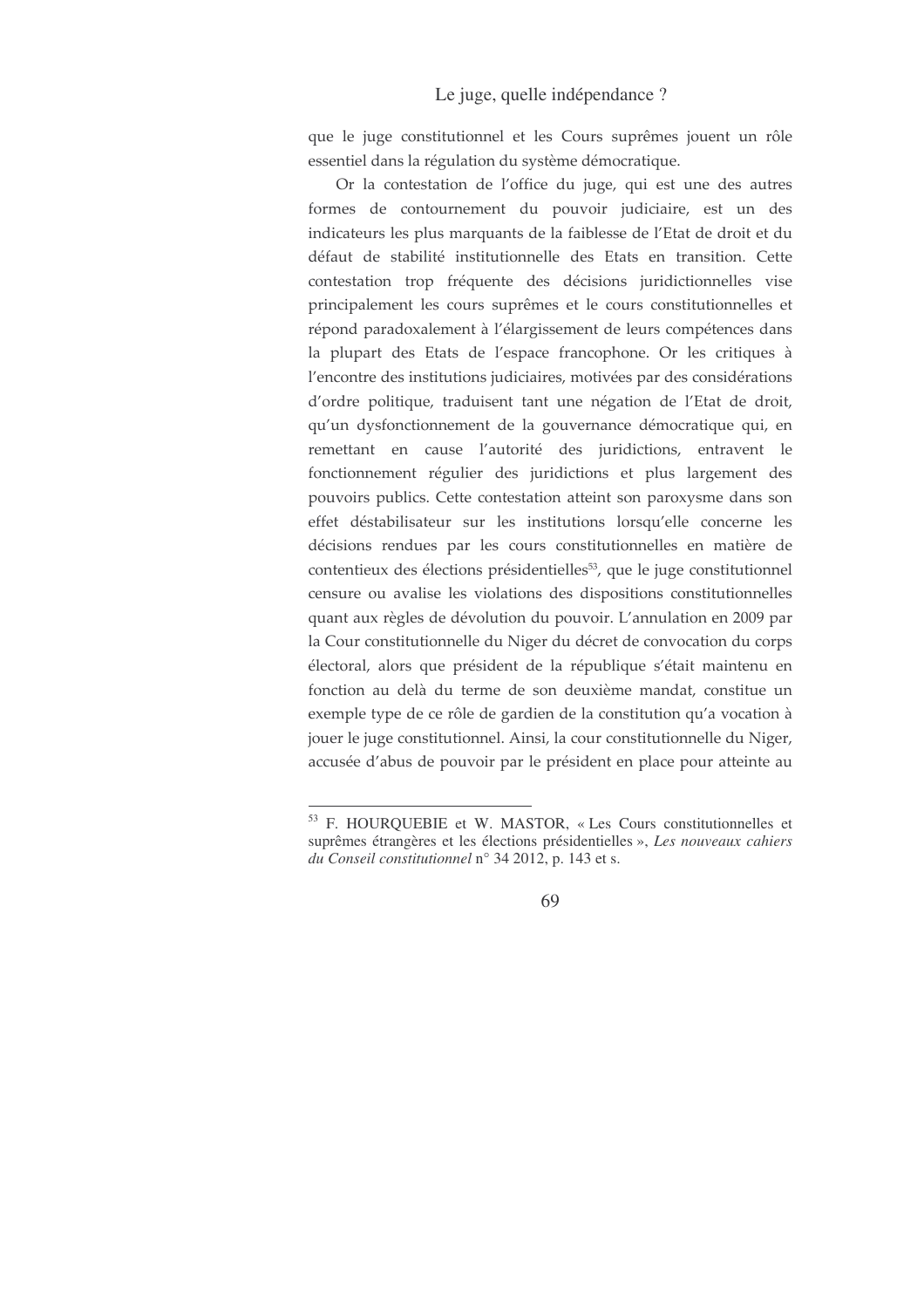droit du peuple souverain de s'exprimer librement sur le projet de constitution visant à permettre son maintien au pouvoir, a-t-elle été immédiatement dissoute et remplacée, ouvrant une crise institutionnelle grave qui n'a trouvé son épilogue un an plus tard que par un retour à l'Etat de droit conduit et assuré par la cour constitutionnelle dans sa nouvelle composition. A l'inverse en 2010 la soumission au pouvoir en place, du juge constitutionnel ivoirien invalidant les résultats de l'élection présidentielle afin de déclarer vainqueur l'ancien président, a-t-elle ouvert une crise politique et constitutionnelle d'une gravité exceptionnelle de plusieurs mois, particulièrement sanglante, qui a finalement conduit le juge constitutionnel, sous la pression d'une mission diplomatique de la Communauté économique des Etats de l'Afrique de l'Ouest et d'un groupe de haut niveau sous l'égide des Nations unies, à revenir sur sa décision précédente et à proclamer le candidat de l'opposition vainqueur de l'élection présidentielle et à une large condamnation internationale de l'activisme politique et militant du juge constitutionnel ivoirien.

La montée de la contestation des décisions juridictionnelles dans l'espace francophone alerte sur la nécessité d'une amélioration des relations entre les pouvoirs exécutifs et les institutions judicaires, indispensable pour assurer la stabilisation des institutions et l'équilibre des pouvoirs, lesquels passent tant par la pleine reconnaissance de l'autorité de la chose jugée que par l'acceptation du rôle de contrepouvoir du juge, qui découle de sa mission de garant de la démocratie et de l'Etat de droit.

### 2.2. L'indépendance de la justice, un objectif à atteindre

La diversité des situations liées au pluralisme juridique, aux différences de niveau de modernisation politique et de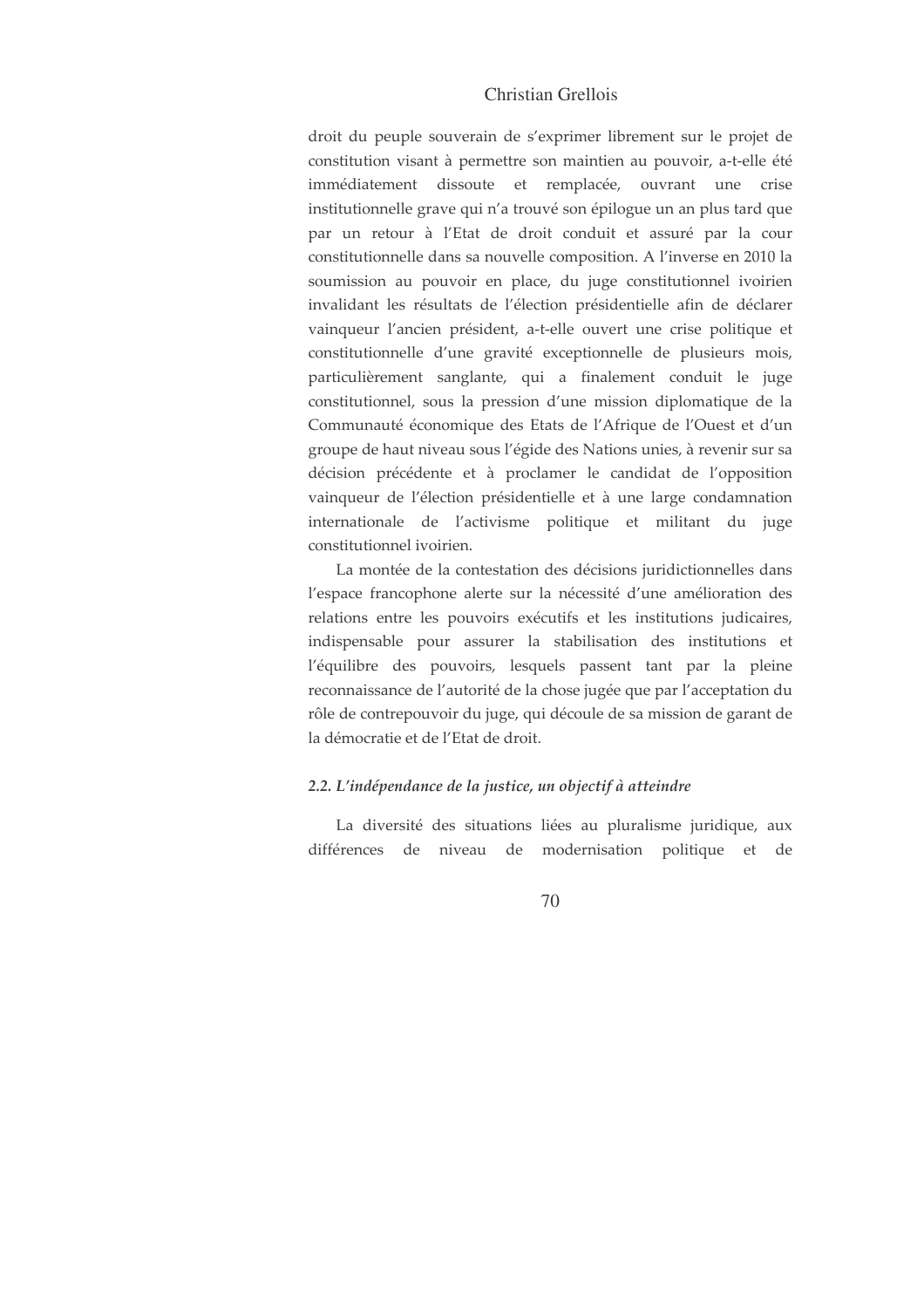développement économique existant dans l'espace francophone constitue une réalité qui invite, sans remettre en cause l'universalité du principe, à reformuler l'indépendance de la justice en tant qu'objectif et processus dont la mise en œuvre et l'effectivité ne peuvent se concevoir sans une prise en compte de la diversité des cultures juridiques et des traditions culturelles. Or, si les cas de violation du principe restent patents et les menaces internes et externes récurrentes sur l'indépendance de la justice, qu'il s'agisse des risques d'immixtion ou de pression du pouvoir politique, d'ingérence du pouvoir législatif, de pressions financières sur la justice ou d'insuffisance des garanties statutaires, disciplinaires et procédurales, des signes d'évolution sont toutefois perceptibles tant en ce qui concerne la consolidation du principe que le renforcement de ses fondements démocratiques dans l'espace francophone.

#### 2.2.1. La consolidation de la démocratie et de l'Etat de droit

L'évolution des crises institutionnelles dans l'espace francophone africain depuis le début des années 2000 démontre que la constitution et ses révisions sont désormais au centre des enjeux de pouvoir et que le juge constitutionnel et les Cours suprêmes ont vocation à jouer un rôle essentiel dans la régulation des pouvoirs et la gestion des sorties de crise. Le coup d'Etat militaire, le putsch, n'ont plus de légitimité. Le renforcement de la culture démocratique des gouvernés et des gouvernants disqualifie ce type de bouleversement de l'ordre démocratique. Le coup d'état manqué du 17 septembre 2015 au Burkina-Faso, ayant conduit son auteur<sup>54</sup> à rentrer dans le rang en procédant à une autocritique publique dans laquelle il reconnaît la

<sup>&</sup>lt;sup>54</sup> Le général putschiste, chef de la garde présidentielle de l'ancien président, Gilbert Diendéré contestait notamment la loi nouvelle loi électorale appliquée par le Conseil constitutionnel pour rejeter la candidature aux élections législatives et présidentielle des anciens dignitaires du régime Compaoré.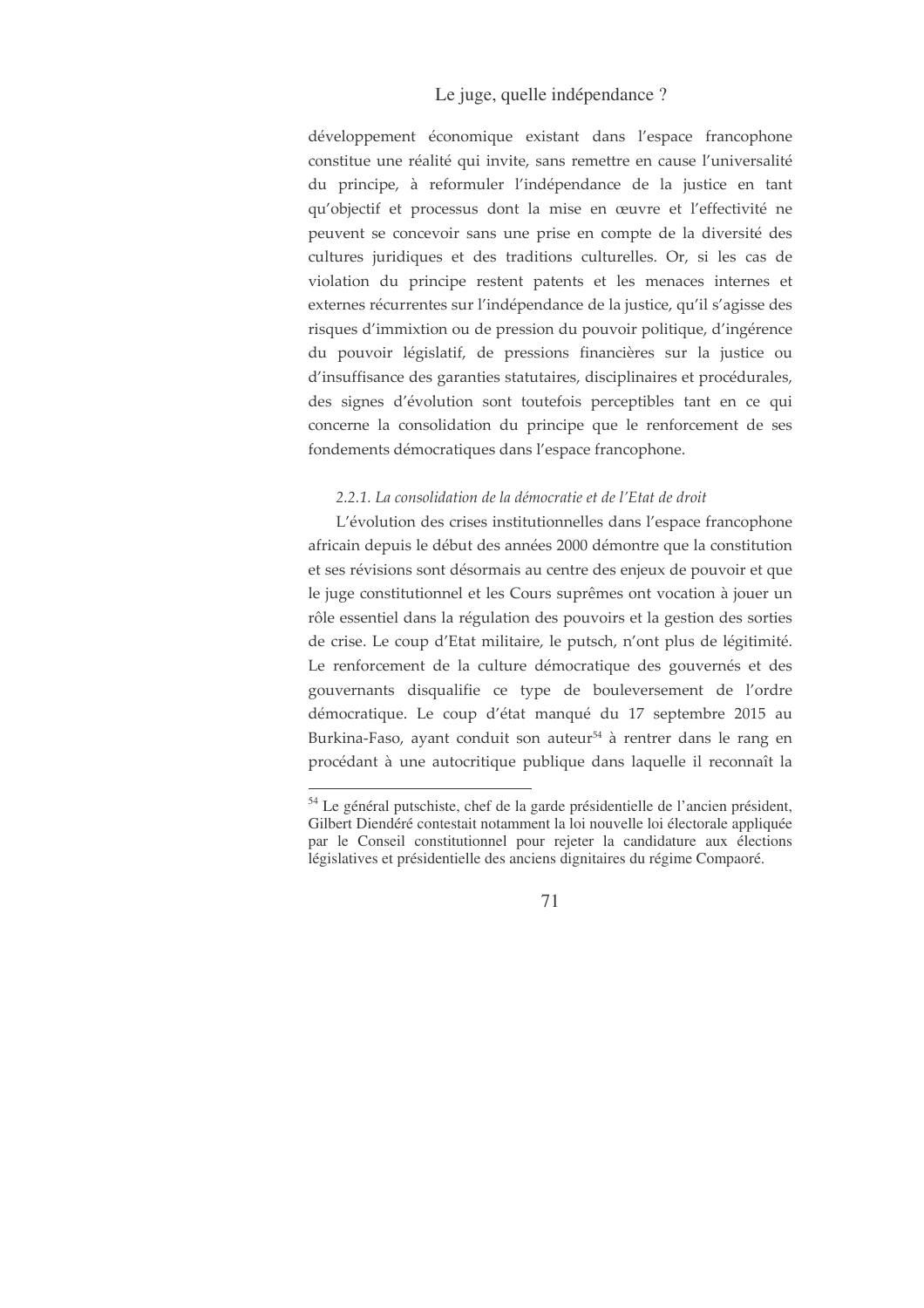force du principe démocratique et l'autorité de la volonté du peuple souverain<sup>55</sup>, l'illustre opportunément. Quant au coup d'Etat constitutionnel visant à procéder à une révision de la constitution en vue uniquement de maintenir au pouvoir les dirigeants ayant épuisé le nombre de mandats autorisés et/ou dépassé la limite d'âge prévus par la constitution, il est aujourd'hui lui aussi dépourvu de toute légitimité interne, régionale et internationale et n'est qu'un facteur de trouble dans la vie publique et de crise constitutionnelle dont l'issue est selon les circonstances celle d'un rétablissement de l'Etat de droit, de la mise en place d'un processus de transition démocratique ou de réconciliation nationale, auxquels il appartient aux institutions judiciaires d'apporter toute leur contribution au rétablissement de la démocratie et de l'Etat de droit, avec le soutien du peuple et des nouvelles générations d'acteurs politiques. Certes la tentation reste encore forte dans ceux des Etats dont les dirigeants sont arrivés au pouvoir par un coup d'état et qui ont épuisé les possibilités constitutionnelles de renouvellement de leur mandat, de se maintenir au pouvoir en violant ou en modifiant la constitution à leur avantage. L'exemple de l'échec d'une telle ambition au Burkina Faso, en novembre 2014, à la suite d'un soulèvement populaire qui a contraint le président sortant à fuir, mettant fin à 27 années de pouvoir, est cependant un signal fort que ne sauraient ignorer ceux des dirigeants des pays africains qui s'engagent aujourd'hui dans l'aventure d'un référendum visant à établir une nouvelle constitution leur permettant

<sup>55 «</sup> Le putsch est terminé, on n'en parle plus », « Aujourd'hui, quand on parle de démocratie, on ne peut pas se permettre de faire des actions de ce genre »... « Nous avons su que le peuple n'était pas favorable. C'est pour ça que nous avons tout simplement abandonné » déclarait le mercredi 23 septembre 2015 à la presse le chef des putschistes au Burkina Faso, le général Gilbert Diendéré. AFP 24 septembre 2015.

<sup>72</sup>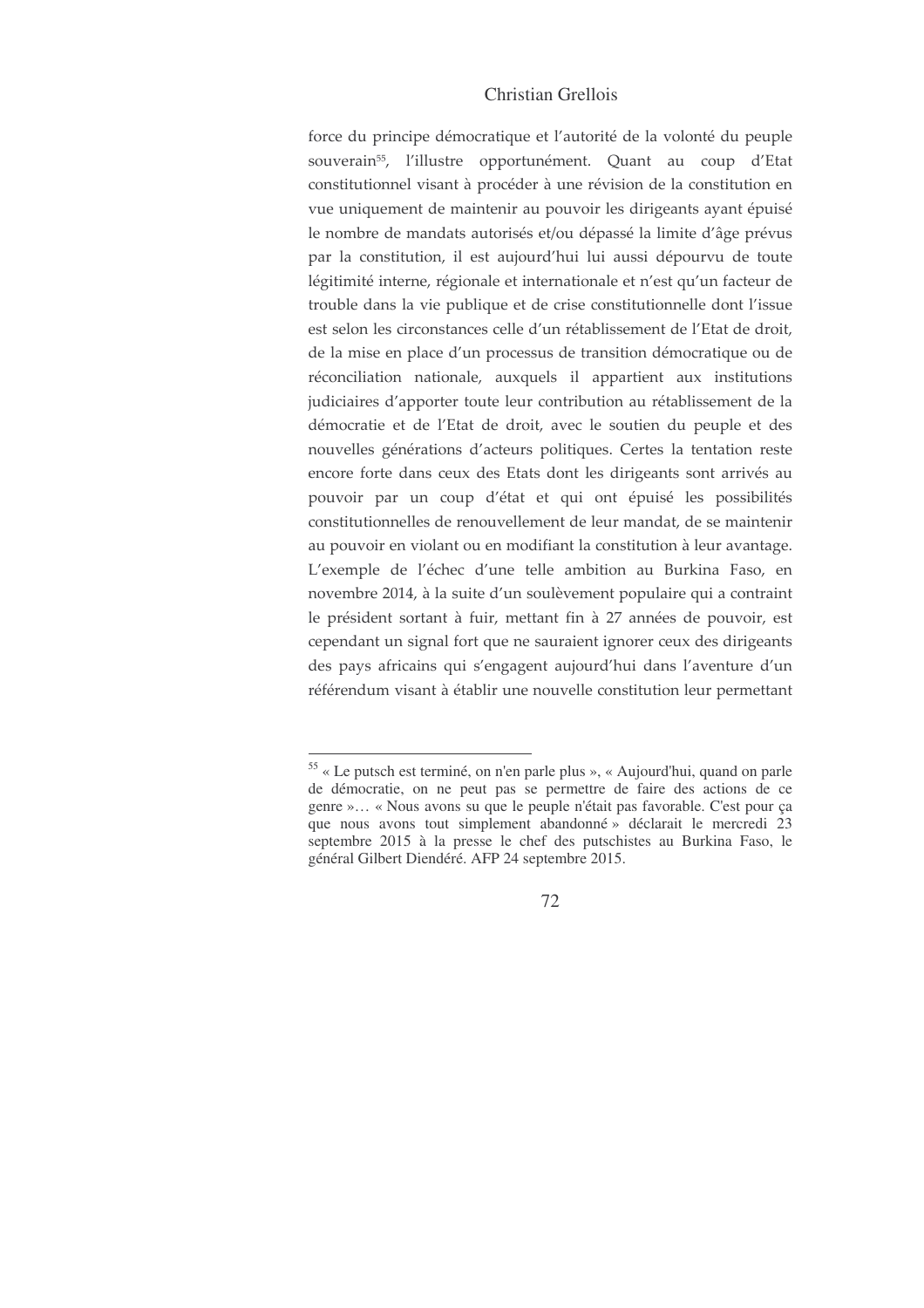## Le juge, quelle indépendance ?

de demeurer au pouvoir ad vitam aeternam<sup>56</sup>. L'échec de la tentative de coup d'Etat de septembre 2015 au Burkina-Faso et les violences déclenchées au Burundi à la suite du passage en force du président sortant en juillet 2015 résultant d'une élection jugée non valide par la majorité de la communauté internationale, démontrent que le procédé est dépourvu de toute légitimité en raison même de l'attachement du peuple et des nouvelles élites au respect de la constitution et du principe d'alternance, et que le processus de transition démocratique est en marche<sup>57</sup>.

La révolte pacifique de la société civile et la médiation des organisations régionales pour installer et rétablir le processus de transition sont les éléments clefs du modèle du printemps burkinabé, qui peuvent servir de modèle et d'indicateur de l'avancée du processus de consolidation de la démocratie dans les Etats en transition en Afrique francophone. Certes, il nécessite une structuration et une mobilisation de la société civile qui évoluent à un rythme différent selon les Etats, mais le mouvement est en marche et les voix politiques, intellectuelles et religieuses<sup>58</sup> s'engagent au Congo-Brazzaville et ailleurs dans la voie de cette transition au nom du respect de l'ordre constitutionnel, de l'Etat de droit et de l'indépendance de la justice. Il est à cet égard significatif que les justifications données par les tenants des révisions *ad hominem* soient

<sup>56</sup> Au Congo-Brazzaville, en République démocratique du Congo, au Rwanda.

<sup>&</sup>lt;sup>57</sup> Et cela même si au Congo-Brazzaville le président, usant de la force, a réussi à modifier la constitution par référendum afin de pouvoir rester au pouvoir jusqu'en 2031.<br><sup>58</sup> La Conférence épiscopale du Congo souligne ainsi que « la grandeur d'une

nation s'évalue par sa culture démocratique : organisation libre et transparente des élections, alternance pacifique au pouvoir, garantie des libertés fondamentales, équilibre des pouvoirs, accès libre aux médias,

<sup>73</sup>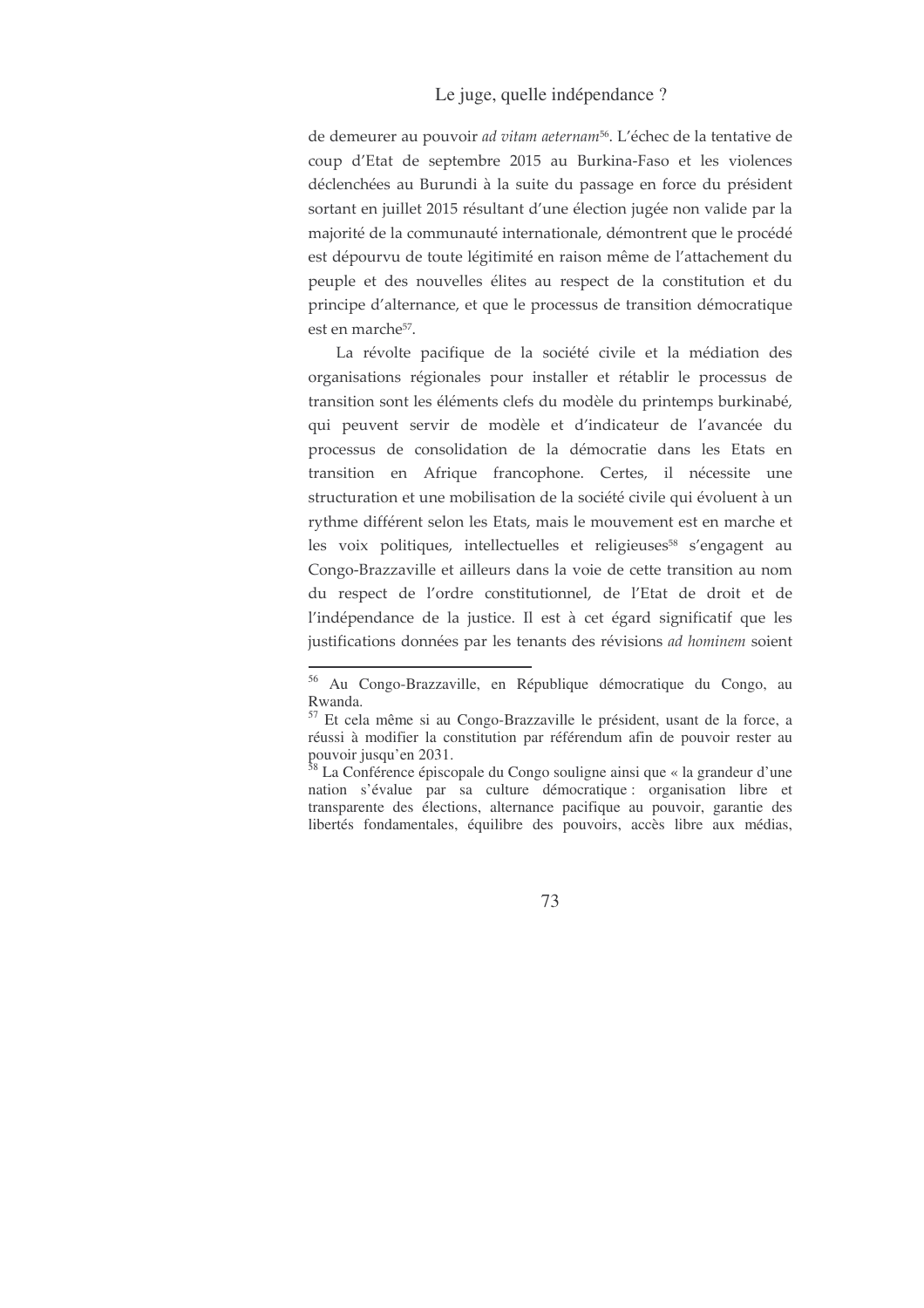## Christian Grellois

celles de la modernisation institutionnelle par l'instauration d'un vrai statut de l'opposition et d'un statut pour les anciens chefs d'Etat<sup>59</sup>. La médiation des organisations régionales dans la gestion des sorties de crise constitue, en outre, un atout majeur pour l'établissement ou le rétablissement du processus de transition, comme l'illustre la médiation des six chefs d'Etats de la Communauté économique des Etats d'Afrique de l'Ouest en septembre 2015 pour assurer la réinstallation du président de transition au Burkina Faso, saluée par le secrétaire général de l'ONU. Médiation réussie qui illustre la volonté et la capacité des Etats francophones dans le cadre des organisations régionales à agir au service de la stabilisation des institutions démocratiques dans le droit fil des principes consacrés et promus par les instances politiques et les réseaux institutionnels de la Francophonie, comme celle menée en 2010 par la CEDEAO et l'OIF pour accompagner le processus de réconciliation en Côte d'Ivoire<sup>60</sup>.

Or, si le rôle des acteurs et des instances politiques est primordial dans la gestion des crises constitutionnelles, celui du juge constitutionnel n'en est pas moins essentiel pour en assurer le règlement ou contribuer au processus de transition. En 2009 au Niger, c'est la cour constitutionnelle qui, bien que sa composition ait été renouvelée, a permis le retour à l'Etat de droit en assurant un contrôle rigoureux de la régularité et la sincérité de l'élection dont les résultats, ayant conduit à la victoire acceptée de l'opposant au président sortant, ont mis fin à la crise institutionnelle et permis l'apaisement de

indépendance de la justice». L.M. MBON, «Congo: L'opposition au changement de constitution se structure »,  $LM$  27 janvier 2015.

<sup>59</sup> X. MONNIER, « Le crépuscule de l'après Sassou au Congo : le crépuscule du 'cobra' ». LM, 15 juin 2015.

 $^{60}$  D. LOPES, *La fabrique de la réconciliation : le cas de la Côte d'Ivoire*, thèse pour le doctorat en science politique, sous la direction de Jacques FAGET, Sciences Po Bordeaux - Université Montesquieu Bordeaux IV, 2013.

<sup>74</sup>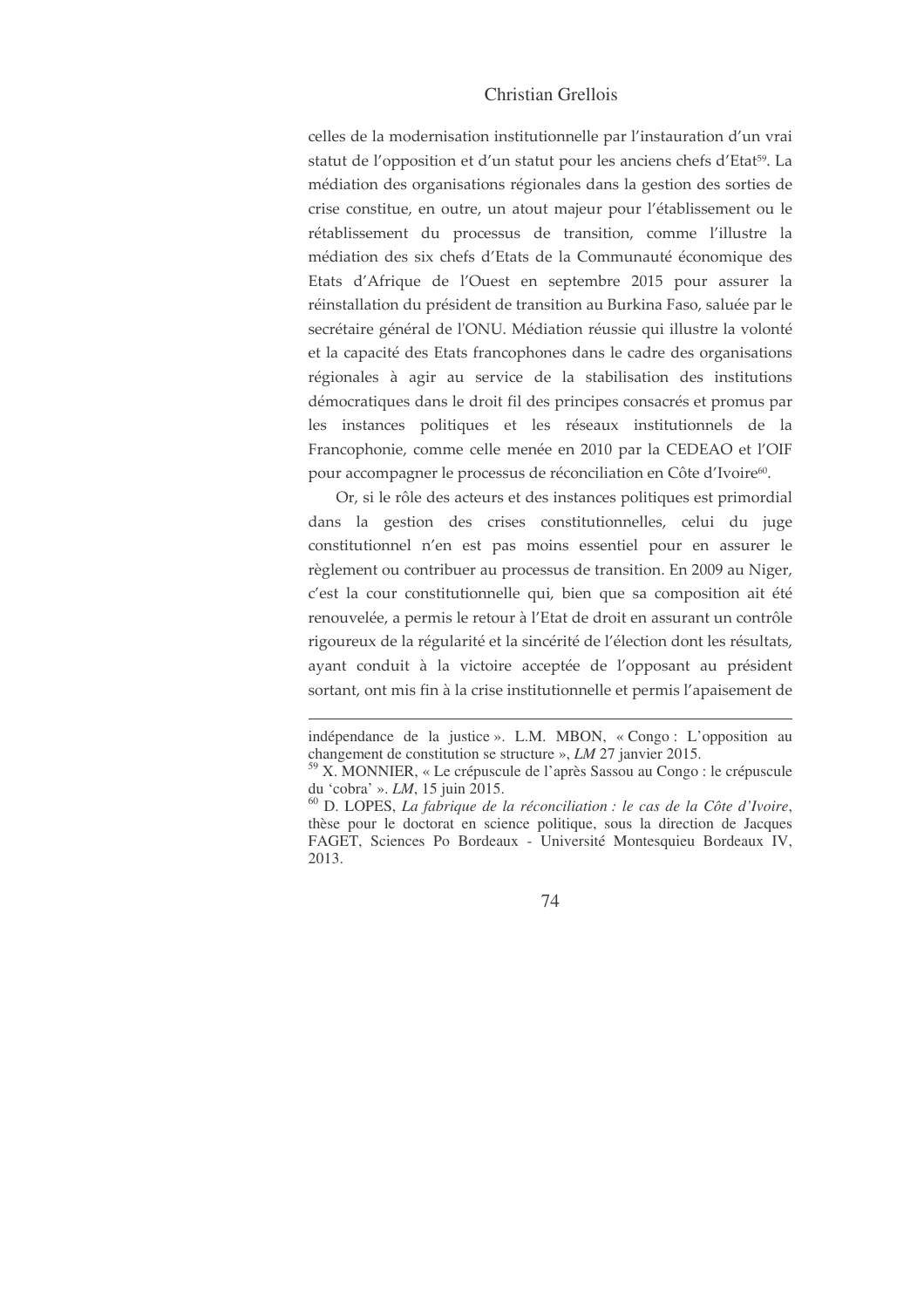### Le juge, quelle indépendance ?

la vie politique de ce pays. En Côte d'Ivoire en 2010 c'est la soumission de la cour constitutionnelle au pouvoir rejeté par les urnes qui a joué un rôle déclencheur d'une crise d'une extrême violence et c'est au terme d'une médiation régionale et internationale forte que la cour constitutionnelle s'est vue assigner la mission de rétablir le résultat des élections et d'accompagner le processus de réconciliation. Au Burkina-Faso, le rôle du juge constitutionnel est tout aussi essentiel dans le processus de transition, en tant que garant de l'ordre démocratique, comme il a vocation à l'être dans les pays confrontés aux difficultés de l'alternance au pouvoir et dans tout l'espace francophone.

Cela démontre la nécessité d'une consécration du principe d'indépendance de la justice allant au-delà d'une simple proclamation unanime qui ne serait qu'incantatoire, et cela à travers la consécration progressive de garanties suffisantes et tangibles permettant d'en assurer l'effectivité.

Cette exigence est tout aussi essentielle lorsqu'il s'agit de réprimer les atteintes les plus graves aux droits de l'homme et au droit international humanitaire lors des crises institutionnelles ou dans l'exercice du pouvoir, pour reconstruire un avenir commun et rebâtir une nouvelle légitimité des institutions. En cela, la lutte contre l'impunité est un enjeu essentiel des processus nationaux de réconciliation qui doit compléter les actions engagées devant la Cour pénale internationale dont la création en 1998, après les précédents des tribunaux pénaux ad hoc pour l'Ex-Yougoslavie et pour le Rwanda, s'est faite avec le plein soutien de la Francophonie. Les Etats francophones dans les déclarations d'Hanoi (1997) et de Bamako (2000), de Saint Boniface (2006) et de Montreux (2010) ont invité le Secrétaire général de la Francophonie à faire de la justice pénale internationale un des chantiers prioritaires de l'action politique de la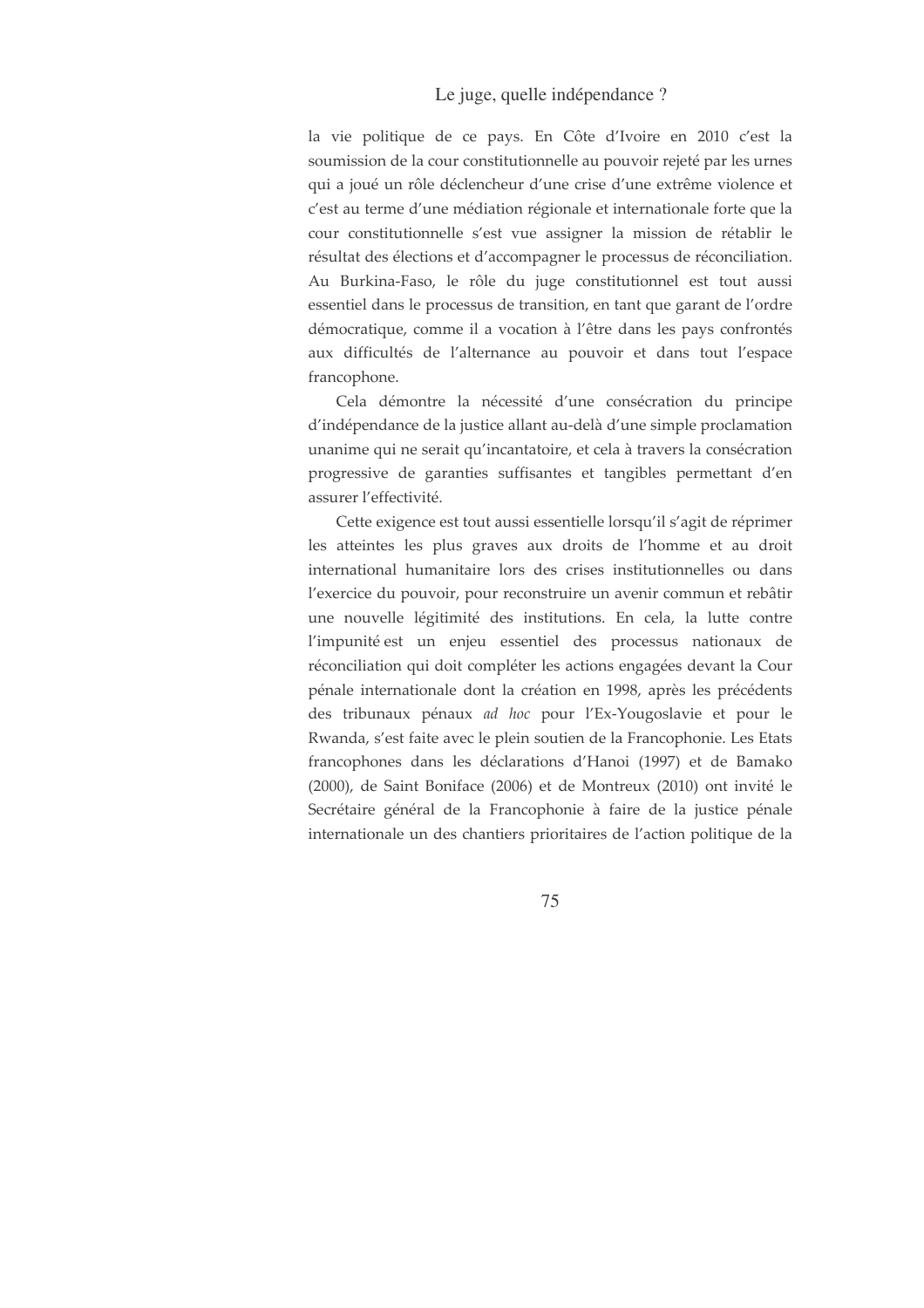## Christian Grellois

Francophonie<sup>61</sup>, auquel s'ajoute aujourd'hui, avec la résurgence des crises, celui de la justice transitionnelle<sup>62</sup> en lien direct avec l'action en faveur de la démocratie et des droits de l'homme. La reconstruction d'un système juridictionnel et normatif stable se révèle en effet essentielle pour accompagner les processus de réconciliation, tout comme le renforcement des capacités matérielles et humaines des institutions juridictionnelles pour les régimes en phase de transition ou de consolidation démocratique.

#### 2.2.2. L'autonomisation progressive des institutions judiciaires

Que l'on se situe dans un contexte de réconciliation, de transition ou de consolidation démocratique, la diversité des cultures juridiques, des systèmes et des situations politiques dans l'espace francophone, conduit à retenir une vision différenciée de l'indépendance de la justice envisagée comme objectif et comme processus pensé selon une logique de transition. L'intérêt en est tout autant de faciliter l'autonomisation progressive des institutions judiciaires, que de renforcer le rôle du juge dans la définition d'un corpus minimum d'exigences inviolables permettant d'en réaliser l'objectif.

Qu'il s'agisse de rétablir ou de consolider l'institution judiciaire, l'affermissement du statut et des pouvoirs du juge nécessite une autonomisation progressive de celui-ci, permettant au pouvoir judiciaire de passer d'une situation d'interdépendance des pouvoirs à une situation d'indépendance entre les pouvoirs<sup>63</sup>. C'est là tout l'enjeu, à des degrés divers, de la consolidation de la démocratie et de l'Etat de droit dans l'espace francophone. Car considérer l'indépendance de

 $61$  OIF, Rapport du secrétaire général de la Francophonie, 2012.

 $^{62}$  M. BADJI, « La justice transitionnelle », supra.

<sup>&</sup>lt;sup>63</sup> F. HOURQUEBIE, Le pouvoir juridictionnel en France, LGDJ, Coll. Systèmes, 2010.

<sup>76</sup>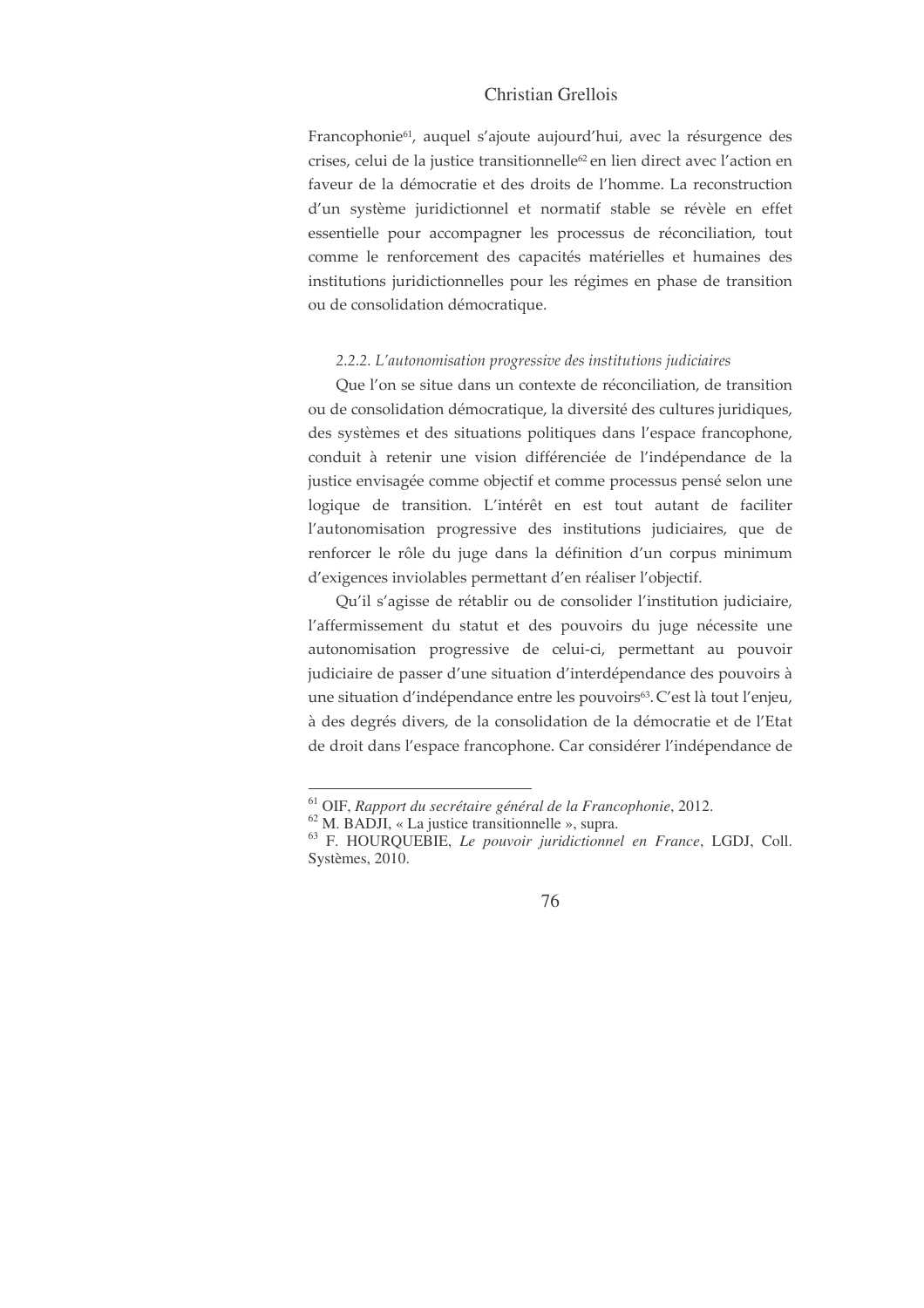## Le juge, quelle indépendance ?

la justice comme un objectif, conduit à appréhender l'indépendance du juge moins comme un principe octroyé par le pouvoir politique, que comme un objectif dont la réalisation progressive appartient autant au juge lui-même, qu'au législateur ou au constituant pour la définition du corpus d'exigences minimales inviolables visant à en garantir l'effectivité. Et considérer le principe d'indépendance de la justice moins comme un principe à valeur constitutionnelle que comme un objectif à valeur constitutionnelle assigné à la justice, conduit à faire du juge l'acteur de la consolidation de son propre pouvoir, dans la mesure où c'est moins la consécration du principe au niveau constitutionnel, que la constitutionnalisation de ses exigences par le juge constitutionnel qui permet de le rendre efficient. Or, dans l'espace francophone, au delà de la consécration du principe de l'indépendance (du pouvoir judicaire ou des juridictions), du principe d'inamovibilité et de manière moins systématique d'une instance supérieure garante de cette indépendance, la fixation des modalités d'application des exigences qui en découlent relève dans la plupart des pays de lois organiques ou de lois ordinaires, qui ouvrent la voie d'une consolidation par les juridictions constitutionnelles des garanties statutaires des magistrats, des institutions judiciaires et de celles qui les encadrent, par la définition de standards minimum qui ne peuvent qu'être renforcés par le développement d'un dialogue transnational des juges tant dans un cadre régional qu'international. Il en va de même du renforcement des droits de procédures qui est essentiel pour renforcer leur protection des droits fondamentaux, qu'il conduise à s'inspirer de la déclaration universelle des droits de l'homme ou du droit et des garanties issues, par voie prétorienne, de la convention européenne des droits de l'homme et de la charte des droits fondamentaux de l'Union européenne. Exigence qui vaut tout autant pour la justice transitionnelle que pour celle des Etats dont les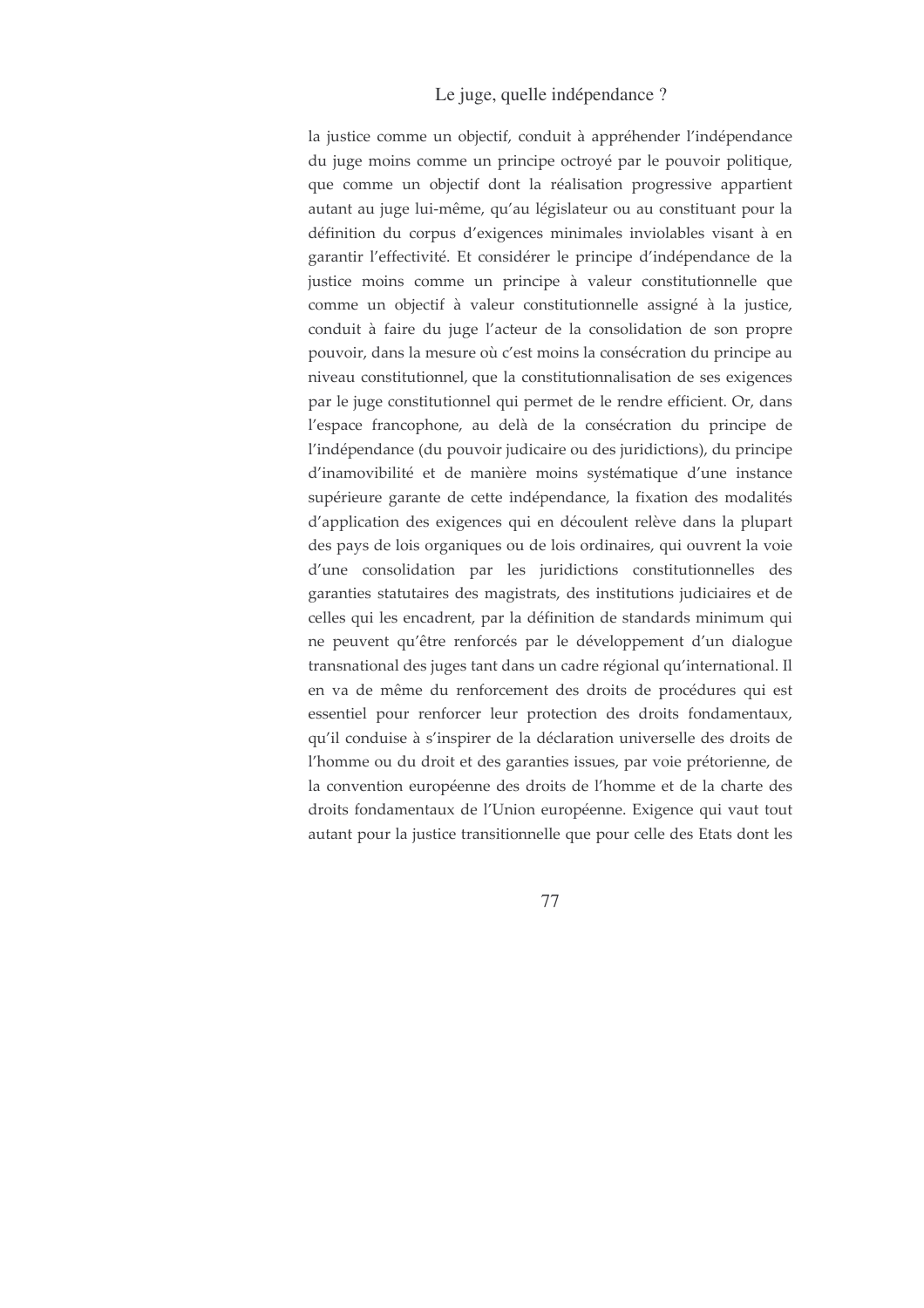## Christian Grellois

institutions démocratiques sont stabilisées depuis longtemps et dans lesquels il reste encore des progrès à faire dans la consécration de l'indépendance du juge et du rôle du pouvoir judiciaire en tant que régulateur et garant de l'équilibre des pouvoirs en vue d'une maximalisation des droits.

C'est là tout l'intérêt de la reformulation juridique du principe d'indépendance de la justice en tant qu'objectif et du renforcement de la coopération engagée par les instances et des réseaux institutionnels de la Francophonie, associant les hautes juridictions, les cours de cassation et les cours constitutionnelles de l'espace francophone, dans la construction de l'Etat de droit qui est le fondement et le soubassement essentiel des sociétés démocratiques. On ne se saurait dans cette perspective, se garder d'oublier que la revendication principale qui animait les manifestants de Budapest lors de la chute du mur de Berlin et ornait les pancartes qu'ils brandissaient, était tout comme aujourd'hui en Afrique, celle de l'Etat de droit. Etat de droit, dont le pilier fondamental est celui de l'indépendance de la justice.

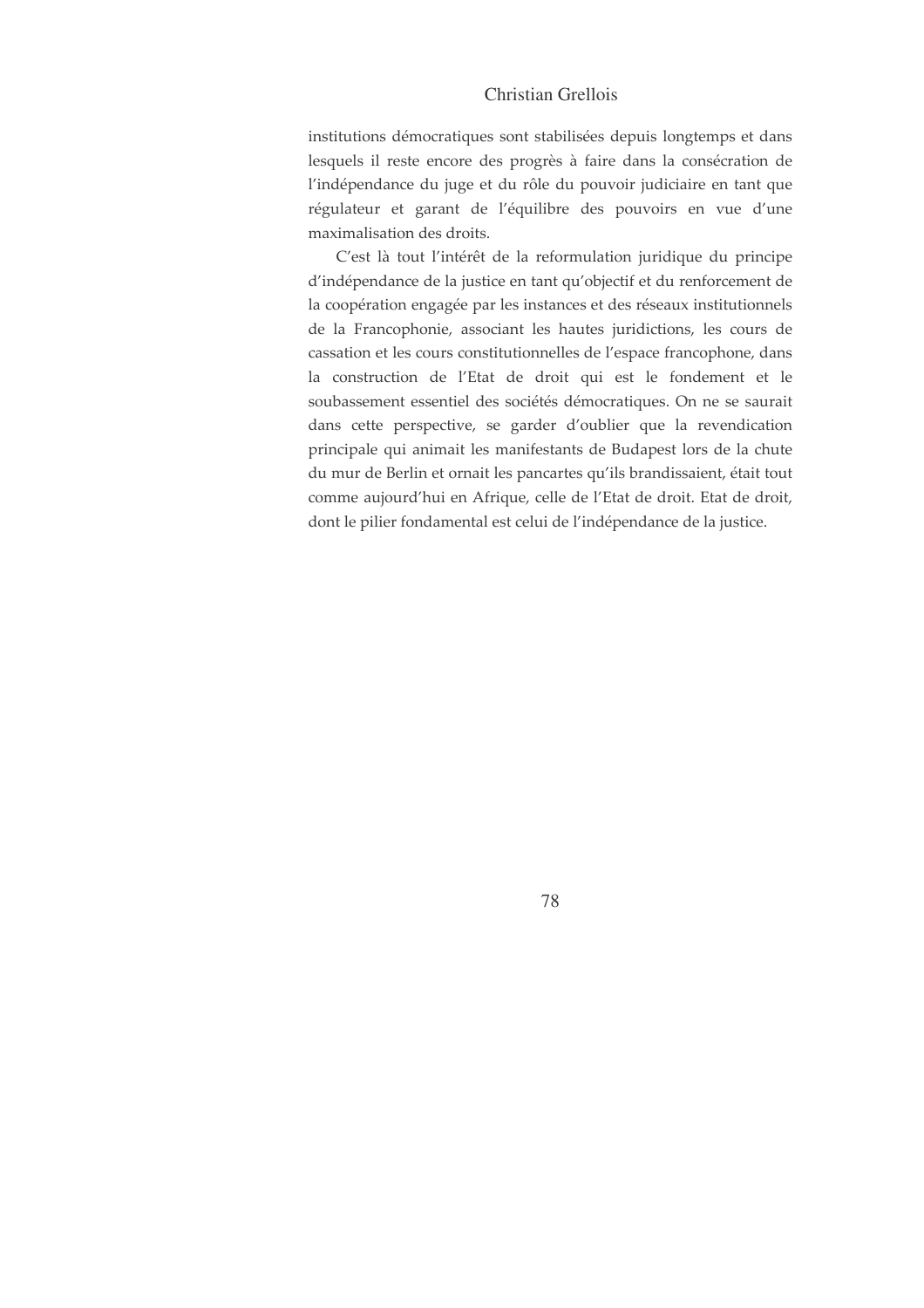Chapitre 3

#### L'ARBITRAGE ET LA PRIVATISATION DE LA JUSTICE

## par Nguyễn Ngọc Điện, professeur à l'Université d'économie et de droit Ho Chi Minh ville - Vietnam

Dans une société fondée sur le droit, la défense de la justice est considérée comme une tâche raisonnablement confiée aux magistrats. Etant saisi pour apprécier des actes litigieux à la lumière de la loi, le juge est attendu pour prononcer des jugements convaincants avec compétence, avec conscience et avec impartialité. Dans les systèmes imprégnés de culture juridique romano-germanique, le magistrat est un fonctionnaire, nommé et salarié par l'Etat pour l'exercice des fonctions de juge. Dans le souci d'avoir des juges de qualité, l'autorité publique met en œuvre nombre de mesures : sélection sérieuse des candidats à la magistrature, formation systématique des personnes retenues, rémunération raisonnable du personnel de la justice...

Dans de nombreux États des USA, les juges sont choisis par voie d'élection popuplaire<sup>1</sup>. Il est entendu que, dans la mesure où les fonctions de magistrats exigent des qualités professionnelles particulières, les candidats à ces fonctions doivent remplir les conditions imposées par la loi pour pouvoir se soumettre au scrutin. L'élection des juges est considérée comme une des mesures tendant à assurer l'indépendance du magistrat par rapport au pouvoir exécutif, ce qui lui permettrait a priori de trancher de manière impartiale les litiges entre une personne de droit public et un particulier. Dans

<sup>&</sup>lt;sup>1</sup> Voir, sur ce point, http://www.infosud.org/L-independance-des-juges-elusen, 3176; http://www.denistouret.net/constitalien/usa.html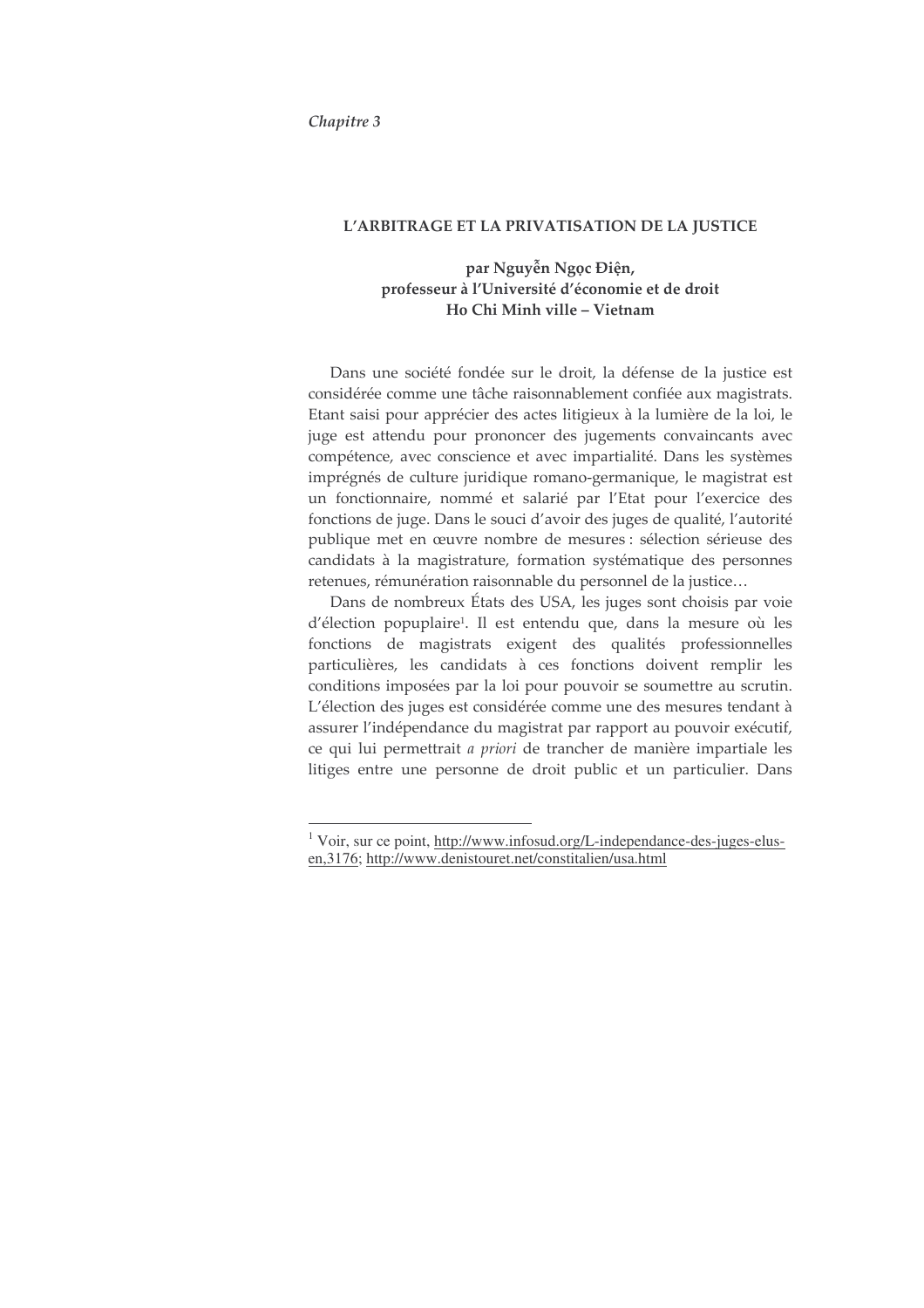l'exercice de ces fonctions, le juge élu est en position de dire les mots venant du coeur sans subir des pressions des détenteurs du pouvoir.

De toute façon, il est indéniable que le magistrat est d'abord un homme comme les autres : il a des défauts et par conséquent peut être induit en erreur. Tout particulièrement, le juge peut se trouver en face de tentations et par suite être corrompu dans le but de lui faire rendre de manière injuste et immorale une décision favorable à l'une des parties au détriment de l'autre.

Il en découle qu'assurer l'impartialité du juge et d'une manière générale, assurer l'impartialité de la personne ayant pour fonction sociale de rendre des décisions au nom de la justice, est considéré comme une préoccupation majeure pour les autorités publiques. Cela explique les particularités de l'organisation judiciaire dans les démocraties occidentales, particularités parmi lesquelles l'on peut citer la division du procès en plusieurs étapes, l'établissement d'une chaîne de juridictions avec deux ou trois degrés, la nomination à vie des magistrats...

Parmi ces particularités, la mise en place d'un système d'arbitrage est présentée comme l'une des plus remarquables. À l'heure actuelle, l'institution de l'arbitrage est retenue dans presque tous les systèmes juridiques comme un contrepoids à la justice publique. Plus précisément, il est admis que l'existence de juges privés constitue une pression sur les juges publics pour que ces derniers soient contraints de s'observer et, à partir de là, de réfléchir sérieusement sur la manière dont ils pourraient se perfectionner au plan professionnel pour ne pas paraître inefficaces à l'égard de la société par rapport aux premiers.

En réalité, l'histoire de l'arbitrage est aussi vieille que celle de la juridiction d'Etat<sup>2</sup>. L'arbitre est d'ailleurs considéré comme la personne à qui les commerçants d'autrefois confient la tâche de règlement de leur différend avant qu'ils connaissent le service juridictionnel étatique. Toutefois, le développement de cette

<sup>&</sup>lt;sup>2</sup> V. Serge GUINCHARD, *Droit processuel*, Dalloz, 2015, p. 1417 et 1418; V.J. HILAIRE, « L'arbitrage dans la période moderne », in Rev. arb. 2000, p. 187 et s.

<sup>80</sup>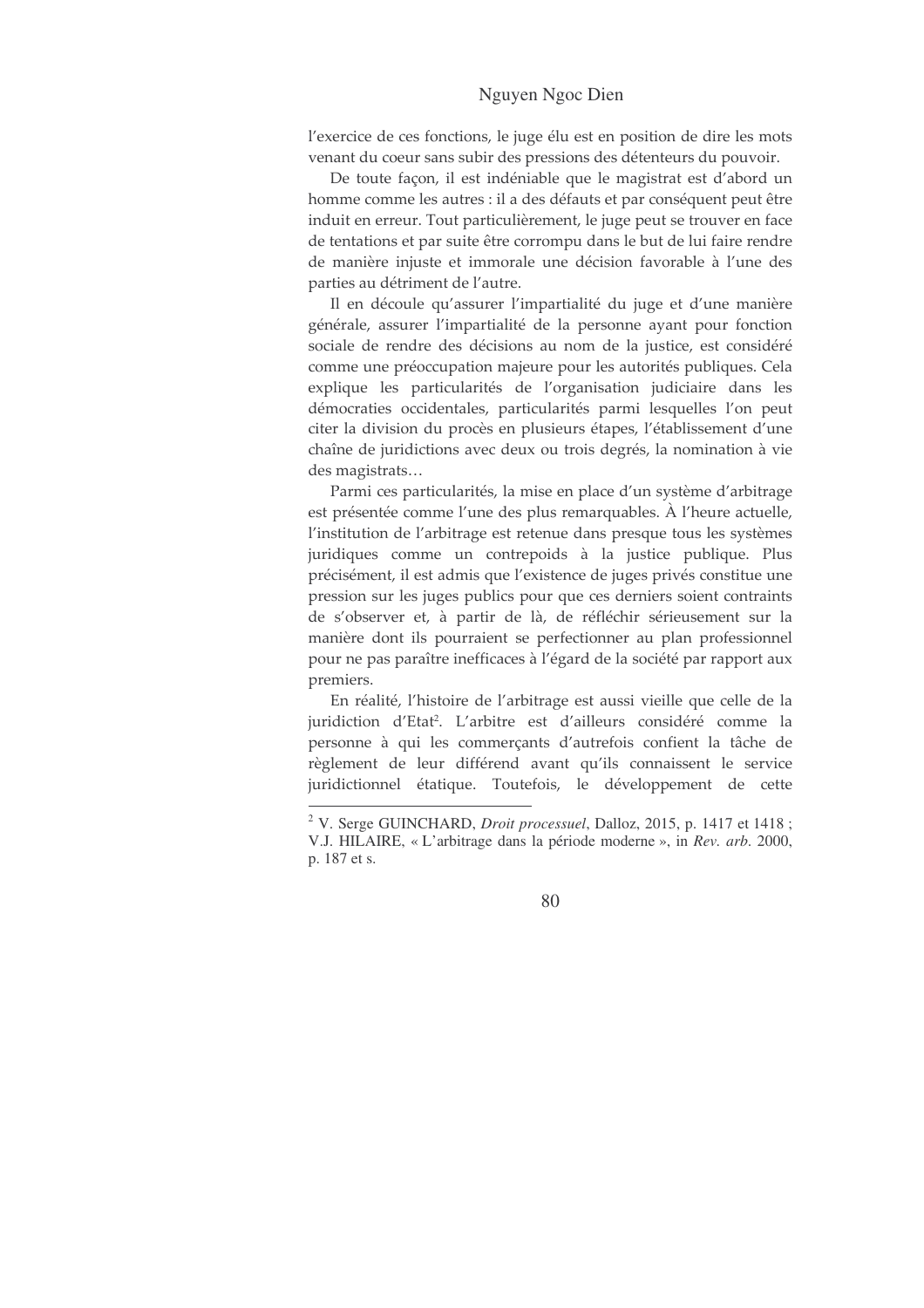institution que constitue le juge privé n'a été accéléré qu'à l'époque contemporaine de la mondialisation caractérisée par la croissance des transactions économiques transfrontalières. Selon de nombreux auteurs, l'arbitrage pourrait être considéré comme le produit de l'amélioration de la justice sociale au service du développement économique dans le contexte de la mondialisation dans la mesure où les juridictions d'Etat ont des défauts naturels inguérissables et par conséquent ne pourraient assurer, dans tous les cas, la défense de la justice.

En effet, il est généralement admis que le juge public, qui est rémunéré par l'Etat, devrait naturellement juger en faveur de celui qui l'a salarié. Tout au moins, il ne s'oppose pas à la volonté de celuici. Tout particulièrement, en cas de conflits d'intérêts mettant face à face l'autorité publique et une personne privée, cette dernière risque de perdre son procès. Dans le souci de remédier à ces défauts, la France a mis en place une jurisdiction administrative indépendante de la jurisdiction judiciaire. Mais cette solution n'a pas connu de succès vraiment remarquables du point de vue de la garantie de l'indépendance du juge par rapport à l'Etat<sup>3</sup>.

Quant au fond, le juge public a souvent tendance à statuer selon les précédents approuvés par la plus haute juridiction, cela pour éviter la modification, voire la cassation de sa décision<sup>4</sup>. La soumission d'une juridiction donnée à une juridiction d'un degré plus élevé a conduit à la concentration du pouvoir judiciaire sur la tête

<sup>&</sup>lt;sup>3</sup> Il est effectivement observé que dans un certain nombre de cas, le demandeur dans un litige relevant de la compétence de la juridiction administrative se désiste au bout de certain temps et renonce à son procès. La raison en est qu'il n'a ni suffisamment d'argent, ni suffisamment de persévérance pour persister dans son action jusqu'à la fin alors que la procédure administrative est souvent trop longue et coûteuse. V, sur ce ce point, :  $\setminus$ 

Dans certains pays, le juge qui a intentionnellement rendu un jugement manifestement contraire à la loi risqua d'engager sa responsabilité. Ainsi, le juge qui a faussement condamné une personne en prison risque d'y aller se trouver à sa place. Le droit vietnamien en constitue une illustration : v. le Code pénal vietnamien de 1999, art. 295.

<sup>81</sup>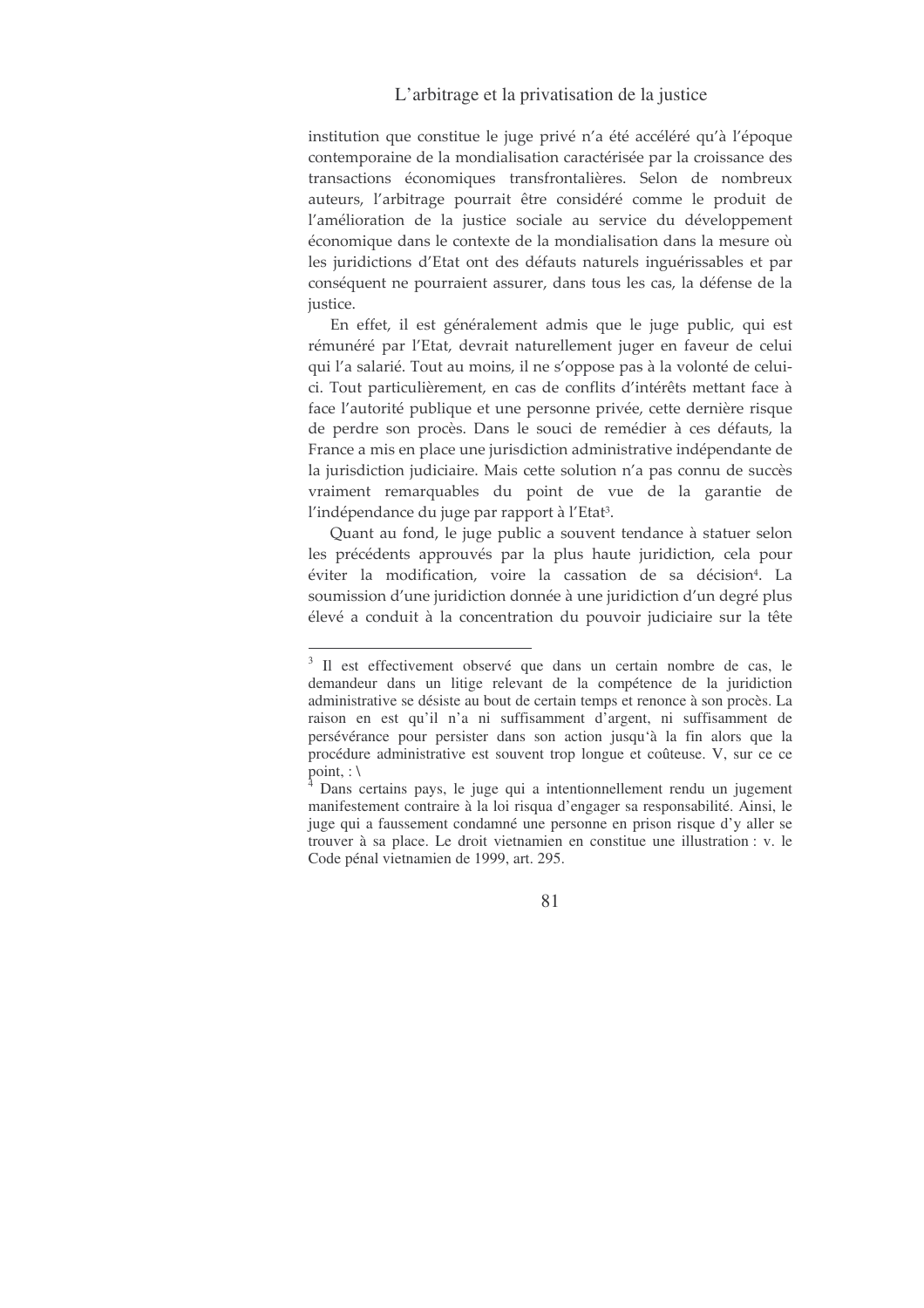d'un petit groupe de personnes assumant les fonctions de haut magistrat : la justice risque de se trouver entre les mains de ce petit groupe.

Par ailleurs, la lourde procédure judiciaire rend normalement longue et compliqué le traitement d'un procès. Cela crée logiquement des conditions favorables à la corruption<sup>5</sup>.

L'arbitrage permettrait à la justice de faire face à ces défis. Il est dit en effet que la personne privée qui n'est soumise à personne, pourrait statuer de manière impartiale. La procédure arbitrale qui se déroule en une seule instance permettrait d'ailleurs de raccourcir le traitement d'un différend à moindre coût. L'instance unique pourrait en plus éliminer le risque de création d'un système juridictionnel hiérarchisé dans lequelle le juge du premier degré subit la pression du juge de second degré dans l'exercice des ses fonctions.

Il est néanmoins avéré que malgré les avantages indéniables qu'il présente, l'arbitrage n'est pas une panacée. Surtout le contrôle de la procédure arbitrale assuré par le tribunal pourrait rendre long et coûteux le traitement d'un différend par voie arbitrale. Le système d'arbitrage lui-même a ses défauts, notamment l'absence totale de la garantie de la qualité du service rendu.

Toutefois, il est unaniment admis par la doctrine contemporaine que le développement de l'arbitrage est indispensable à la construction d'une justice sereine et efficace. Il en découle qu'une analyse scientifique de l'institution de l'arbitrage au regard de l'amélioration de la justice présente un intérêt évident.

<sup>&</sup>lt;sup>5</sup> C'est effectivement la complexité et l'allongement de la procédure judiciaire qui facilite la corruption. Même les juges élus, c'est-à-dire les qui ne sont pas salariés,  $n'y$ échappent juges pas: http://washington.blogs.liberation.fr/2010/08/16/207-millions-de-dollarspour-elire-les-juges-locaux/.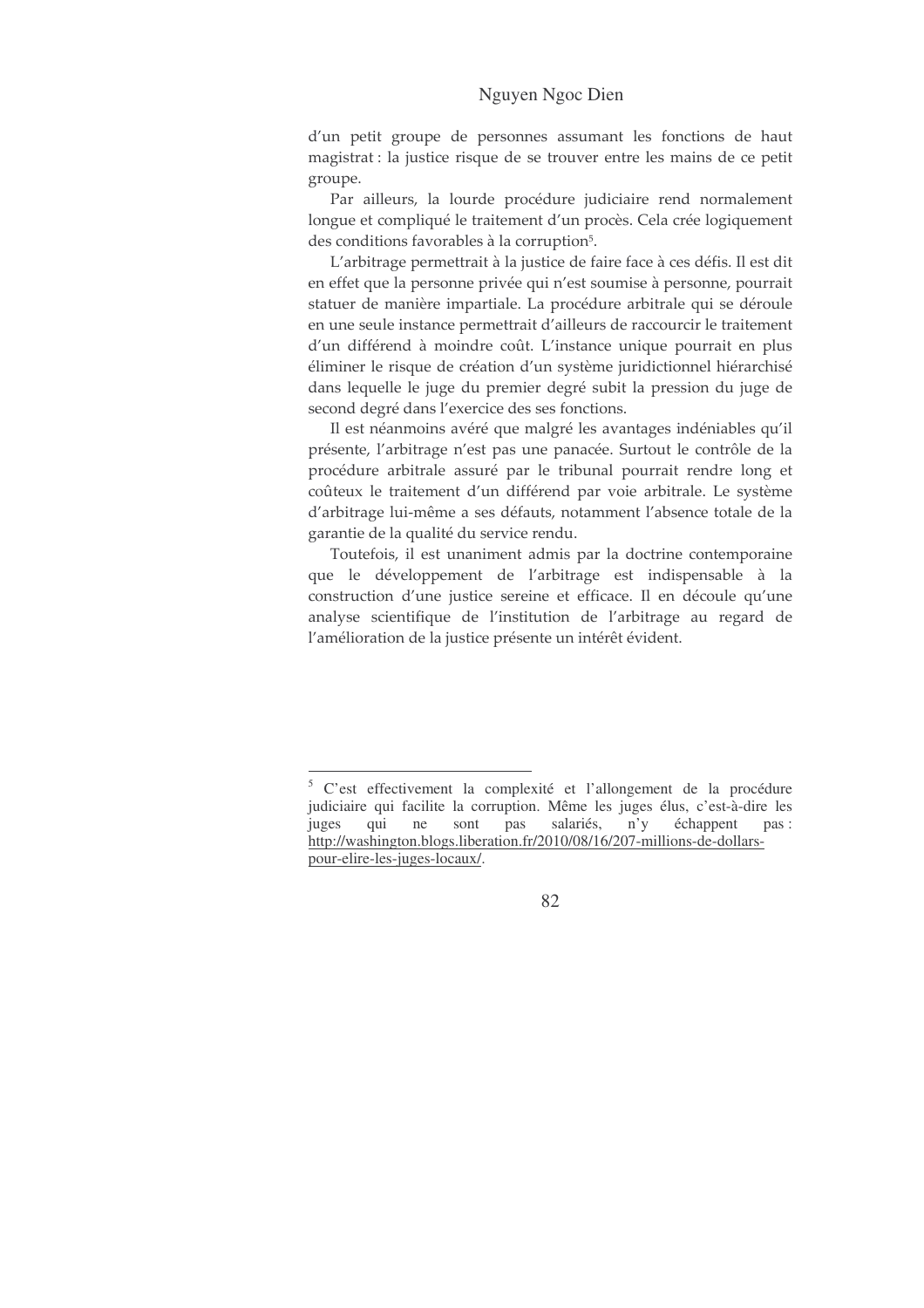### 1. Caractéristiques de l'arbitrage en tant que juridiction d'ordre privé

#### 1.1. Origine contractuelle de l'arbitrage

Principe : absence de l'arbitrage forcé. La société organisée et basée sur le droit attribue le pouvoir de régler les conflits sociaux au juge. Toutes les fois qu'il y a lieu de prononcer un jugement sur un différend quelconque, la loi désigne une personne appelée magistrat pour prendre la parole au nom de l'Etat. En outre, la garantie de l'efficacité d'un jugement suppose l'intervention de la force publique pour assurer son exécution, notamment lorsque l'exécution volontaire du jugement est impossible. Par conséquent, le juge devrait logiquement faire partie de l'autorité publique, qu'il soit recruté comme fonctionnaire comme en France ou élu pour être délégué des citovens comme dans certains États des États-Unis.

De ce qui précède et dans la mesure où l'arbitre n'est pas une personne faisant partie de la fonction publique et qu'il prend cependant la responsabilité de trancher des différends apparus dans la vie sociale, la désignation de celui-ci ne peut être le résultat d'une disposition de la loi. En d'autres termes, l'arbitrage, en tant que mode de règlement des litiges nés dans la vie sociale rendu par une personne privée, devrait être fondé sur une convention entre particuliers pour se mettre en place.

Le principe de la constitution à l'amiable du tribunal arbitral fait donc partie du nuyau dur du droit de l'arbitrage. Ce principe subit néanmoins des tempéraments. Le tribunal arbitral en matière de droit du travail en constitue un exemple : il s'agit effectivement d'une institution établie par la loi et qui est chargée du règlement des conflits dans des cas prévus par la loi. De tels tempéraments n'effacent pas pourtant la nature contractuelle du recours à l'arbitrage qui constitue une des caractéristiques de ce mode de règlement de différends.

De nature contractuelle, l'arbitrage suppose impérativement un accord entre les parties pour soumettre leur différend à ce service juridictionnel. A défaut d'un tel accord et dans la mesure où la loi ne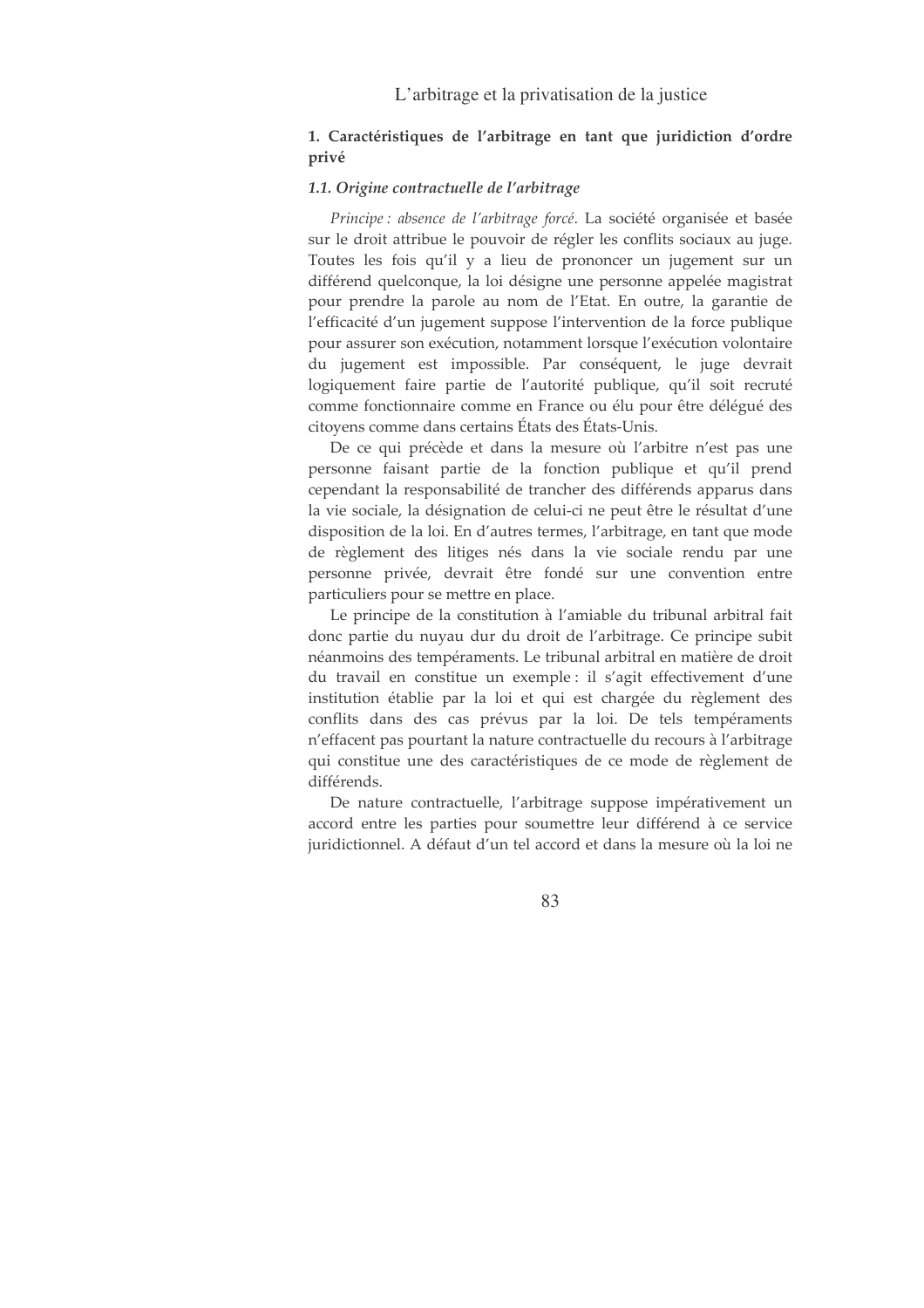dispose pas de manière particulière de la matière, le règlement d'un litige quelconque relève exclusivement de la compétence du tribunal judiciaire. Cela explique que l'arbitrage soit défini comme un mode alternatif de règlement de litiges mis en place sur la base d'une convention et dans les conditions prévues par la loi.

Nature juridique de l'obligation de constituer le tribunal arbitral. Étant d'origine contractuelle, la constitution du tribunal arbitral doit logiquement résulter d'actes volontaires accomplis par les parties intéressées dans le cadre de l'exécution de leurs obligations contractuelles nées d'une convention d'arbitrage. Et pourtant, nous devons nous demander si, dans le cas particulier où une des parties n'accepte pas de participer à la constitution du tribunal arbitral, l'exécution forcée de cette obligation en nature serait possible. En d'autres termes, la question est de savoir si le tribunal arbitral peut être constitué même en cas de défaillance d'une partie à la convention d'arbitrage.

Au plan du droit des obligations, l'engagement de constituer le tribunal arbitral est une obligation de faire et donc en principe se résoud en dommages-intérêts en cas d'inexécution. Mais, le droit commun des obligations retient aussi que, dans les hypothèses où l'obligation ne s'attache pas à la personne du débiteur, l'exécution forcée en nature pourrait être admise. Tout particulièrement, il y des cas dans lesquels, face à un débiteur qui n'accepte pas d'exécuter son obligation, le créancier peut la faire remplir par un tiers aux frais du débiteur défaillant.

L'obligation de constituer le tribunal arbitral se trouve parmi les obligations de faire. Il est donc admis que, lorsqu'une partie au litige refuse de désigner un arbitre ou reste inactive devant la mise en demeure à lui faite par l'autre partie, cette dernière peut saisir soit le centre d'arbitrage, soit le tribunal pour la désignation d'un arbitre par substitution<sup>6</sup>.

<sup>&</sup>lt;sup>6</sup> Voir, sur ce point le Code de procédure civile français (CCP), art. 1452 ; en droit vietnamien : loi sur l'arbitrage commercial, art. 41. Normalement, dans le cas où le défendeur demeure inactif dans la désignation de son arbitre

<sup>84</sup>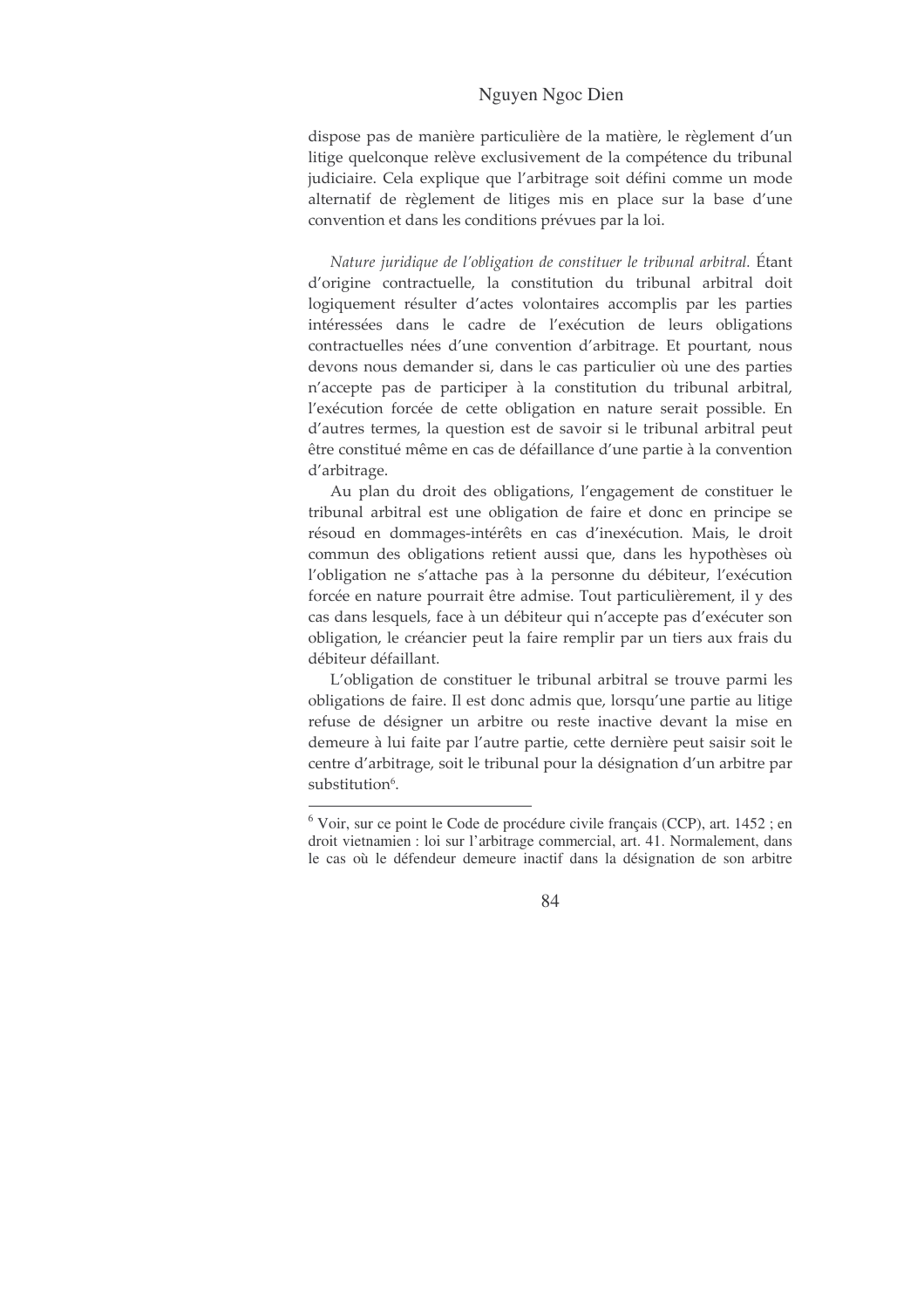#### 1.2. La compétence de l'arbitre

Compétence limitée. À la différence du magistrat public, l'arbitre ne peut être saisi dans tous les cas où il y a une crise ou un conflit dans la vie sociale. Ce qui est certain, c'est que l'arbitre ne joue aucun rôle en matière pénale : il est effectivement absurde d'autoriser les intéressés dans une affaire pénale à soumettre le procès aux arbitres par eux désignés. Il est aussi incompétent pour les litiges entre les sujets de droit public d'un même pays comme pour les litiges entre une personne morale de droit public et un particulier : dans presque tous les systèmes juridiques, ces conflits relèvent de la compétence de la juridiction administrative.

En revanche, tous les systèmes retiennent la compétence de l'arbitre en matière commerciale. C'est d'ailleurs le premier domaine dans lequel le service arbitral est mis en place en tant que moyen de règlement de différends<sup>7</sup>. Le service arbitral présente des avantages particulièrement indéniables dans le règlement de conflits dans le commerce international: flexibilité du choix de la loi applicable, simplicité et célérité de la procédure....

Lorsque les frontières font obstacle à la communication entre les pays de sorte que le règlement d'un litige international pourrait se

<sup>7</sup> Serge GUINCHARD, op. cit., p. 1418 : « Le monde des affaires, qui est aussi le lieu des échanges, constitue un espace peu favorable aux développements de la dispute. Le litige est considéré comme un év énement qui entrave le bon déroulement des transactions. S'il en survient un, il faut donc le régler, au plus vite et discrètement, sdi possible avec un sen du Juste et de l'Équité que partagent l'ensemble des opérateurs directement ou indirectement intéressés par l'issue du litige ».

selon là convention entre les parties et que la convention prévoit le règlement du litige est confié à un centre d'arbitrage déterminé, le demandeur peut demander au centre de désigner un arbitre pour le défendeur. Au cas où le différend est soumis, selon la convention entre les parties, à l'arbitrage ad hoc, c'est-à-dire, à des arbitres qui ne sont pas attachés à un centre d'arbitrage, la partie la plus diligente peut saisir le tribunal pour la désignation d'un arbitre lorsque l'autre partie refuse d'effectuer cette désignation.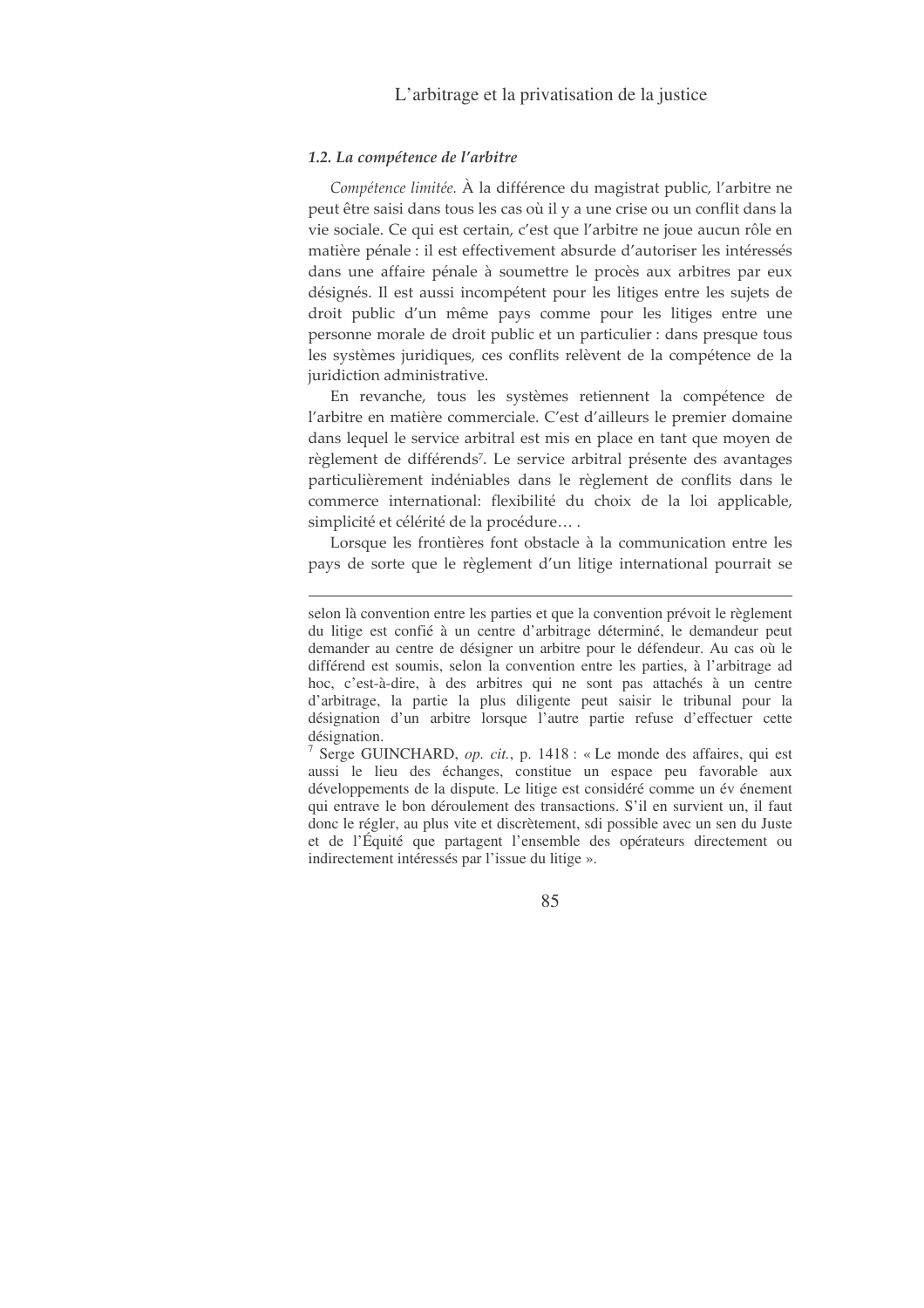trouver en difficulté. L'accord de soumettre un tel litige à un arbitre neutre permettrait aux Etats concernés de sortir de l'impasse. C'est à cet objectif la Cour permanente d'arbitrage (PCA - Permanent Court of Arbitration) a été créée en 1899 par l'effet d'un accord dont les signataires sont à l'heure actuelle au nombre de plus de 100. Le maintien de cette institution à travers les incidents, sauf à s'endormir pendant la seconde guerre mondiale, affirme son utilité en matière de résolution des litiges nés dans la vie publique internationale<sup>8</sup>.

La question de la compétence de l'arbitre devient délicate lorsqu'elle se pose dans le domaine du droit civil. Traditionnellement, l'arbitrage est imcompétent pour les questions relatives à la personne (état civil, divorce,..). Par contre, on pourrait être curieux de se demander pourquoi les systèmes sont allergiques à l'idée de trancher des litiges relatifs au contrat civil par voie d'arbitrage. Au point de vue pratique d'ailleurs, il parait que l'arbitrage n'est pas un mode de règlement de litige préférable au regard des parties au contrat civil. Cela n'implique pourtant pas qu'il soit inutile de réfléchir sur la possibilité d'étendre le champ d'application de ce mode de règlement au domaine civil, sauf à effectuer des éventuelles adaptations<sup>9</sup>.

<sup>&</sup>lt;sup>8</sup> Le procès en cours qui met le Phillippine en face de la Chine et qui porte sur une dispute de souveraineté sur certaines iles dans la Mer de l'Est en constitue une illustration.

 $\hat{A}$  l'époque contemporaine, il existe une vive tendance à permettre à l'arbitrage d'intervenir dans les titiges nés d'un contrat de consommation. Cette intervention est pourtant soumise à des conditions strictes. Le droit francais, par exemple, précise que il est interdit de prévoir le recours à l'arbitrage par une clause compromissoire faisant partie d'un contrat de consommation (art. 2061 du Code civil). Par contre, les parties sont libres de convenir de soumettre à l'arbitrage leur litige déjà né par un compromis. Le droit vietnamien, pour sa part, adopte une solution un peu plus souple. En principe, les parties au contrat de consummation peuvent choisir l'arbitrage pour le règlement de leur litige. À titre d'exception, lorsque la convention d'arbitrage prend la forme d'une clause compromissoire insérée dans un contrat d'adhésion, le consommateur dispose d'un droit de rétracter cette clause (loi sur l'arbitrage commercial art. 17).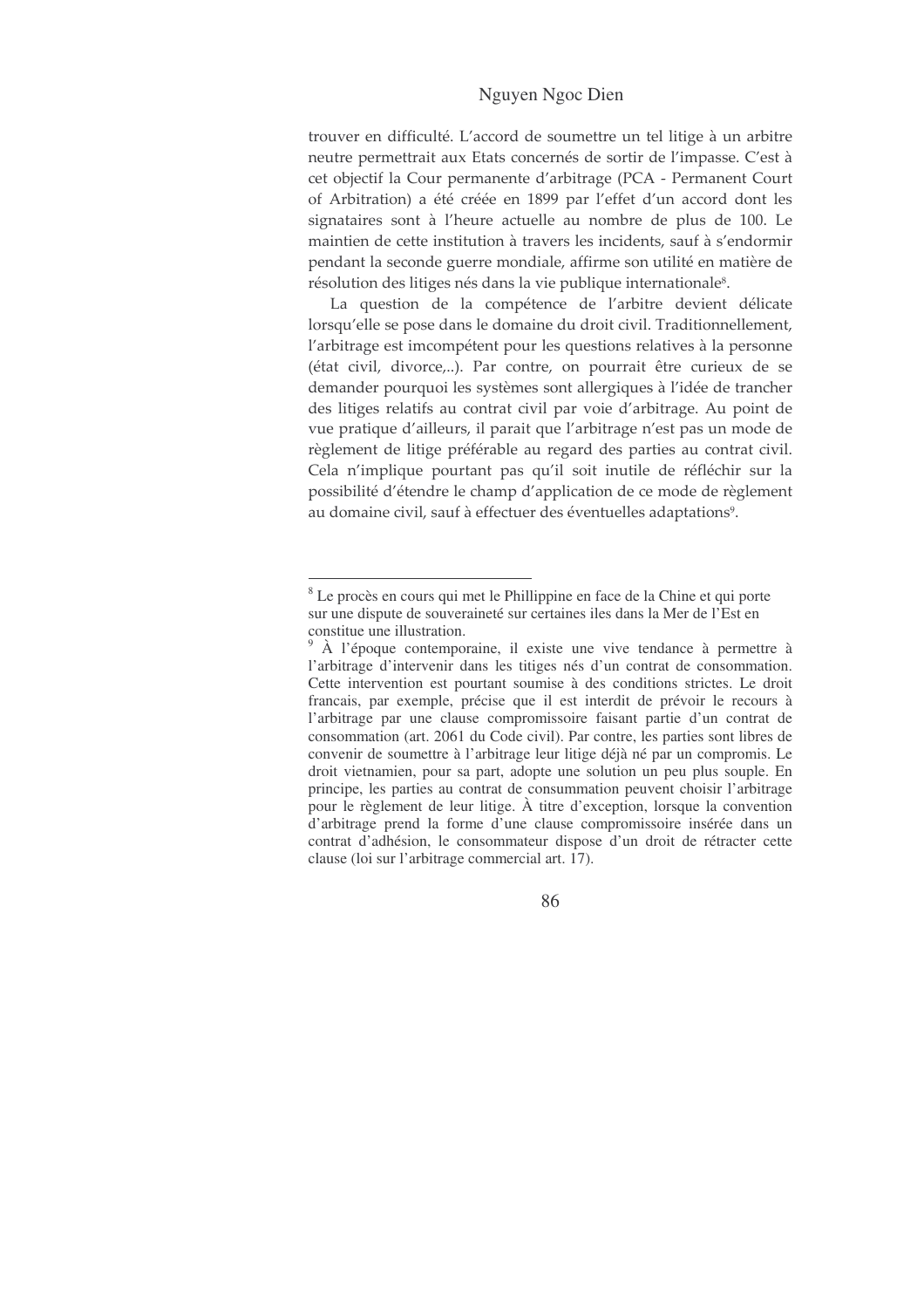Principe compétence-compétence. Au plan théorique, il est généralement admis que personne ne peut apprécier ses propres pouvoirs. Il en découle qu'en cas de contestation sur la validité d'une convention d'arbitrage, notamment sur la compétence de l'arbitre définie dans une telle convention, il conviendrait de saisir le tribunal et non un centre d'arbitrage.

Cependant, si on devait soumettre l'appréciation de la validité d'une convention d'arbitrage au juge, on risquerait de faire des choses contraires à la poursuite de l'objectif de construire un système de règlement des conflits efficace, rapide et au coût raisonnable.

Aussi bien, la tendance générale consiste à reconnaitre à l'arbitre le pouvoir de statuer sur sa propre compétence. En d'autres termes, il appartient au tribunal arbitral, une fois saisi, d'examiner la convention d'arbitrage concernée à la lumière de la loi pour savoir si cette convention constitue le fondement solide de ses fonctions. L'arbitre ne commence à statuer sur le fond du différend qui lui est soumis que lorsqu'il s'assure de la validité de la convention dont il s'agit.

Il en découle qu'en présence d'une convention d'arbitrage valable, le juge public saisi pour trancher le litige doit se déclarer incompétent. Cette solution est généralement admise<sup>10</sup>. Elle n'implique pas la prévalence de l'arbitrage sur la juridiction étatique. Simplement, dans la mesure où l'arbitrage résulte d'une convention, le fait pour une partie de saisir le tribunal juciciaire implique qu'elle ne respecte pas son propre engagement: si le tribunal judiciaire acceptait de statuer, il permettrait à des particuliers de faire des choses contraires à leur volonté contractuelle exprimée dans des condtions normales, ce qui contredit les principes fondamentaux du droit des contrats.

Toutefois, il y a des cas dans lesquels, la convention d'arbitrage est manifestement nulle ou inapplicable alors que le tribunal juciciaire est saisi et que le tribunal arbitral n'a pas encore été constitué pour se prononcer sur le sort de la convention dont il s'agit. Si on persistait

 $10$  V. par exemple, en droit francais: Code de procédure civile, art. 1448 ; en droit vietnamien: loi sur l'arbitrage commercial, art. 6.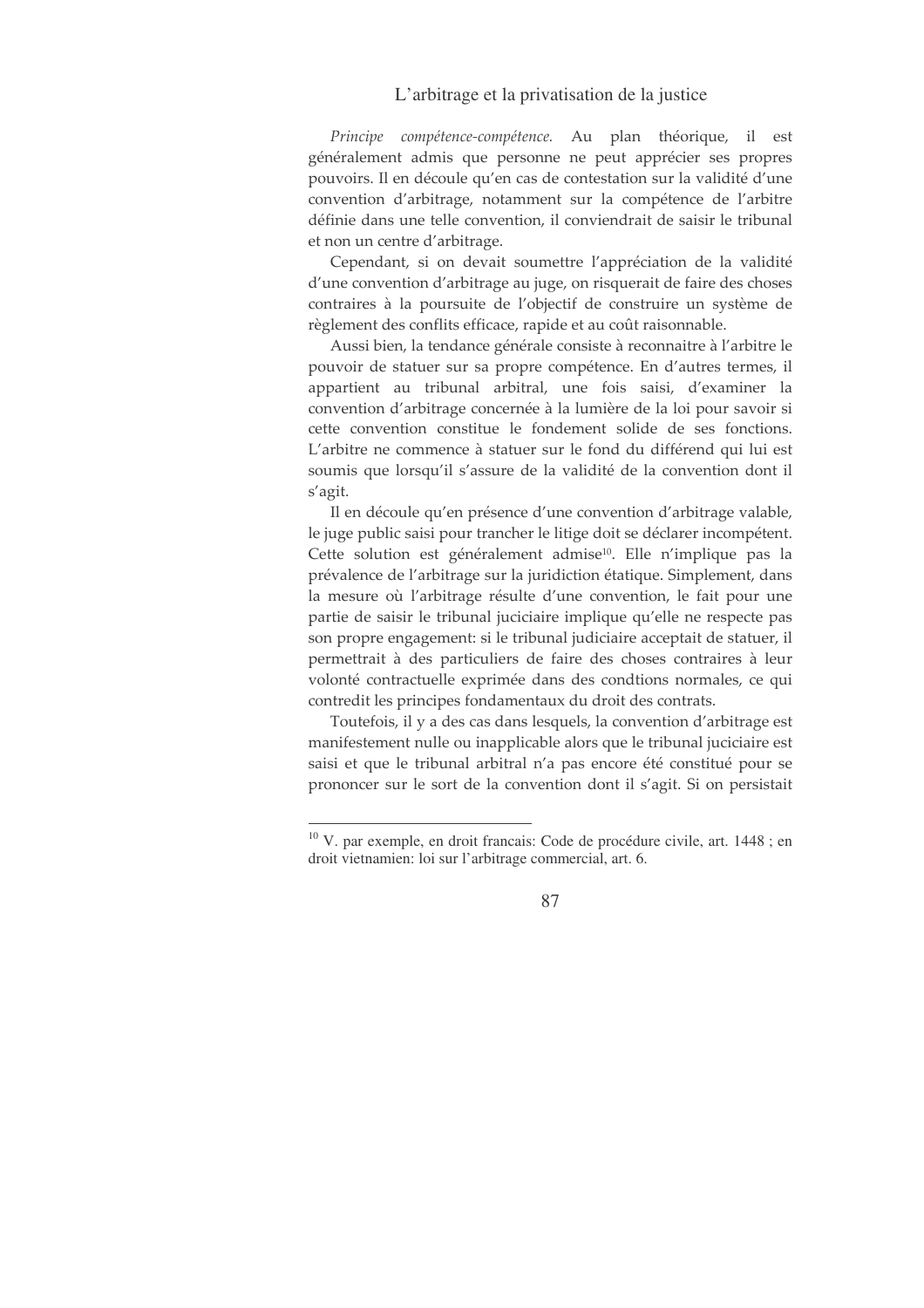dans l'interdiction de statuer au détriment du tribunal judiciaire en ces cas, on risquerait de voir que la procédure arbitrale se déroulerait pour se terminer inévitablement par un jugement prononcé par le tribunal judiciaire d'annulation de la sentence arbitrale. Le coût social s'augmenterait de cela de manière déraisonnable.

Ainsi, il est généralement retenu que face à une convention d'arbitrage manifestement nulle ou inapplicable, le tribunal judiciaire saisi pour trancher le litige doit statuer<sup>11</sup>. Encore faut-il toutefois que le tribunal arbitral n'a pas encore été constitu é, ainsi qu'il est précisé.

Reste à savoir comment faire pour établir les critères de qualification de convention d'arbitrage manifestement nulle ou inapplicable. Sur cette question, il parait que les systèmes juridiques sont en cours d'amélioration<sup>12</sup>. Il est pourtant d'usage que lorsque le

<sup>&</sup>lt;sup>11</sup> V. par ex, en droit français : CCP art. 1448. Le droit vietnamien retient cependant que cette solution ne s'applique qu'en cas d'inapplicabilité de la convention d'arbitrage: Résolution n. 01 de l'Assemblée Plénière de la Cour suprême en date du 20 mars 2014, art. 2 a. 1er. Ainsi, même lorsque la convention d'arbitrage est manifestement nulle et que le tribunal arbitral n'est pas encore saisi, le tribunal judiciaire ne peut pas statuer.

<sup>&</sup>lt;sup>12</sup> Il y a des cas dans lesquels la convention d'arbitrage est manifestement nulle, de sorte que le tribunal peut connaitre du litige sans souci. Ainsi, par exemple, le tribunal est saisi alors que le litige soumis à l'arbitrage par la convention ne relève point de la compétence de l'arbitrage. De même, la convention qui prévoit le recours à un centre d'arbitrage inexistant est absolument inapplicable. En droit vietnamien les cas d'inapplicabilité de la convention sont limitativement énumérés par l'art. 4 de la résolution précitée de l'Assemblée plénière de la Cour suprême et qui sont les suivants. "1. Les parties sont convenues de confier le règlement du litige à un centre d'arbitrage déterminé; mais, ce centre a cessé le fonctionnement alors que ses engagements ne sont pas transférés à un autre centre et que les parties ne parviennent pas à un autre accord sur la désignation d'un autre centre pour le règelement de leur litige. // 2. Les parties ont été d'accord pour choisir l'arbitrage ad hoc comme mode de règlement du litige; mais au moment de la naissance du litige, l'arbitre ad hoc désigné ne peut assumer sa fonction pour cause de force majeure, ou bien le centre d'arbitrage ou le tribunal ne peut trouver un arbitre ad hoc conforne à la convention des parties alors que les parties ne parviennent pas à un autre accord sur la désignation d'un autre arbitre. // 3. Les parties ont été d'accord sur le choix d'un arbitre ad hoc;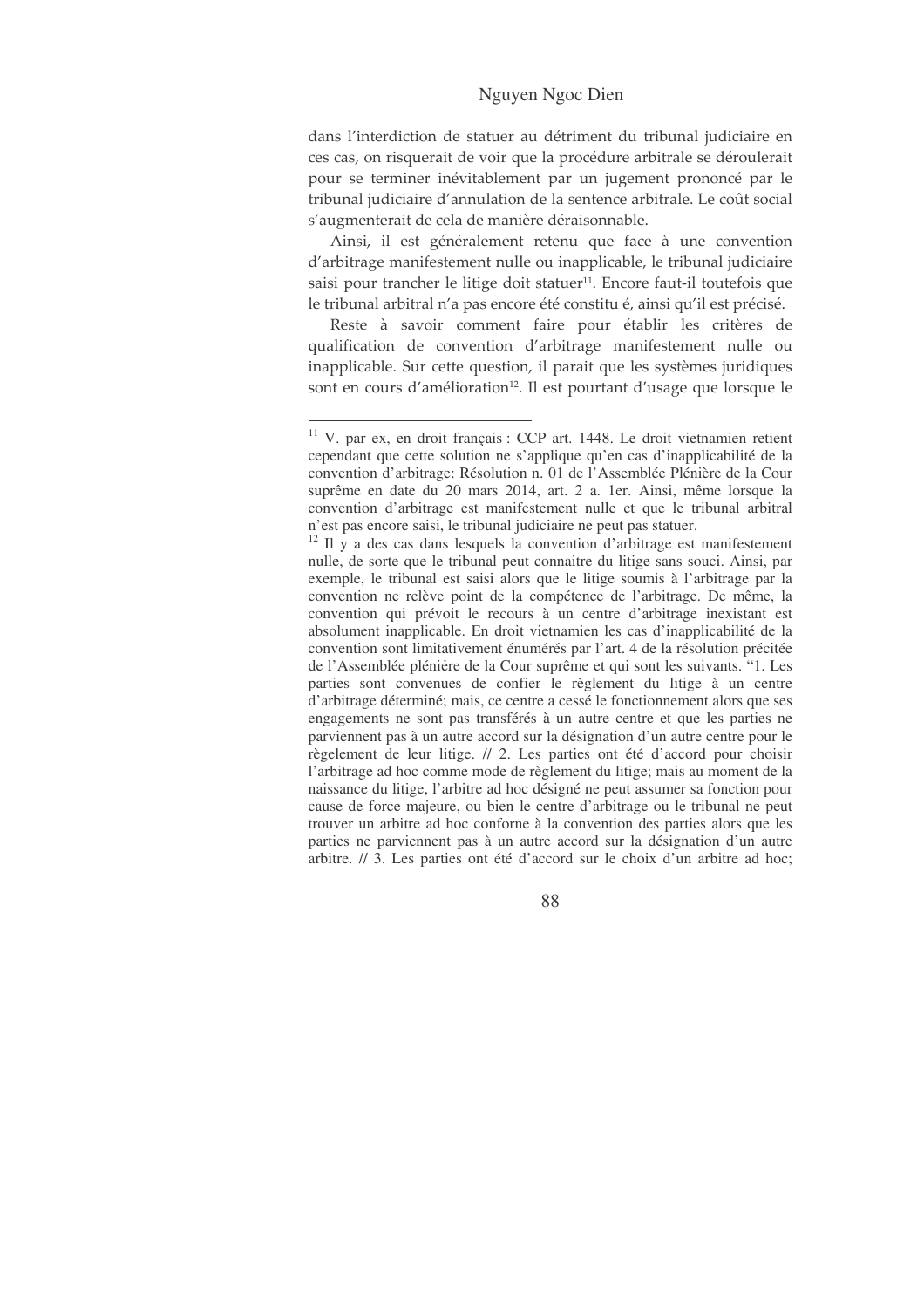fondement de l'annulation d'une convention d'arbitrage n'est pas solide et que le tribunal arbitral déjà constitué ne se prononce pas encore sur sa propre compétence, le juge n'accepte pas de trancher le litige qui lui est soumis.

Dans le cas particulier où le tribunal arbitral est constitué et saisi malgré son incompétence ou la nullité ou l'inapplicabilité de la convention d'arbitrage, le tribunal judiciaire doit tout de même se mettre à part. Dans certains systèmes il est retenu que seulement lorsqu'une des parties conteste cette situation irrégulière devant le tribunal judiciaire, il doit statuer, mais sur la compétence du tribunal arbitral dans le cas d'espèce, non sur le différend entre les parties<sup>13</sup>.

#### 1.3. L'arbitrage et le procès équitable

Le principe du procès équitable en matière de juridiction étatique. Ainsi qu'il est ci-dessus énoncé, dans la société organisée et basée sur le droit, la juridiction étatique est considérée comme le représentant de la justice et investi du pouvoir de juger au nom de la justice. Aussi bien, pour pouvoir statuer de manière sérieuse, il est nécessaire que le juge soit en mesure d'entendre raisonnablement les parties intéressées. Il en découle qu'il existe une exigence en matière procédurale selon laquelle, le droit d'être entendu doit être reconnu aux parties au litige et respecté par tout le monde. Se traduisant par le droit de la défense, ce droit est retenu formellement dans les systèmes, tout particulièrement dans la convention européenne de sauvegarde des droits de l'homme.

Etant partie de l'Etat, le système de juridiction étatique doit observer cette règle. Par contre, il parait que l'arbitrage y échapperait

mais au moment de la naissance du litige, l'arbitre désigné renonce à sa fonction ou le centre d'arbitrage refuse de désigner l'arbitre choissi par les parties alors que les parties ne parviennent pas à un autre accord sur la désignation d'un autre arbitre.

<sup>&</sup>lt;sup>13</sup> V., par exemple, en droit vietnamien: loi sur l'arbitrage commercial art. 44. Le droit francais décide au contraire que "le tribunal arbitral est seul compétent pour statuer sur les contestations relatives à son pouvoir juridictionnel" (CCP art. 1465).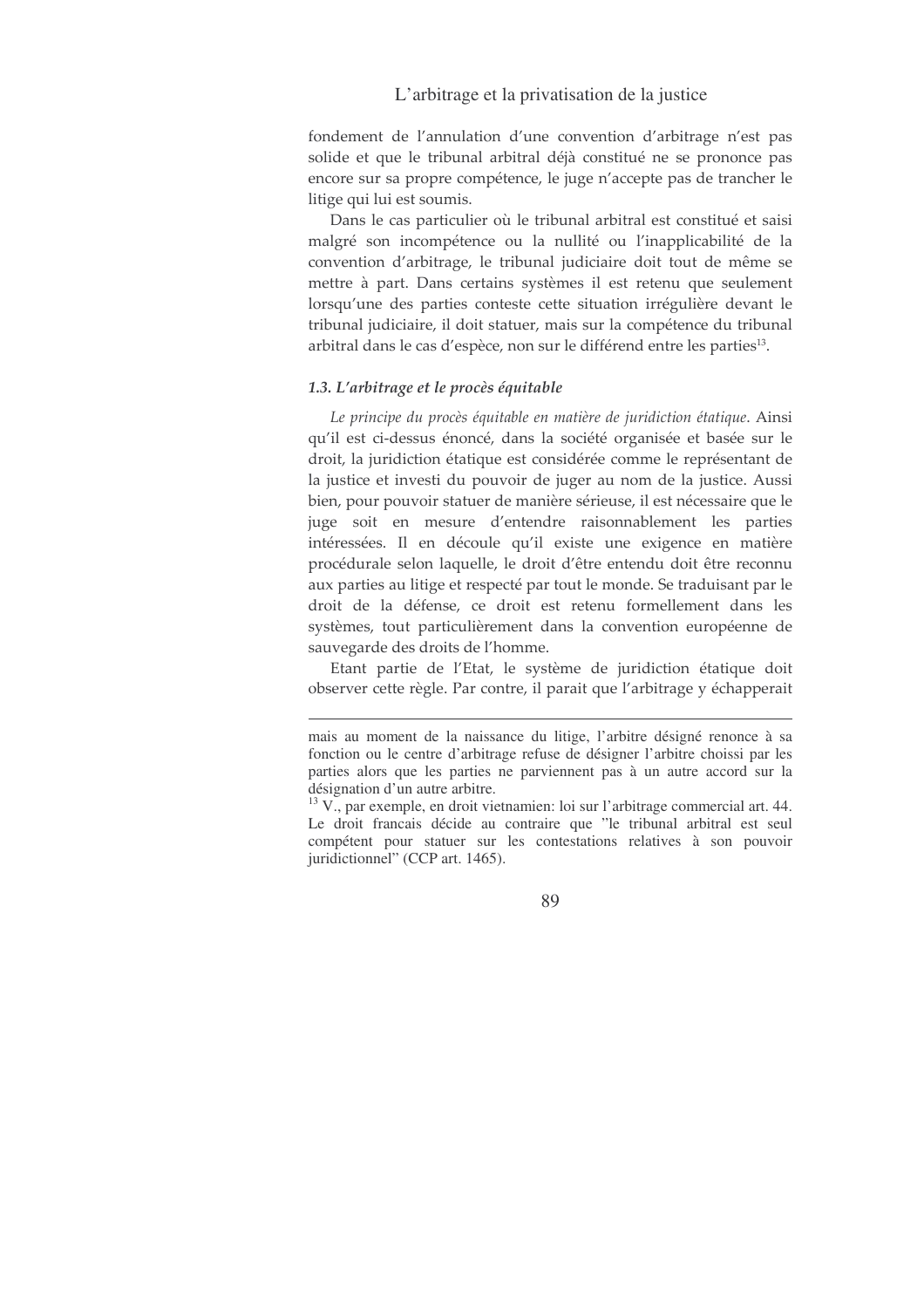puisque ce mode de règlement de litige résulte d'un oaccord entre les parties et en conséquence se déroulerait à la lumière du principe de la liberté contractuelle. D'ailleurs, l'option pour les parties de soumettre leur litige à l'arbitrage implique généralement qu'elle renoncent aux garanties offertes par les juridictions étatiques<sup>14</sup>.

Tempéraments au principe. En tout état de cause, renoncer à la garantie offerte par la juridiction étatique n'implique point nécessairement renoncer à l'application du principe du procès équitable. Ce principe a effectivement des liens étroits avec l'ordre public ainsi qu'avec l'exigence de respect des droits de l'homme. La liberté contractuelle ne saurait contredire ce qui est impératif et qui s'impose sur l'ensemble de la société organisée comme règle de base.

Ainsi, généralement dans les systèmes, il est admis que la sentence arbitrale est soumise en cas de besoin au contrôle du juge étatique. Ce contrôle ne peut être mis en oeuvre à l'initiative du juge: il suppose effectivement la saisine du tribunal par une personne intéressée. Toutefois, une fois saisi, le juge est chargé comme il est investi du pouvoir d'apprécier la sentence en qualité de gardien de l'ordre public. En d'autres termes, le juge ne s'immisce pas dans le procès arbitral comme un surveillant; mais il peut intervenir dans le cadre de l'exequatur ou d'un procès d'annulation d'une sentence arbitrale et, à cette occasion, de vérifier le respect du principe de procès équitable par les arbitres ainsi que toutes les personnes intéressées lors du déroulement du procès d'arbitrage.

#### 1.4. Qualité de l'arbitrage

Observation préalable : une juridiction extraordinaire. L'attractivité de l'arbitrage ne tient pas en pratique à la qualité de la sentence eu égard de l'application de la loi. A vrai dire, l'arbitre n'est pas souvent beaucoup apprécié par rapport au juge étatique au plan de la connaissance scientifique comme la capacité d'analyse des règles de

<sup>&</sup>lt;sup>14</sup> Serge GUINCHARD, op. cit., p. 1420.

<sup>90</sup>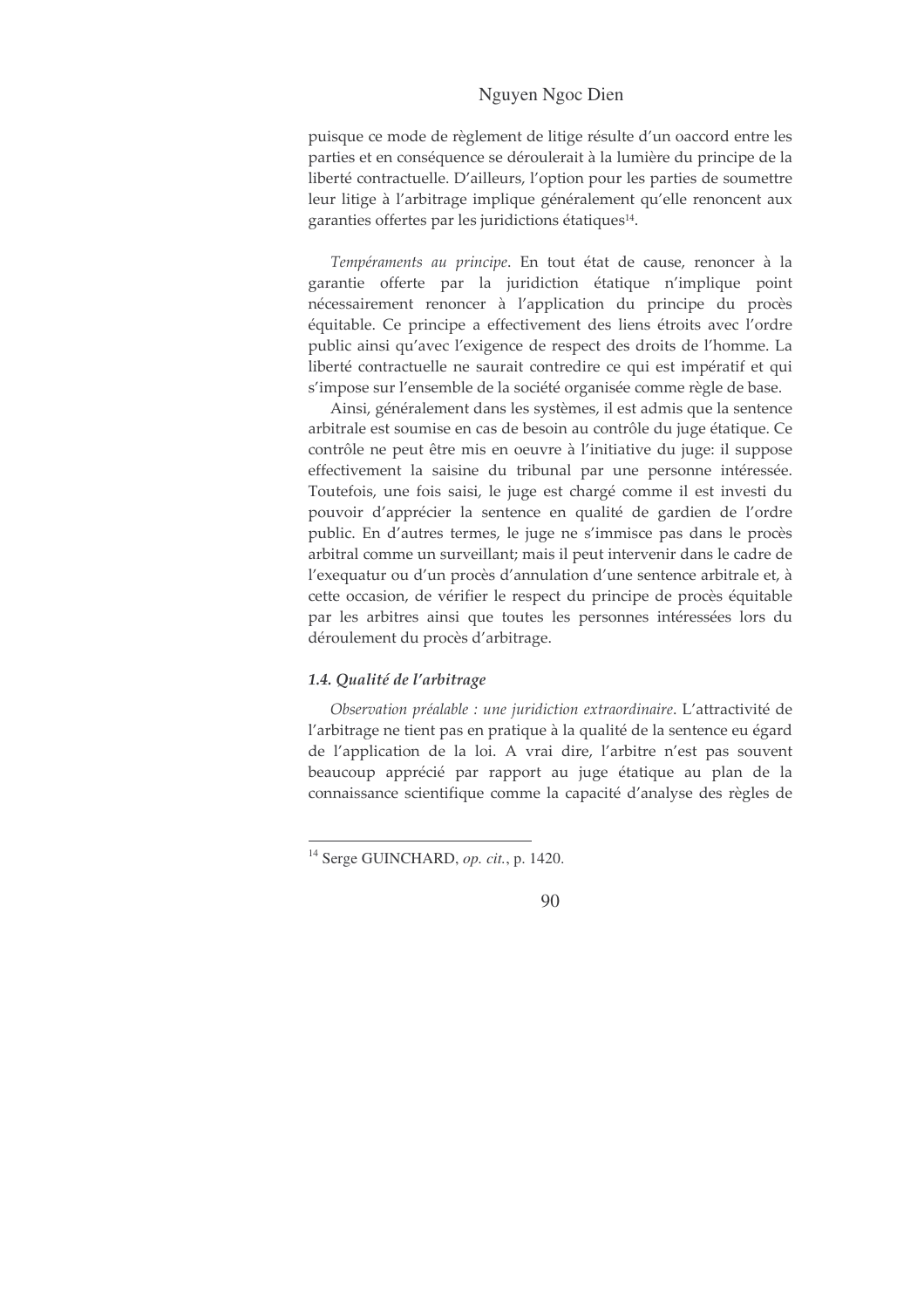droit<sup>15</sup>. Toutefois, la qualité d'un jugement n'est pas forcément liée à qualité scientifique de la solution retenue. Ce qui est essentiel au point de vue de l'assurance de la paix sociale, c'est que le jugement donne satisfaction à toutes les parties. Il s'agit de la satisfaction retenue au sens de l'équité: un intérêt est digne de protection lorsqu'il est légitime. Ce critère est particulièrement souligné en matière de litige commercial: pour les commercants, un jugement ayant un caractère de conciliation des intérêts est en cause est mieux qu'un jugement conforme à la loi mais qui crée des mécontements. Aussi bien, lorsqu'il parait que l'application de la loi ne peut donner satisfaction aux parties, il est admis que les parties peuvent convenir avec l'arbitre de ce que celui-ci peut statuer en amiables compositeurs<sup>16</sup>.

A part cette particularité, l'arbitrage est considéré comme une juridiction extraordinaire pour ses propres caractères. Il s'agit de l'indépendance et l'impartialité de l'arbitre, la célérité du service, la loyauté et l'équité.

L'indépendance et l'impartialité. L'indépendant et l'impartial signifient surtout le neutre, notamment à l'égard des parties intéressées. Une des mesures de garantie de l'indépendance et l'impartialité de l'arbitre a un caractère préventif: il s'agit de l'observation du principe de l'objectivisme dans constitution du

<sup>&</sup>lt;sup>15</sup> Dans la plupart des systèmes, l'arbitre n'a pas à être titulaire d'un diplôme universitaire de droit. Em pratique, il est d'usage qu'un avocat ou un commerçant prend les fonctions d'arbitre; mais il n'est pas nié que l'arbitre se trouve généralement à un niveau moins élevé que le magistrat pour ce qui concerne la compétence en matière d'analyse des règles de droit.

<sup>&</sup>lt;sup>16</sup> Dans certains systèmes, il est admis que la convention d'arbitrage peut comporter une clause selon laquelle, le tribunal arbitral statue en amiables compositeurs (V. par ex, le CPC français, art. 1478). Normalement, en ce cas, l'arbitre est habilité à statuer en équité, en écartant les règles du droit, mais sans cependant méconnaitre les dispositions d'ordre public: J-B Blaise, *Droit des affaires – Commerçant. Concurrence. Distribution*, L.G.D.J, 2011, p. 190.

Cette solution n'est pas retenue en droit vietnamien.

<sup>91</sup>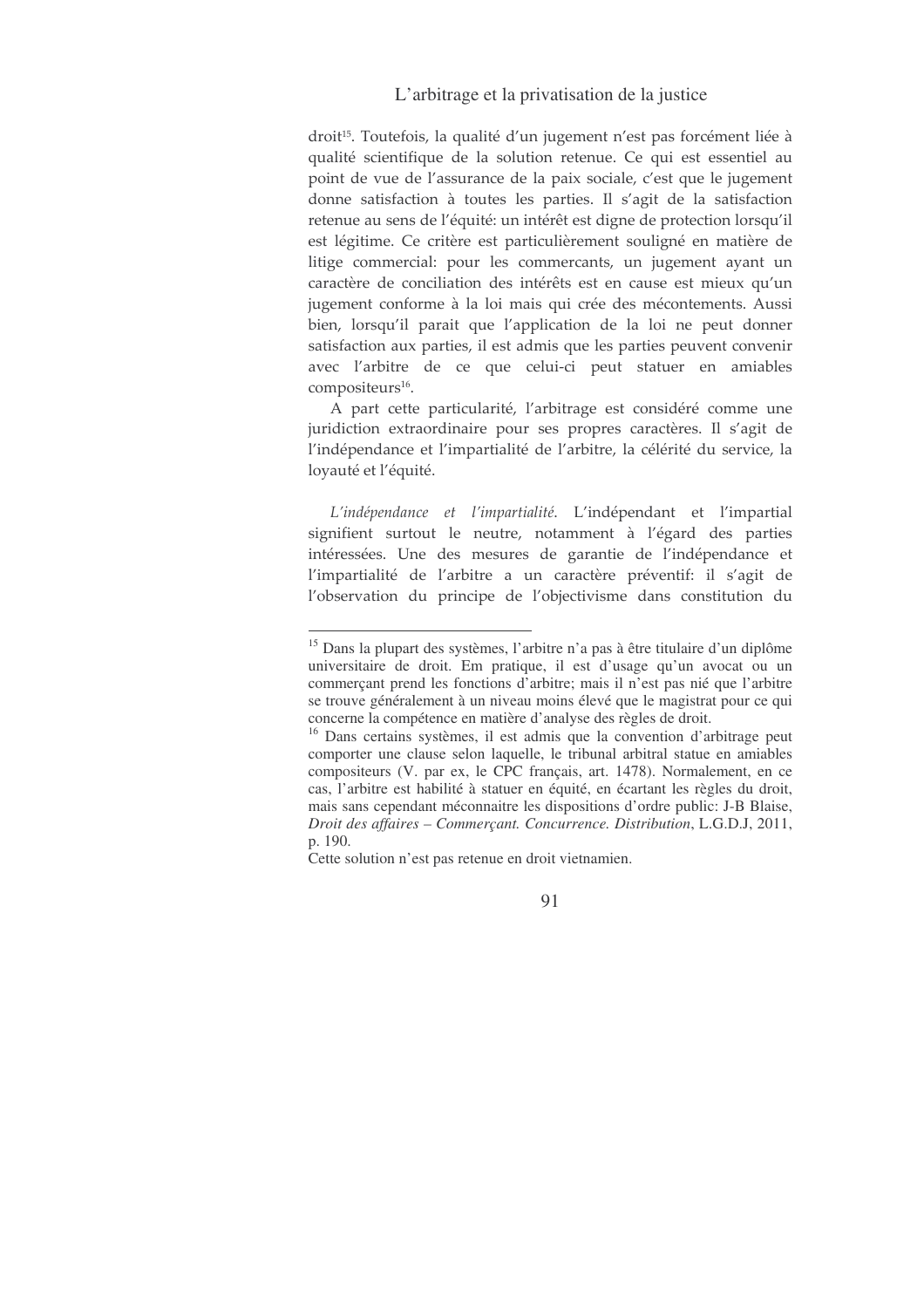tribunal arbitral. Il est bien entendu que les parties au litige peuvent librement convenir de la manière dont le tribunal arbitral est constitué; mais, à défaut d'accord, la loi intervient: la plupart du temps, elle édicte que chaque partie désigne un arbitre et que les deux arbitres ainsi désignés se mettent d'accord pour la designation d'un 3e arbitre pour compléter la composition du tribunal arbitral. Une telle solution permettrait d'assurer l'équilibre dans la constitution du tribunal arbitral, non seulement entre les parties mais encore à l'égard des arbitres par elles désignés.

Une autre mesure ayant aussi un caractère préventif consiste à reconnaitre à l'arbitre le droit de renoncer à ses fonctions lorsqu'il existe des éléments susceptibles d'affecter négativement son indépendance et son impartialité<sup>17</sup>.

Enfin, il y a des cas dans lesquels une sentence arbitrale est critiquée devant le tribunal du fait qu'elle soit prononcée par les arbitres qui ne sont pas neutres. Le manquement d'indépendance et d'impartialité pourrait être retenu comme cause d'annulation de la sentence arbitrale critiquée.

La célérité. La célérité est une des caractéristiques les plus remarquables de l'arbitrage. Elle est aussi un des points forts de l'arbitrage par rapport à la juridiction étatique. La plupart du temps, les parties souhaitent que leur différend soit réglé au plus vite possible. Il est donc d'usage que les conventions d'arbitrage fixent un délai à l'intérieur duquel les arbitres sont tenus de rendre leur sentence<sup>18</sup>. De plus, la procédure arbitrale comporte normalement plusieurs étapes. Les centres d'arbitrage veillent pratiquement à fixer les délais pour l'accomplissement des étapes dans leurs règlements procéduraux. Les parties peuvent aussi convenir avec le tribunal arbitral des délais. À défaut, la loi intervient à titre supplétif. En tout

<sup>&</sup>lt;sup>17</sup> V., par ex, le CCP francais, art. 1456 et 1457. En droit vietnamien, la démission de l'arbitre pour cause d'existence dl'éléments susceptible d'affecter son independance et son impartialité est retenue plutôt comme une obligation qu'un droit: loi sur l'arbitrage commercial, art. 42 al. 1er. <sup>18</sup> Serge GUINCHARD, op. cit., p. 1448.

<sup>92</sup>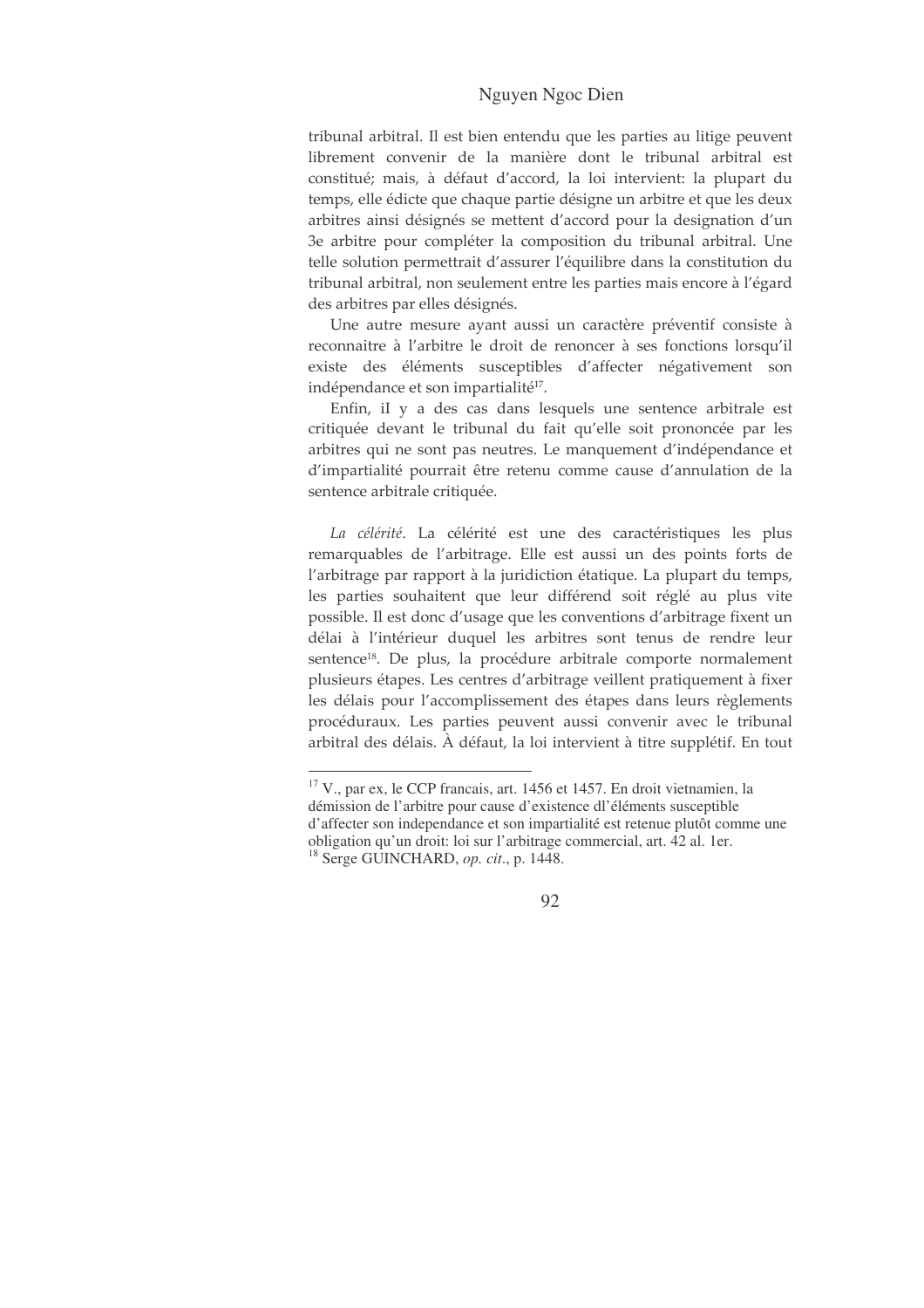cas, l'arbitre qui ne remplit pas ses fonctions et surtout qui ne rend sentence dans le délai conventionnellement, pas de institutionnellement ou légalement fixé sans motif légitime risque d'engager sa responsabilité.

L'équité. L'acception technique de l'équité pourrait être très subtile. En effet, il est retenu que l'équité est un élément de qualité caractéristique de la justice. Pourtant, il ne s'agit pas nécessairement de la qualité du jugement, puisque, théoriquement, la loi elle-même, comme fondement d'une décision de justice, n'est pas toujours équitable.

Dans le contexte conflictuel, l'équité se traduit tout d'abord en principe de l'égalité de traitement. En matière d'arbitrage, ce principe doit être observé dès la constitution du tribunal arbitral : les parties ont effectivement le pouvoir de choisir les arbitres. Il est aussi respecté dans le déroulement de la procédure arbitrale: les parties au procès doit être traité sur un pied d'égalité. Tout particulièrement, au point de vue de la preuve, les deux parties au procès arbitral sont tenues de la même obligation: chaque partie doit rapporter la preuve de ce qu'elle prétend.

L'équité se traduit en matière d'arbitrage par les règles qui exigent que le tribunal arbitral doive obtenir l'accord des parties pour faire certains actes procéduraux. Ainsi, par exemple, dans le cadre de la vérification des faits liés au procès, l'arbitre ne peut tenir une audition avec une partie qu'en présence de l'autre partie<sup>19</sup>.

Il existe néanmoins un défi au principe de l'équité en matière d'arbitrage. Il s'agit de la question de savoir s'il est ou non nécessaire de mentioner dans la sentence la motivation de la décision. Selon certains auteurs, il serait difficile d'apprécier un jugement au plan de l'indépendance et de l'impartialité, si les motifs de la decision ne spnt pas évoquer se manière limpide. Aussi, il y a des systèmes qui retiennent que la motivation d'une décision de justice fait partie de l'ordre public et que la mention de la motivation dans le texte du

<sup>&</sup>lt;sup>19</sup> En droit vietnamien: loi sur l'arbitrage commercial art.45.

<sup>93</sup>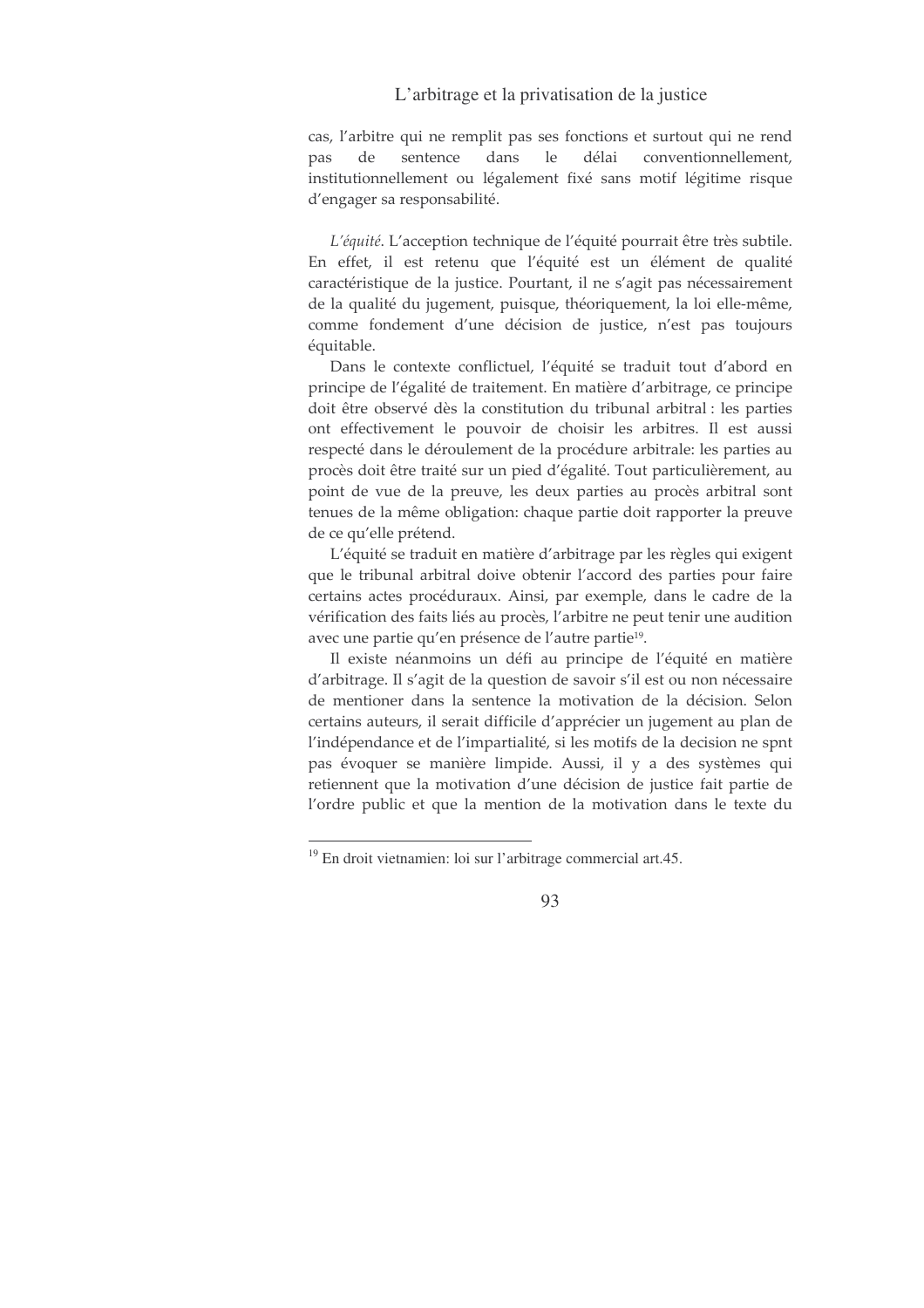jugement est une règle impérative qui ne peut être écartée en aucun cas. Le droit francais en constitue un exemple.

Cependant, il y a aussi des législations qui s'inspirent du libéralisme en la matière et qui admet par voie de conséquence que les parties peuvent convenir avec l'arbitre de ce que la sentence arbitrale ne comporte pas la présentation des motifs. Le droit vietnamien se trouve parmi ces législations<sup>20</sup>. Il en découle qu'en présence d'une convention d'arbitrage qui prévoit la dispense de motivation, la sentence arbitrale ne peut être annulée par le tribunal judiciaire pour absence de motifs<sup>21</sup>.

La loyauté. La loyauté est une des exigences imposées par la loi à l'arbitrage. En réalité, cette exigence est aussi retenue sur le terrain de la juridiction étatique; mais elle présente des originalités en matière d'arbitrage.

Aussi bien, il est précisé dans les systèmes que lorsqu'une partie connait une irrégularité quelconque qu'elle ne conteste pas et par suite poursuit le procès, elle perd le droit d'évoquer cette irrégularité ultérieurement devant toute juridiction dans le cadre de la résultion du même litige<sup>22</sup>. Si cette règle est placée dans le sillage du principe de loyauté, c'est parce qu'il n'est pas raisonnable qu'une partie garde en reserve un moven d'entraver l'efficacité de l'arbitrage pour l'utiliser au moment à elle convenable.

De plus, il est dit en doctrine et admis en jurisprudence que la règle de l'estoppel est aussi consacrée dans le domaine de l'arbitrage.

<sup>&</sup>lt;sup>20</sup> L'article 61 de la loi sur l'arbitrage commercial précise qu'avec l'accord des parties, le tribunal arbitral peut ne pas mentioner les motivations dans la sentence par lui prononcée.

<sup>&</sup>lt;sup>21</sup> En revanche, lorsqu'il y a lieu de procéder à l'exécution d'une sentence non motivée dans un pays où la motivation de la sentence est obligatoire, le juge du pays concerné peut refuser de donner suite favorable à la demande d'exécution de la sentence pour motif de violation de l'ordre public national.

<sup>&</sup>lt;sup>22</sup> Voir, par ex, la loi sur l'arbitrage vietnamienne, art. 13 ; le Code de procédure civile francais, art. 1466 : « la partie qui, en connaissance de cause et sans motif légitime, s'abstient d'invoquer en temps utile une irrégularité devant le tribunal arbitral est réputé avoir renoncer à s'en prévaloir ».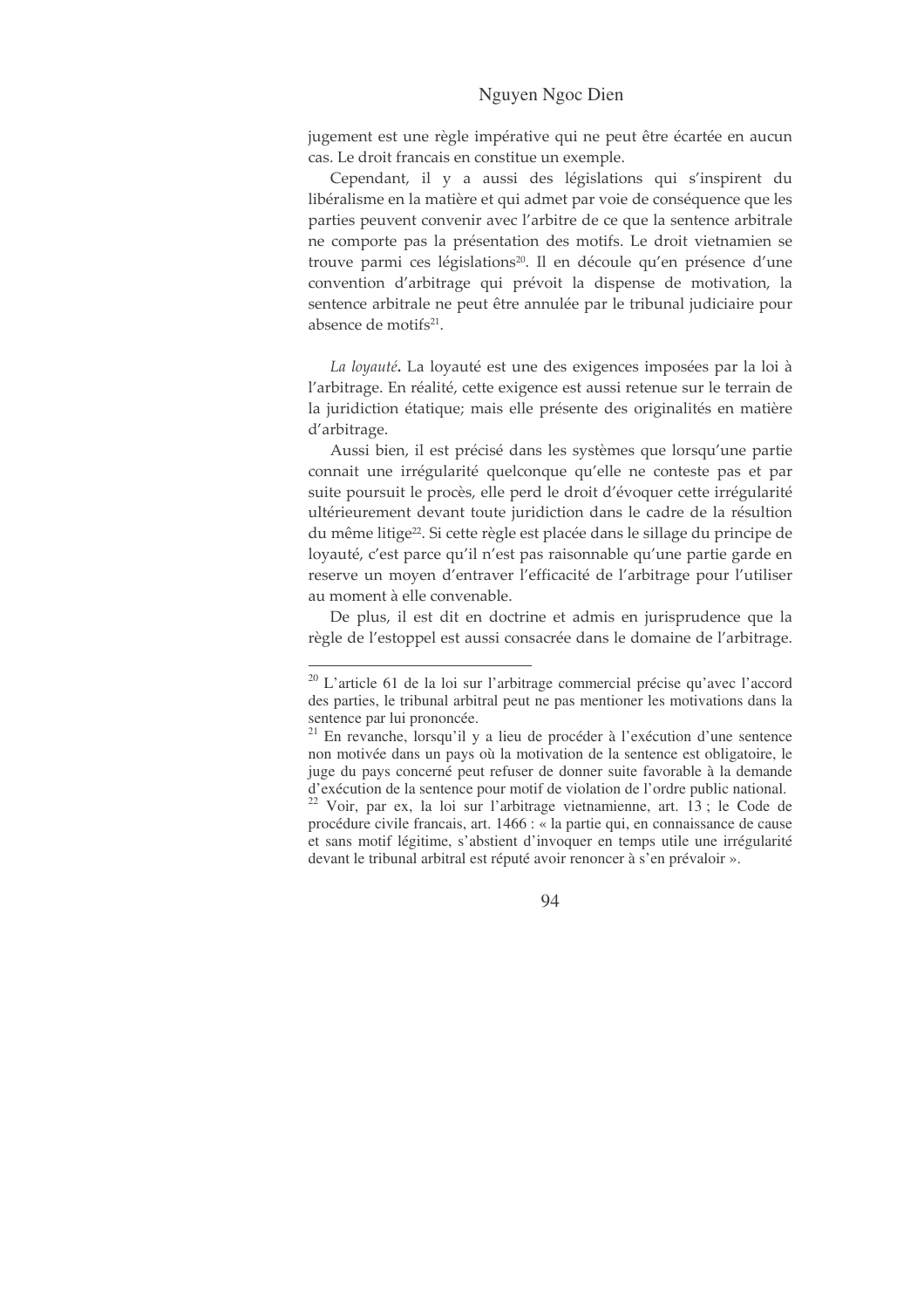Selon cette règle, il est interdit à un plaideur d'adopter une argumentation en contradiction avec une argumentation précédente. Ainsi, une demande formulée devant le tribunal est jugée mal fondée du fait que le demandeur, après avoir admis la validité de la convention d'arbitrage, sollicite l'annulation de la sentence à raison d'un défaut de convention d'arbitrage<sup>23</sup>.

À souligner toutefois que la loyauté n'empêche point les parties de persister dans le recours à l'arbitrage pour le traitement du même litige, après l'annulation de la sentence arbitrale, pourvu que le litige relève de la compétence de l'arbitrage.

### 2. L'arbitrage et l'Etat

#### 2.1. Le juge étatique considéré comme appui à l'arbitre

Justification de l'appui du juge. Étant créé en vue de se mettre au service de la société en tant que juridiction privée prééminente par rapport à la juridiction étatique à plusieurs points de vue, l'arbitrage ne se lance point dans la concurrence éliminatoire avec la juridiction étatique. Tout au contraire, les deux types de juridictions sont complémentaires. De plus, du fait de sa position et ses avantages dans les rapports avec l'arbitre au point de vue de la détention du pouvoir public, le juge est tenu d'agir comme un supporteur de celui-ci dans l'assurance de l'efficacité du service rendu à la société.

À rappeler que l'option pour l'arbitrage implique renonciation des parties au service offert par la juridiction étatique. Il en découle que l'appui du juge étatique à l'arbitrage doit être subordonné à une double condition: d'une part, il y a consentement d'une partie au moins à recourir à l'intervention du juge; d'autre part, toutes autres mesures basées sur le service d'arbitrage pour régler la difficulté ont été pratiquées mais sans succès. En d'autres termes, l'intervention du

<sup>&</sup>lt;sup>23</sup> Civ. 1re, 6 juillet 2005, P.n. 01-15.912, *Bull.* n° 302. *Rev.arb.* 2005.993, note Ph. PINSOLLE.

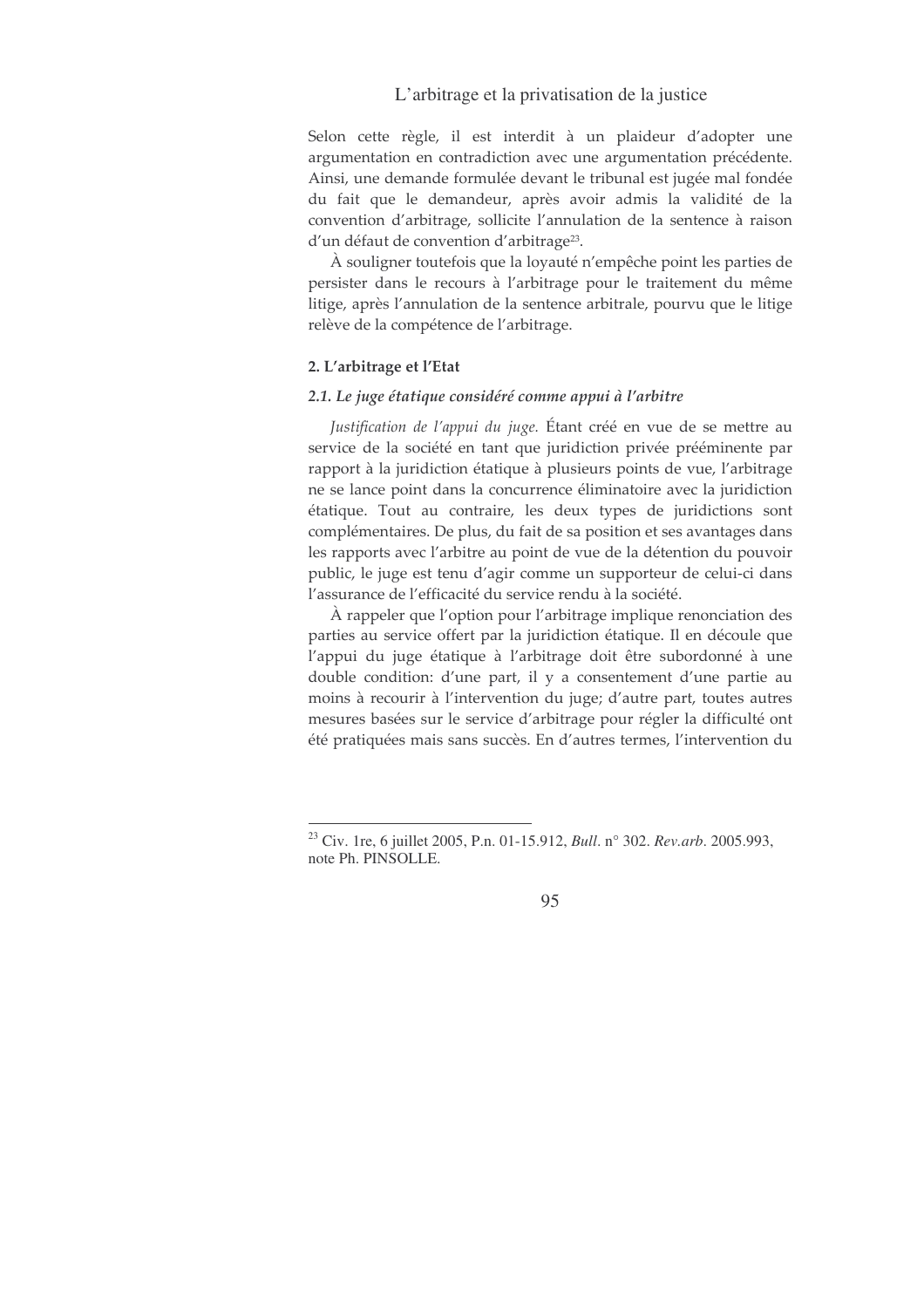juge dans le règlement du différend doit, en présence d'une convention d'arbitrage, prendre le caractère subsidiaire<sup>24</sup>.

Mesures d'appui. Les mesures d'appui sont concevables aussi bien dans la phase de constitution du tribunal arbitral que lors de l'exécution de la sentence. Le principe de l'indépendance de l'arbitrage ne permet pas au juge de s'immiscer dans le déroulement de la procedure arbitrale à sa proper intitiative. Par contre, rien n'interdit au juge de prêter la main à l'arbitre à la demande de ce dernier en cas de difficulté dans le traitement du litige.

Dans la constitution du tribunal arbitral, il n'est pas rare que les volontés des parties ne se rencontrent pas. Tout particulièrement, au cas de constitution du tribunal arbitral ad hoc, il peut arriver qu'une des parties refuse de désigner un arbitre pour sa part: à défaut de centre d'arbitrage designé intitialement comme personne chargée de la constitution du tribunal arbutral, le juge doit intervener à la demande de la partie la plus diligente pour la désignation judiciaire de l'arbitre.

Dans le cadre du déroulement du procès, il est éventuellement nécessaire de recueillir des documents ou de procéder à la saisie conservatoire. Dans la mesure où l'arbitre est une personne privée et par conséquent ne peut ordonner des mesures nécessaires, le recours au juge est indispensable dans le cas où les personnes concernées ne sont pas coopératives. Ainsi, à la demande du tribunal arbitral, le tribunal judiciaire peut convoquer un témoin, ordonner l'interdiction de céder ou la consignation....

Concernant l'exécution de la sentence, l'appui du juge est constaté dans les systèmes qui ne reconnaissent pas la force exécutoire à la sentence arbitrale de sorte qu'à défaut d'exécution volontaire de la sentence il convient de saisir le tribunal pour l'exécution forcée.

#### 2.2. Le pouvoir de supervision du tribunal sur l'arbitrage

<sup>&</sup>lt;sup>24</sup> P. CHEVALLIER, « Le nouveau juge d'appui », in Le nouveau droit français de l'arbitrage, Lextenso, 2011, p. 143.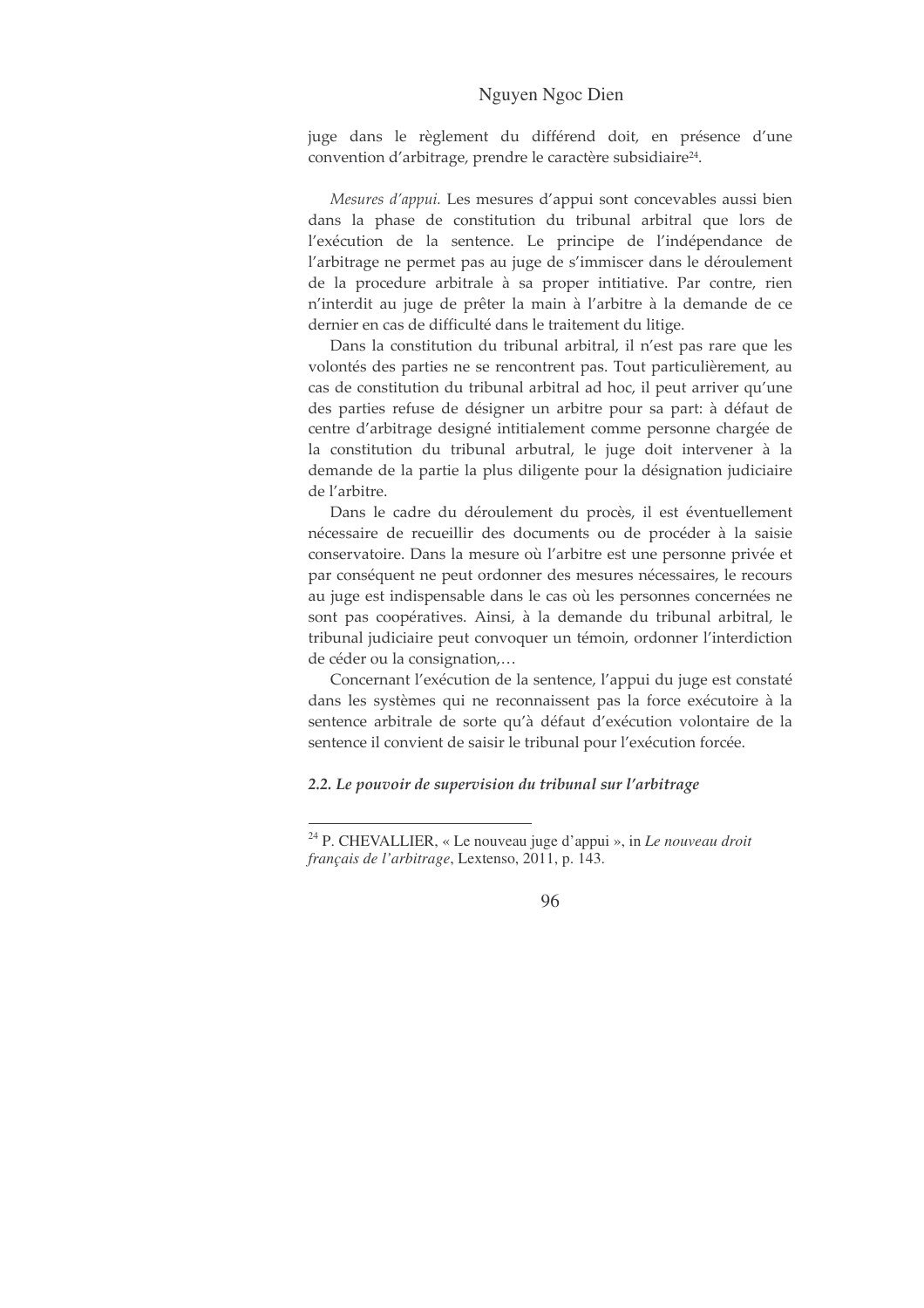Fondement. On ne peut nier qu'en fin de compte, c'est l'Etat qui est le premier responsable de l'assurance de la sûreté sociale. L'admission de l'arbitrage implique le respect de la liberté contractuelle dans la vie civile; elle permettrait d'ailleurs à la juridiction étatique de partager le fardeau de service avec le juge privé ainsi qu'elle crée une sorte de pression sur la juridiction étatique qui est contrainte de ce fait à s'améliorer. Pourtant, c'est l'Etat, par l'intermédiaire du système de juridiction par lui créé, qui doit prendre la responsabilité de l'ultime garantie de la justice sociale.

Il en découle que le fonctionnement de l'arbitrage doit se faire sous la surveillance du juge en tant que gardien de la justice. L'admission de l'indépendance de l'arbitre n'empêche pas la mise en place de cette surveillance. Il ne faut pourtant pas perdre de vue qu'à l'égard du tribunal arbitral, le tribunal judiciaire ne constitue pas une juridiction plus élevée, ce dernier ne saurait effectuer la surveillance sur la sentence arbitrale ni pour les questions de fond ni pour les questions de droit. Selon la doctrine, l'intervention du tribunal judiciaire n'est raisonnable que dans les trois cas suivants: ou bien le tribunal arbitral se déclare incompétent ou annule la convention d'arbitrage ou au contraire, se déclare compétent et déclenche la procédure arbitrale malgré l'absence, la nullité ou l'inapplicabilité de la convention d'arbitrage, ce qui est contesté par une des parties; ou bien la sentence arbitrale rendue est critiquée par une des parties.

Surveillance lors de la constitution du tribunal arbitral. Lorsque le tribunal arbitral se déclare incompétent ou éteindre l'instance pour motif de nullité ou d'inexistence de la convention d'arbitrage, il est possible pour une des parties ou les deux parties de saisir le tribunal judiciaire pour réviser la décision du tribunal arbitral. La décision prise par le tribunal doit être respectée par les arbitres. Ainsi, par exemple, si le tribunal judiciaire prononce que la convention d'arbitrage est valable, le tribunal arbitral ne doit pas refuser de statuer sauf à engager sa responsabilité.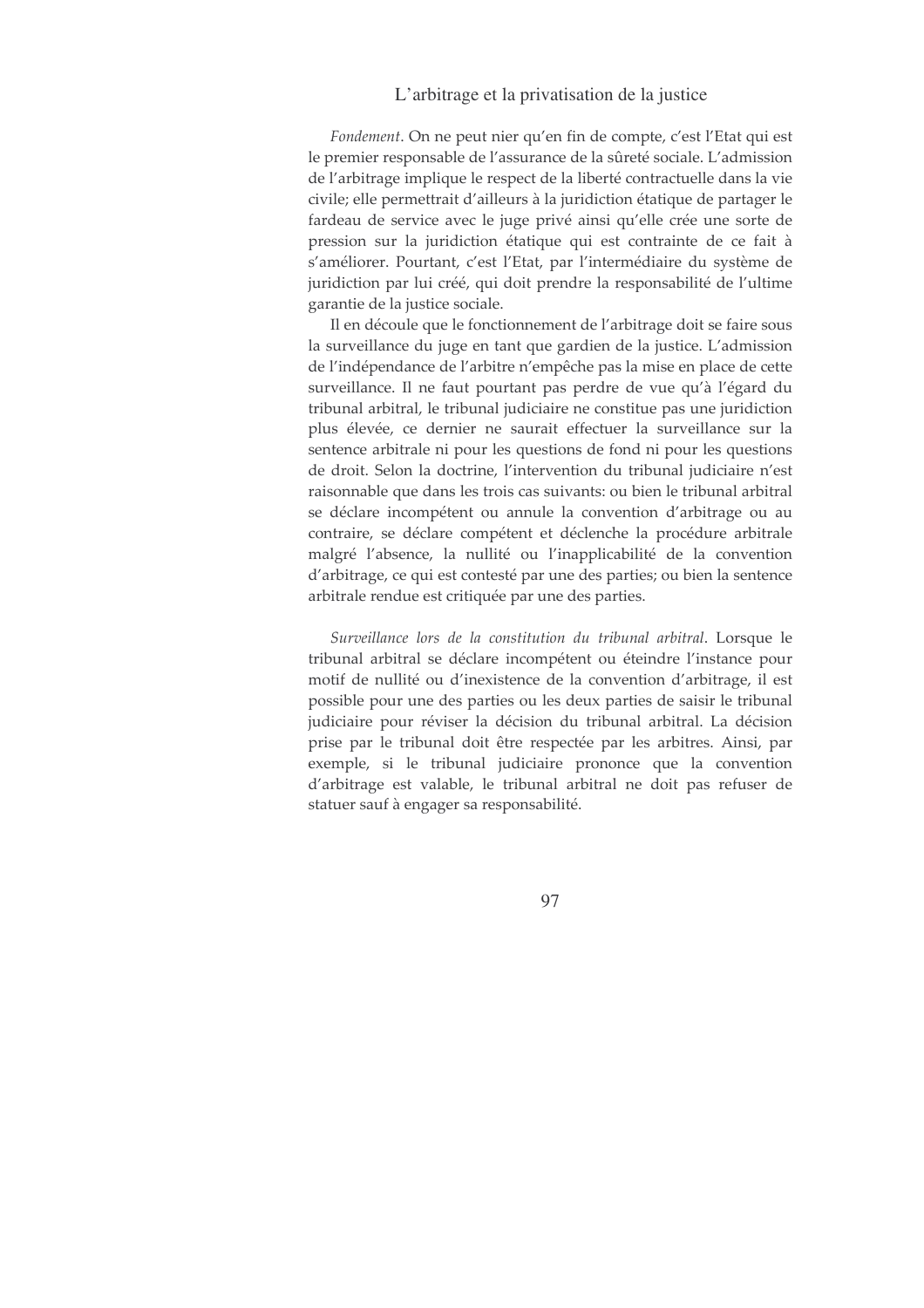Surveillance pendant le déroulement de la procédure arbitrale. L'hypothèse est que malgré la nullité ou l'inapplicabilité de la convention le tribunal arbitral est tout de même constitué et saisi et qu'une des parties saisit le tribunal judiciaire pour le contrôle de régularité de cette instance. Dans certains droits, il est retenu que si le tribunal judiciaire estime que l'instance arbitrale est irrégulière et prend une décision dans ce sens, le tribunal arbitral doit prononcer son extinction et par suite se dissous<sup>25</sup>.

Surveillance après la prise de la sentence (surveillance a posteriori). La surveillance a posteriori de l'arbitrage prend deux formes: exequatur et annulation de la sentence.

S'agissant de l'exequatur, la sentence arbitrale est retenue comme un jugement rendu par une personne privée et par conséquent ne pouvant avoir la force exécutoire<sup>26</sup>. Aussi bien, dans l'hypothèse où une des parties accepte pas de l'exécuter volontairement, l'autre ne peut que saisir le tribunal judiciaire pour obtenir l'exécution forcée.

La partie à qui la sentence arbitrale est défavorable, quant à elle, a la possibilité de saisir le juge pour l'annulation de la sentence.

Certains systèmes retiennent les deux formes. Le droit français en constitue un exemple. À souligner qu'il soit à titre d'exequatur ou de traitement de la demande d'annulation de la sentence arbitrale, la tâche du juge est techniquement la même. L'idée directrice est que le tribunal judiciaire ne s'occupe pas de la censure de la sentence en se référant aux critères de fond. Il s'agit seulement de savoir si le fondement juridique de la sentence arbitrale (compétence de l'arbitre, validité de la convention d'arbitrage) est solide, les actes faits dans le cadre de la procédure arbitrale se conforment à la loi et surtout l'ordre public est bien observé.

<sup>&</sup>lt;sup>25</sup> En droit vietnamien: loi sur l'arbitrage comercial art. 44 al. 6.

<sup>&</sup>lt;sup>26</sup> V. op. cit., p. 191. L'argument n'est pourtant pas convaincant: le notaire français est aussi une personne privée; toutefois, étant délégué de la puissance publique, il est habilité à rédiger des actes ayant la force exécutoire. V, par ex, H. L. et F. MAZEAUD, Leçons du droit civil, T. V. Introduction à l'étude du droit, Montchrestien, p.

<sup>98</sup>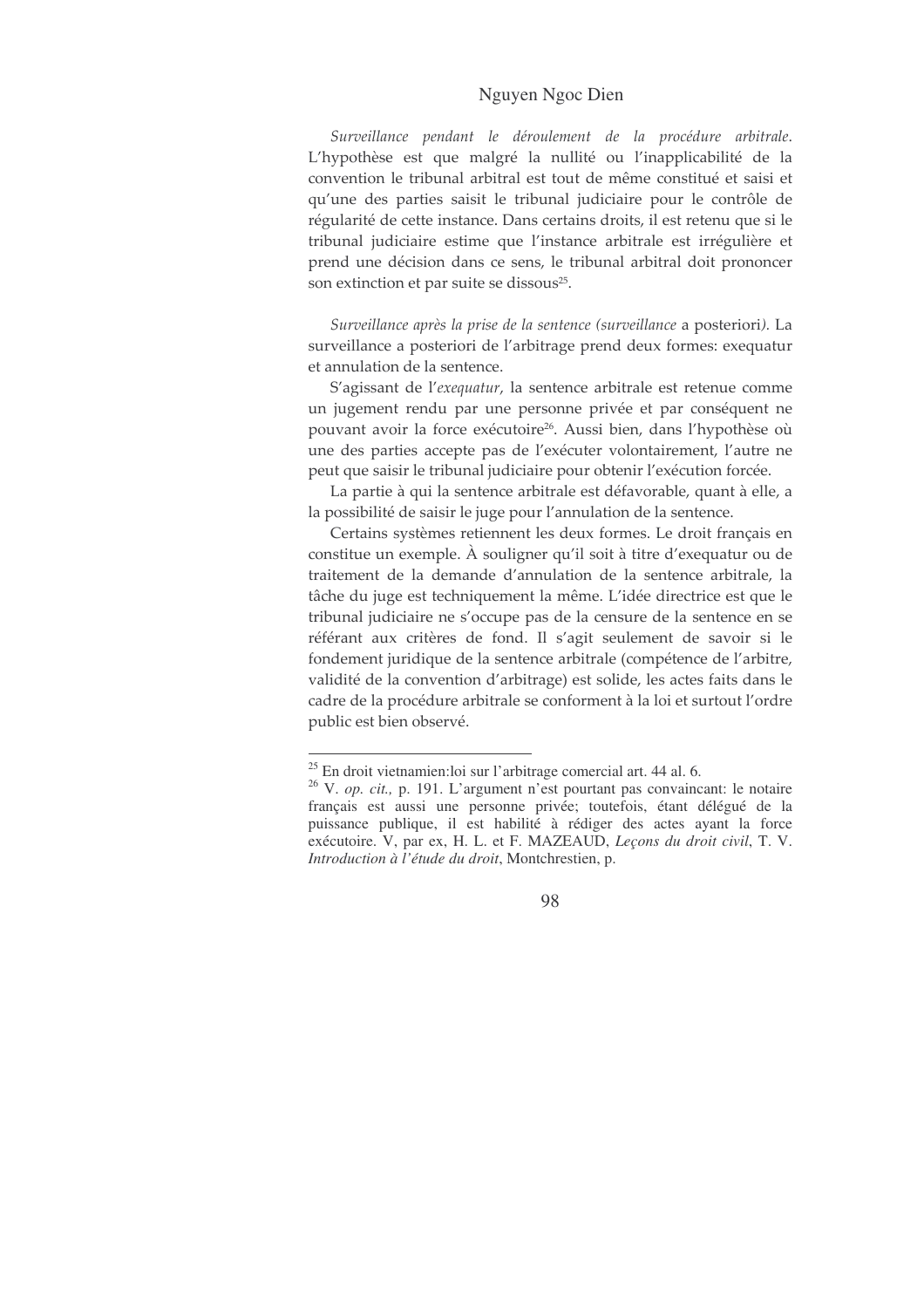La différence entre les deux mécanismes se trouve seulement sur deux points. Premièrement, il s'agit de la situation du demandeur. Dans le cas d'exequatur, le demandeur est la partie bénéficiaire de la sentence alors que s'agissant de la demande d'annulation de la sentence, c'est plutôt la partie ayant succombé au procès arbitral qui saisit le tribunal comme le dernière tentative de sauver son affaire.

Deuxièmement, les critères d'appréciation sont définis de manière différente selon les cas. S'agissant de l'exequatur, le juge est logiquement en position d'examiner la sentence arbitrale qui lui est soumise à la lumière des critères établis par la loi. Par contre, lorsqu'il est saisi pour traiter une demande en annulation d'une sentence arbitrale il devrait logiquement se confiner à rechercher si la demande est bien fondée, c'est-à-dire si les motifs évoqués par le demandeur sont recevables. Il n'est pas exclu qu'une sentence annulable pour certains motifs n'est pas annulée en fin de compte du seul fait que le demandeur n'a pas révoqué justement les motifs nécessaires à cette annulation.

Une exception à ce principe est pourtant retenue dans presque tous les droits: il s'agit de l'évocation du respect de l'ordre public. Plus précisément, le tribunal saisi est compétent, ainsi qu'il est tenu par la loi, de vérifier à sa proper intitiative pour savoir si la sentence critiquée observe ou non les règles d'ordre public imposées par la loi nationale. En d'autres termes, le juge d'Etat, une fois saisi, est chargé indépendament de la volonté des parties, de s'assurer que la sentence critiquée, éventuellement pour d'autres motifs, ne soit pas contraire à l'ordre public national. Cette solution est parfaitement conforme aux fonctions de gardien de l'ordre public attribuées au juge dans tous les pays de démocratie.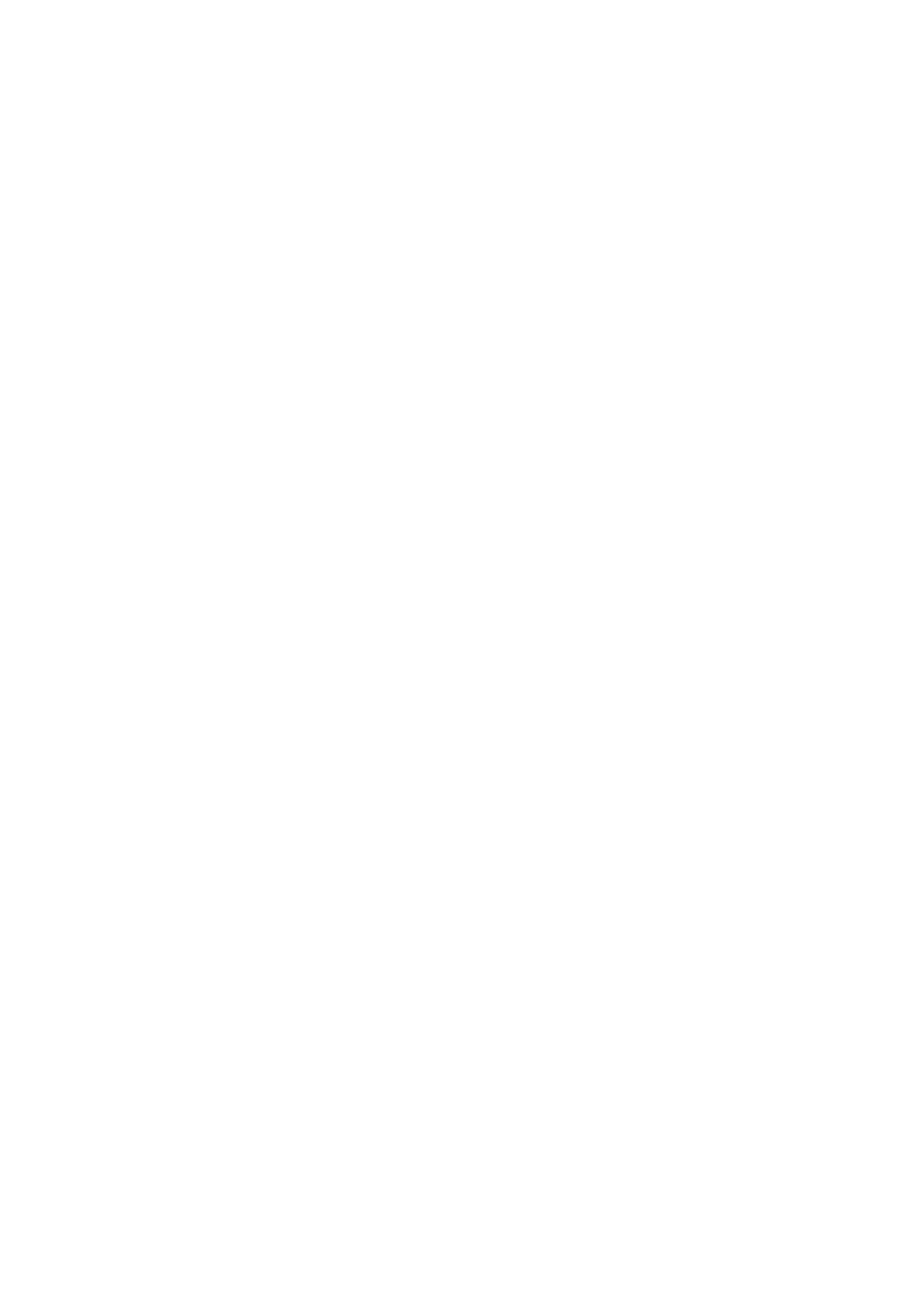#### Chapitre 4

# LA PROCEDURE DE DESTITUTION PRESIDENTIELLE, LE PACTE DE RESPONSABILITE ET LA HAUTE COUR CONSTITUTIONNELLE. REFLEXIONS SUR LE PARADOXE DEMOCRATIQUE A MADAGASCAR

par Rajaona Andrianaivo Ravelona, chargé de cours à l'Institut d'études politiques d'Aix-en-Provence

## et Laurent Sermet, professeur à l'Université catholique de Madagascar et à l'Institut d'études politiques d'Aix-en-Provence

Les crises politiques connaissent-elles un répit à Madagascar ? Du point de vue de la « rue malgache », en tout cas la rue tananarivienne, une double conviction populaire se fait pressante : le laps de temps qui sépare les crises se rétrécit et les crises prennent une gravité toujours plus accentuée. La crise est interminable<sup>1</sup>. Alors que le pays regorge de ressources naturelles, que les Malgaches (certains d'entre eux) font de longues études, la problématique semble se concentrer sur l'impossible gouvernance politique du pays. Et la peur de ne pas pouvoir faire émerger une solution, même minimale, domine. Traiter en cours, avec les étudiants de l'Université catholique de Madagascar, de la crise constitutionnelle de la destitution présidentielle des mois de mai et juin 2015, ne fut pas chose aisée, tant leur propre impuissance à ré-enchaîner un cercle vertueux semble flagrante. Cette impuissance s'est traduite, à nos yeux, par leurs choix académiques.

<sup>&</sup>lt;sup>1</sup> Il s'agit d'ailleurs titre d'un livre, celui de Toavina Ralambomahay publié aux éditions L'Harmattan, Paris, en 2011.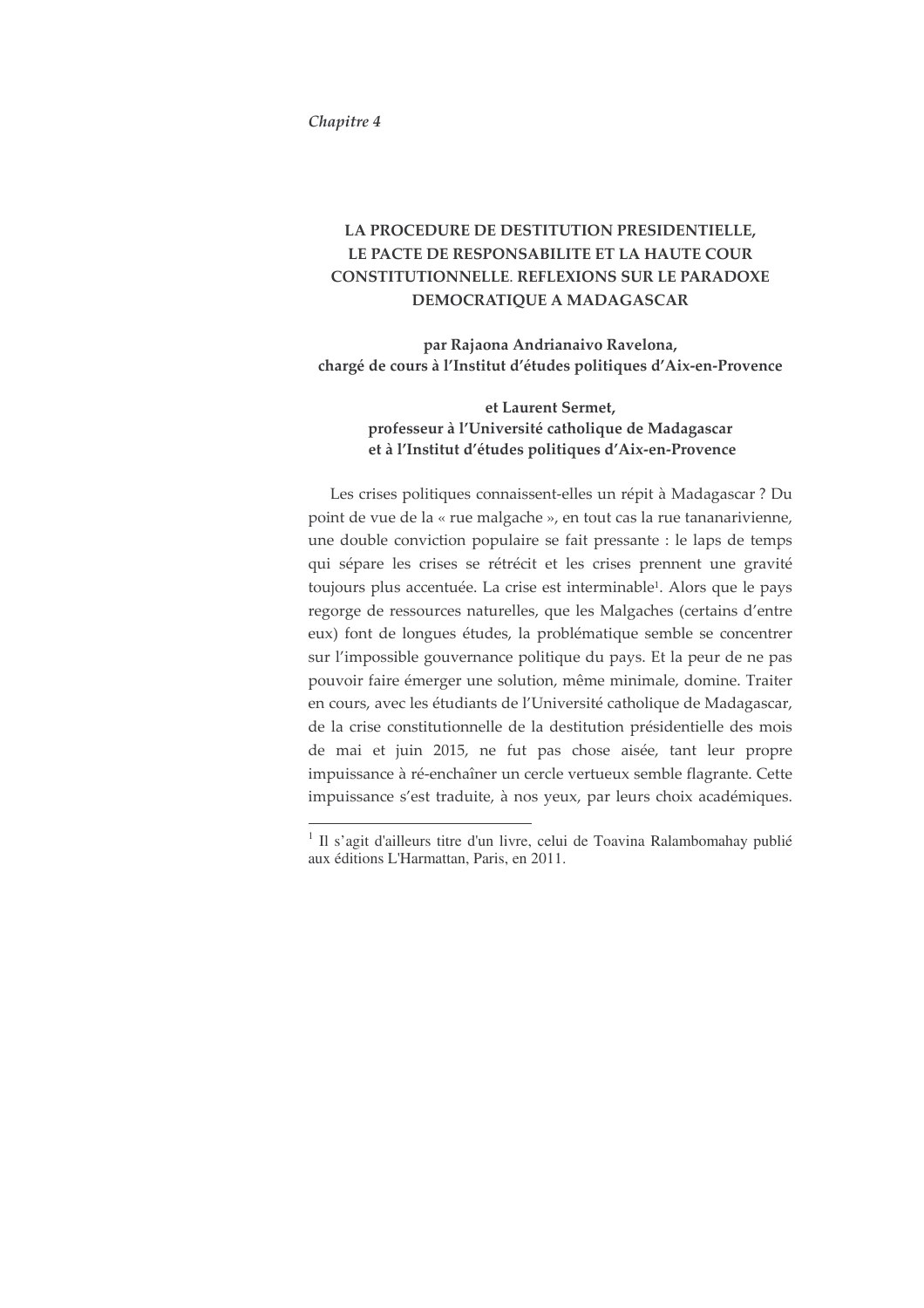### Rajaona Andrianaivo Ravelona et Laurent Sermet

Laissés à escient libres de déterminer leur sujet d'examen dans le cadre des questions posées lors d'un cours sur les enjeux contemporains de la gouvernance politique, présenté sous forme d'étude de cas (Inde, La Crimée, Hong-Kong, Madagascar)<sup>2</sup>, les étudiants -à l'exception de deux d'entre eux- firent le choix de ne pas traiter ce qui avait un des points essentiels du cours et qui était de surcroît brûlant: la procédure de destitution présidentielle. Un premier sujet se détermina en faveur de la décision constitutionnelle de la Haute cour constitutionnelle du 12 juin 2015, relative à la procédure de destitution présidentielle, rendue quelques jours après la fin du cours et le second envisagea l'institution de la Haute cour de justice malgache<sup>3</sup>.

Nourri des discussions académiques, il nous sembla opportun de livrer un aperçu des réflexions qui avaient dominé les échanges estudiantins. Ce fut dans le cadre d'un article pour la presse malgache<sup>4</sup>. Evidemment la situation étant tellement confuse, quelle

<sup>2</sup> Le programme du cours de « Droit international du développement », de mai-juin 2015, était composé de trois leçons principales : *Leçon I - Introduction au développement dans les résolutions de l'Assemblée générale des Nations unies*. *Leçon II - Droit et politique des pays émergents : étude de cas.* 1° La Russie : le conflit territorial avec l'Ukraine. 2° L'Inde devant la Cour internationale de justice et le manquement à l'obligation de désarmement nucléaire. 3° La République populaire de Chine : les institutions démocratiques de Hong-Kong en suspens. *Leçon III - Actualité du développement constitutionnel malgache : avis de la HCC et réformes politique.*

 $3$  Les autres sujets portèrent, notamment, sur la Crimée (2), le statut de Hong-Kong (2) et surtout sur les questions nucléaires (5). Des sujets « isolés » furent aussi choisis (la coutume et le développement à Madagascar, le nomadisme politique, l'interférence de la politique sur le droit, l'affaire du Temple Preah-Vihear, l'engagement des Nations-unies pour le développement, la préservation internationale de l'environnement).

<sup>4</sup> « La HCC et la procédure de destitution présidentielle », 19 juin 2015 : *L'Express* (p. 14), *La Gazette de la Grande Ile* (p. 2), *Midi* (p. 25), *Les Nouvelles* (p. 14).

<sup>102</sup>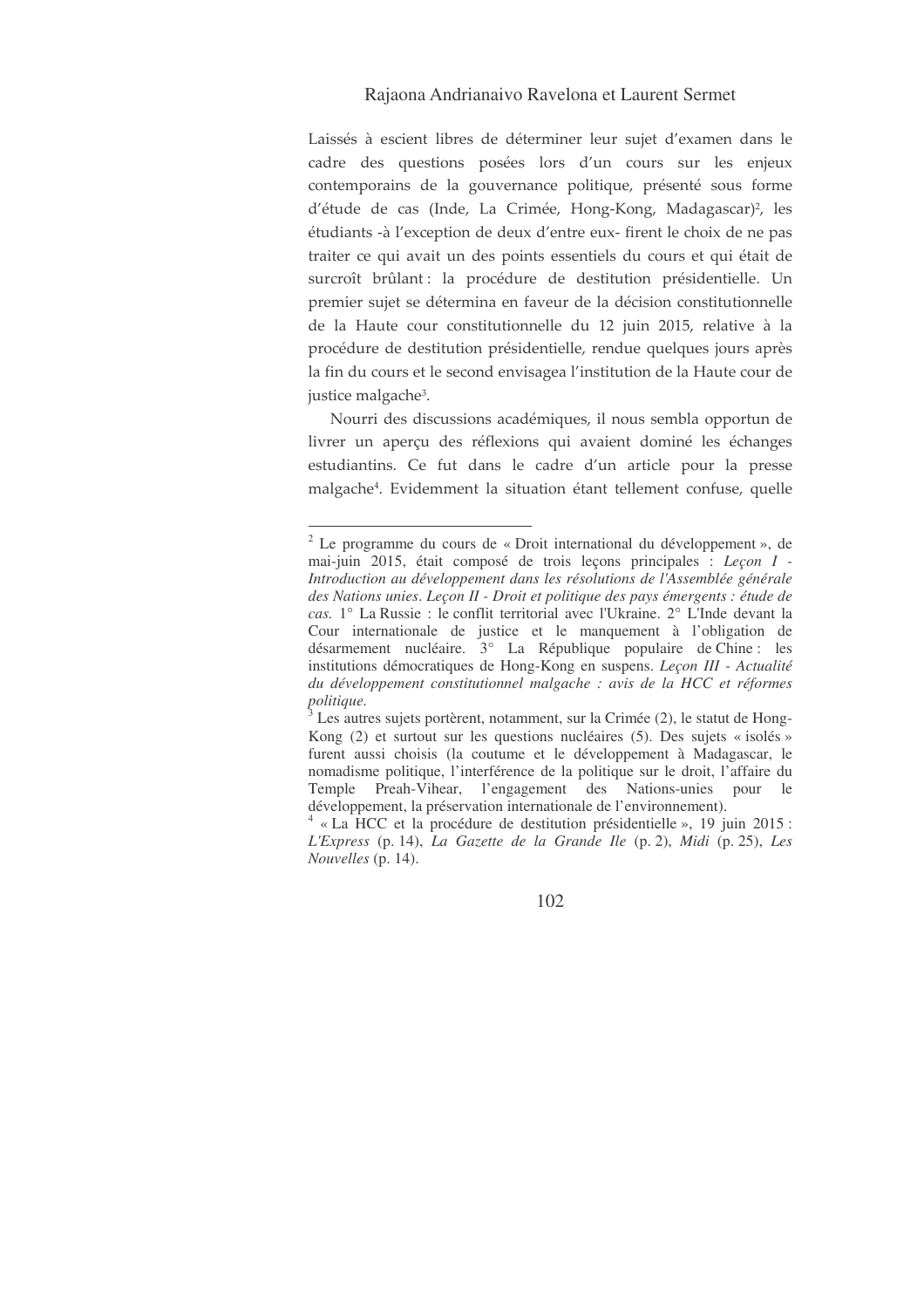## La procédure de destitution présidentielle

que fût la position défendue, qu'il y avait une part de risque à s'exprimer aussi largement. La réaction fut vive, et syndrome d'insularité bien connue<sup>5</sup>, nous fûmes accusés notamment d'être un apprenti Debbasch en Afrique, en manque de reconnaissance, d'immixtion dans les affaires intérieures, etc., et déclaré ni plus ni moins persona non grata par le prochain gouvernement, qui ne tarderait pas à venir. Un commentaire plus modéré avait été publié quelques jours auparavant<sup>6</sup>. Le gouvernement mis en accusation le 4 juillet ne fut pas démis, la majorité requise des deux-tiers des députés n'étant pas réunie (art. 103 de la Constitution).

La définition de la responsabilité pénale du chef de l'État reste délicate à définir et encore plus à mettre en oeuvre. Dans sa thèse consacrée à la responsabilité du chef de l'Etat, Télesphore Ondo évoque une organisation déficiente et des palliatifs illusoires<sup>7</sup>. En France, l'article 42 de la Constitution de 1946 retenait une formule très restrictive, posant un principe d'irresponsabilité politique pénale, assortie d'une exception. C'est en ce sens que s'était prononcé le constituant en 1958 dans la version initiale de l'article 68, alinéa 1. Dans l'histoire constitutionnelle française, seuls quelques cas attestent d'une justice pénale, à l'égard des chefs d'État ou des ministres. On peut songer ici, évidemment, au procès de Philippe Pétain, en juillet 1945. André Cabanis, qui a souvent traité de la question, rappelle la formule de Winston Churchill, selon laquelle il y aurait deux choses inutiles dans ce monde : la vésicule biliaire et la chambre des Lords. Il ajoute, également avec humour : la procédure de destitution

<sup>&</sup>lt;sup>5</sup> M. GASPARD, « Laurent Sermet en service commandé », La Gazette de la Grande Ile, 23 juin 2015.

 $6$  Nasolo-Valiavo ANDRIAMIHAJA, « Apprendre à apprendre », Chronique,  $L$ 'Express, 20 juin 2015.

 $\frac{7}{1}$  La responsabilité introuvable du chef d'Etat afrciain : analyse comparée de la contestation du pouvoir présidentiel en Afrique noire francophone (Les exemples camerounais, gabonais, tchadien et togolais), 6 juillet 2005, thèse soutenue à l'Université de Reims-Champagne Ardennes.

<sup>103</sup>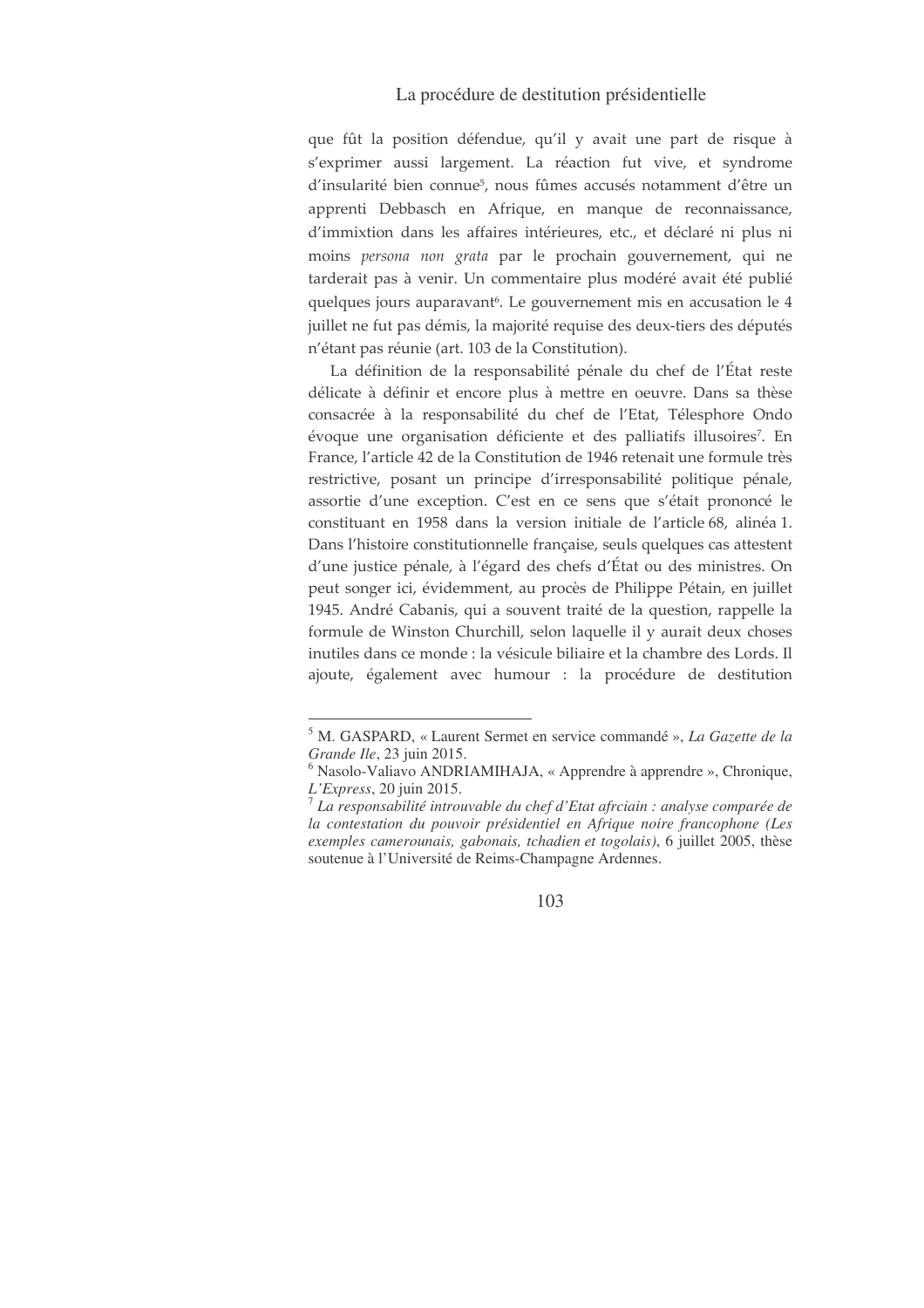### Rajaona Andrianaivo Ravelona et Laurent Sermet

présidentielle<sup>8</sup>. Dans un important arrêt, la chambre criminelle de la Cour de cassation, Breisacher, du 10 octobre 2001, a posé la distinction suivante : la Haute cour de justice n'est compétente que pour connaître des actes de haute trahison commis par le président de la République dans l'exercice de ses fonctions. Les poursuites engagées pour toute autre infraction ressortissent alors de la compétence des juridictions pénales de droit commun. De plus, étant élu directement par le peuple afin d'assurer, notamment, le fonctionnement régulier des pouvoirs publics ainsi que la continuité de l'État, il ne peut pas être mis en examen, cité ou renvoyé devant une juridiction pénale de droit commun pendant la durée de son mandat. Par conséquent, la prescription de l'action publique est suspendue pendant la durée de son mandat. La responsabilité pénale du chef de l'État est désormais établi au titre des articles 67 et 68 réformés par la loi constitutionnelle du 23 février 2007<sup>9</sup>.

Nous nous proposons de reprendre ici, en le renouvelant, cet article de presse (1) et de le commenter à la lumière de l'obiter dictum portant sur l'injonction de mise en place d'un pacte de responsabilité entre les institutions politiques (2).

## 1. la HCC et le refus de la procédure de destitution : une décision et un avis à lire ensemble.

Les 12 et 13 juin 2015, la Haute cour constitutionnelle de Madagascar a rendu une décision et un avis, respectivement à la demande des parlementaires et du premier ministre, qui s'analysent comme un langage de répliques des uns à l'autre. Cette décision et cet

En ce sens, André CABANIS, «La démocratie par le droit constitutionnel », dans Revue du conseil constitutionnel (algérien), numéro 2, 2013, p. 19-20.

<sup>&</sup>lt;sup>9</sup> Sur cette question, nous renvoyons à l'analyse d'Olivier BEAUD, sur le statut pénal du chef de l'État : http://www.conseil-constitutionnel.fr/conseilconstitutionnel/francais/la-constitution/la-constitution-de-1958-en-20questions/la-constitution-en-20-questions-question-n-14.17361.html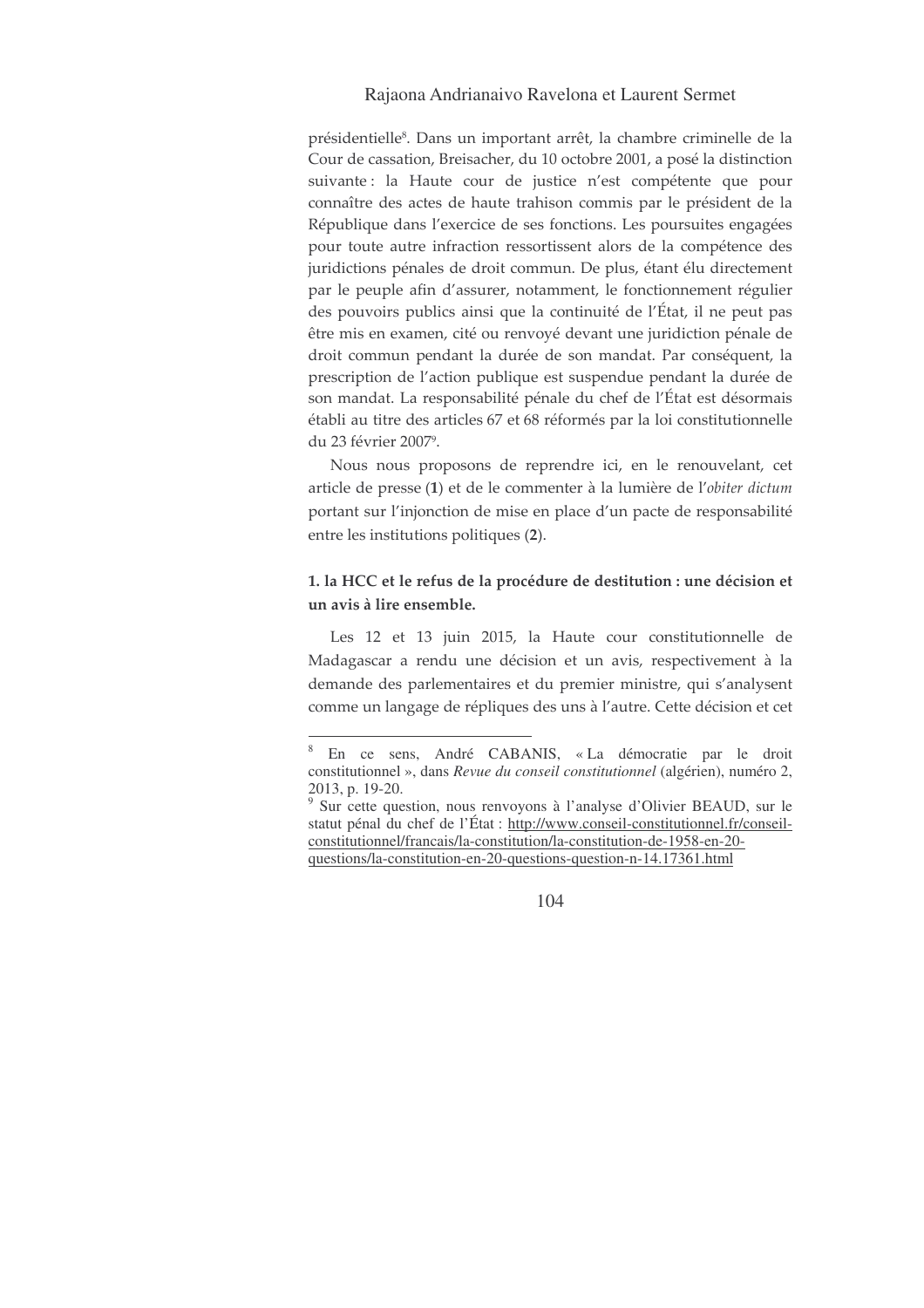### La procédure de destitution présidentielle

avis vont dans le même sens en estimant, entre autres, que la procédure de destitution présidentielle n'est pas fondée et que les institutions doivent continuer à œuvrer dans le respect de la Constitution.

#### 1.1. Coup d'Etat ou crise institutionnelle ?

Cette énième crise institutionnelle laisse, objectivement, le pays encore un peu plus fragile qu'il ne l'était dans l'étape précédente. Il y a une réalité pathologique de la gouvernance malgache : celle d'un malade faisant face à de multiples rechutes de plus en plus graves et rapprochées et qui ne disposerait que d'anticorps de moins en moins résistants. Comment transformer le cycle vicieux des crises en un cycle vertueux? Aucune réponse ou début de réponse n'est donnée actuellement, même si les positions de la HCC vont dans le bon sens. Le poison de la défiance, la force négative de la corruption, l'incapacité de répondre aux besoins de développement, tant de la part des autorités malgaches que de la communauté internationale, s'installent tous les jours un plus profondément. Le peuple malgache, qui est dans toutes les bouches, est une réalité nominale, qui ne vaut que comme une instance de référence justificatrice de l'accession au pouvoir et une fois le sésame électif obtenu, il est oublié ou bien peu pris en compte. Le peuple a conscience de son sort dégradé et sait la distance qui le sépare de l'élite nationale mais il ne la sanctionne pas, ni par la force, ni par les urnes.

Cette crise ne peut pas être assimilée à un coup d'Etat, dès lors que les armes n'ont pas été brandies et que la volonté de ne pas respecter le processus institutionnel n'est pas établie. Du moins, la saisine de la HCC en atteste, soulignant le choix d'une voie de droit pour résoudre la mésentente profonde entre l'exécutif présidentiel et certains députés de la chambre basse. Il faudrait en tout état de cause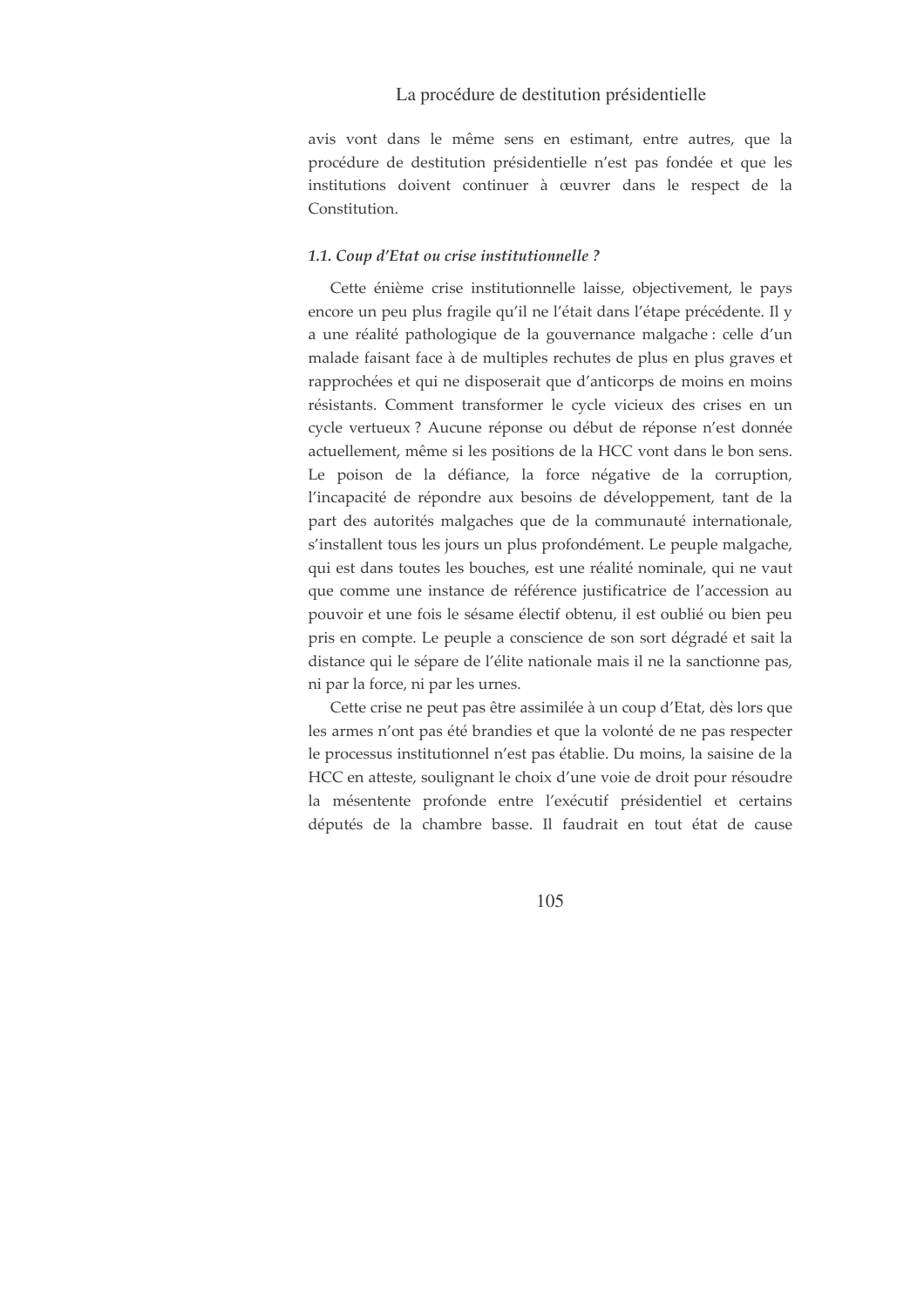### Rajaona Andrianaivo Ravelona et Laurent Sermet

respecter l'autorité attachée à la décision et à l'avis, même s'ils ne vont pas dans le sens souhaité.

Il est déraisonnable et cela porte atteinte au caractère irrévocable de la décision prise de vouloir mettre en cause le juge constitutionnel, pour suspicion légitime. Mais le faire sur le terrain du droit confirme, malgré tout, un attachement apparent au droit.

### 1.2. Une Constitution dédiée à la protection de l'Etat de droit

Ce ne sont pas les instruments de la démocratie et de l'Etat de droit qui manquent à Madagascar. La Constitution de la IVème République présente nombre d'éléments qui le rattachent aux textes constitutionnels des démocraties contemporaines. Elle est même innovante en ce qu'elle prévoit -pour d'évidentes raisons de défiance- que les principaux pouvoirs institutionnels peuvent être contraints à la démission. Classiquement, le gouvernement peut être frappé d'une motion de censure (article 103) ou démis sur décision du président (article 54) et, corrélativement, l'Assemblée nationale peut être dissoute par le président (article 60). En revanche, établir la possibilité d'une destitution présidentielle est une hypothèse constitutionnelle plus rare et plus discutable, dès lors que le président tire sa légitimité d'une élection au suffrage universel direct et que sa mise en cause est, sans respect du parallélisme des formes, établie au terme d'une procédure institutionnelle. La destitution (article 41) et l'empêchement (article 50) du président de la République sont deux modalités très différentes de terme précoce du mandat présidentiel. La première est l'expression d'une interdiction pour faute politique grave alors que la seconde est liée à une incapacité d'exercice du pouvoir, pour des raisons d'ordre physique ou mental. Dans le précédent du président Albert Zafy (HCC, 4 septembre 1996), la distinction entre les deux modalités fut floue car c'est au terme de la procédure de l'empêchement que le président Zafy fut démis, mais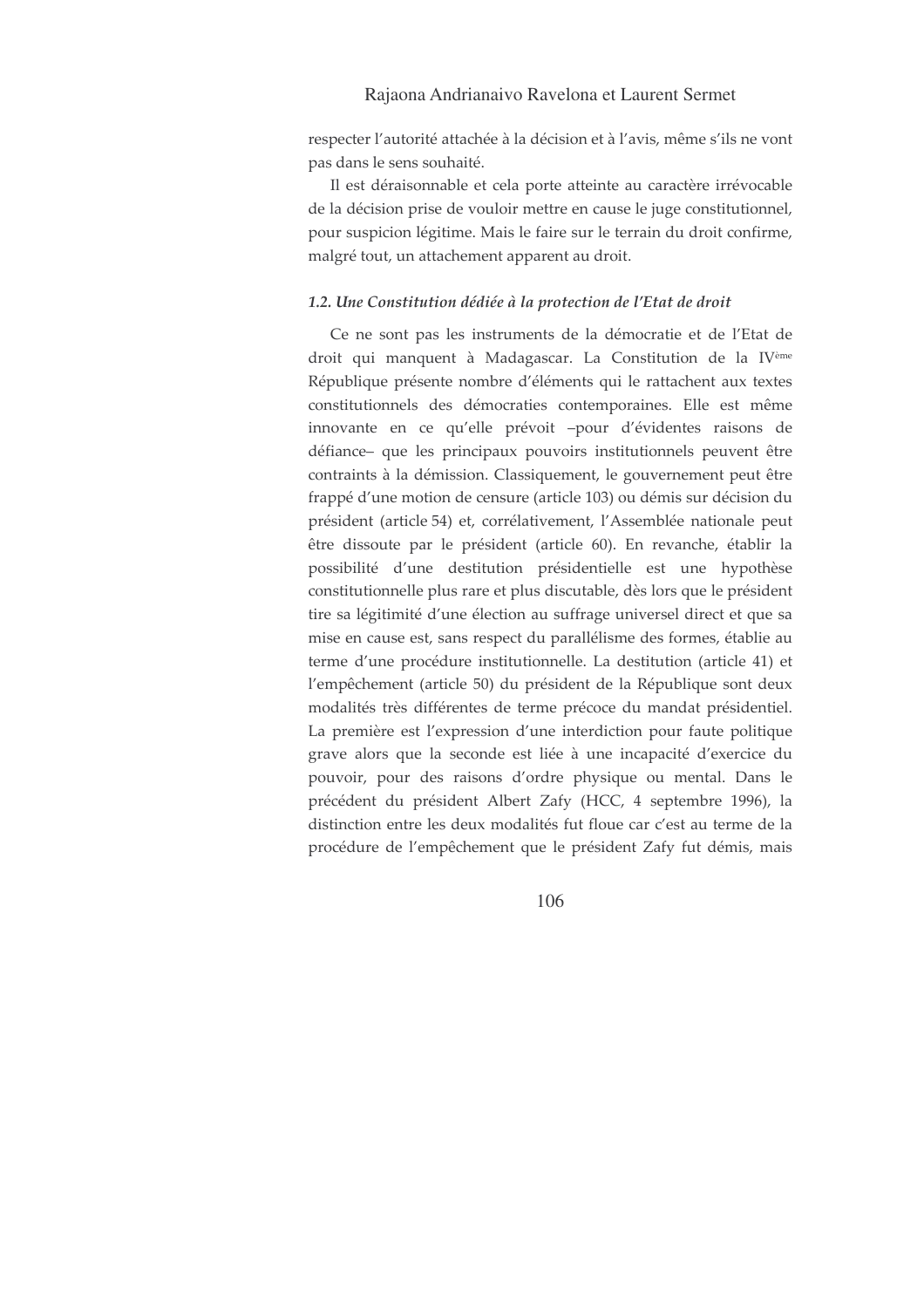### La procédure de destitution présidentielle

sur la base de fautes graves (notamment la promulgation tardive des lois).

Cet enchevêtrement des procédures de mise en cause est-il l'expression de mécanismes institutionnels d'équilibre politique, le Sénat devant être mis à part néanmoins car il est la seule institution qui n'est pas politiquement responsable, ou la porte ouverte à des manipulations et contestations politiques sans fin? La question peut et doit être posée dès lors que les députés, quelle que soit la légitimité de leur opposition au président, ont estimé -« faute de grive »pouvoir poursuivre la censure du gouvernement (« le merle »). C'est bien l'objet de l'avis de la HCC qui a décidé l'impossible cumul de mise en cause des deux branches de l'exécutif. Cette pluralité de moyens constitutionnels de mise en cause des différentes institutions politiques soulève un paradoxe démocratique : l'actuelle Constitution n'est-elle pas, au nom des exigences de l'Etat de droit, un des facteurs de la crise?

### 1.2.1. Un régime politique en transition

Il ne peut pas être dit que l'Etat malgache est sorti de la transition même si une nouvelle Constitution a été adoptée par référendum et que les députés, ainsi que le président de la République, ont été élus au suffrage universel. La transition demeure dès lors que les principales instances ne sont pas installées : le Sénat et la Haute Cour de Justice. Il est possible d'argumenter juridiquement que la mise en place du Sénat relève plus d'une disposition transitoire que transitionnelle, car elle est prévue par la Constitution du 11 décembre 2010 (article 166, 3<sup>ème</sup> al.) et permet ainsi à l'Assemblée d'exercer « la plénitude du pouvoir législatif ». Mais ce transitoire s'installe maintenant dans la durée : bientôt cinq ans. Il impacte d'autres secteurs que l'exercice du pouvoir législatif, notamment s'agissant de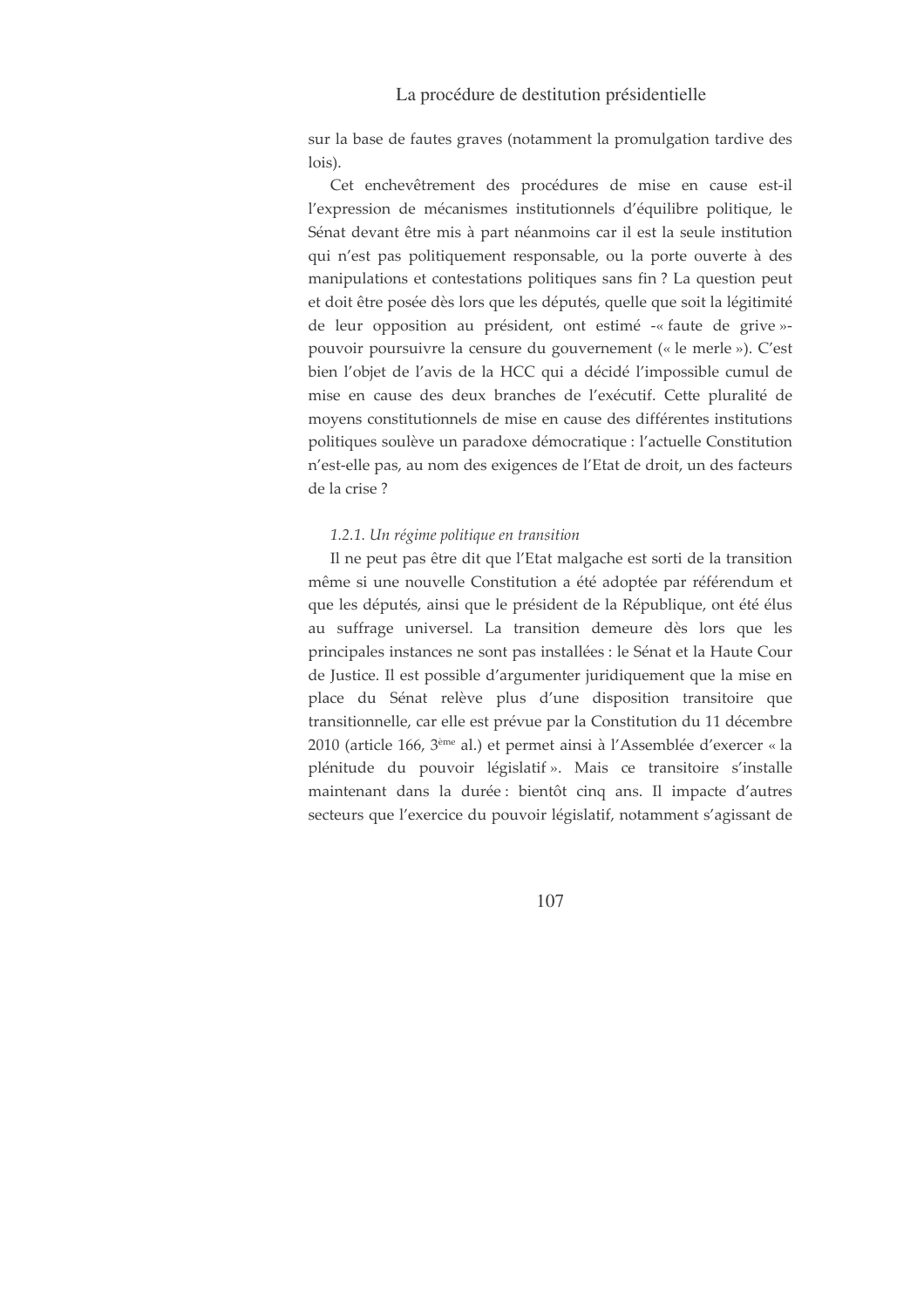### Rajaona Andrianaivo Ravelona et Laurent Sermet

la composition de la HCC où la représentation des nouveaux sénateurs fait défaut, et le contrôle de l'activité gouvernementale.

Certes, un mouton peut progresser sur trois pattes (président / gouvernement / Assemblée nationale) mais il peut courir sur quatre.

#### 1.2.2. Une HCC politique ?

Dans cette affaire, la HCC était au centre du conflit -avec une pression médiatique considérable- et il est illusoire voire hypocrite de lui reprocher d'être ou d'avoir été un acteur politique car le conflit l'était. En fait, il s'agit de savoir si elle a répondu avec les moyens du droit à la question posée. En effet, une Constitution est un texte vivant dans le sens où les questions posées ne trouvent pas toutes des réponses exactes dans le texte constitutionnel et qu'un exercice d'interprétation doit être mené. Cet exercice de politique juridique répond-il aux canons de l'interprétation constitutionnelle ? Telle est la question. Il peut être répondu par l'affirmative mais dans une perspective globale, dans le sens où il convient de lire ensemble la décision et l'avis. Isoler l'une de l'autre et chercher un sens à la seule décision est plus délicat.

Lorsque la HCC a été amenée, à deux reprises, à préciser le sens de l'expression « parti ou groupe de partis majoritaire », au sens de l'article 54, faut-il considérer qu'il était possible ou impossible de faire œuvre de politique juridique? Ce qui compte c'est la nature du raisonnement et le respect des règles de l'interprétation juridique.

Par son avis du 17 février 2014, la HCC avait expliqué que l'expression litigieuse de l'article 54 devait s'entendre comme excluant les députés non apparentés du choix du PM et exigeant que les groupes fussent constitués avant même leur élection. Une interprétation possible, et même assez attachée à la lettre de la Constitution, mais politiquement désastreuse car elle pouvait conduire à ce que le PM fût présenté au président par une minorité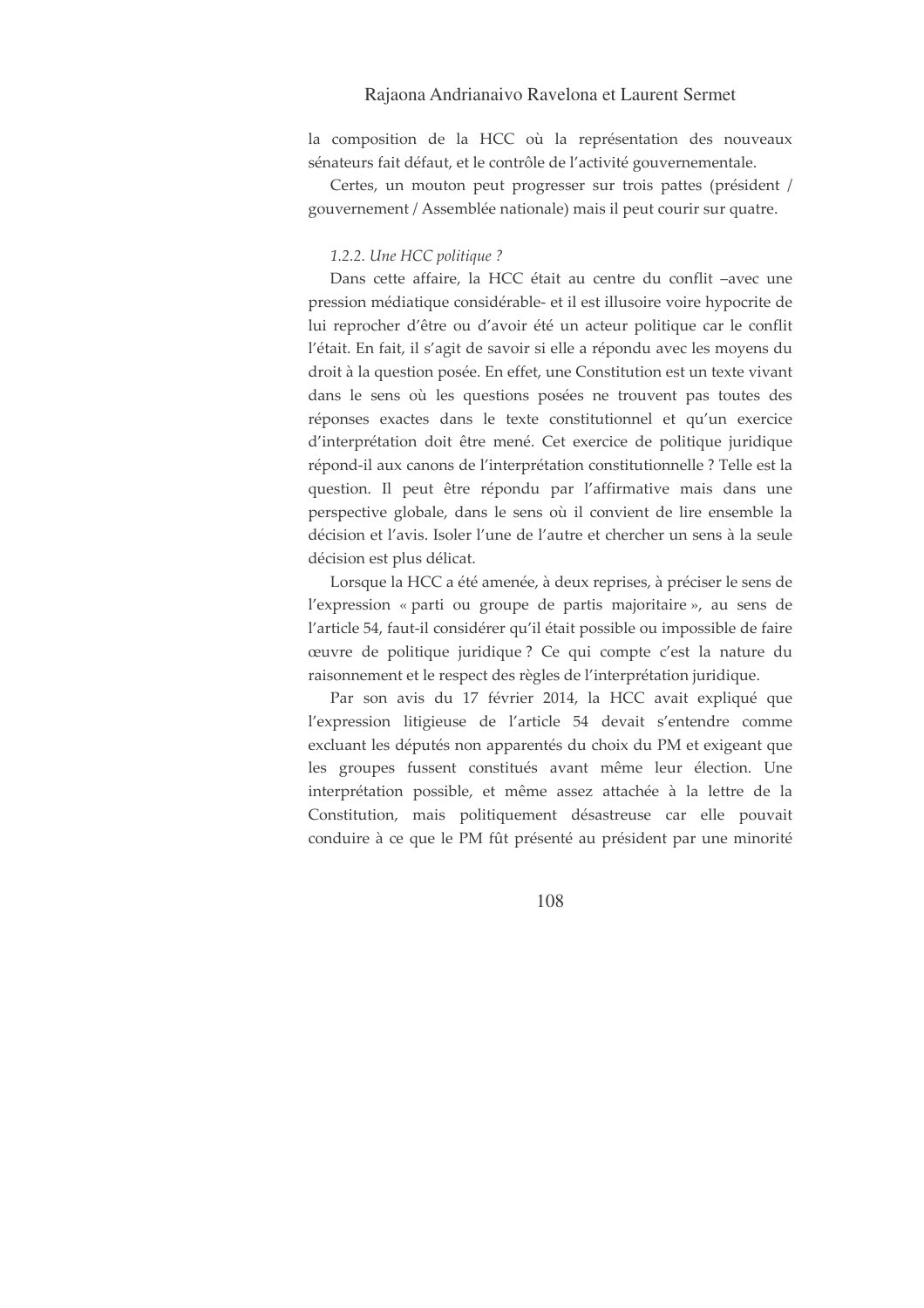parlementaire. La décision du 14 janvier 2015 a repris la notion dans un sens beaucoup plus conforme à la pratique parlementaire et n'excluant pas les députés indépendants. Elle a estimé que l'expression devait s'entendre d'une majorité parlementaire stable. La HCC s'est même inspirée, pour soutenir sa nouvelle interprétation, des régimes étrangers (ici la Constitution allemande). Avait-elle pour autant fait œuvre politique? Non, car elle s'est inscrite dans les canons du droit et dans le cadre de la Constitution.

Classiquement, pour revenir à la décision du 12 juin 2015, souscrivant à un raisonnement juridique, la HCC s'est fondée sur trois considérations : la compétence de la Cour, la recevabilité de la requête et le fond des reproches. Ces trois composantes de l'analyse sont successives, car le défaut de la compétence et/ou de recevabilité empêche de se prononcer au fond. Il ne faut pas confondre décision politique et politique juridique, qui relèvent de champs discursifs et disciplinaires parfaitement différents. La politique juridique est un travail d'interprétation, qui joue en l'occurrence sur la façon dont les moyens de droit sont traités. Mais reprocher à la HCC de ne pas reconnaître le bien-fondé des prétentions au fond s'analyse « au mieux » en une erreur de droit mais pas comme un acte politique. Ou alors tout est politique, même faire la cuisine ou dire la messe. Et donc rien ne l'est.

#### 1.3. Compétence, recevabilité et fond

La question de la compétence de la HCC était relativement délicate à établir. Il convient de partir des trois séries de compétences de la HCC : la compétence de décision de déchéance, la compétence de constatation de la vacance, la compétence comme juge de la conformité objective à la Constitution. Etre désigné comme juge compétent signifie en droit avoir un certain type de pouvoirs qui, en l'espèce, ne se recoupent pas. En effet, constater la vacance n'a rien à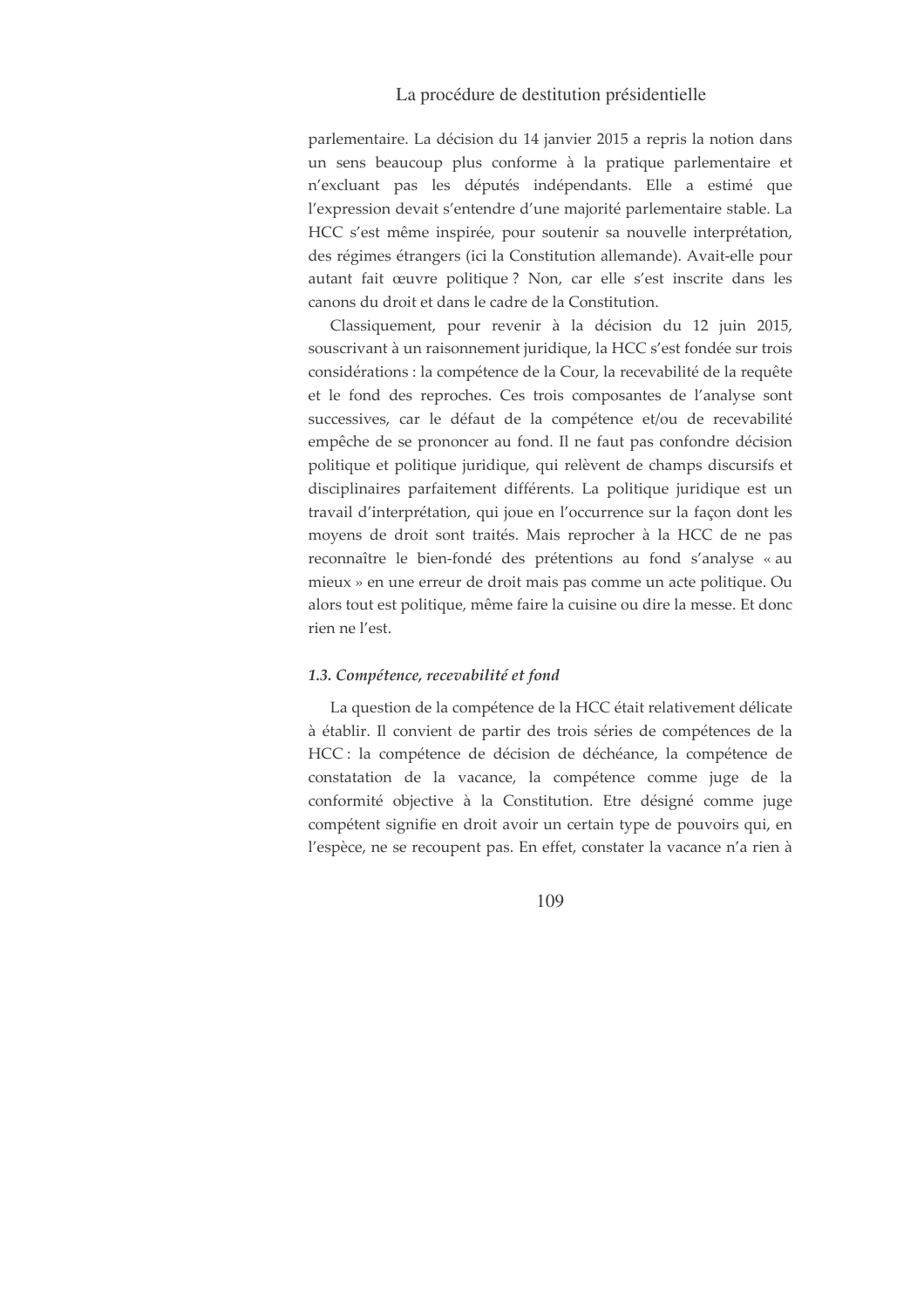voir avec la compétence de destitution, par substitution à la HCJ, ni avec celle de conformité à la Constitution.

Deux difficultés se présentaient. La première consistait à déterminer si l'article 167 de la Constitution, qui prévoit la compétence de jugement du président, pour faute grave, par la HCC en raison de l'absence d'installation de la HCJ, était applicable. Il s'agissait aussi de déterminer la procédure applicable devant la HCC, dès lors que la loi organique n° 2014-043 relative à la HCJ, très précise et d'une belle clarté malgré sa technicité, ne mentionnait aucunement la procédure à suivre devant la HCC, ni même sa compétence.

La HCC a retenu sa compétence, en tant que juge pénal par défaut, estimant sans doute avec raison que la procédure de destitution présidentielle était de « nature pénale ». Si l'on peut souscrire -bien qu'avec une légère hésitation- à cette qualification pénale, c'est au motif que la peine dont est passible le président est de nature politique : il est destitué. Si l'on compare les sanctions qui relèvent du code pénal, que la HCJ, ou la HCC par défaut, peut prononcer à l'égard des autres justiciables qui sont de leur ressort (présidents des assemblées, premier ministre et membres du gouvernement, président de la HCC), il y a lieu effectivement de distinguer deux formes de procédure, dont la nature pénale est plus ou moins prononcée. La destitution présidentielle est une sanction politique et non pénale. Mais il est exact de dire que l'environnement de la procédure de destitution est de nature pénale. C'est pourquoi, du reste, il est discutable d'avoir écarté le moyen relatif à la CENIT sur la base de l'incompétence du juge constitutionnel, car il s'agit d'une réponse qui relève de la HCC juge constitutionnel, alors que la HCC était ici saisie comme juge pénal.

La requête parlementaire, de façon surprenante, ne contenait aucun moyen sur le bien-fondé de la compétence de la HCC et ne développait que des moyens de fond. Cette compétence, malgré la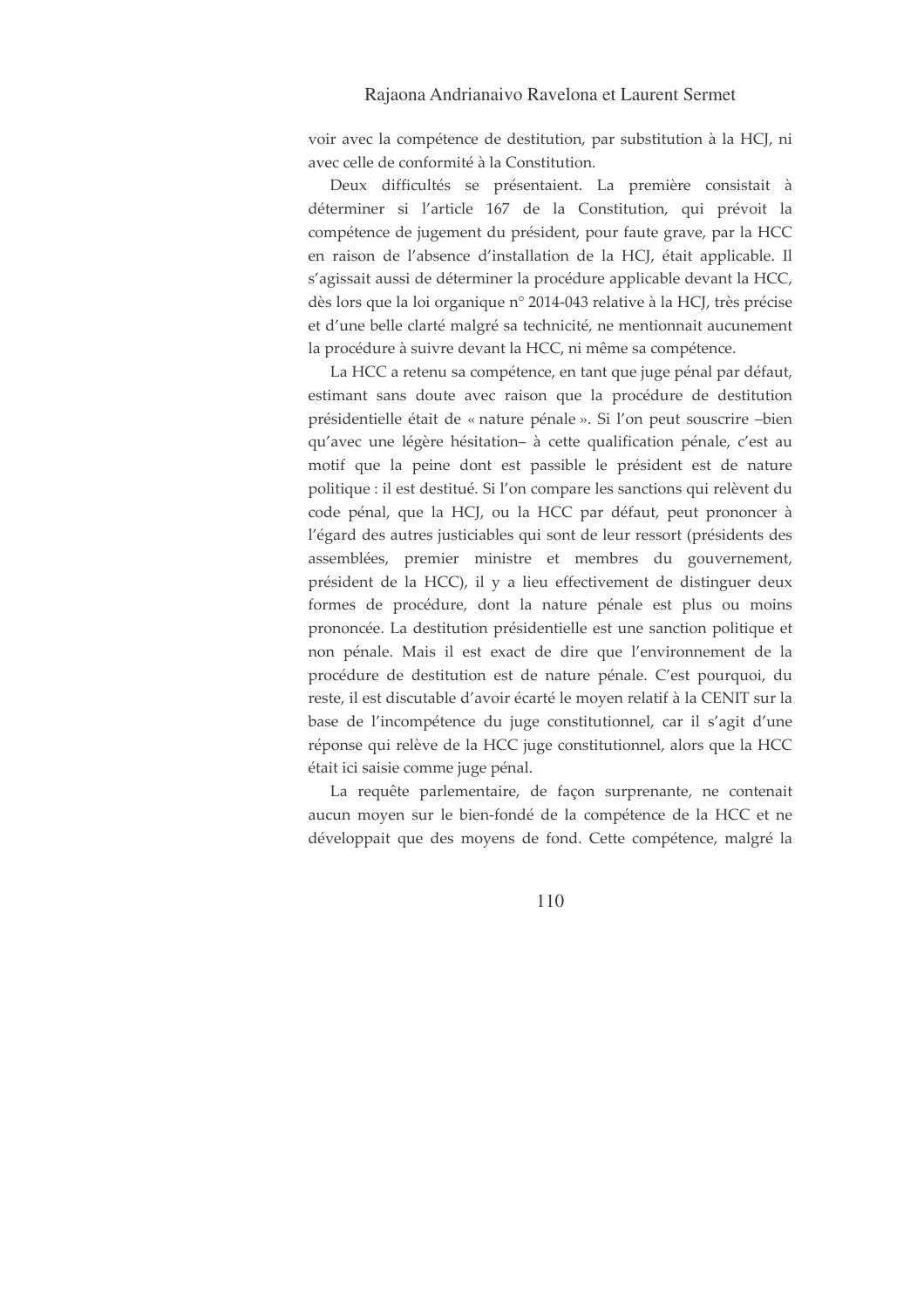lettre de l'article 167, 2<sup>ième</sup> al., la confirmant, n'est pas sans difficulté à établir. En effet, elle se définit « à titre exceptionnel » -ce qui mérite une explication sur l'existence ou non de cette exception- mais surtout elle ne vise que le président de la République et non les autres justiciables de la HCJ. En clair, il y a un traitement différencié (discriminatoire ?) entre le président qui peut être jugé par la HCC et les autres justiciables qui ne le peuvent pas. Pourquoi ? Quoi qu'il en soit le texte donne un sens favorable à la compétence de la HCC, malgré d'évidentes ambiguïtés.

La recevabilité est donc le second temps de l'analyse conduite par la HCC. Et de ce point de vue, la HCC a levé la seconde des difficultés en admettant, et à raison, que la procédure applicable devant celle-ci était d'« interprétation stricte et non analogique », soit l'application à la lettre de la loi organique sur la HCJ. Là encore, les parlementaires n'ont pas cru bon de développer les moyens relatifs à la recevabilité comme si elle allait de soi. Il n'en va rien. Il faut dire que c'est là l'aspect le plus surprenant de la requête et le moins fondé. L'irrecevabilité de la requête est, en effet, manifeste. Aucune des étapes de la procédure de destitution n'a été respectée. A commencer par une requête en destitution qui doit être initiée par une association de citoyens légalement constituée, soit une requête citoyenne, et non, comme cela l'a été directement, par un groupe de parlementaires. Une commission de requête doit être constituée au sein de l'Assemblée pour juger de la recevabilité. Elle ne l'a pas été. Une commission d'enquête doit l'être aussi. Elle ne l'a pas été. Une chambre d'instruction doit être composée. Elle ne l'a pas été. Une communication au procureur général de la Cour suprême du dossier doit être réalisée pour qu'il rende ses réquisitions et saisine la HCJ/HCC, qui enfin peut se prononcer au fond.

Aucune de ces étapes n'a été respectée. La HCC est peut être compétente mais l'affaire n'est pas recevable et les députés de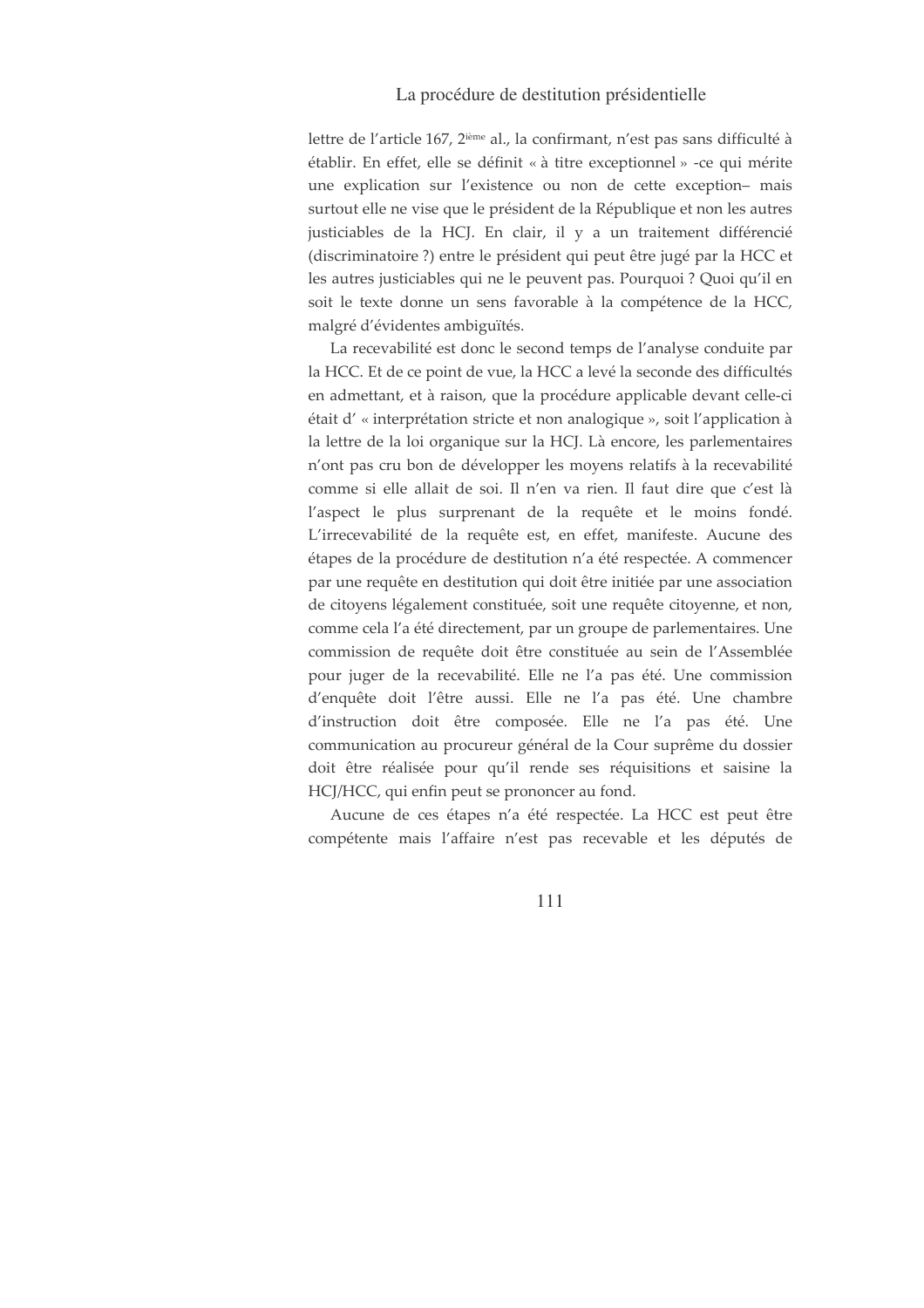l'Assemblée nationale n'ont pas respecté le texte organique qu'ils ont voté. L'irrecevabilité est si grossière, peut-on estimer, qu'elle rend l'acte de saisine de la HCC inexistant. Si l'acte est inexistant, il n'y a pas lieu de discuter de la compétence de la HCC... Et pourtant la HCC a retenu la recevabilité de la requête au terme d'un raisonnement qui ne convainc pas. Pourquoi ? La réponse est claire. Pour répondre à la pression politique et démontrer par le menu, argument après argument, que la requête est non-fondée au fond. Ici effectivement se situe la politique juridique de la Cour : choisir de répondre au fond alors que l'irrecevabilité relevait de l'évidence. La Cour aurait-elle dû s'interdire de raisonner ainsi ? On peut le penser et le défendre, surtout si l'on considère que son obiter dictum -à laquelle manifestement la Cour tenait- aurait été possiblement ajoutable, non sans discussion critique toutefois, comme nous le verrons.

Et le bien-fondé des moyens ? La HCC ne pouvait effectivement que retenir le mal-fondé des moyens. Et aucune des argumentations avancées par la HCC n'est discutable car les moyens reprochaient des éléments de violation de la légalité constitutionnelle mais ils ne s'apparentaient en aucune façon à la faute grave, répétée et à la haute trahison.

En clair, le sens à donner de la décision est acceptable dans le fond, quelle que discutable que soit la question de la recevabilité. L'avis doit recevoir une semblable appréciation.

# 1.4. Un nouveau principe de droit constitutionnel : la non-régression de l'Etat de droit

Face à la volonté redoublée de « faire tomber » tous azimuts le pouvoir exécutif, la HCC a justement considéré, dans son avis, qu'accepter de faire droit à une procédure de censure du gouvernement conduirait à un régime d'assemblée, soit à une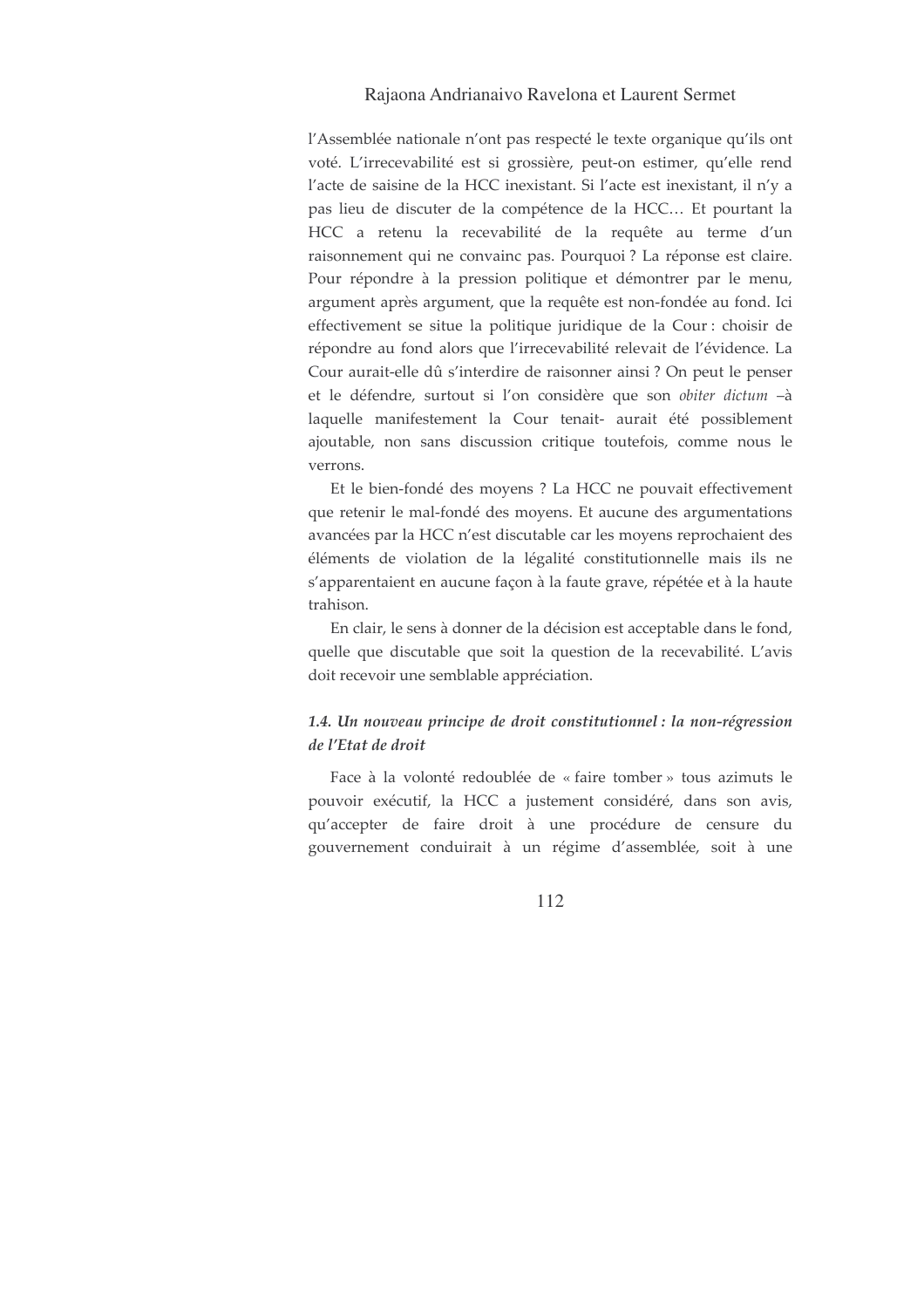confusion des pouvoirs en faveur de l'Assemblée, qui est provisoirement de surcroît dans une situation exceptionnelle de chambre monocamérale.

La HCC a innové en considérant que le principe de nonrégression, qui a été mis en lumière dans le domaine du droit international de l'environnement par le professeur Michel Prieur, s'appliquait pleinement à la situation. A notre connaissance, c'est la première consécration universelle de ce principe qui néanmoins procède du bon sens. Alors que l'Etat est fragilisé (absence de Sénat, de la HCJ), il est des procédures qui doivent être mises en veilleuse car leur usage pourtant prévu par le texte constitutionnel conduirait à une situation de régression de l'Etat de droit. L'idée est qu'il existe une sorte de noyau dur institutionnel qu'il n'est pas possible d'entamer sauf à empêcher l'Etat de pouvoir sortir de la crise dans laquelle il est placé et lui faire œuvre de résilience. L'idée sousjacente, qui est très innovante, reste dans les canons de l'interprétation du droit. Lorsqu'une prérogative existe parce qu'elle est consacrée par le droit, elle ne peut être reconnue si elle excède des limites explicites et/ou implicites (ici le principe de non-régression découle de l'esprit plus que de la lettre) et si elle est témoigne d'un abus de procédure ou de droit.

C'est ainsi que le mouvement entre la décision et la décision se rejoint. La décision ne se comprend, dans son dispositif, que si l'on considère qu'elle fixe, bien au-delà du mal-fondé des moyens de destitution, trois obligations ultra petita (au-delà de la requête) : plein exercice des fonctions, séparation des pouvoirs et « pacte de responsabilité ». Il faut comprendre, d'après nous, que les institutions perdent le temps de la transition (absence de Sénat) le droit de mobiliser les instruments de défiance constitutionnels, qui ne sont pour l'heure pas adaptés à la situation. D'où l'appel fait à un pacte de responsabilité, qui est la suite logique du principe de non-régression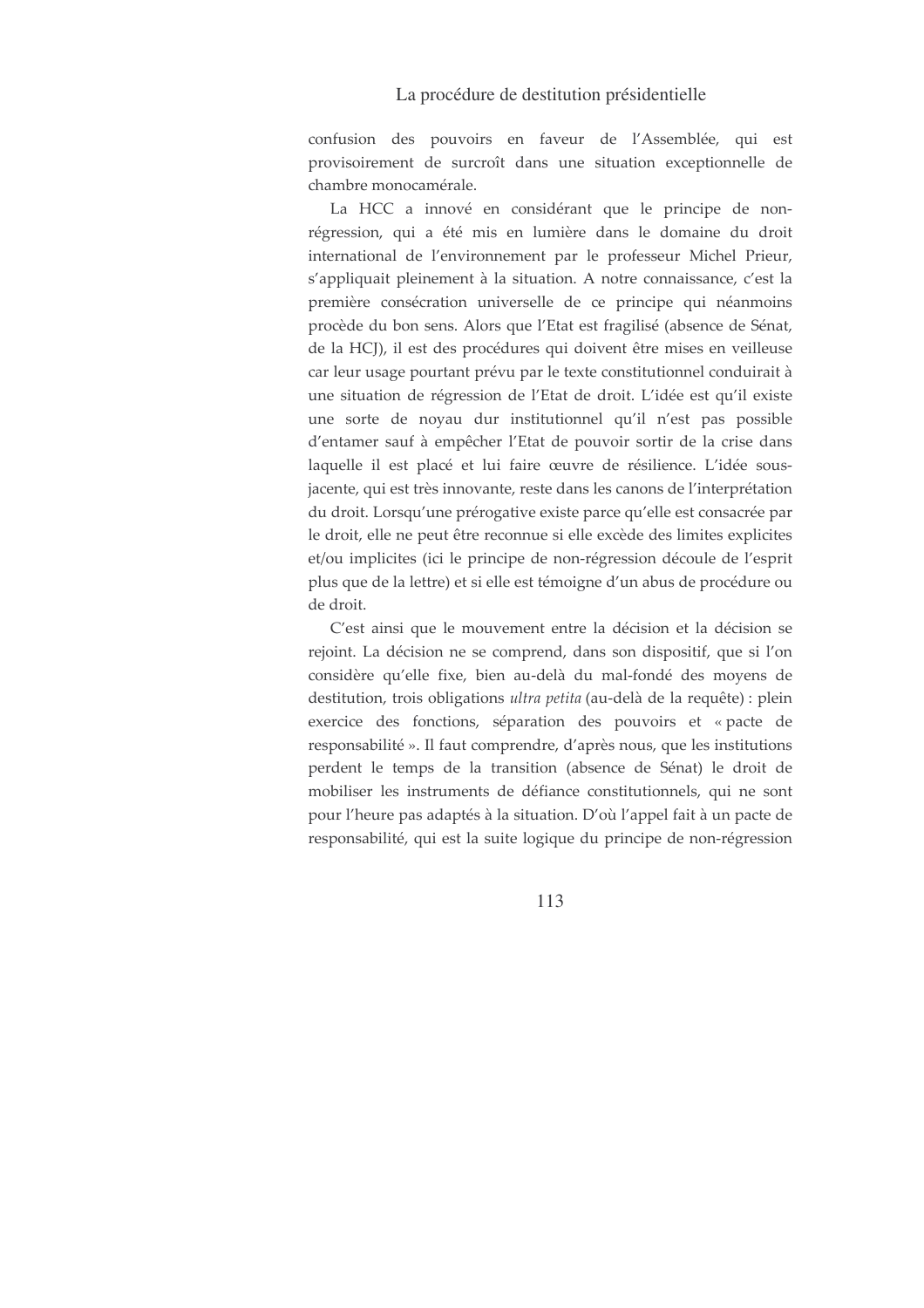de l'Etat de droit. Certes, cet appel sort du cadre qui s'impose strictement au juge constitutionnel et relève du champ politique. Mais, bien qu'il soit en étroite relation avec le principe de nonrégression, il ne peut être doté que d'une force indicative. Indicative mais pas nulle.

L'appropriation politique du principe de non-régression s'est à nos yeux traduite dans les propos de Brechard Loyola, président de la région de l'Anosy, pour qui : « aucun haut responsable n'a le droit de mettre en péril la nation »<sup>10</sup>. Il en tire une conclusion logique : « il est désormais question d'instaurer le dialogue et l'apaisement comme le stipule l'article 5 de la décision de la HCC ».

#### 1.5. Quelle est l'autorité du juge constitutionnel ?

L'autorité du juge constitutionnel rejoint l'autorité de la loi et du droit, pour des motifs de raison et de culture démocratique. Le juge constitutionnel est institué sur la base d'un pacte social qui trouve à son origine le peuple et qui a pour centre d'intérêt la protection de la Nation. Plus concrètement, les décisions du juge constitutionnel sont irrévocables, sauf à modifier la Constitution et les avis sont de portée consultative mais revêtus d'une autorité morale considérable. Cela conduit à faire du juge un « pouvoir », mais pas au sens politique du terme, car il doit exercer ses prérogatives dans le respect de la Constitution et de façon indépendante et impartiale. Il n'a pas de programme politique mais un programme constitutionnel. Il ne peut pas proposer de solutions politiques (par exemple dire que tel candidat est politiquement apte ou inapte à la fonction politique) mais il se doit de décrire les règles de droit constitutionnel, qui s'imposent dans le champ démocratique, et qui fixent le cadre d'exercice du pouvoir. L'enjeu de son office consiste à poser que dans la vie

 $10$  L'Express de Madagascar, 13 juillet 2015, p. 4.

<sup>114</sup>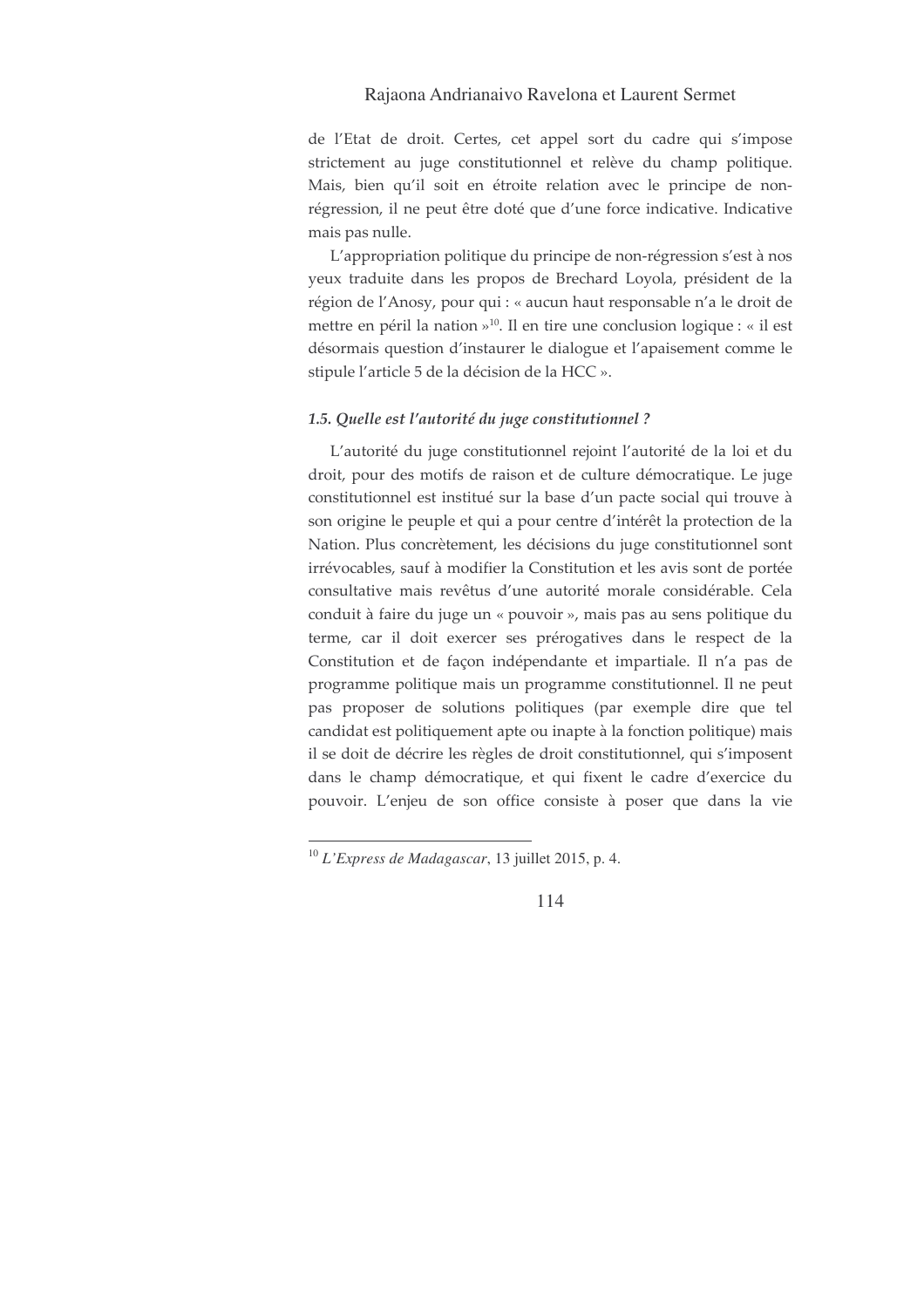publique, s'il est des multitudes de paramètres, le paramètre constitutionnel est indépassable.

## 2. L'injonction contentieuse d'un « pacte de responsabilité » : quelle légitimité du juge constitutionnel ?

Faut-il voir dans l'article 5 du dispositif de la décision un excès de pouvoir de la HCC ? Fallait-il renoncer à enjoindre aux institutions politiques de mettre en place un « pacte de responsabilité », dont le contenu n'est absolument pas explicité et qui peut apparaître comme un retour de forces politiques favorables à la stabilité de l'exécutif présidentiel ? Il n'est nullement question d'entrer dans le débat politique pour désigner qui aurait politiquement raison ou tort. Ce n'est pas l'objet de l'analyse constitutionnaliste. Est-il courant que le juge sorte ouvertement du rôle qui lui est assigné par les demandes et les conclusions qui délimitent l'objet du litige, pour faire une œuvre plus politique? Assurément, il convient de répondre par la négative. Mais ce n'est pas non plus exclu. Un important exemple est donné par la Cour internationale de justice, dans son avis du 8 juillet 1996.

## 2.1. La démonstration par l'exemple : l'avis de la Cour internationale de justice sur l'arme nucléaire

Cet avis, l'un des plus importants de la Cour, également très conflictuel entre les juges, portait sur le point de savoir si l'usage de l'arme nucléaire ou la menace d'usage de l'arme nucléaire était conforme ou non au droit international. L'objet du litige était donc fort borné et, étant donnée la charge politique considérable de la question, les juges furent dans l'incapacité de donner une réponse tant unanime que claire. Ils se « déchirèrent », notamment, sur la reconnaissance d'une « circonstance extrême de légitime défense » de l'Etat à recourir à la menace, voire à l'usage, de l'arme nucléaire. L'opposition entre le président Mohamed Bedjaoui (Algérie) et son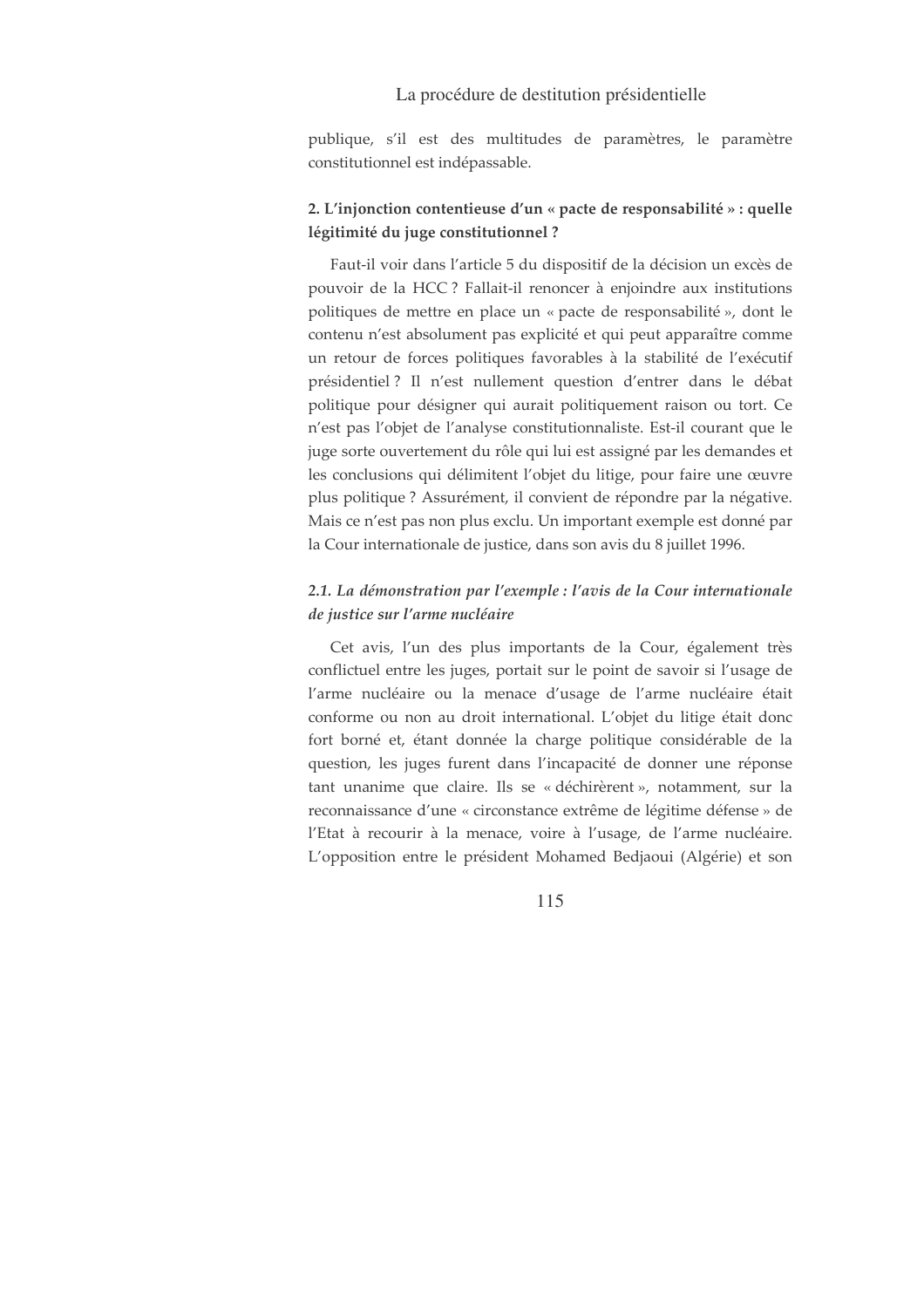vice-président Stephen Schwebel (Etats-Unis) est restée célèbre. Alors que le premier souhaitait absolument mettre en évidence l'illicéité internationale de l'arme nucléaire (usage et menace), le second s'y opposa. Son opinion dissidente révèle ses points d'opposition: « l'affaire illustre une tension sans précédent entre la pratique des Etats (favorables à détenir l'arme nucléaire) et les principes juridiques (défavorables à celle-ci)... Cette pratique étatique n'est pas celle d'un objecteur persistant isolé et secondaire mais celle des membres permanents du Conseil de sécurité, soutenus par un nombre considérable d'autres Etats... Les résolutions de l'Assemblée générale en sens contraire ne sont ni normatives, ni déclaratoires du droit international existant ».

C'est dans ce contexte de division interne que la Cour décida de reconnaitre que l'usage ou la menace de l'arme nucléaire « serait généralement contraire aux règles du droit international des conflits armés ». L'usage du conditionnel exprime, bien qu'indirectement, le délicat, sinon l'impossible, accord sur le statut militaire de l'arme nucléaire. Beaucoup plus surprenante encore, fut la consécration de la fameuse exception relative à la circonstance extrême de légitime défense, car la Cour se déclara dans l'impossibilité -au vu de l'état actuel du droit international ainsi que des éléments de fait-« de conclure de façon définitive que l'usage ou la menace serait illicite ou licite en cas de circonstance extrême de légitime défense ». Ainsi, c'est bien un cas d'indécision qui fut rendu par la Cour. Heureusement qu'il s'agissait d'une procédure consultative, car en procédure contentieuse, cela aurait été assimilable à un déni de justice.

Nous avons posé le cadre de l'affaire. La ressemblance, que nous voulons voir avec la décision et l'avis de la HCC, pourra sembler bien incertaine, à moins que l'on accepte de considérer l'énorme charge politique sous-jacente. Comment un juge peut-il s'aventurer sur ces terrains-là sans danger ? Mais il faut aller plus loin. En effet, le dernier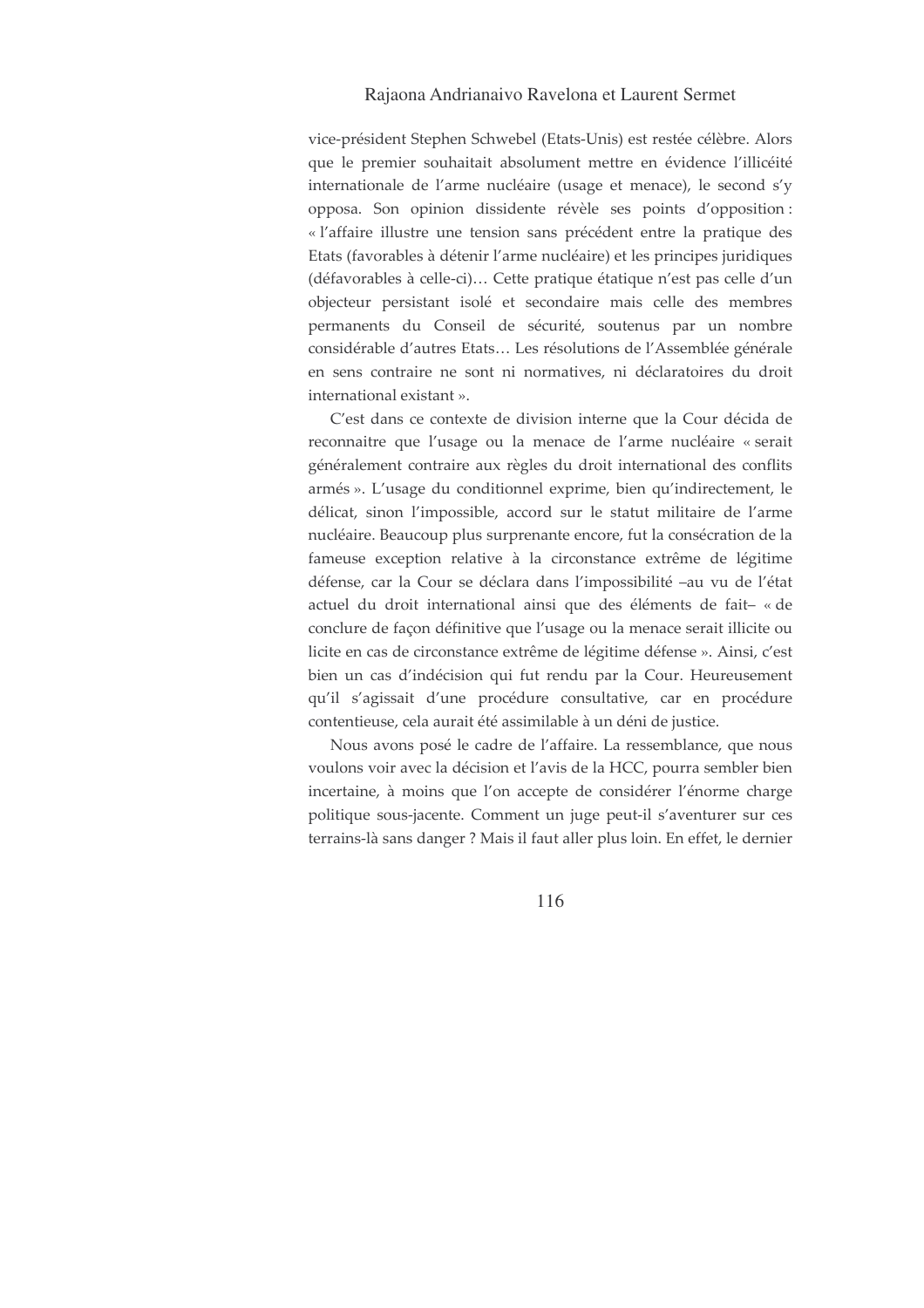considérant du dispositif de l'avis de la CIJ avalise l'idée de cette proximité. La Cour internationale de justice, cette-fois-ci à l'unanimité, estima que les Etats avaient une obligation de poursuivre de bonne foi des négociations conduisant à un désarmement nucléaire complet et global sous contrôle international (dispositif 2F). Cette injonction, qui n'était que la réitération de l'article VI du traité sur la non-prolifération, du 1<sup>er</sup> juillet 1968, sortait parfaitement en dehors du cadre de la question posée au juge. Il l'adopta -à nos yeux- pour dépasser l'évidente imperfection dont il avait fait preuve jusqu'alors. C'est le président Bedjaoui qui insista pour compléter l'avis, par le haut, et fit plus ouvertement valoir dans sa déclaration jointe à l'avis qu'il existait une double obligation générale pour les Etats : négocier de bonne foi et parvenir à un résultat précis. Telle était son interprétation de l'article VI TNP : soit un désarmement général et complet sous contrôle international.

Le juge Schwebel, en parfait accord avec l'analyse qu'il avait conduite jusqu'alors, estima que : « De toute manière, comme le paragraphe 2 F ne répond pas à la question posée à la Cour, il doit être considéré comme un simple dictum ».

# 2.2. Retour à Madagascar: le « pacte de responsabilité », de quoi parle-t-on?

L'on peut donner corps à la notion de « pacte de responsabilité » eu égard à trois hypothèses : le pacte comme respect de la Constitution (hypothèse minimale), comme gouvernement d'unité nationale (hypothèse maximale) ou comme hypothèse intermédiaire, ce qui sera notre position.

Si le juge constitutionnel malgache avait été moins « innovant », il se serait contenté de rappeler que le respect de la Constitution par les acteurs politiques institutionnels s'imposait à eux. On sait que le Conseil constitutionnel français a tracé une ligne de démarcation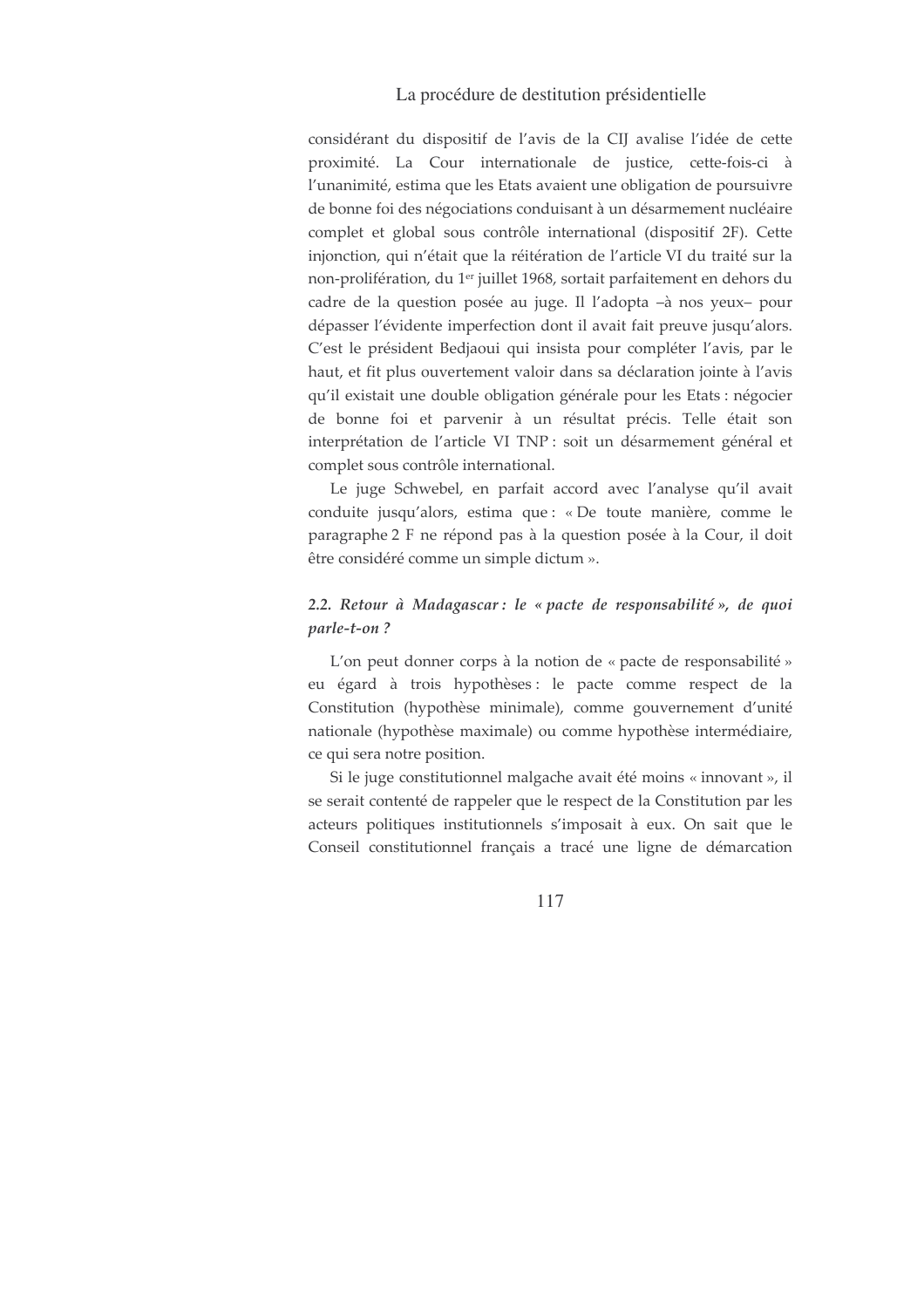conceptuelle entre la loi votée par les parlementaires, qui n'exprime la volonté générale « que dans le respect de la Constitution », signifiant que le juge constitutionnel puisse en vérifier le bien-fondé (décision n° 85-197 DC du 23 août 1985). A l'inverse, la loi référendaire, « expression directe de la souveraineté nationale », ne donne pas lieu à ouverture d'un contrôle de constitutionnalité (décision n° 62-20 du 6 novembre 1962). Ainsi le respect de la Constitution, norme de l'unité nationale, dans sa lettre et son esprit, serait la version minimale du « pacte de responsabilité »<sup>11</sup>. Evidemment cet aspect n'a pas échappé à la HCC, qui l'a elle-même formulé au titre de l'article 3 du dispositif de la décision (article 3 : Les institutions gouvernantes de la République (président de la République, gouvernement, Assemblée nationale) exercent pleinement leurs fonctions conformément à la Constitution).

Il s'ensuit, précisément et logiquement, que la notion de « pacte de responsabilité » ne peut pas être entendue comme relevant du seul respect stricto sensu de la Constitution. Ce respect est déjà en soi

<sup>&</sup>lt;sup>11</sup> Anaclet IMBIKI, « La portée du « Pacte de responsabilité » prévu dans la Décision N° 24-HCC/D3 du 12 juin 2015 de la Haute cour constitutionnelle (HCC) relative à la résolution de mise en accusation du Président de la République Hery RAJAONARIMAMPIANINA », *La Tribune de Madagascar*, 1er août 2015, in

http://www.madagascar-tribune.com/La-portee-du-Pacte-de,21340.html

Pour cet auteur, « la conclusion de ce pacte de responsabilité ne devrait en aucun cas avoir pour conséquence d'instaurer un régime extraconstitutionnel, mais au contraire, comme l'affirme à plusieurs reprises la décision de la HCC, les attributions des Institutions doivent être exercées conformément à la Constitution en vigueur ». Il en résulte que les institutions peuvent pleinement utiliser les mécanismes de mise en cause politique constitutionnels, sous réserve d'abus. Mais, c'est aussi le respect de l'éthique politique : « notamment, par l'interdiction des pratiques de corruption au sein de toutes les institutions étatiques (exécutif, législatif et juridictionnel, HCC comprise, sous peine de déclenchement de processus constitutionnel de mise en cause de responsabilité de l'institution fautive (dissolution de l'Assemblée nationale, mise en accusation pour déchéance, ouverture de commission parlementaire d'enquête, poursuite judiciaire) ».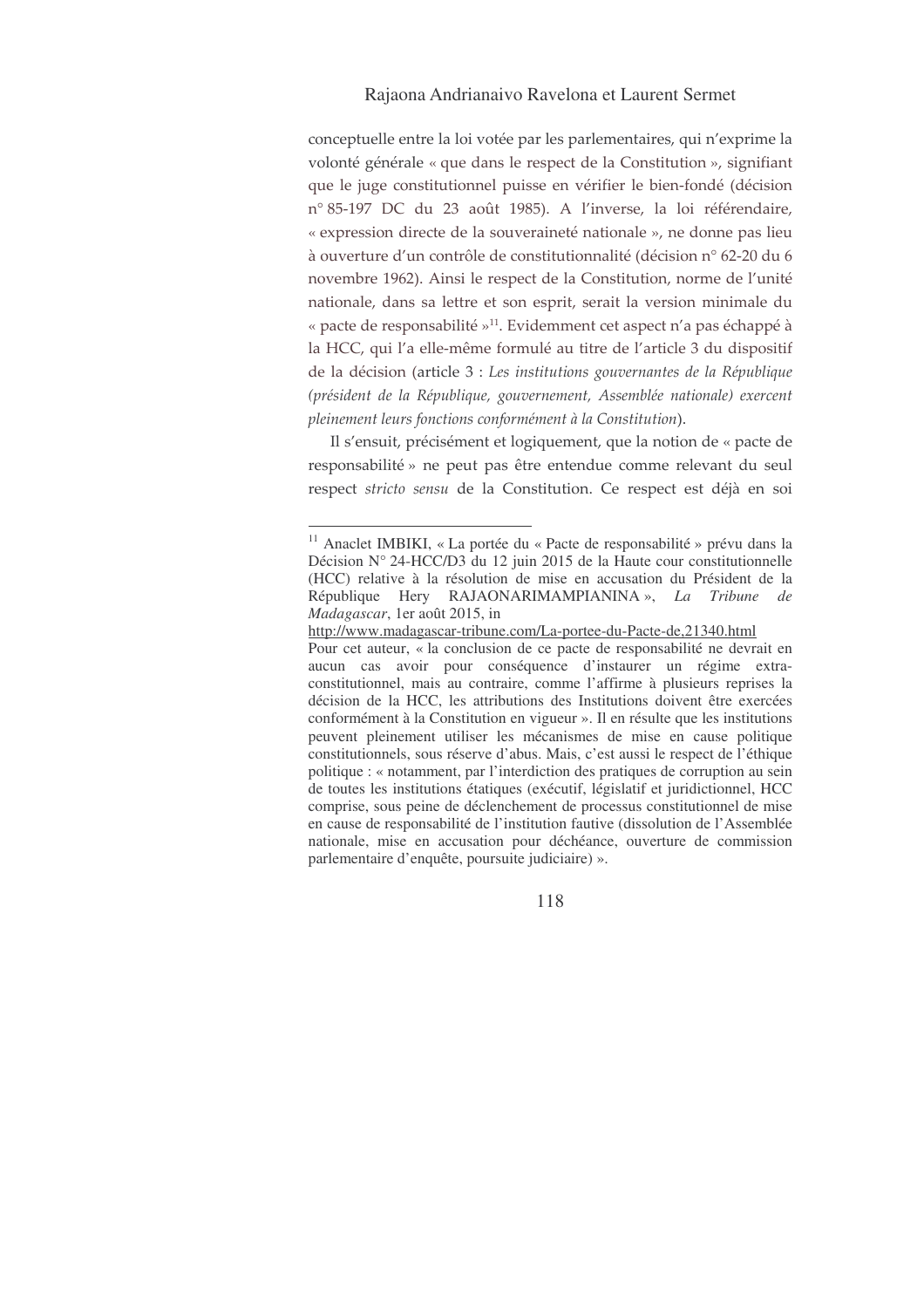considérable car il y a un déficit flagrant de seuil constitutionnel à Madagascar. On pourrait assimiler ce déficit à une « incompétence négative constitutionnelle » des autorités politiques, principalement exécutives. Celle-ci forme l'un des motifs les plus solides de ceux qui ont voulu la déchéance du président, notamment en ce qui concerne la non mise en place de la HCJ. On peut ainsi considérer comme faisant défaut actuellement, dans des formes variées, contrairement aux prescriptions constitutionnelles : la Haute cour de justice (articles 131 et 133) ; le Haut Conseil pour la défense de la démocratie et de l'Etat de droit (article 43) ; le Sénat (articles 80 à 85) ; le Conseil économique, social et culturel (article 105); le Haut conseil de la Défense nationale (article 56) ; la « structure nationale indépendante chargée de l'organisation et de la gestion de toutes les opérations électorales » (article 5 alinéa 2) ; l'inspection générale de la justice (article 112), et le Conseil national de la justice (article 113).

La liste est trop longue et elle est en soi une atteinte au principe de non-régression de l'état de droit, entendu comme un niveau minimal acceptable de respect de la primauté du droit et des institutions. Il est évident que la Constitution doit être complétée.

Dans son extrême opposé, la notion de « pacte de responsabilité » renverrait à un gouvernement d'unité nationale, qui en serait son expression maximaliste. Mais selon nous, elle renvoie à l'idée que les pouvoirs institutionnels doivent coopérer sincèrement et activement pour redresser le pays, en toute bonne foi, dirait le vocabulaire du droit international public. L'article 4 du dispositif qui fait valoir que : « L'exécutif et le législatif respectent les principes de la séparation et de la collaboration des pouvoirs, fondements du régime semiprésidentiel de la Quatrième République » s'en rapproche. Le terme constitutionnel retenu est celui de « collaboration » alors que celui que nous retenons est, dans la lignée terminologique du droit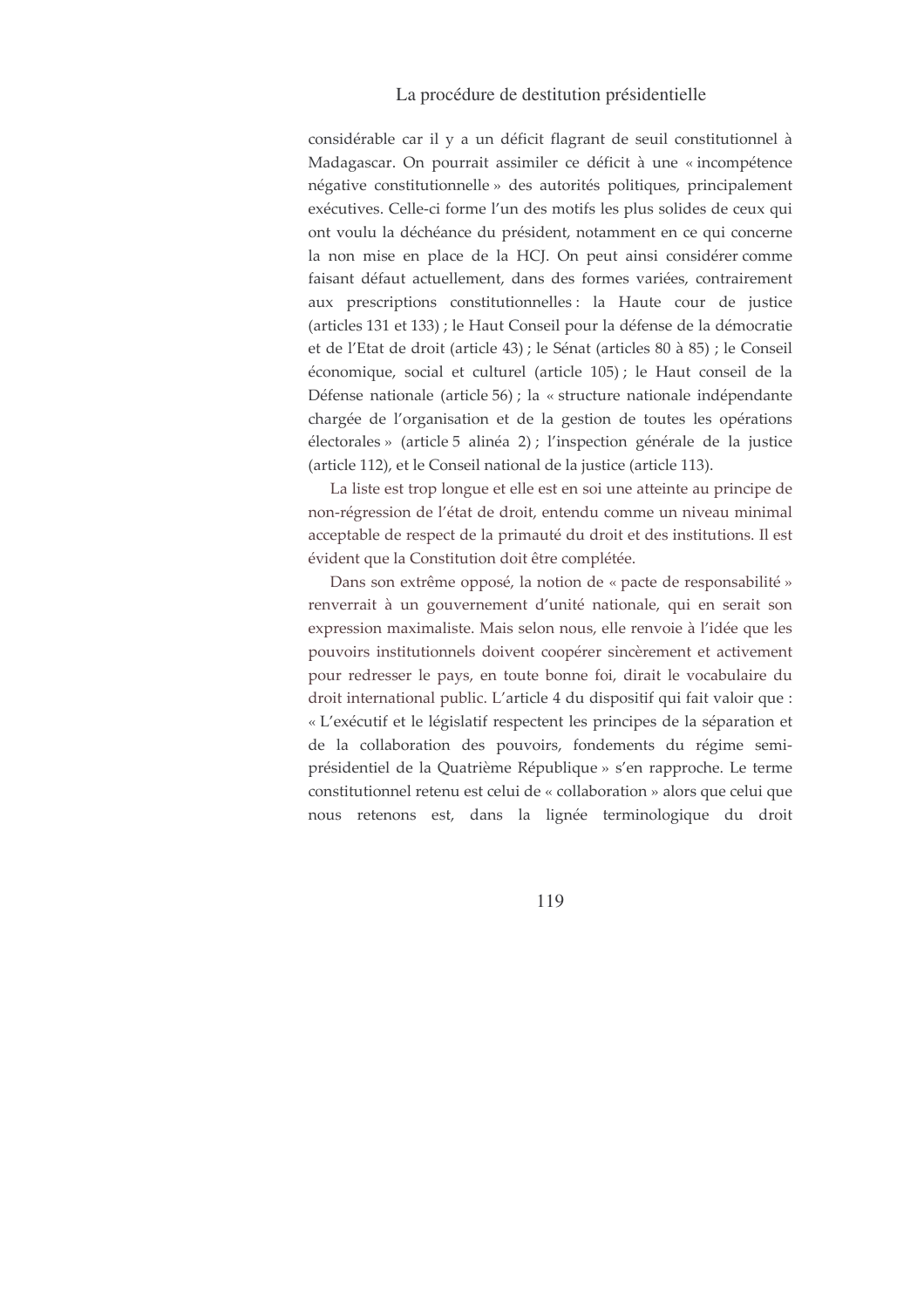international public, celui de « coopération ». Ils expriment la même idée.

Quelle que soit l'hypothèse retenue (maximaliste, intermédiaire ou minimaliste), il convient que les pouvoirs institutionnels collaborent entre eux. Comment justifierait-on une quelconque opposition à cette proposition? On pourrait considérer son imprécision substantielle, son incertitude temporelle, pour la récuser, alors qu'elle relève de la nécessité. Nécessité fait loi, disent les juristes, ce qui en anglais s'énonce par une formule nettement plus ambiguë : « necessity knows no laws ». Il s'ensuit une neutralisation d'une partie de la liberté de pouvoir des institutions, qui est, à nos yeux, la traduction positive du principe de non-régression de l'Etat de droit. Cette face positive de coopération est impliquée par sa face négative : ni mise en cause du président et/ou du gouvernement, ni dissolution de l'Assemblée nationale. Elle implique de manier avec une prudence extrême l'outil du référendum. Face à la crise, le président pourrait être tenté de recourir au peuple pour re-légitimer son pouvoir et neutraliser ceux qui l'ont attaqué. Ainsi reconfigurerait-il à son avantage la situation politique dégradée. Mais l'exercice de cette prérogative, par les implications qu'elle recèle, apparaîtrait en rupture avec la face positive de la non-régression, soit l'obligation de coopérer.

#### 2.3. La HCC et le « pacte de responsabilité » : un simple dictum ?

A l'instar du juge Schwebel, faut-il considérer l'article 5 du dispositif comme « un simple *dictum* » ? Le dispositif de la décision du 12 juin énonçait six articles, le dernier simplement procédural pouvant être écarté<sup>12</sup>. Ce dispositif peut être scindé en deux parties, de

<sup>&</sup>lt;sup>12</sup> Selon la décision de la HCC du 12 juin, il fut décidé que : Article 1 : La demande des requérants est recevable. Article 2 : La demande est rejetée comme non fondée. Article 3 : Les institutions gouvernantes de la République (président de la République, gouvernement, Assemblée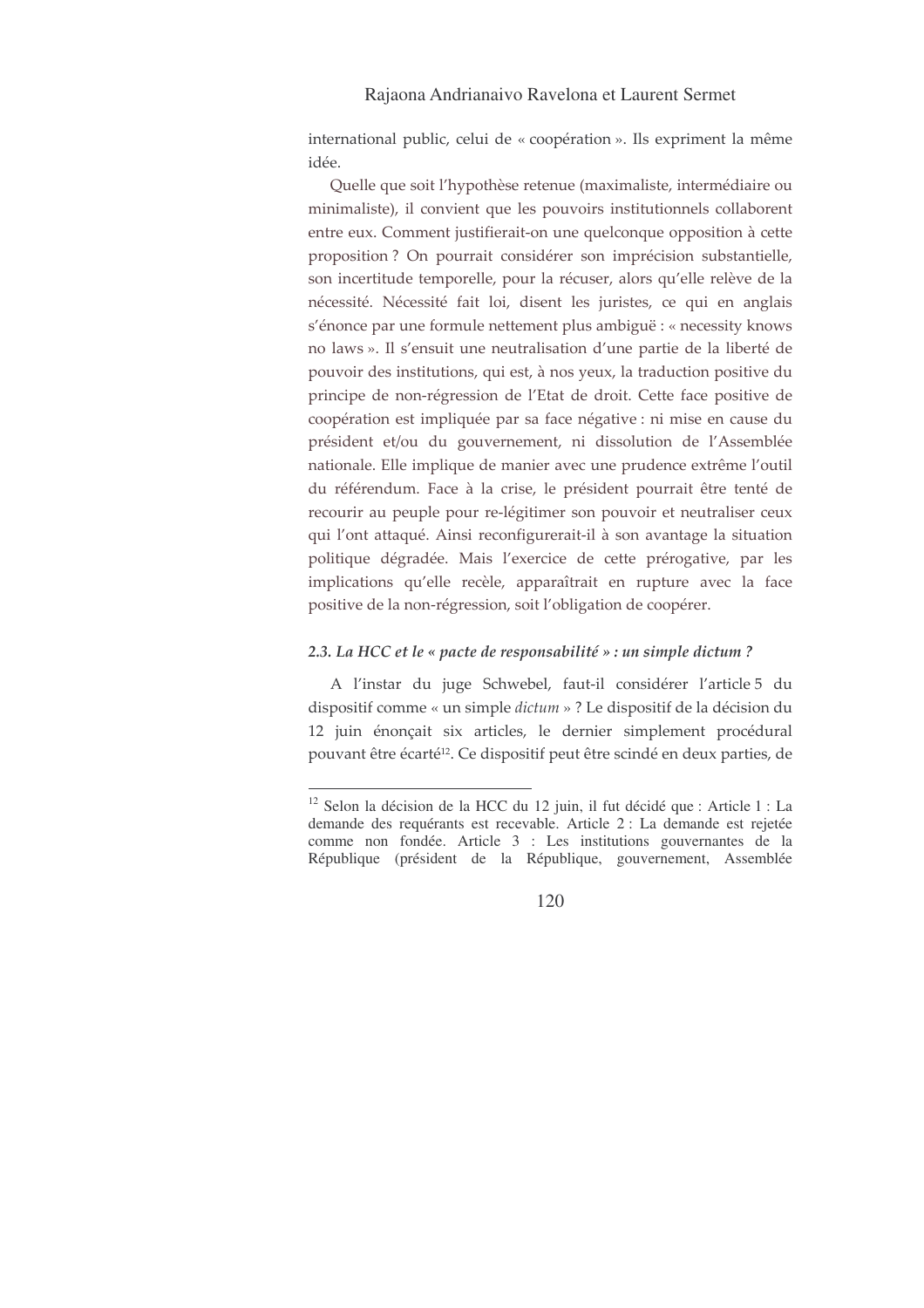nature très différente. La première concerne les articles 1 et 2 et, effectivement, relève du cadre de la question posée au juge constitutionnel faisant office de HCJ. La seconde (articles 3 à 5) est en revanche bien extérieure à cet office de juge pénal par substitution, et illustre un cas d'intervention ultra petita, et relève de la compétence du juge constitutionnel de droit commun, celui qui orchestre les pouvoirs constitutionnels. Qui plus est, leur teneur très générale les fait plus ressortir d'une compétence consultative que contentieuse. Soit une décision qui est un avis de facto, ce qu'un juge doit évidemment éviter de faire : mélanger les genres et les catégories juridiques. En effet, alors que l'office de juge pénal est stricto sensu lié aux parties en cause, l'intervention du juge constitutionnel qui interprète la Constitution est d'effet erga omnes. L'article 5 du dispositif est donc assurément un dictum. On peut le regretter ou s'en réjouir selon sa position sur l'échiquier politique.

Du point de vue de l'analyse constitutionnaliste, il est finalement heureux qu'il en aille ainsi car ainsi la Constitution demeure normative et le pacte, dont la substance reste à construire pour les hypothèses intermédiaire et maximaliste, est indicatif. Ainsi force et primauté sont légitimement données à la loi alors que le pacte, la feuille de route et autres accords politiques ressortent du domaine politique, lesquels sont en raison de leur nature subordonnés à la Constitution. Toute tendance visant à écarter le texte constitutionnel doit être évitée, sinon pour son principe sinon pour ses effets, car elle

Nationale) exercent pleinement leurs fonctions conformément à la Constitution. Article 4 : L'exécutif et le législatif respectent les principes de la séparation et de la collaboration des pouvoirs, fondements du régime semiprésidentiel de la Quatrième République. Article 5 : Les institutions de la République œuvrent en faveur d'un pacte de responsabilité, garant du bon fonctionnement de l'Etat, dans le cadre de la Constitution en vigueur. Article 6 : La présente décision sera notifiée au président de la République, au président de l'Assemblée nationale, au premier ministre, chef du gouvernement et publiée au Journal officiel de la République.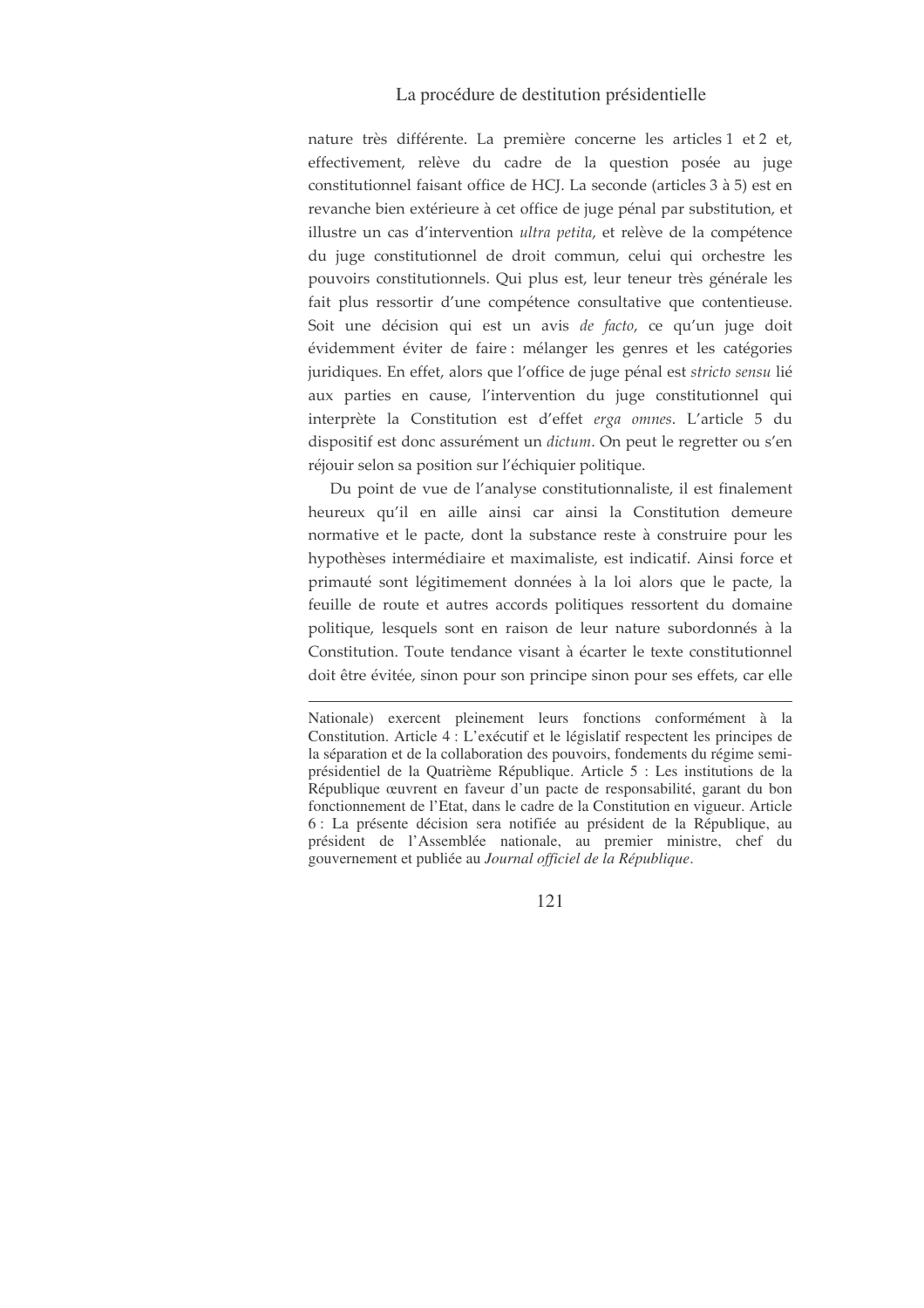est nécessairement discutable et dangereuse. Même si le degré d'intégration institutionnelle des pouvoirs constitués est très limité à Madagascar, s'apparentant au faible degré d'intégration des Etats dans les relations internationales, force et primauté doivent être donnés à la loi pour construire la société politique malgache. La société de droit est un progrès démocratique considérable par rapport à la société politique et il est opportun de poser les bases de leur existence et collaboration réciproques. Au plus fort de la crise, le jeu politique semblait caractérisé par une table d'échec où se trouvaient de moins en moins de pions et avec des protagonistes prêts à aller jusqu'à l'échec et mat.

Le respect de la Constitution doit être absolument observé même si elle n'est pas, en l'état, totalement satisfaisante. Le régime des circonstances exceptionnelles est incomplet. La loi organique qui précise ce régime, visé par l'article 63 de la Constitution, n'a pas été adoptée (autre élément de seuil constitutionnel critique quand on sait l'importance de ce régime juridique) et il n'y a pas d'interdiction de dissolution de l'Assemblée nationale durant ces circonstances exceptionnelles. De même, la sophistication des mécanismes de mise en cause politique de l'exécutif est excessive. On l'a vu en ce qui concerne la procédure de destitution présidentielle, initiée par des personnes physiques ou morales (art. 14 LO relative à la HCJ). C'est le cas de l'article 103 de la Constitution qui ne prévoit aucune limite de nombre ou de temps au vote d'une motion de censure. Puisque le régime politique est de type semi-présidentiel, qu'il y a séparation et collaboration des pouvoirs, il faut mettre en place des mécanismes de mise en cause mais aussi d'équilibre. Ouvrir trop grande la porte de la mise en cause politique est l'assurance de l'instabilité politique, comme la défunte quatrième République française. Des réformes constitutionnelles s'imposent d'autant plus que le pari est fait de respecter l'autorité de la Constitution.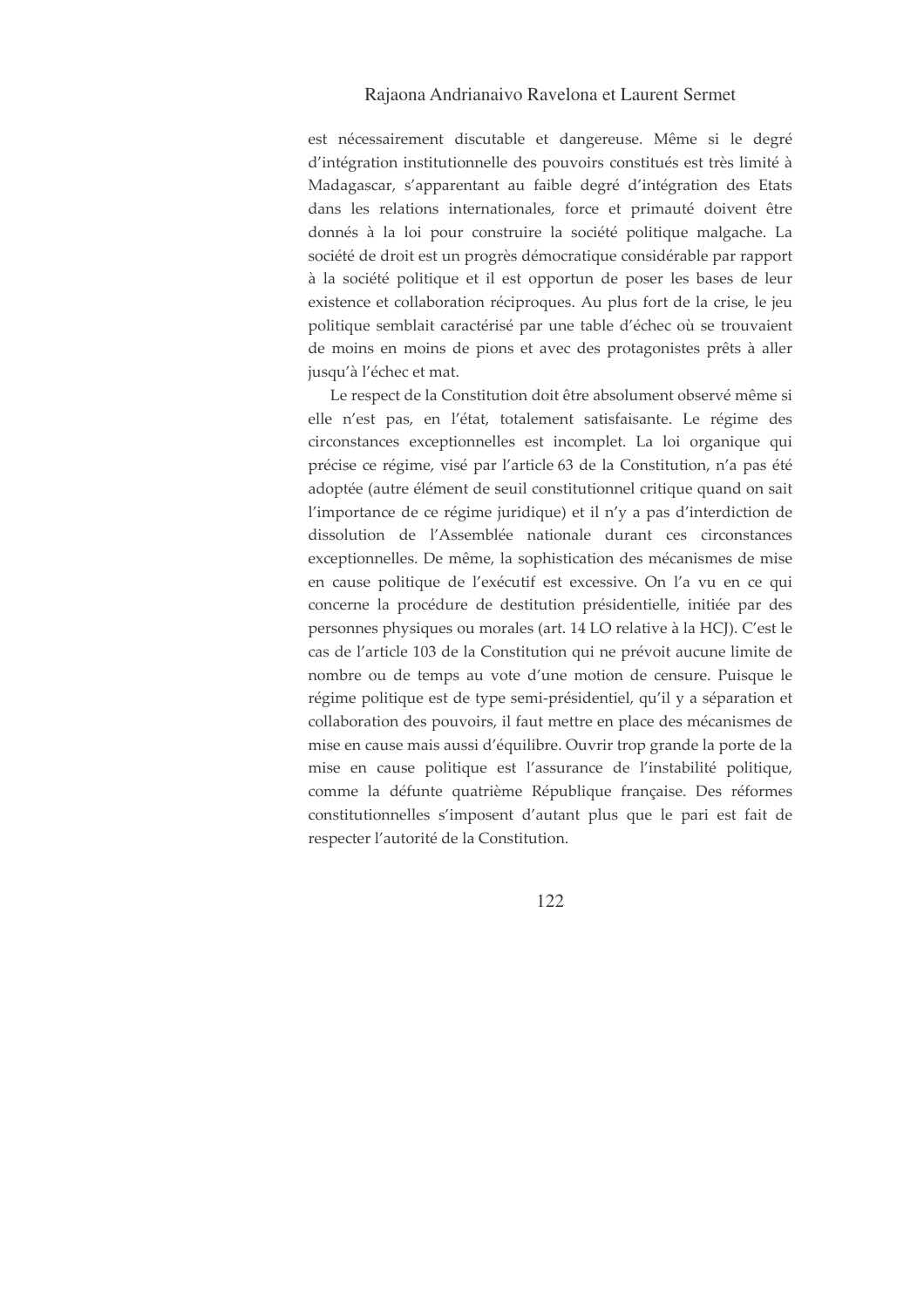# $2.4.$  Et maintenant: quelle appropriation politique du « pacte de responsabilité »?

La perspective d'une appropriation présidentielle du « pacte de responsabilité » se fait jour. Elle pourrait et devrait se matérialiser par la mise en place des institutions manquantes: Sénat, HCJ... Politiquement, une partie des acteurs politiques semble en accord, prima facie, pour s'engager dans la voie d'un pacte de responsabilité. Ainsi le 9 juillet, l'ARMADA, qui regroupe cinq formations politiques, posait la voie d'un pacte de responsabilité pour le fonctionnement normal des institutions, en faisant valoir le maintien du président et de l'Assemblée, mais envisageait de refondre le gouvernement sur la base de toutes les forces politiques de l'Assemblée. Le 13 juillet, le groupe parlementaire MAPAR, dont l'ancienne ministre de la Justice, Christine Razanamahasoa, envisageait de « discuter sérieusement » de la mise en œuvre de la décision de la HCC avec le président de la République. Dans son éditorial, Midi Madagasikara du 14 juillet, remarquait que la convergence sur les priorités était loin d'être gagnée. Pour les uns, la tenue des élections communales devait avoir lieu avant la signature du pacte tandis que les autres recommandaient la signature du pacte avec les élections (p. 2). L'éditorial de Les Nouvelles du 14 juillet voyait plutôt le pacte de responsabilité comme un partage des responsabilités en gestation. Quant à la Nouvelle Majorité Parlementaire, elle faisait valoir qu'une proposition de pacte avait été élaborée depuis plusieurs semaines<sup>13</sup>. Il serait heureux d'écrire un point final aux crises malgaches...

 $^{13}$  La Gazette de la Grande Ile, 14 juillet, p.5.

<sup>123</sup>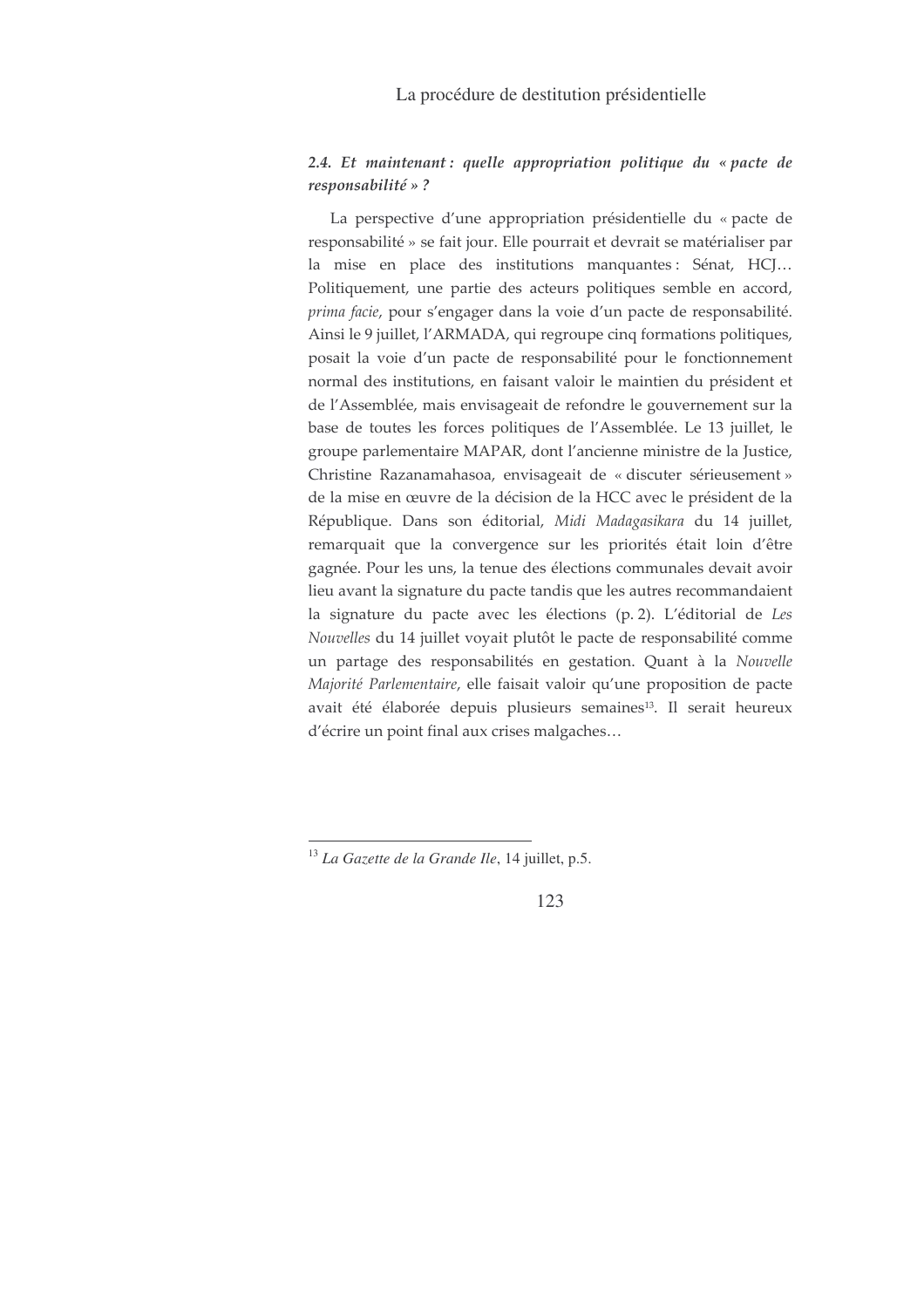#### 3. Madagascar, démocratie paradoxale ?

Alors que le pays est confronté à des crises politiques à répétition, ne faut-il pas aller plus avant que leur observation et leur analyse formelle ? Madagascar ne se présente-t-elle pas comme un paradoxe au regard de la démocratie ? A la question : la démocratie est-elle un choix ou un chemin?, l'Etat malgache semble répondre par la première branche de l'alternative, en raison de sa Constitution hautement démocratique et de sa prédilection en faveur de l'Etat de droit. En même temps, il semble être incapable d'assumer l'engagement en faveur de la démocratie alors qu'il le revendique : un paradoxe ou une démocratie paradoxale.

Comment expliquer cette situation? L'histoire constitutionnelle éclaire celle-ci. Schématiquement, la nation malgache est passée par des régimes politiques extrêmement diversifiés : les groupes ethniques dans l'île non unifiée, la monarchie merina unificatrice, le protectorat, la colonisation (1896-1960) et les régimes des quatre Républiques (4<sup>ème</sup> République depuis 2010). Cette succession de régimes est-elle vraiment un choix national ou l'expression de contraintes extérieures variées? Il n'est guère discutable que la colonisation ait été subie et peut-être que, dans une certaine mesure, le choix républicain initial (pression française) et ses formes contemporaines (pression internationale) le sont aussi. Observons qu'il n'est méthodologiquement pas possible de se limiter à l'analyse formaliste du droit pour comprendre les racines du paradoxe.

## 3.1. La nation malgache, de quoi est-elle l'expression? Quelles en sont les lignes d'identité, les lignes de fracture ?

Les lignes de l'identité malgache peuvent être trouvées dans l'histoire royale, lorsqu'à la fin du XVIII<sup>e</sup> siècle, sous l'impulsion ambitieuse du roi Andrianampoinimerina, les limites du pouvoir prennent pour assise l'ensemble territorial de l'île et une langue se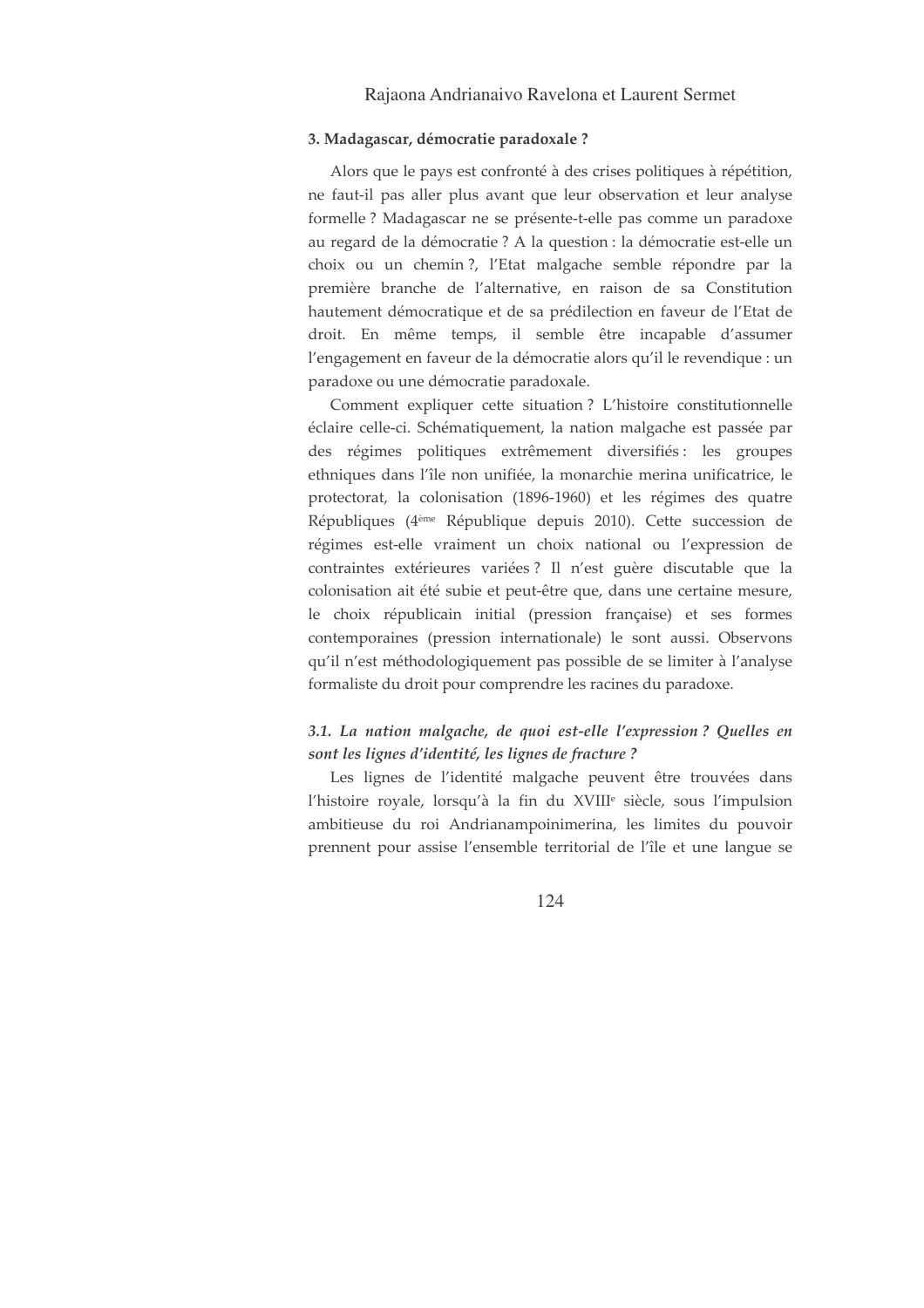diffuse et se pratique partout. Avec cette intercompréhension, l'administration r royale peut établir des eprésentations administratives au-delà des Hautes Terres<sup>14</sup> permettant de construire une unité politique. La vision rétrospective d'une monarchie idéalisée n'est peut-être pas si éloignée de la réalité dès lors que la société contemporaine et l'identité dont elle est porteuse en sont -ou semblent en être– l'expression. Outre la langue comme élément d'identité, on peut aussi en déceler la substance dans la pratique du fihavananana (ferment d'identité irréductible et, du reste, constitutionnalisé mais « concept intraduisible » $15$ ) et de la figure de l'ancien dont la sagesse est réputée être indépassable : le *raiamandreny.* 

Mais les forces centripètes, les lignes de fracture, sont bien réelles<sup>16</sup>. Un rapport récent présenté par la rapporteuse spéciale des Nations unies sur les formes contemporaines d'esclavage a montré, de façon édifiante, que l'esclavage est une réalité endémique et historique, un sujet « tabou », qui est lié à la segmentation de la société en quatre castes <sup>17</sup>, qui produit aujourd'hui encore ses effets. Qui plus est, la segmentation est aussi territoriale, marquant une forte opposition

<sup>14</sup> L'expression « Hautes terres » est utilisée par Jean-François RAISON dans sa thèse de géographie, *Les Hautes Terres de Madagascar*, Orstom-Karthala, 1984, 2 t., 1 234 p. Celles des « hauts plateaux » est fortement connotée sur le plan politique, par l'usage qui en a été fait aussi bien par l'administrration coloniale que par les hommes politiques malgaches aussi bien avant, qu'après l'indépendance.

<sup>15</sup> Harisoa RASAMOELINA, *Croyance et instrumentalisation à Madagascar*, mars 2012, 17 p., http://www.fesmadagascar.org/media/publications/croyanceinstrumentalisation.pdf <sup>16</sup> Dans une perspective analogue, que certains pourraient juger excessive : Anaclet IMBIKI, *La réconciliation nationale à Madagascar. Une perspective complexe et difficile,* L'Harmattan, 2015, 530 p. 17 Sur le sujet : Sylvain URFER et Ignace RAKOTO*, Esclavage et libération à Madagascar ,* Éditions Karthala – Centre foi et justice, 2014, 368 p. Voir

aussi Sylvain URFER, *Madagascar. Une culture en péril ?* Karthala, 2012, 144 p.

<sup>125</sup>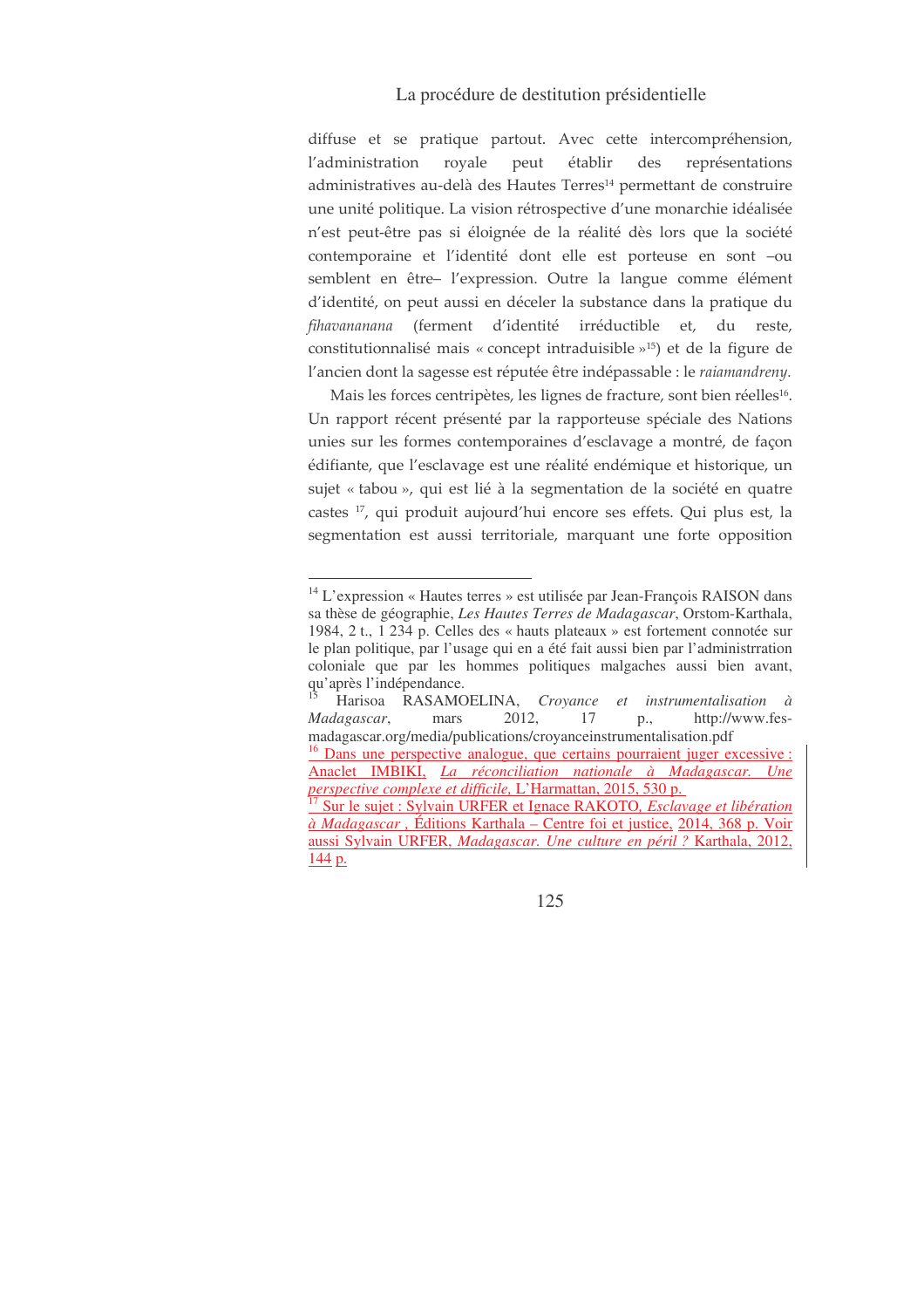entre les habitants des côtes et ceux des Hautes-Terres. Pour ces raisons, mais il en existe bien d'autres<sup>18</sup>, il ne fait pas de doute que la société malgache soit très inégalitaire. Sur le plan économique global, la crise frappe le pays durement et un rapport de la Banque mondiale très controversé estimait, en 2013, en pleine transition, que Madagascar était, parmi les pays en état d'extrême pauvreté, le seul qui n'avait pas connu de conflit armé<sup>19</sup>. Très alarmiste, il faisait valoir que 92 % de la population vivait en dessous du seuil de pauvreté. La société économique n'est pas en progression mais, bel et bien, en régression faute de pouvoir assurer un accès minimal partagé aux ressources. Quant à la société politique, il semble évident qu'elle n'a pas trouvé le paradigme susceptible d'en assurer son ciment, outre le fait que la République socialiste a ruiné une partie du pays et que les cadres malgaches ont fui. Et c'est là qu'intervient le paradigme démocratique... Il est instrumentalisé et détourné, car la réalité de sa signification exacte échappe à ceux-là mêmes qui doivent le promouvoir. Un problème déterminant de formation, d'éducation citoyenne et d'appropriation des concepts se pose. Ne faut-il pas aussi convoquer le phénomène insidieux et répandu de la corruption? Dans leur étude sur la paix et les conflits à Madagascar, Oliver Jütersonke et Moncef Kartas identifient trois principales lignes de fracture<sup>20</sup>.

<sup>&</sup>lt;sup>18</sup> La responsabilité du personnel politique au pouvoir de 1960 à 1972 et de 1975 à 2009 n'est jamais discutée. Or l'élite politique était principalement d'origine côtière, comme en témoigne l'origine du Président Ratsiraka, de Toamasina. Aucune véritable politique de décentralisation ne faut jamais conduite.

 $19$  Banque mondiale, Madagascar : chiffrer les coûts de la crise politique, 5 juin 2013,

http://www.banquemondiale.org/fr/news/feature/2013/06/05/madagascarmeasuring-the-impact-of-the-political-crisis

 $\frac{1}{20}$  « Les trois principales lignes de fractures identifiées sont la division entre une culture orale de l'autorité et les écrits de l'administration étatique, la

<sup>126</sup>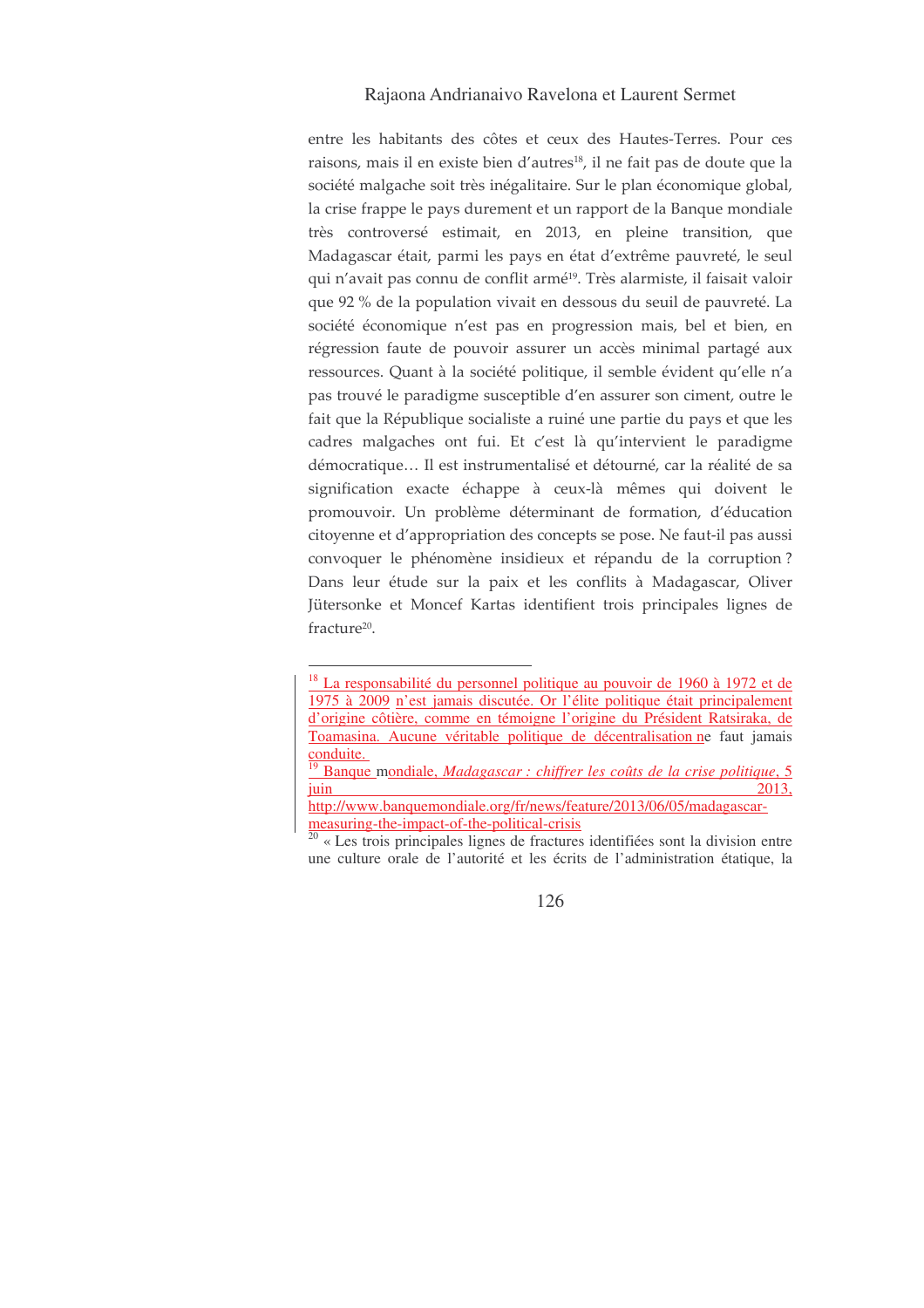### 3.2. Cadres républicain et constitutionnel et démocratie paradoxale

Chaque République s'est dotée d'une Constitution, témoignage d'une idéologie, comme en atteste la Constitution socialiste de la 2<sup>ème</sup> République (1975-1991)... Depuis que l'Etat s'est engagé dans la voie démocratique, après le virage de son président Didier Ratsiraka, alors que le communisme institutionnel s'effondrait en Europe, les deux dernières Constitutions (1992 et 2010), celles de la III<sup>e</sup> et de la IV<sup>e</sup> Républiques, sont résolument démocratiques et favorables à l'État de droit, mais elles s'inscrivent dans un contexte partiellement biaisé.

La Constitution de 1992, amendée à deux reprises, revendiquait : « l'héritage de société pluraliste et respectueuse de la diversité, de la richesse et du dynamisme de ses valeurs éthico-spirituelles et socioculturelles, notamment, le « fihavanana » et les croyances au Dieu créateur ». La Constitution de 2010 s'inscrivait dans le contexte de la transition, qui s'était installée s'inscrivait, elle, dans le contexte de la transition, qui s'était installée depuis mars 2009, lorsque le président Marc Ravalomanana avait quitté le pouvoir sous la contrainte de la rue. Ces deux dernières Constitutions sont limpides en termes de mécanismes de séparation des pouvoirs et de contrôle réciproque<sup>21</sup>. Un parallèle peut être fait entre les deux textes.

<sup>21</sup> Par facilité et par mimétisme, l'on a eu recours à des concepts et des principes que les rédacteurs ne maîtrisaient pas, aboutissant à des

disjonction entre les centres économiques et la périphérie et la séparation concomitante entre une élite principalement urbaine et des régions rurales défavorisées. Ces lignes de fractures entretiennent les conditions pour une haute concentration du pouvoir et de l'influence économique au niveau central, de ce fait affaiblissant paradoxalement la capacité de l'Etat et son action sociale en périphérie. Le cercle vicieux qui en résulte accentue et aggrave continuellement ces trois lignes de fractures », in http://graduateinstitute.ch/files/live/sites/iheid/files/sites/ccdp/shared/Docs/Pu blications/PCIA\_Madag\_FR\_WEB.pdf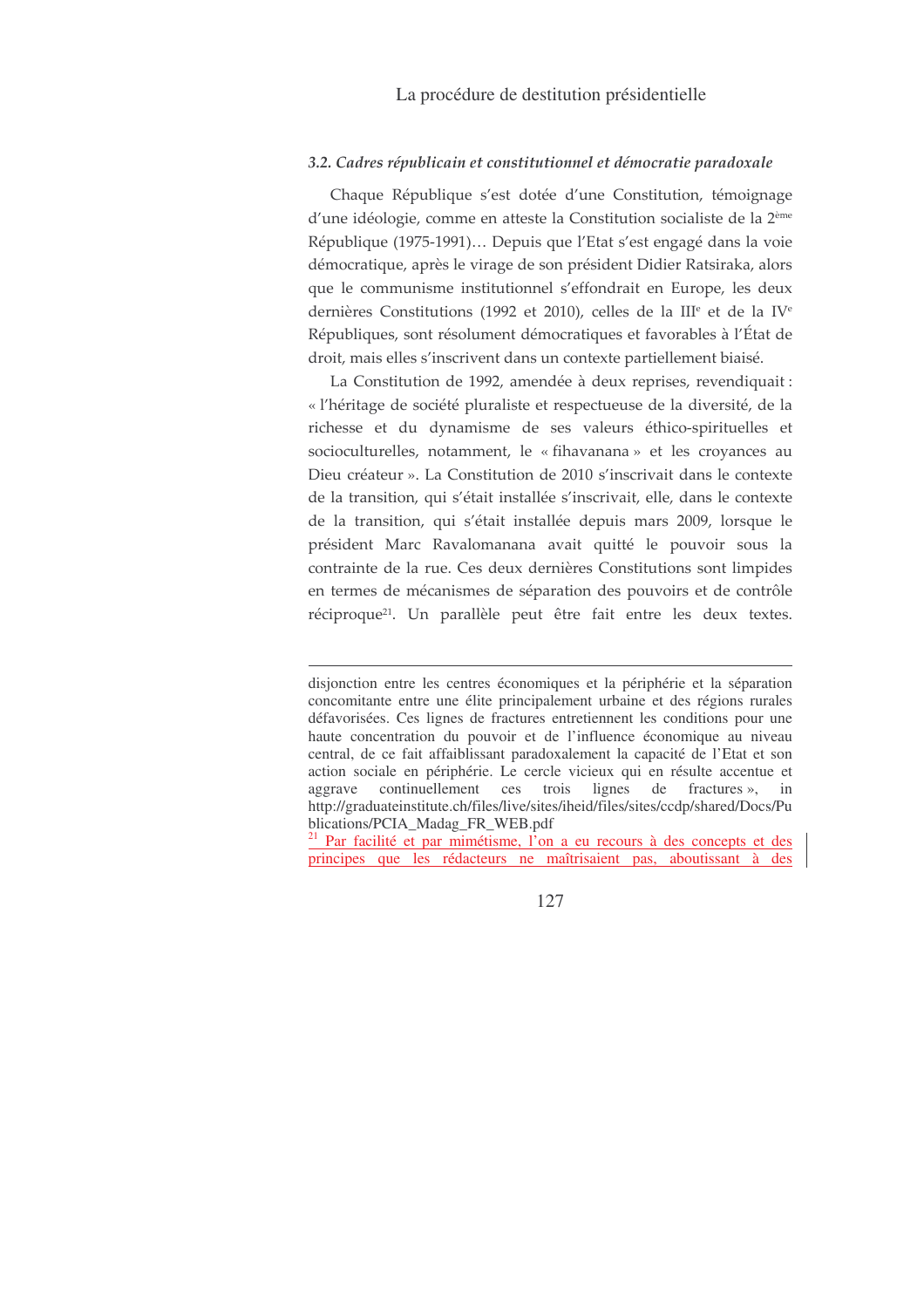L'Assemblée nationale peut mettre en cause la responsabilité politique du gouvernement alors que le président de la République détient la prérogative de la dissolution de celle-ci. Le gouvernement peut être mis en cause, doublement, tant par l'Assemblée nationale que par le président de la République. Ce dernier peut être destitué par une procédure votée par l'Assemblée nationale. Seule institution à échapper à ces relations croisées, et depuis 1992, le Sénat, qui ne peut être ni mis en cause, ni non plus mettre en cause politiquement une autre instance institutionnelle.

En plus de ces mécanismes de séparation des pouvoirs, facteurs d'équilibre et d'alternance, la dernière Constitution semble avoir ajouté un élément de sophistication marquée en ce qui concerne la procédure de destitution présidentielle. En effet, ne faut-il pas voir, dans le recours à une requête citoyenne comme toute première étape de la destitution, un élément de sophistication constitutionnelle ? La logique sous-jacente ne semble-t-elle pas évidente : l'État malgache craint tout autant le chef de l'État, et sa potentielle corruption, qu'il valorise sa personne et son statut, en tant que le plus grand « raiamendreny » institutionnel?

Qu'est-ce que la crise de 2015 donne à voir en termes de paradoxe démocratique ? Ne peut-on pas considérer que les moyens donnés par la nouvelle Constitution soulignent la volonté de procéduraliser la vie politique, y compris jusqu'à l'extrême. Ce n'est pas la démocratie qui transparaît comme un bien commun partagé mais la volonté d'accéder au pouvoir, coûte que coûte, quel qu'en soit le prix à payer pour le peuple. On peut donc parler de paradoxe démocratique dans la mesure où, doté des institutions les plus abouties, comme la séparation des pouvoirs, comme la subordination du pouvoir à la règle de droit, comme le consentement donné aux traités

contradictions ou des incohérences qui viennent alimenter des lectures inappropriées du texte constitutionnel.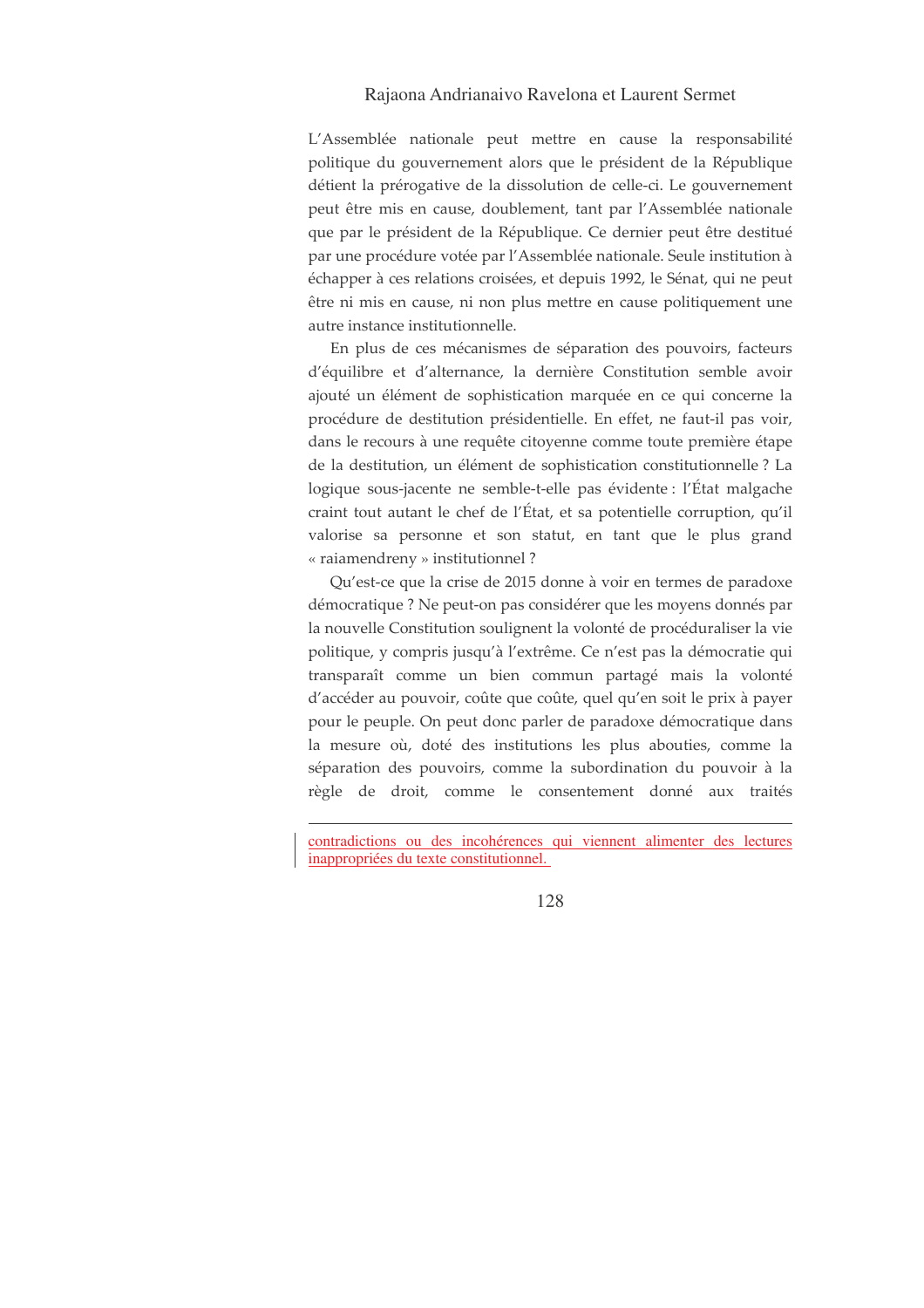internationaux relatifs aux droits de l'homme, le terreau populaire, l'adhésion politique institutionnelle semblent plus feints que réels. L'adhésion démocratique est de surface mais la profondeur ne l'est pas. Un paradoxe se décèle entre un affichage et une réalité qui s'ignorent.

### 3.3. Crises politiques, juge constitutionnel et démocratie paradoxale

Madagascar est connu pour ses crises politiques à répétition. Il est possible de donner des statuts différentiels à celles-ci. Prenons l'exemple de trois crises : celles de 1996 et de 2015 qui sont relatives à destitution des présidents Albert Zafy la et Hery Rajaonarimampianina ainsi que celle de 2009, relative à la transition. Les deux premières crises peuvent être comparées dans la mesure où elles concernent toutes deux une procédure de destitution présidentielle, ayant abouti à l'encontre d'Albert Zafy, n'ayant pas abouti à l'encontre de Hery Rajaonarimampianina.

Le raisonnement juridique qui fut tenu par la Haute cour constitutionnelle en 1996<sup>22</sup> apparaît beaucoup plus solide que celui tenu en 2015. Après avoir qualifié les manquements reprochés au président de manquement à la Constitution pour violation de la séparation des pouvoirs, le juge constitutionnel avait accompagné l'acte de destitution de trois prescriptions successives. Tout d'abord, à défaut d'installation du Sénat, le chef du gouvernement se voyait attribuer les compétences présidentielles. Ensuite, le juge précisait que les prérogatives de mise en cause de l'Assemblée par le chef du

<sup>&</sup>lt;sup>22</sup> Haute cour constitutionnelle, 4 septembre 1996, décision n° 17-HCC/D3, Empêchement. Voir le commentaire de Rajaona Andrianaivo RAVELONA, « Un événement constitutionnel inédit à Madagascar : la destitution du chef de l'Etat d'un régime parlementaire par l'évocation de sa responsabilité politique », RFDC, nº 34, 1998, p. 365. Pour l'auteur, l'évocation de la responsabilité d'un chef d'Etat au sein d'un régime parlementaire pouvait apparaître comme incongrue.

<sup>129</sup>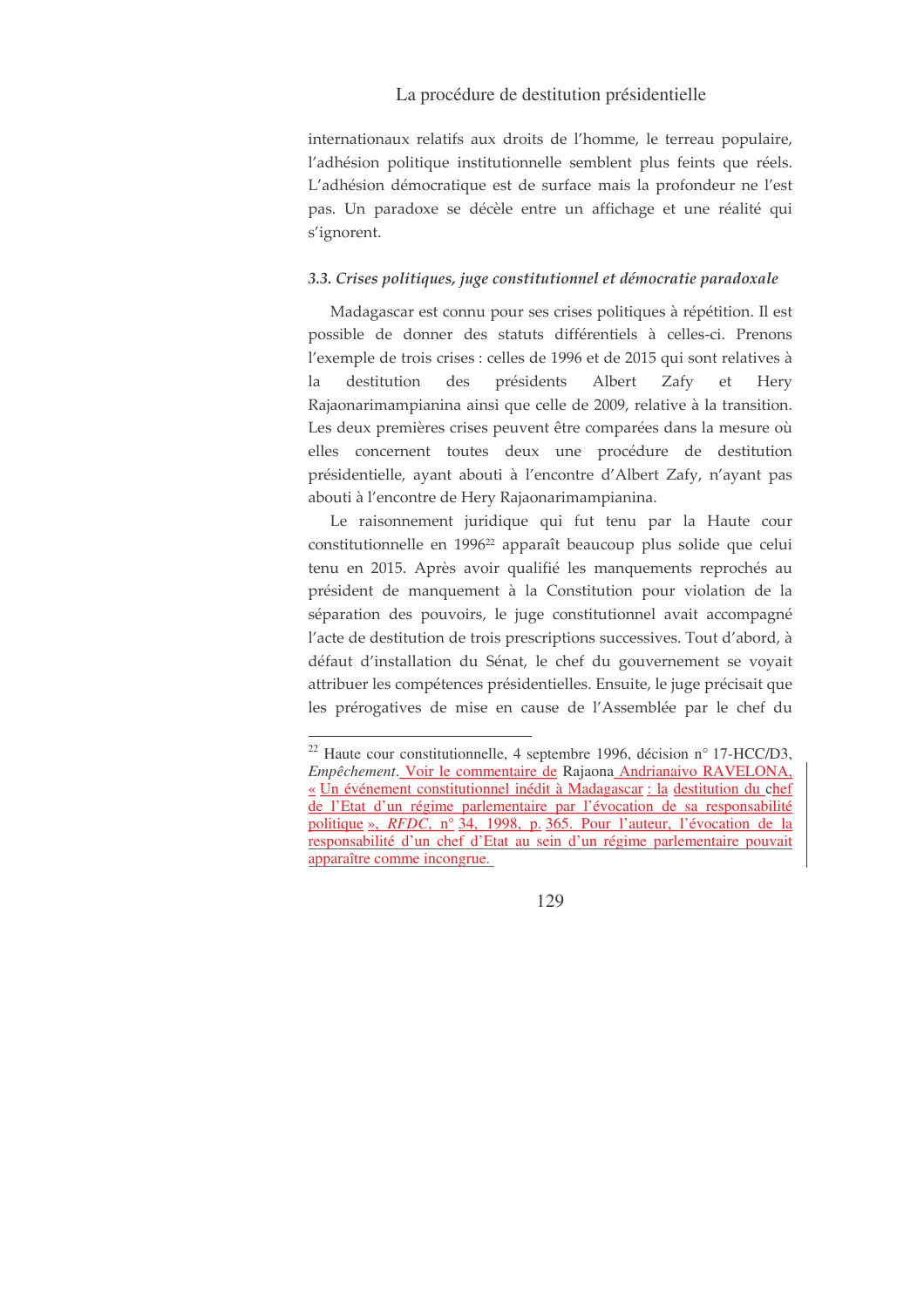gouvernement, substitué au président de la République, et du gouvernement par l'Assemblée étaient gelées. Enfin, le chef du gouvernement devait mettre en place dans un délai de 30 à 60 jours les nouvelles élections présidentielles. Au total, la Haute cour avait accompagné la crise de façon claire et raisonnable. Il avait rédigé un pacte de gouvernance constitutionnel. Par comparaison, le raisonnement tenu par le juge constitutionnel, en 2015, apparaît beaucoup plus douteux. La recevabilité de la requête en destitution ne s'imposait absolument pas et la mention du «pacte de responsabilité », qui n'a aucun ancrage particulier dans la Constitution, ni dans les pouvoirs du juge, pose problème. Cette mention peut apparaître comme un acte d'opportunité politique que le juge doit absolument proscrire. En l'espèce, de surcroît, le juge avait mentionné que le président devait respecter la séparation des pouvoirs. Le « pacte de responsabilité » est donc plus qu'une référence à l'obligation de respecter la séparation des pouvoirs. Survient encore le questionnement sur le paradoxe démocratique malgache : si le juge constitutionnel, lui-même, ne respecte pas le cadre de son intervention, légal et constitutionnel, alors qu'il est supposé être le défenseur ultime de la loi, quelle autre autorité peut garantir de la démocratie, de façon aussi indépendante et aussi impartiale ?

La crise de la transition de 2009 est, par comparaison, beaucoup plus grave. Le phénomène de transition mérite en effet la qualification de transgression constitutionnelle, ce qui est beaucoup plus grave que les reproches de violation constitutionnelle précédemment opposés aux deux présidents de la République.

La crise de 2009 peut être analysée en quatre étapes. La première remonte au 17 mars lorsque le président transmet de façon inconstitutionnelle son pouvoir, d'abord, à un comité militaire et celui-ci, ensuite, au maire de la ville d'Antananarivo. Seul, en effet,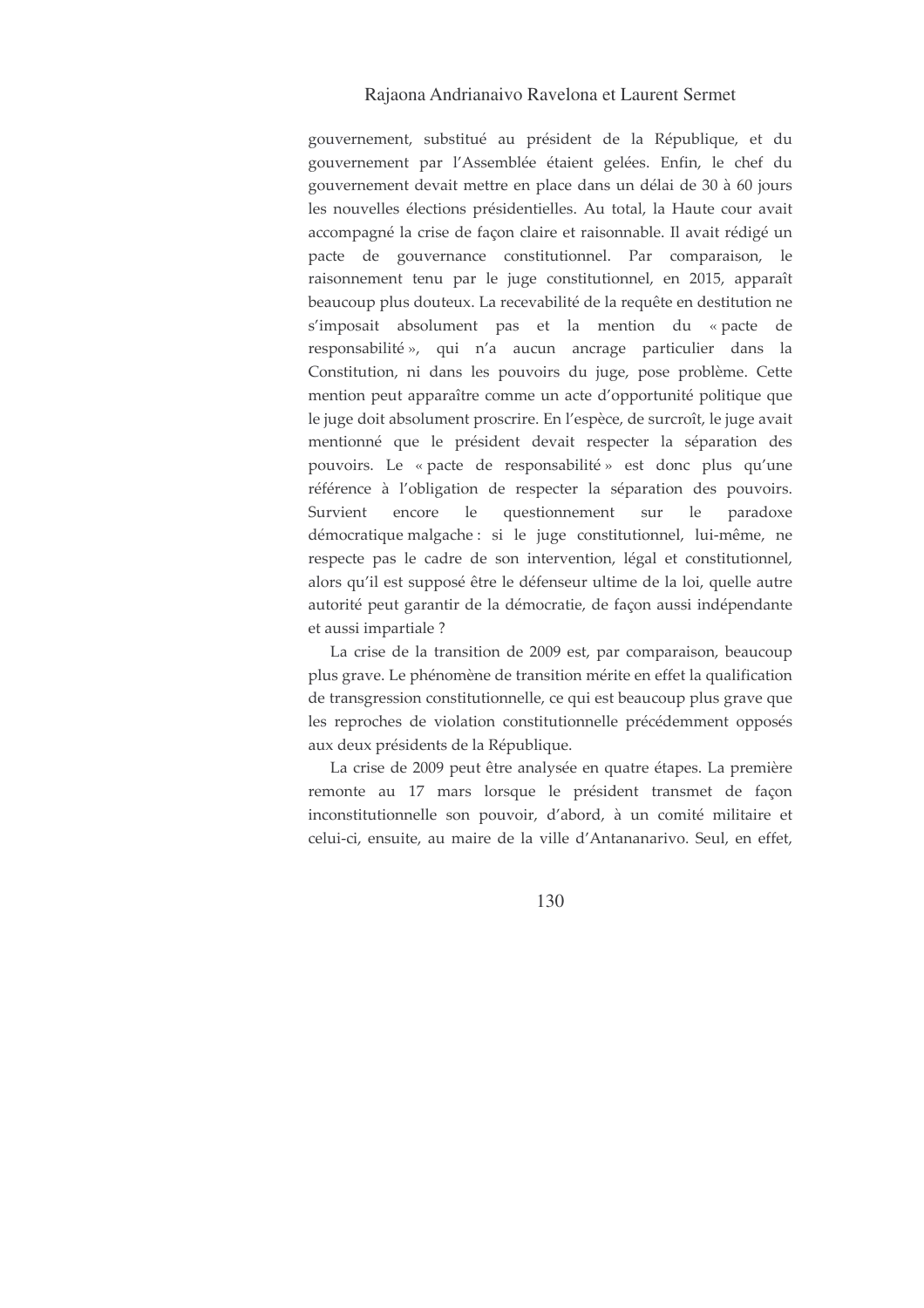peut recevoir le pouvoir par intérim le président du Sénat ou, selon la solution de 1996, le chef du gouvernement. Deuxième étape, le 18 mars, La Haute cour valide par une « lettre » cette transmission du pouvoir<sup>23</sup>. L'ambiguïté est poussée à son comble : la procédure qui était évidemment extra constitutionnelle possède bien un effet validant. Un bel exemple de paradoxe. Troisième étape, le 19 mars : sur la base de cette validation, un régime transitionnel extra constitutionnel est mis en place. Dernière étape, le 23 avril, la Cour valide le régime de la transition<sup>24</sup>. Le raisonnement est là encore d'une évidente ambiguïté. Alors que le juge a analysé l'accession au pouvoir du président de transition comme ne répondant pas aux prescriptions constitutionnelles, il n'en considère pas moins que : « il échêt de prendre acte du motif de la décision prise dans cette ordonnance comme étant le constat de circonstance qui prévalait et la nécessité de sauvegarder le principe de la continuité de l'Etat ».

Avec ses prises de position, le juge constitutionnel malgache a bel et bien validé l'existence d'un régime de transition, qui est juridiquement inconstitutionnel. En effet, ce régime ne peut se prévaloir ni du droit constitutionnel commun (la Constitution de 1992 amendée), ni du droit constitutionnel des circonstances exceptionnelles. Mais son intervention a été déterminante, en termes de légitimation d'un pouvoir extra constitutionnel.

Ce que le juge constitutionnel a validé s'apparente ni plus ni moins à une déconstitutionnalisation du contrat social, entendue comme une amputation de la Constitution. Certes, le juge constitutionnel n'en était pas à l'origine, il ne l'avait pas initiée, mais il l'a accompagnée. Quel autre scénario aurait été possible ? Aurait-il pu, par exemple,

<sup>&</sup>lt;sup>23</sup> Haute cour constitutionnelle, 18 mars 2009, décision n° 79-HCC/G, Andry Rajoelina, Président de la Haute Autorité de Transition.

<sup>&</sup>lt;sup>24</sup> Haute cour constitutionnelle, 23 avril 2009, décision n° 3-HCC/D2, Requêtes relatives à la situation de transition.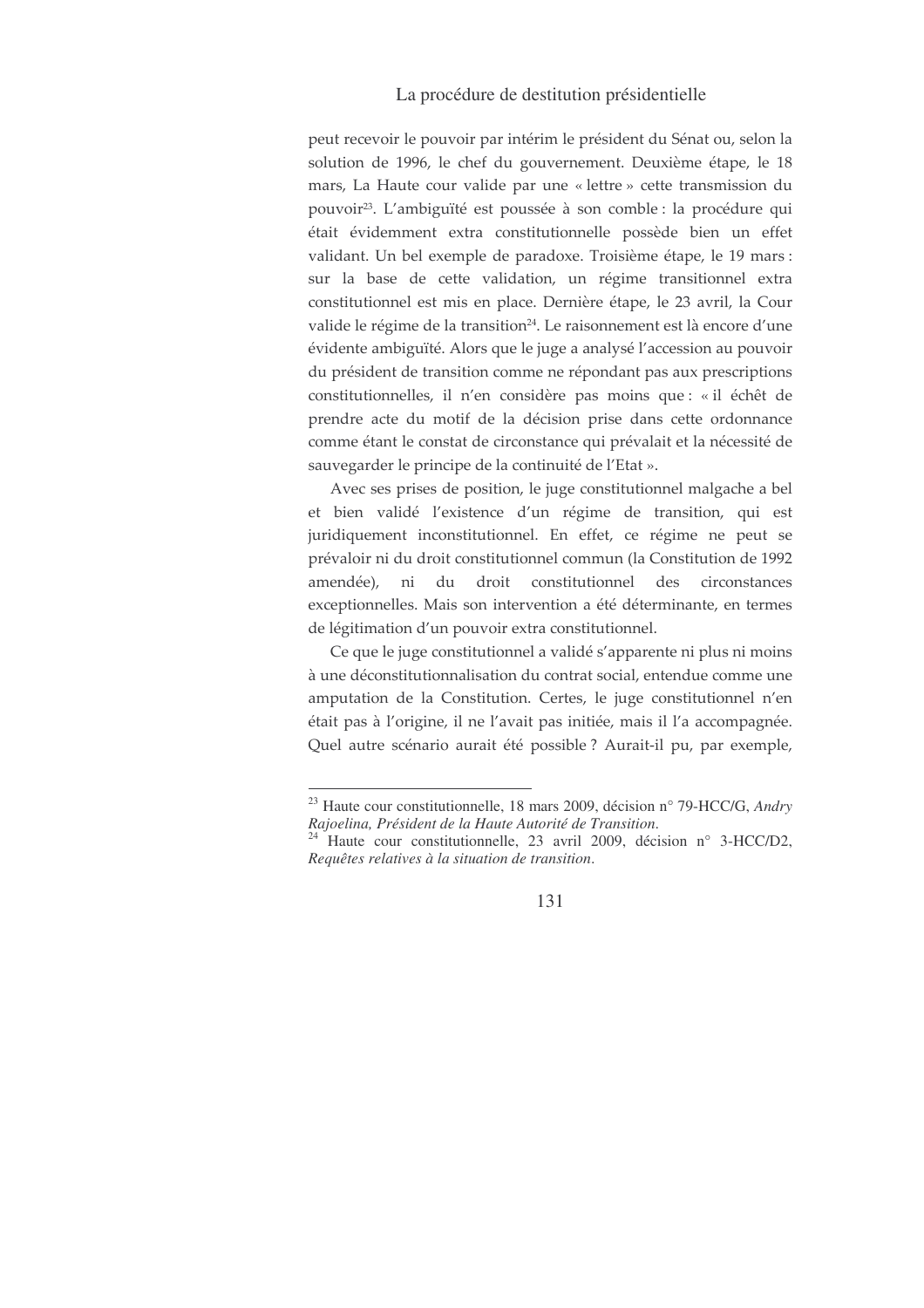déclaré le transfert de pouvoir inconstitutionnel et ainsi se positionner contre le régime de transition ? Quel rapport de force cette opposition aurait-elle engendré? Il s'agit là de spéculations et nul ne peut y répondre aujourd'hui, pas plus qu'hier.

Le choix validant du juge, ouvrant la voie de la déconstitutionnalisation, a été compensé par un mouvement de « reconstitutionnalisation». On peut en effet considérer que la Constitution a été remise sur pied, étape par étape, par un long travail de reconstruction destiné à rendre son autorité à la règle de droit constitutionnel. On peut en voir trois illustrations. Première illustration : la décision constitutionnelle du 23 avril 2009, grâce à laquelle le juge constitutionnel a fait valoir que, même en période de transition, demeurent applicables le principe de la séparation des pouvoirs, le principe de l'intégrité territoriale, la forme républicaine du gouvernement et les valeurs culturelles de la Nation. Deuxième illustration, l'avis du 31 juillet 2009<sup>25</sup>. Il s'agit, pour le juge, d'affirmer la permanence de valeurs et de principes qui reste opposables en période de transition. Sont considérés les principes généraux du droit, les principes généraux du droit constitutionnel, les traités internationaux, les valeurs spirituelles de la Nation, les textes transitionnels. Troisième illustration, la feuille de route du 17 septembre 2011, négociée entre les acteurs politiques malgaches et la communauté internationale<sup>26</sup>. Ultime charge de la démocratie paradoxale ? Le juge constitutionnel prend acte de l'insertion de la feuille de route dans l'ordre juridique malgache et se considère comme incompétent « pour devenir le juge de l'opportunité des

<sup>&</sup>lt;sup>25</sup> Haute cour constitutionnelle, 31 juillet 2009, Avis n° 2-HCC/AV, Interprétation de l'article 53 de la Constitution.

<sup>&</sup>lt;sup>26</sup> Haute cour constitutionnelle, 26 décembre 2011, décision n° 15-HCC/D3, loi nº 2011-014 portant insertion dans l'ordonnancement juridique interne de la Feuille de Route signée par les acteurs politiques malgaches le 17 septembre 2011.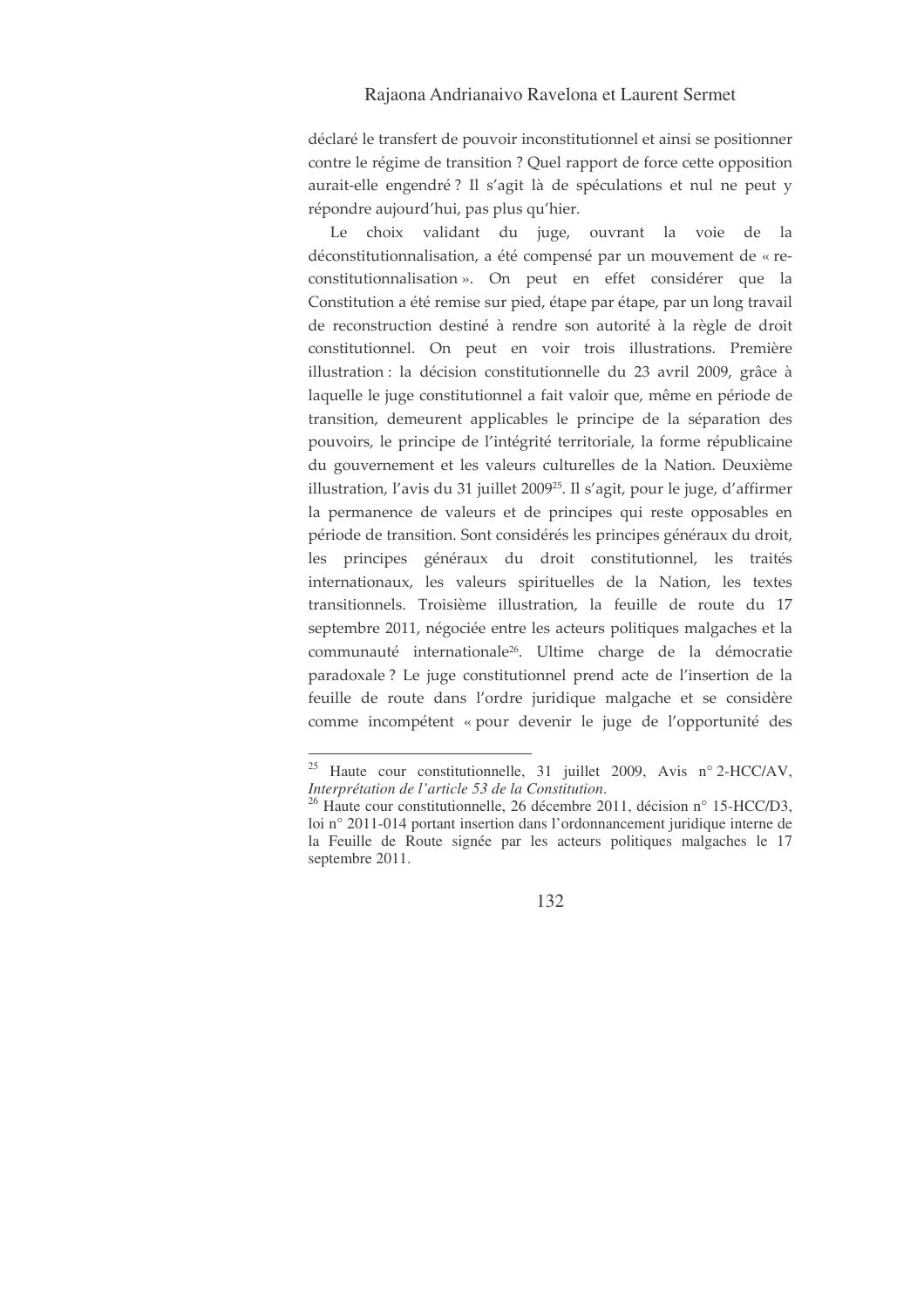mesures et engagements politiques destinés au retour à la normalité constitutionnelle ». Cela signifie qu'il s'agit d'un acte politique que le juge n'a pas à en contrôler la teneur. Mais en même temps, «en tout état de cause, la mise en œuvre des mesures prévues dans la Feuille de route doit rester conforme aux règles constitutionnelles en vigueur ». Cela signifie que, explicitement, sa mise en œuvre est de nature juridique et, implicitement, que la feuille de route a valeur constitutionnelle.

Madagascar, démocratie paradoxale ? Qu'est-ce qui l'emporte du paradoxe ou de la démocratie ? Chacun se fera son opinion, mais le retour à une normalité démocratique à Madagascar, semble indiquer que le chemin démocratique s'y trace malgré tout.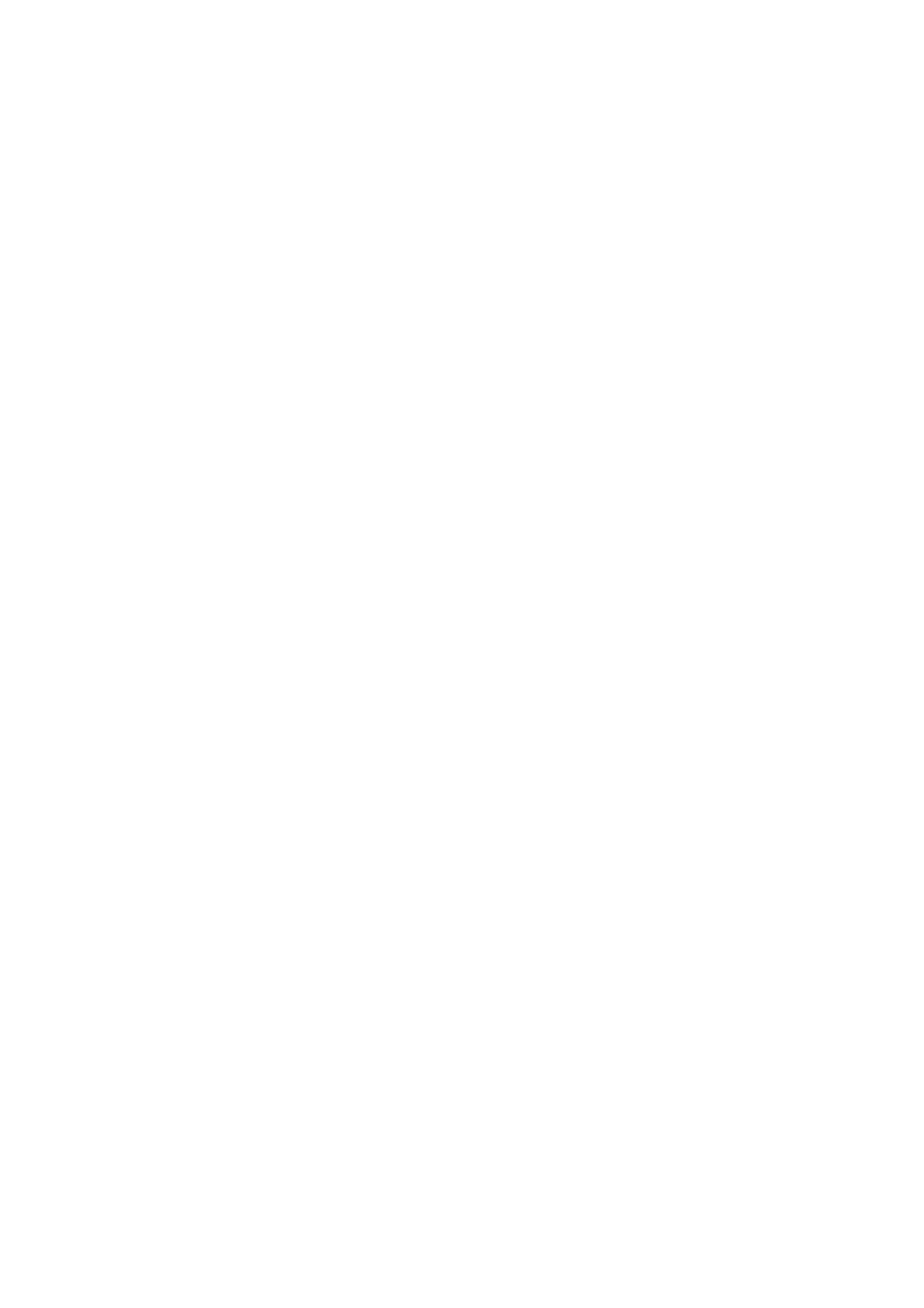## LA RESPONSABILITE DU JUGE **DEVENIR D'UNE IMPOSSIBILITE**

# par André Cabanis et Michel Louis Martin, professeurs émérites à l'Université Toulouse 1 Capitole

Traditionnellement, dans les mentalités collectives et notamment au sein du corps judiciaire, la formule « responsabilité du juge » paraît relever de l'oxymore. Parmi tous les emplois publics, qu'ils soient exercés au nom de la religion, d'un monarque ou de l'Étatnation et dont les titulaires se perçoivent de manière assez unanime quand ils ne pensent pas également être perçus - comme ne pas avoir à être soumis au devoir de répondre de leurs fautes éventuelles, il n'en est aucun qui revendique l'impunité avec plus de véhémence que le magistrat. L'argument doctrinal généralement employé tourne autour de l'idée que, titulaire d'une part de souveraineté, celui qui doit trancher les litiges et punir les coupables, ne saurait être assujetti au contrôle de qui que ce soit.

Dans cette perspective, quelle que puisse être la légitimité du juge, qu'il soit censé exprimer une volonté divine, qu'il se réclame d'une délégation royale ou qu'il se place sous la protection de valeurs démocratiques, nul ne saurait prétendre le sanctionner pour quelque fait que ce soit. Les analyses de Montesquieu à l'origine de la séparation des pouvoirs, qui font du pouvoir judiciaire l'une des composantes de l'autorité suprême à égalité avec le chef de l'État et son gouvernement d'une part et avec les assemblées représentatives d'autre part, confortent la magistrature dans sa conviction d'avoir une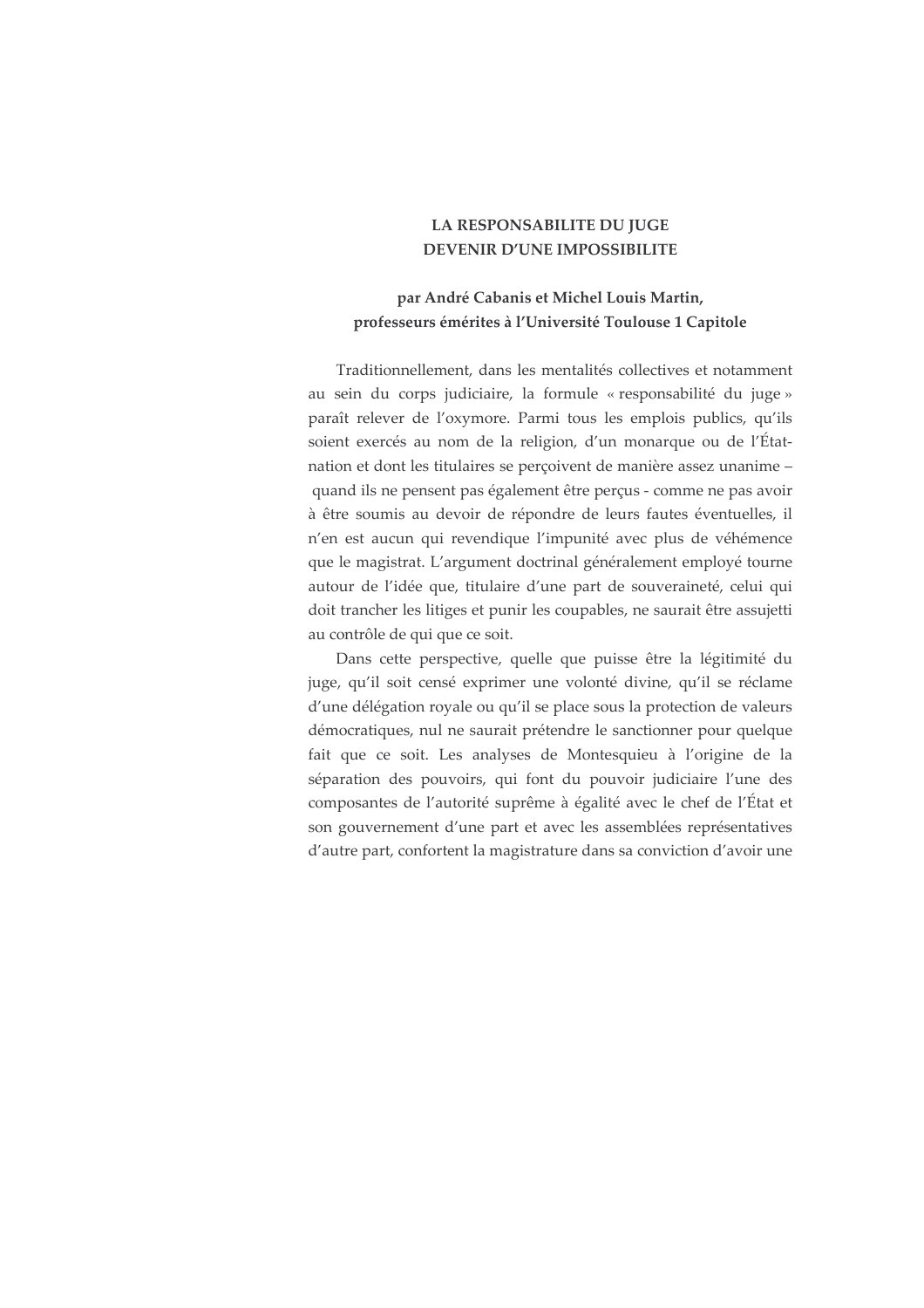## André Cabanis et Michel Louis Martin

place tout à fait à part parmi les corps d'agents publics. Au surplus, le principe d'indépendance de la justice, gage de son impartialité, qui s'est affirmé avec la révolution démocratique a tendance à refuser dans une large mesure la mise en œuvre d'une quelconque responsabilité des magistrats dans l'exercice de leurs fonctions<sup>1</sup>.

D'un point de vue plus pratique, le constat que le juge est, plus que tout autre, de par sa fonction répressive, exposé à l'éventuelle vindicte de ceux contre lesquels il est appelé à se prononcer, conduit à souhaiter le mettre autant que possible à l'abri, ne fût-ce pour qu'il ne soit pas gêné dans ses missions d'arbitrage dans les conflits intervenant entre particuliers, ainsi que dans ses fonctions de chargé du maintien de l'ordre au nom de la préservation de l'intérêt général. L'argument est si déterminant que d'autres corps de métier, dont la délicatesse des fonctions entraîne une vulnérabilité à des vengeances publique et privée, telle la police ou l'armée, s'efforcent de bénéficier d'une immunité comparable dans la poursuite de leur mission. Il est révélateur que ce soient seulement les juges qui ont pu préserver ces privilèges. Il est vrai qu'avec le système des appels successifs d'une juridiction l'autre, ils peuvent arguer que leur autorité est devenue moins absolue qu'aux premiers temps, à l'époque où chaque sentence était définitive et immédiatement exécutoire. En même temps, le risque d'être désavoués par une juridiction supérieure n'entraîne pour eux aucune conséquence vraiment préjudiciable.

#### 1. Trois types-idéaux de juges

Cette irresponsabilité, qui constitue une des composantes centrales de la figure du juge, a connu quelques nuances en fonction du rôle que la société a attendu de lui au cours de l'histoire,

Robert BADINTER, «Indépendants mais responsables» Nouvel Observateur, 10-16 septembre 1998.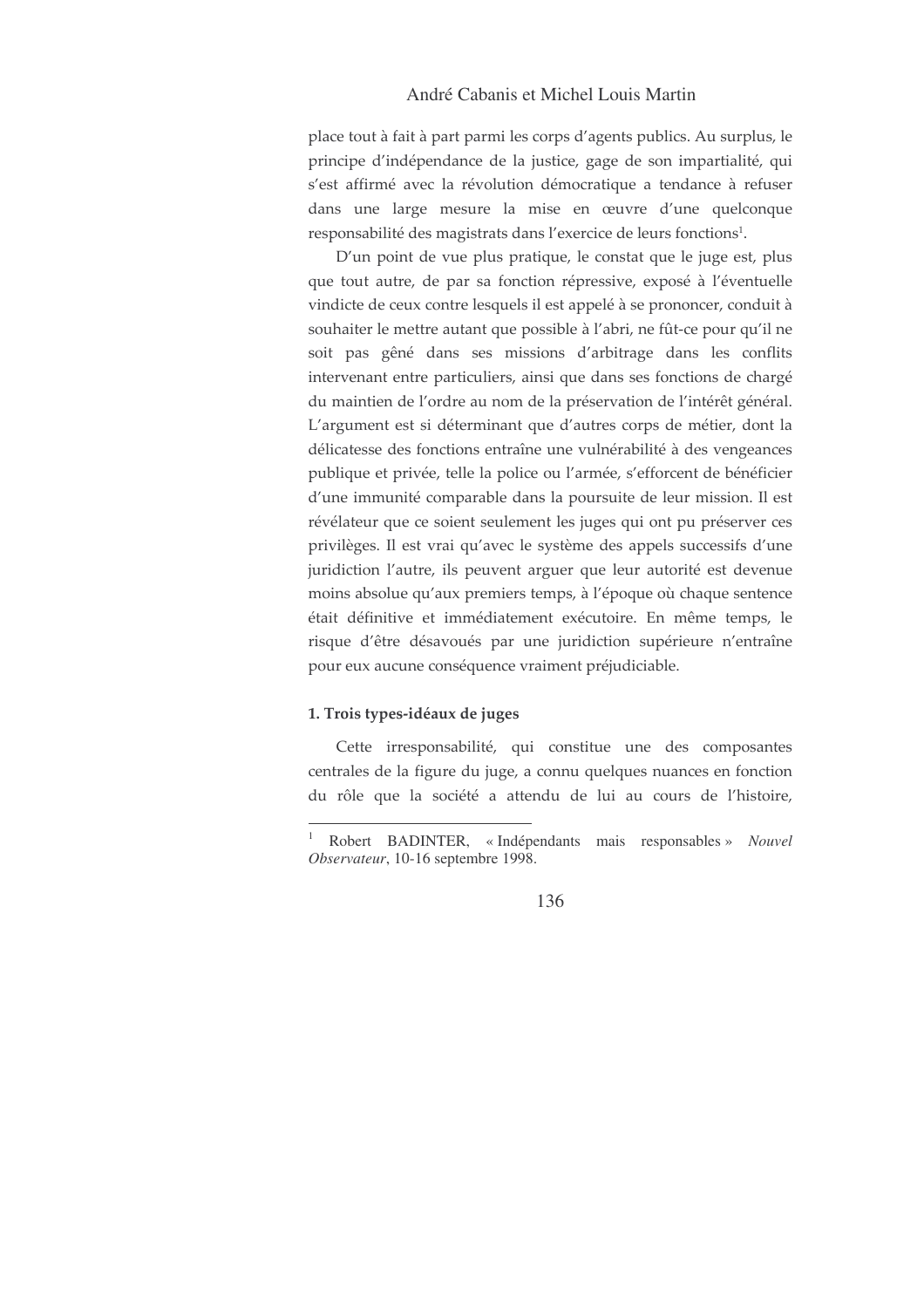## La responsabilité du juge

notamment pour ce qui est de la France, à cet égard plus ou moins représentative de l'évolution des analyses en Europe<sup>2</sup>. Avec la sécularisation de la justice, à partir du XII<sup>e</sup>-siècle, le juge se voit successivement confier trois missions qui tendent à lui faire jouer un rôle dans la lutte contre les grandes craintes qui traversent la société d'alors.

Au Moyen Âge et aux Temps Modernes, il s'agit de mettre fin aux tendances centrifuges qui, sous l'influence des féodalités, des corporations et des institutions ecclésiastiques, s'opposent à la mise en place de l'État-nation. C'est ainsi que les parlements - placés à la tête de l'autorité judiciaire - vont s'attacher à consolider l'autorité royale tout au long de l'Ancien Régime. C'est au XVIII<sup>e</sup> siècle, que, outrepassant les attentes, ils s'arrogent un droit de contrôle sur le pouvoir politique, bloquant les réformes nécessaires, ce qui contribue à provoquer la Révolution française qui entraîne leur disparition.

Au XIX<sup>e</sup> siècle, le péril se déplace aux yeux des dirigeants. Ce sont les luttes populaires et les contestations sociales qui effraient désormais. On attend du juge, à tous les niveaux de la hiérarchie, qu'il

<sup>&</sup>lt;sup>2</sup> Pour une étude de droit comparée des conditions de mise en cause de la responsabilité pénale et civile du juge : Guy CANIVET et Julie JOLY-HURARD, « La responsabilité des juges, ici et ailleurs », *Revue internationale de droit comparé*, 2006, n° 4, p. 1049 à 1093. V. Notamment la conclusion : « Dépassant la faute individuelle du juge, selon les principes de la démocratie participative, le contrôle direct des citoyens porterait alors sur le fonctionnement même des juridictions. Est-ce à cette condition que, là où il est rompu ou distendu, se rétablirait le lien nécessaire de confiance entre la société et la justice ? ». En Espagne, la responsabilité civile des magistrats peut être prononcée en cas de faute lourde, ce qui se traduit par le fait qu'ils souscrivent une assurance spéciale pour se couvrir contre ce risque. En Italie, cette responsabilité peut être également mise en œuvre sur autorisation e la Cour d'appel. Là, le contrat d'assurance est souscrit par l'Association nationale des magistrats. En fait cette responsabilité est rarement prononcée comme en témoigne le fait que ces assurances ne coûtent que quelques centaines d'euros par an.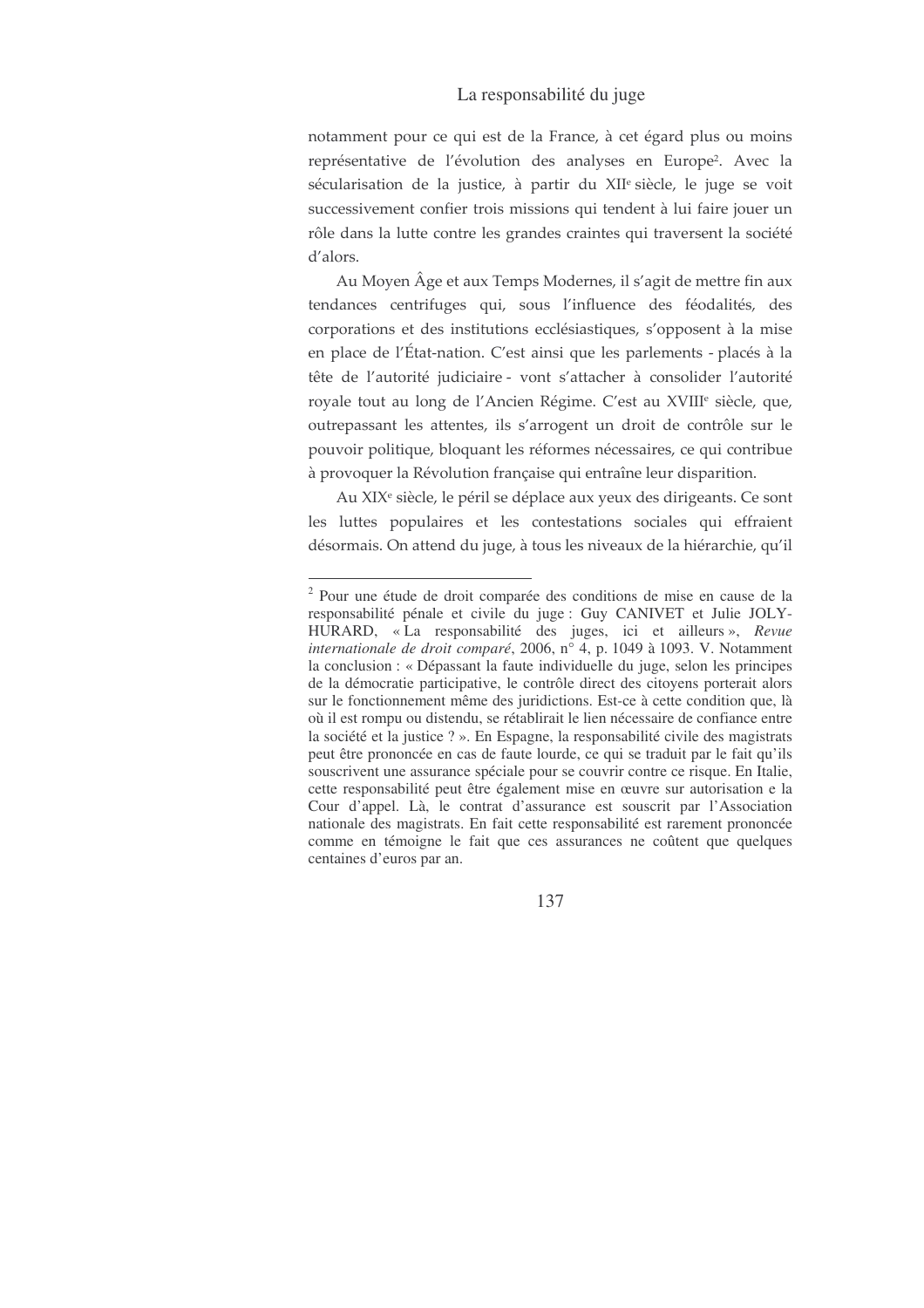participe au maintien de l'ordre et au respect de la propriété. Là encore, il va, par une tendance assez naturelle, prendre position audelà des consignes qui lui sont prodiguées et devenir l'instrument d'une politique conservatrice faisant obstacle à certaines réformes sociales.

De nos jours enfin -troisième figure- il se voit confier par l'opinion dominante une fonction de contrôle des puissants, que ce soit au plan social pour protéger les défavorisés, au plan économique pour lutter contre les abus de positions dominantes, au plan politique contre tout ce qui pourrait faire figure de près ou de loin à de la corruption. Là encore, au-delà des termes de leur mission, les magistrats tendent à échapper au contrôle de ceux qui les ont mis en place, en imposant leur propre logique, avec des mesures parfois drastiques contre les possédants, contre les patrons, contre les politiciens<sup>3</sup>.

Ces atermoiements affectent évidemment la question de la responsabilité des juges. Aussi souvent qu'ils sont au service de l'idéologie dominante, ils sont trop utiles pour que l'on songe réellement à les sanctionner collectivement, sauf en cas d'abus éminemment notoires. À la faveur de la vénalité des offices, sous la monarchie d'Ancien Régime, de l'inamovibilité au XIX<sup>e</sup> siècle, de la légitimité résultant du système des concours et de l'indépendance

 $3 \times$  Trois figures différentes et successives -une quatrième s'esquisse peutêtre aujourd'hui- ont marqué les relations entre le juge et le politique depuis un demi millénaire. Apparue en fonction des attentes du pouvoir politique et du souci des magistrats de les satisfaire, chacun d'entre elles, grosso modo, correspond pour la première à l'Ancien Régime, pour la seconde au XIX<sup>e</sup> siècle et le début du suivant, la troisième jusqu'à ces dernières années. Par ailleurs, chaque fois, semble-t-il, la posture en honneur tend à se corrompre graduellement, remplacée un temps par sa version « déviante » : André CABANIS et Michel Louis MARTIN, « La justice depuis le XIX<sup>e</sup> siècle : attentes sociales et dérives professionnelles », in Jacques KRYNEN et Jacques RAIBAUT (dir.), La légitimité des juges, Toulouse, Presses de l'Université, 2004, p. 25-36.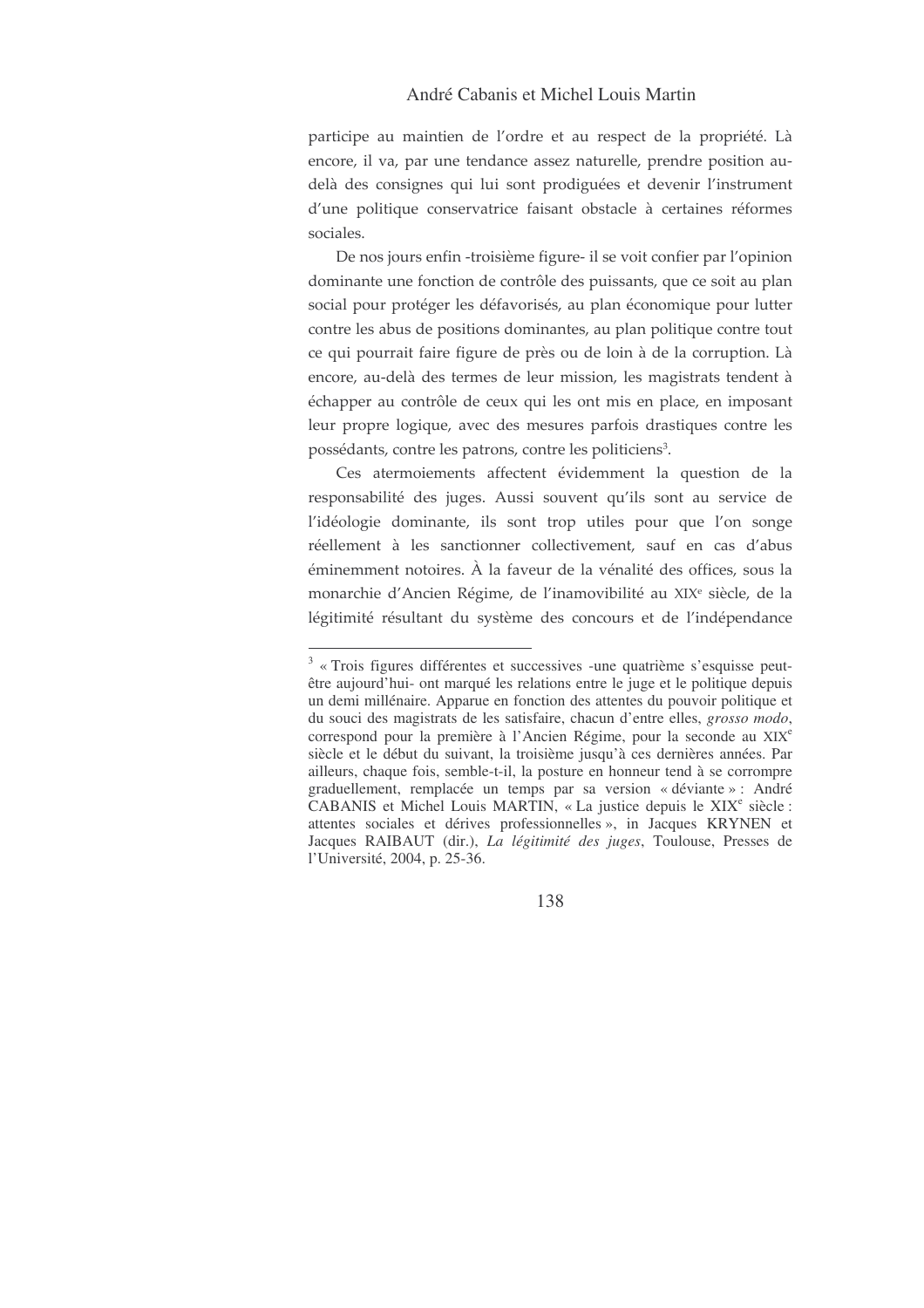### La responsabilité du juge

progressivement reconnu au Conseil supérieur de la magistrature, les magistrats voient leur position consolidée et se sentent à l'abri de poursuite éventuelles, hors cas de faute manifeste. Lorsqu'ils outrepassent les missions qui leur ont été conférées, jusqu'à se retourner contre ceux qui les leur ont confiées, l'ambiance change. Les monarques du XVIII<sup>e</sup> siècle tentent de reprendre en main l'institution judiciaire, ce dont témoigne la réforme Maupeou à la fin du règne de Louis XV. Attestent également du mécontentement de la classe politique, les épurations des débuts de la III<sup>e</sup> République et liées à l'arrivée de la gauche au pouvoir. De nos jours, l'exaspération de certains élus se traduit notamment par la mise en cause du Syndicat de la magistrature<sup>4</sup>. Dans toutes ces circonstances, le corps judiciaire se défend assez bien, revendiquant le monopole du prononcé des sanctions contre ses membres, mais évitant, sauf cas individuels particulièrement scandaleux, de s'en prendre à l'un des siens.

#### 2. Extension du domaine de la responsabilité professionnelle

Le développement des règles de responsabilité déclenchées par les juges eux-mêmes est sans doute de nature à menacer cette tendance à l'immunité. Depuis une trentaine d'années et à l'imitation du système anglo-saxon, la justice en Europe incline, chaque fois qu'un préjudice a été causé, à rechercher systématiquement un responsable, de préférence situé le plus haut possible dans la hiérarchie, afin qu'il soit solvable<sup>5</sup>. Si ajoute une disposition générale à

<sup>&</sup>lt;sup>4</sup> La question de la mise en cause du personnel politique par les juges ne se pose évidemment pas seulement en France. V. Véronique PUJAS, Scandales politiques en France, en Italie et en Espagne : construction, usage et conflits de légitimité, thèse Institut universitaire de Florence, 1999.

<sup>&</sup>lt;sup>5</sup> « Les sociétés développées réagissent comme si elles étaient parfois tentées de revenir à des formes primitives de responsabilité. L'opinion semble avoir de plus en plus de peine à accepter qu'un dommage ou un malheur soit

<sup>139</sup>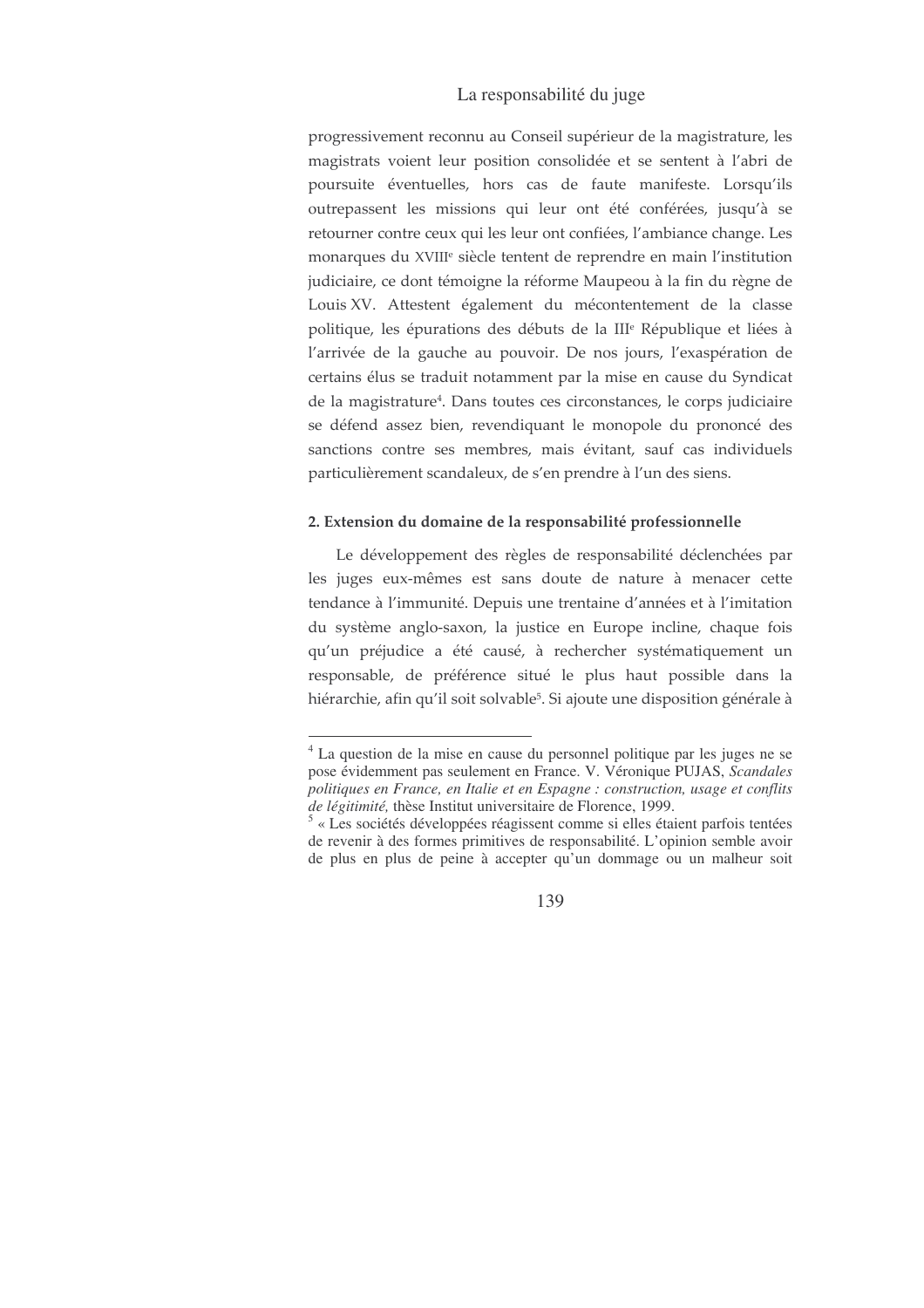## André Cabanis et Michel Louis Martin

considérer que le rôle du juge n'est pas de sanctionner le subordonné, celui qui a été directement à l'origine de la faute, mais de remonter le plus haut possible la chaîne des commandements. L'argument fréquemment utilisé consiste à considérer que c'est celui qui exerce l'autorité en dernier lieu qui est tenu de veiller à la régularité des procédures et au respect des protocoles de haut en bas. L'arrièrepensée dont on n'ose pas toujours faire état, mais qui demeure en arrière-plan doit être recherchée dans la conviction qu'en imposant des rythmes de travail trop intenses, le patron contraint ses salariés à prendre des risques et à sauter certaines étapes dans les processus de contrôle théoriquement prévues.

Au-delà même de la mise en cause des possédants, de ceux qui sont censés tirer profit de l'accélération des rythmes de travail et de l'alourdissement des charges, le juge en vient à outrepasser l'idée que l'importance des revenus doit, en quelque sorte, permettre de calibrer la responsabilité. Il en vient à décider que tout titulaire d'autorité doit veiller au respect des procédures de sécurité quelle que soit la modestie des rémunérations dont il bénéficie.

Cette évolution concerne en premier lieu, d'une part les élus locaux, aux rémunérations souvent très limitées par rapport aux enjeux financiers de la responsabilité qui peut leur être imputée, d'autre part aux fonctionnaires, en principe protégés sur le plan financier par les institutions dont ils dépendent, mais vulnérables aux conséquences psychologiques et humaines liées aux décisions du juge. Cette tendance à l'extension de la responsabilité est relayée par le barreau qui, inspiré des méthodes de leurs homologues américains,

imputé à la fatalité [...] Il faut trouver un responsable et même de préférence un coupable », André CABANIS et Michel Louis MARTIN, « Le juge et l'entrepreneur : perspective historique », in Jacques IGALENS (dir.), Tous Responsables, Paris, Editions d'Organisation, 2004, p. 18.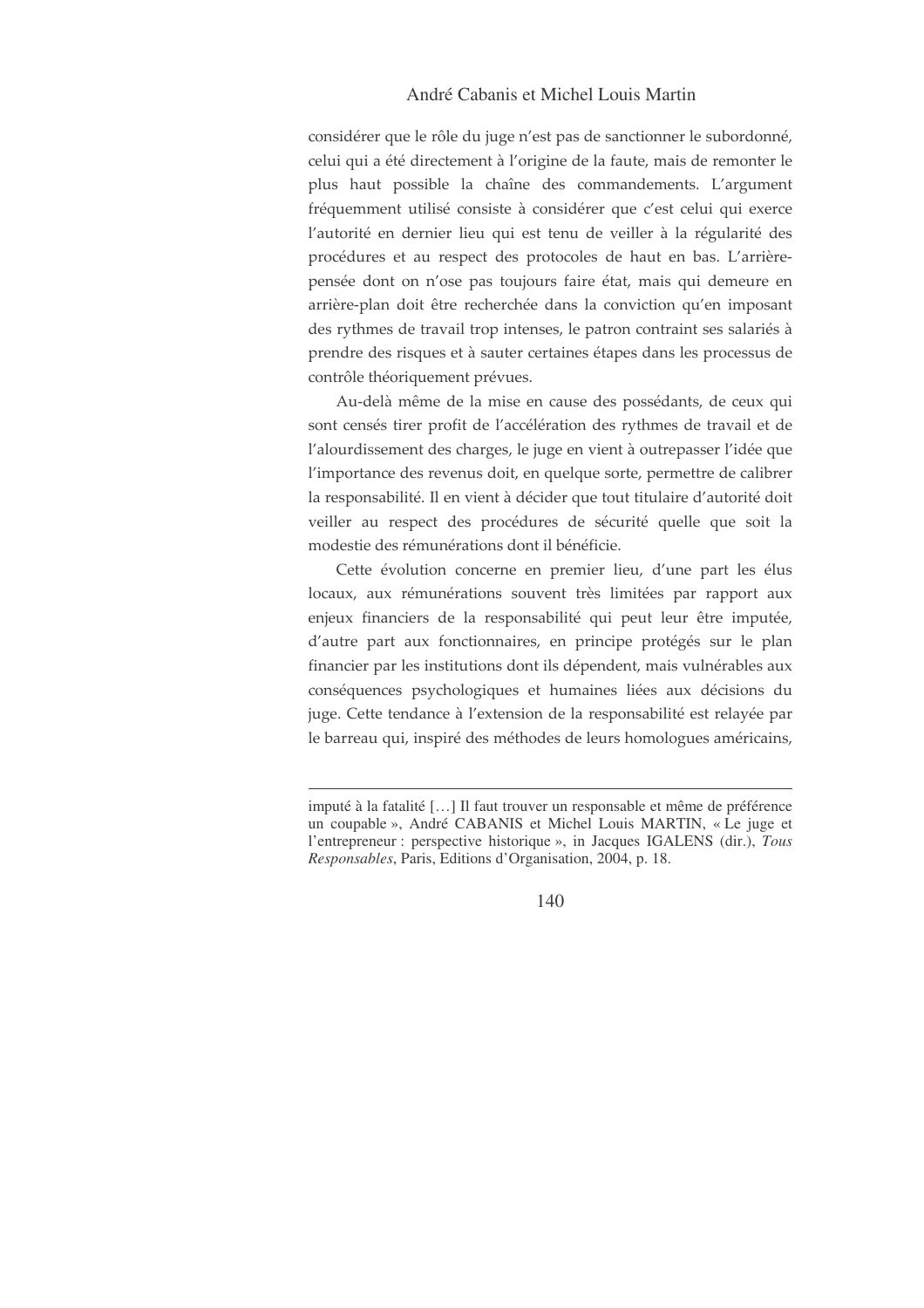#### La responsabilité du juge

ont compris toutes les ressources qu'il pouvait tirer de ce type de contentieux<sup>6</sup>.

La technique à laquelle il est recouru en France consiste à se situer sur le terrain pénal étant entendu que, selon la vieille formule du droit de l'Ancien Régime, « le pénal tient le civil en l'état ». Dans la mesure où l'on peut obtenir une condamnation au plan correctionnel, fût-ce symbolique, il est facile ensuite de se retourner sur le terrain de la responsabilité civile. Cette tendance suscite évidemment un certain nombre d'appréhensions dans le secteur public. Les protestations des chefs d'entreprise se sont longtemps heurtées à une tendance, au sein de l'opinion, à considérer que les avantages financiers dont ils bénéficient légitimaient une responsabilité plus lourde. Ce n'est pas tout à fait le cas lorsque sont mis en cause des élus locaux (notamment les maires de petites communes) ou des fonctionnaires (par exemple les directeurs d'école) aux émoluments parfois modestes.

La question de la responsabilité du juge se trouve affectée par la remise en cause de ces catégories qui paraissaient protégées par leur statut ou par la nature de leurs fonctions. La tentation d'envisager d'étendre au juge la responsabilité qu'ils font eux-mêmes peser sur l'ensemble des citoyens, quel que soit leur niveau de pouvoir, est renforcée par le fait que le personnel politique est moins épargné qu'aucune autre catégorie.

Dans un premier temps, les parlementaires ont plutôt eu tendance à chercher à limiter l'extension de la responsabilité par les juges<sup>7</sup>,

 $6 \times$  Responsabilité, élargissement d'un concept juridique », in IGALENS, op. *cit.*, ch. 3.

<sup>7</sup> En 2000, l'arrêt Perruche rendu par la Cour de cassation réunie en assemblée plénière prononce la responsabilité d'un médecin, coupable de ne pas avoir décelé, à l'occasion d'une échographie, le possible handicap d'un enfant à naître et décide une indemnisation au profit de l'enfant. Cette décision aura pour conséquence un plus que doublement des primes d'assurances des obstétriciens qui menacent d'interrompre les échographies.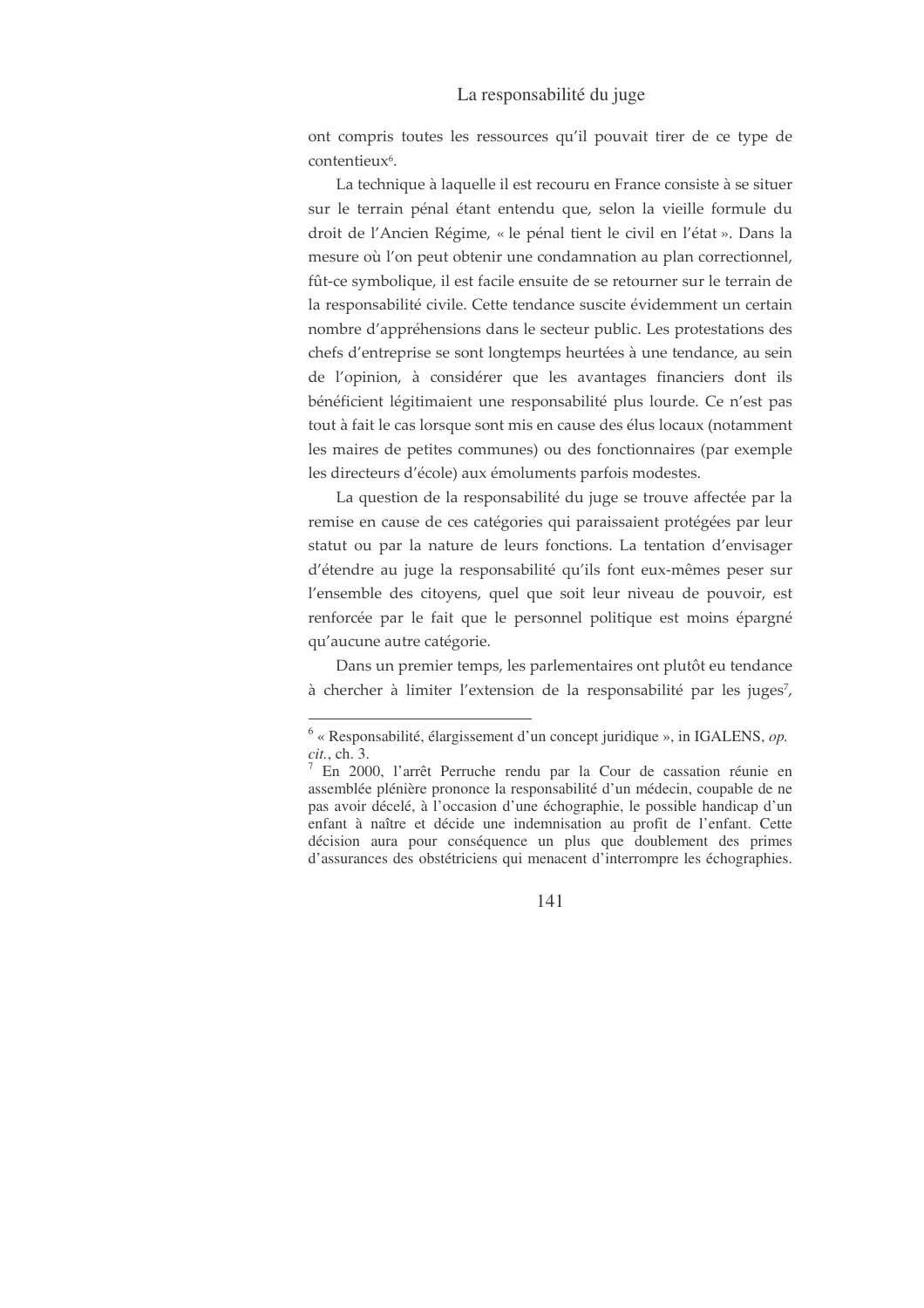# André Cabanis et Michel Louis Martin

notamment au moyen de formules impliquant «une violation manifestement délibérée» d'une loi ou d'un règlement. Les magistrats ont souvent contourné la condition en établissant une présomption de connaissance chez les titulaires d'une fonction d'autorité. En même temps, en cas d'erreur d'appréciation commise notamment par les juges d'instruction, la tendance des instances disciplinaires est plutôt à l'indulgence comme on l'a vu dans l'affaire Outreau. Il y a un contraste flagrant entre le préjudice causé à ceux qui ont été finalement mis hors de cause, et la « réprimande avec inscription au dossier» infligée par le Conseil supérieur de la magistrature au magistrat instructeur. Il faut aussi tenir compte de la couverture médiatique de l'affaire<sup>8</sup>, marquée par la retransmission télévisée des réunions de la commission d'enquête parlementaire<sup>9</sup>.

Il faut une loi du 4 mars 2002 pour que le champ de cette responsabilité soit limité, ce qui d'ailleurs indigne certains magistrats.

<sup>8</sup> . Brice GRAVELLE, « Le traitement médiatique de l'Affaire Outreau : un exemple du fonctionnement du champ médiatique dans l'engrenage d'un faitdivers », mémoire IEP Toulouse, 2011 ; également Gilles ANTONOWICZ, *La faiblesse des hommes. Histoire raisonnable de l'affaire Outreau*, Paris, Max Milo, 2013.

<sup>9</sup> La commission d'enquête chargée de rechercher les causes des dysfonctionnements de la justice dans l'affaire dite d'Outreau et de formuler des propositions pour éviter leur renouvellement présente, dans son rapport final, quinze propositions dont la douzième évoque la possibilité de « responsabiliser les magistrats » de façon à mieux prévenir et évaluer les fautes. Cet objectif implique d'améliorer l'évaluation des magistrats, de favoriser une culture de contrôle interne et de développer les contrôles externes. De ce dernier point de vue, sont souhaités la saisine du médiateur de la République, la saisine du Conseil supérieur de la magistrature (CSM) avec réforme de sa composition. Sont enfin examinées les conditions d'une éventuelle sanction, soit au plan de la responsabilité civile, soit sur le terrain disciplinaire, n cas de « méconnaissance manifeste des principes de la procédure civile et pénale ».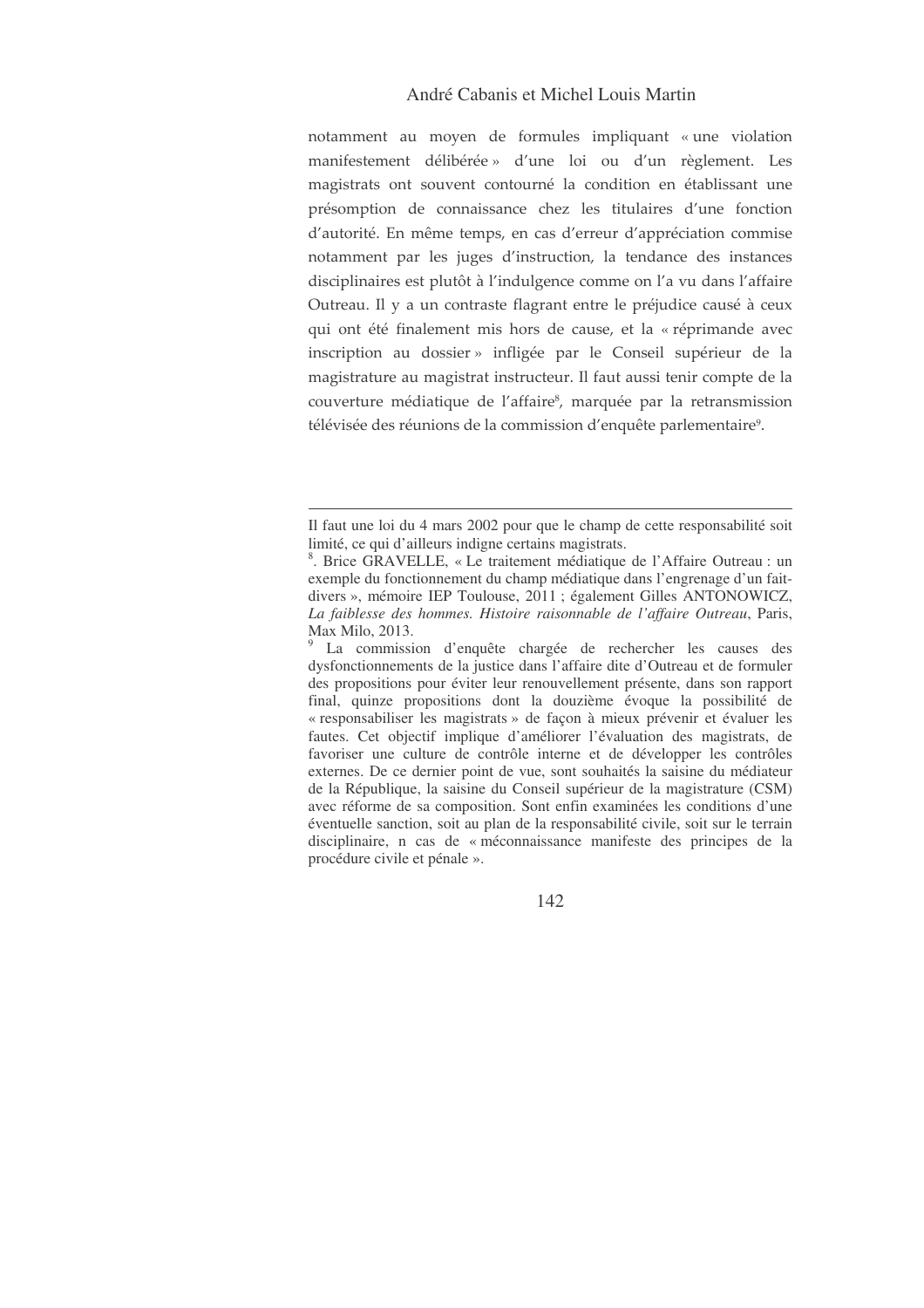#### La responsabilité du juge

# 3. Difficulté d'une éventuelle mise en œuvre de la responsabilité des juges

La plupart des juristes s'interrogent sur les voies que pourraient prendre la mise en cause de la responsabilité des juges par des normes de niveau législatif. Il paraîtrait sacrilège que ce soit des autorités extérieures au pouvoir judiciaire qui prononcent des sanctions. D'un autre côté, la capacité des magistrats à mettre en œuvre des interprétations correspondant à leurs objectifs et la propension, d'ailleurs générale des membres des professions à se protéger entre eux, risque de rendre inopérante toute forme de renforcement des contrôles. Ce ne saurait être que par une réitération obstinée de la part du législateur des injonctions à imputer au juge personnellement la réparation des conséquences de leurs décisions qui permettrait de sortir de ce dilemme.

Il convient d'observer également que l'opinion publique se montre de plus en plus exigeante vis-à-vis de tous ceux que leur fonction conduit à disposer de pouvoirs importants. La portée de leurs décisions est telle qu'il paraît normal que chacune d'entre elles soit soigneusement pesée et que l'on ne se contente pas du fait qu'elle a été prise de bonne foi, ni même que tous les éléments nécessaires aient été rassemblés ; c'est la qualité de l'appréciation qui est exigée. L'erreur de jugement est de plus en plus difficilement admise. Il est vrai que les conséquences d'une erreur judiciaire peuvent être considérables, au-delà même de la période de détention et du montant de l'amende : perte de réputation, dégâts psychologiques, hypothèque sur le déroulement de vie professionnelle, destruction de la vie familiale, parfois suicide....

Les médias ne font pas de cadeaux pas plus aux juges qu'aux autres catégories de décideurs. Comme il doit, ils exigent tout et son contraire. Ils reprocheront avec une égale véhémence, d'une part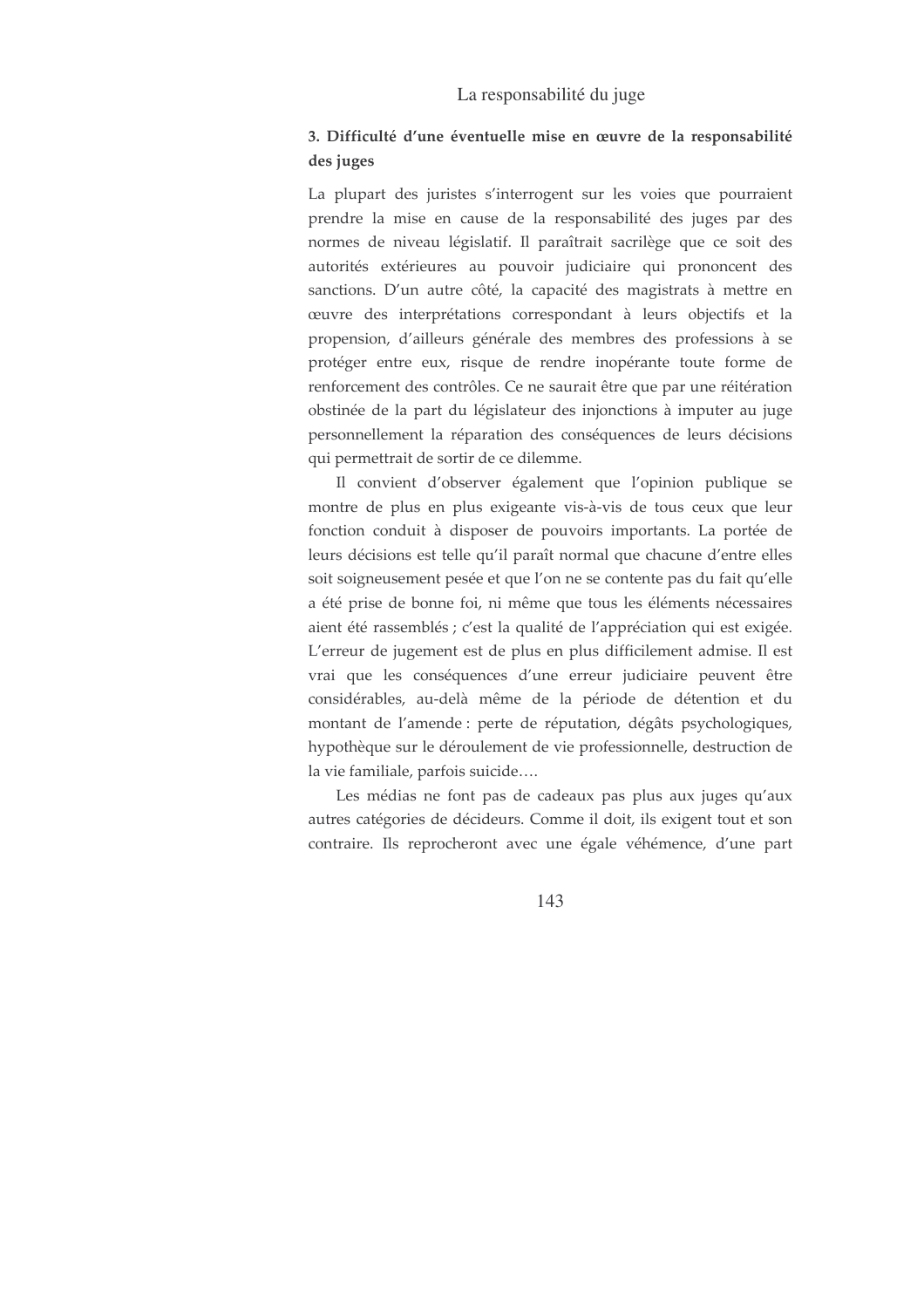## André Cabanis et Michel Louis Martin

l'injuste période de détention préventive, imposée à celui qui a finalement été mis hors de cause, mais après avoir été atteint psychologiquement, d'autre part la libération imprudente d'une personne, relaxée faute de preuves ou d'un condamné considéré comme inoffensif et qui commet une récidive. Les juges doivent évoluer entre ces préoccupations contradictoires. La tentation d'expliquer qu'ils ne peuvent pas exercer leur métier, sans prescrire un minimum de contrainte, sauf à laisser de dangereux criminels en liberté, rencontre l'argumentation présentée par toutes les catégories professionnelles selon lesquelles leur métier nécessite la prise de certains risques. Le refus des magistrats de prendre en compte un tel argument se retourne alors contre eux. Mais ils se rendent bien compte que leur principale protection est l'idée de représenter le troisième pouvoir, donc de refuser d'être considérés comme relevant de la logique imposée à l'ensemble des dirigeants dans les divers domaines de l'économique ou du social. Il est vrai que certaines initiatives, telle celle prise par des membres du Syndicat de la magistrature avec le « mur des cons », sont inégalement appréciées par l'opinion publique et sont toujours susceptibles de jouer à contre rôle<sup>10</sup>.

4. Sur cette question de la responsabilité du juge et surtout en relation à l'indépendance, les juristes américains ont conduit une réflexion qui correspond aux spécificités locales mais qui peut éclairer la doctrine

<sup>&</sup>lt;sup>10</sup> Voir J. KRYNEN, « Petit factum sur un vaste mur », in *Etudes offertes à* Jean-Louis Harouel, Paris 2015 : « Nous pensons que le CSM a terriblement failli en s'effaçant. Le scandale du mur des cons aurait pu lui permettre d'accréditer auprès de l'opinion son rôle d'instance morale suprême de la magistrature. Il n'en a rien été. Lui qui, réforme constitutionnelle après réforme constitutionnelle, porte les espoirs d'une saine administration de la Justice au sein de l'Etat de droit, n'a même pas osé déclarer dans un simple « avis » que le syndicalisme judiciaire exige de la décence. »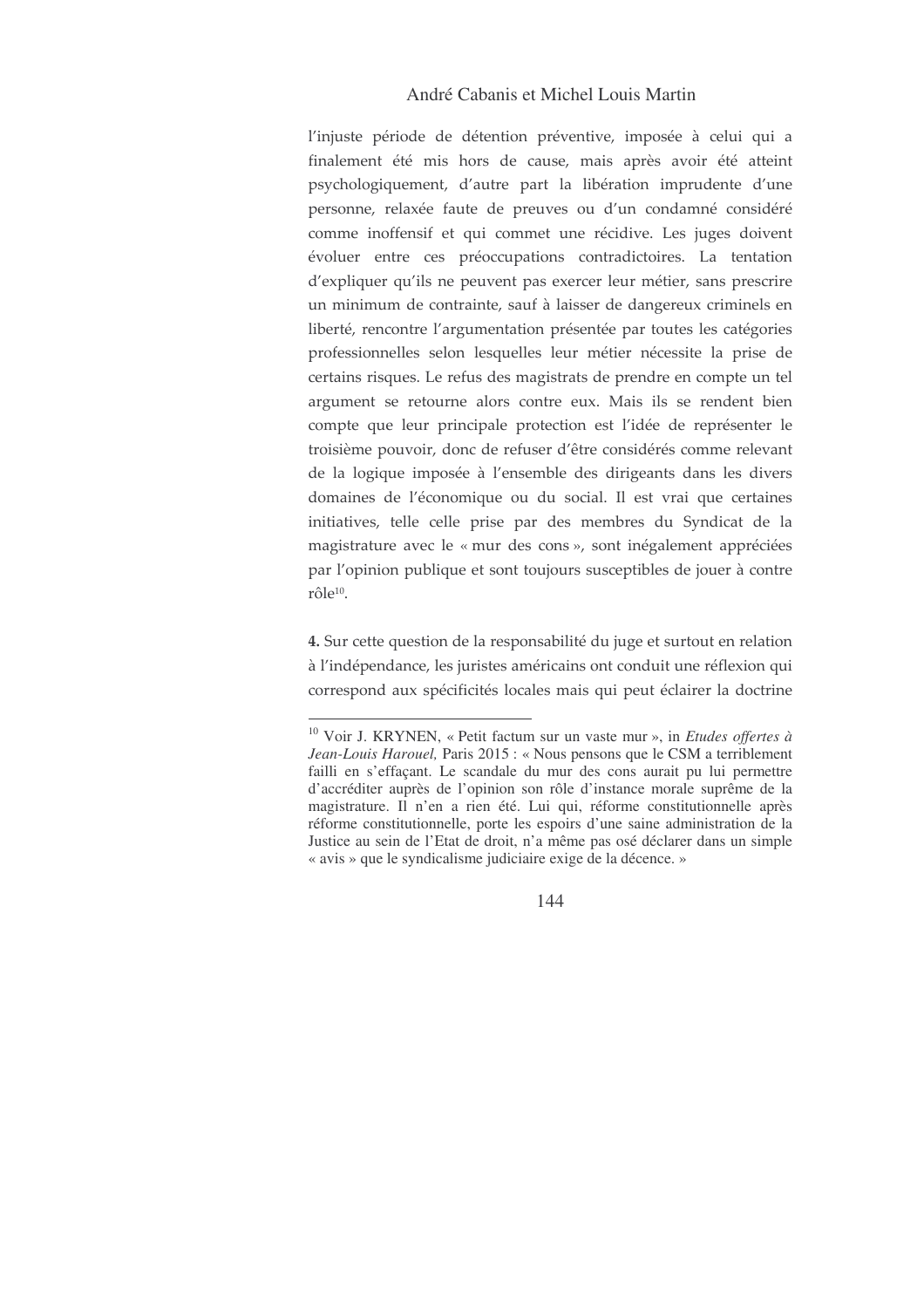francophone<sup>11</sup>. Comme il se doit, les opinions ne sont pas unanimes. Deux directions, pour résumer, se donnent à distinguer. Une première analyse se fonde sur le fait que compte tenu de l'importance de la jurisprudence, le juge se voit reconnaître une quasi fonction de législateur et qu'ils soient élus ou directement nommés par des autorités élues, ils participent à la démocratie. À certains égards, l'opinion publique l'honore d'un niveau de confiance qui paraît plus élevé que la classe politique au sens strict. Qu'il s'agisse de la tentation de la démagogie ou de la tendance à la corruption, le magistrat apparaît a priori mieux préservé que le membre d'une assemblée ou d'un exécutif, que ce soit au plan national ou local. Les tenants de cette thèse parleront même de « courtocratie », pour évoquer le rôle des Cours de justice, particulièrement les Cours constitutionnelles, en matière de consolidation démocratique, notamment en assurant l'extension et la protection des droits de la citoyenneté. Leur démonstration dépasse même le cadre des États-Unis, pour s'étendre à d'autres pays du monde<sup>12</sup>. Nous ajouterons qu'au-delà même de l'espace plus ou moins influencé par le droit anglo-saxon, la même tendance se constate en Afrique francophone notamment dans certains pays d'Afrique subsaharienne ; tel est bien le rôle utile que joue par exemple la cour constitutionnelle béninoise<sup>13</sup>.

Dans cette perspective la responsabilité du juge ne saurait être mise en cause sans s'exposer à de graves préjudices. Non seulement, une telle démarche risquerait de sanctionner un magistrat qui ose

<sup>&</sup>lt;sup>11</sup> G. Alan TARR, Without Fear or Favor. Judicial Independence and Judicial Accountability in the States, Palo Alto, Stanford University Press, 2012.

<sup>&</sup>lt;sup>12</sup> Kim L. SCHEPPELE, « Democracy by Judiciary (Or Why Courts Can Sometimes be More Democratic than Parliaments)», communication à l'Université Washington, 2001.

<sup>&</sup>lt;sup>13</sup> Frédéric Joël AIVO, Le juge constitutionnel et l'État de droit en Afrique. L'exemple du modèle béninois, Paris, l'Harmattan, 2006.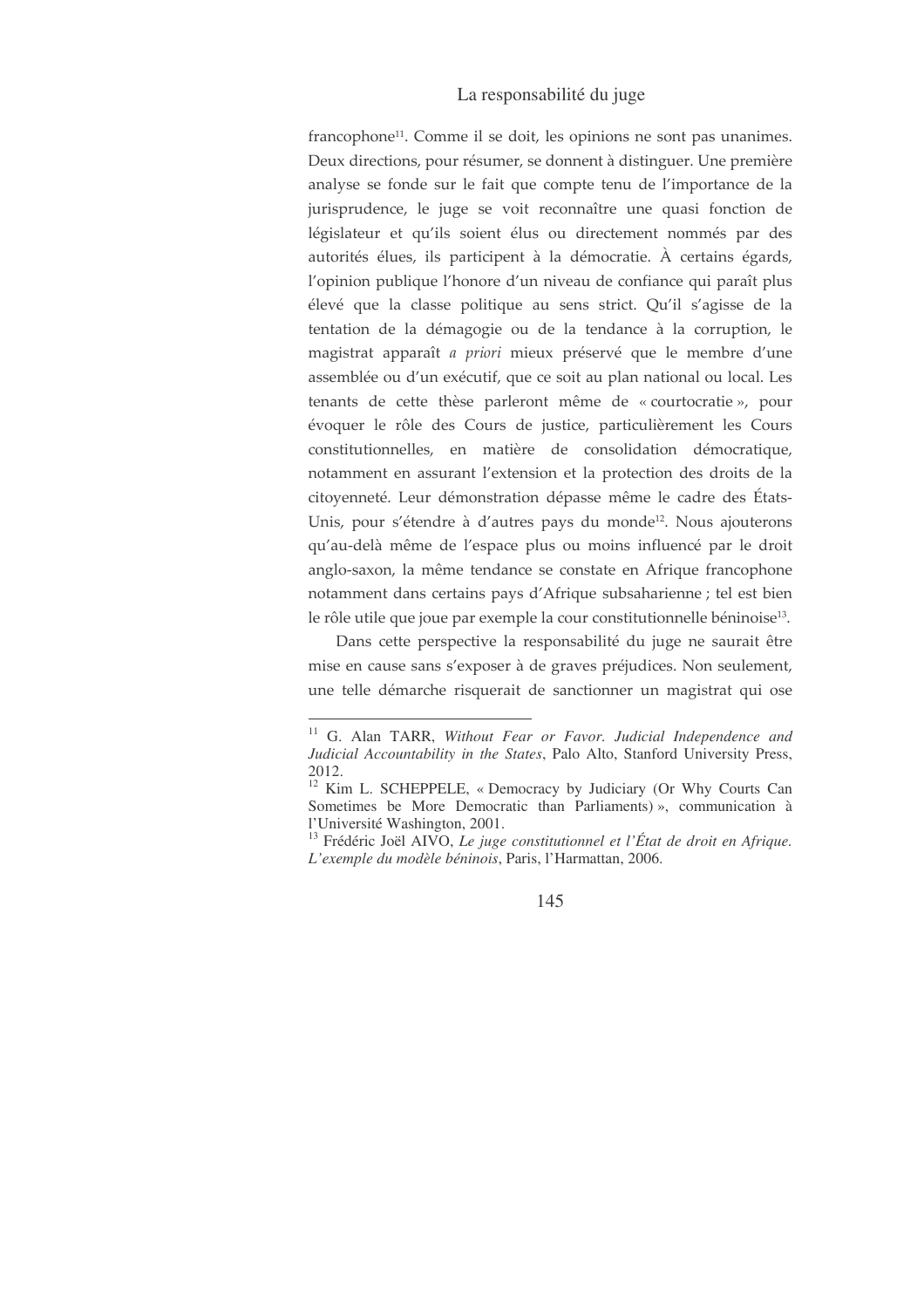prendre ses responsabilités en défendant les droits de l'homme et, par-delà la démocratie, mais d'une façon générale le risque encouru se traduirait par une tendance à la paralysie de l'institution judiciaire pétrifiée à l'idée que leurs sentences les plus généreuses risque de leur être mise à charge.

À l'inverse, d'autres auteurs ont plutôt tendance à contester la nature bénéfique de l'extension du champ d'action et des pouvoirs du juge. Il y aurait bien sûr les arguments officiels figurant dans la jurisprudence : la nécessité de fournir au citoyen un cadre d'action incontestable, délimitant pour chacun les bornes de ses droits et de ses devoirs. Il y aurait la nécessité de définir une règle du jeu sur laquelle chacun pourrait caler son action. En fait, le juge serait moins au service de principes généraux, généreux et rassurants que participant à une élite politique qu'il protège, désireuse de fixer les valeurs qui sous-tendent sa domination. Il s'agirait pour cet ensemble de dirigeants, personnels politiques, magistrats, technostructure administrative, chefs d'entreprise, de s'isoler de la grande masse de la population afin de fixer un droit qui leur serait favorable. Les auteurs tenants de cette thèse parleront plutôt de « justocracy », fondée sur le refus des droits sociaux partisans d'une limitation du rôle de l'État<sup>14</sup>.

Dans ce contexte, la responsabilité du juge retrouve de la pertinence. En effet, elle peut être incriminée à deux niveaux. D'abord, il peut lui être reproché d'être au service d'une classe dominante dont elle protégerait les intérêts. Par ailleurs, le citoyen serait fondé à le critiquer de ne pas suffisamment défendre ses droits. Dans la logique de la multiplication des droits à protéger, le juge se verrait reconnaître des obligations que l'on pourrait lui reprocher de ne pas remplir en se montrant trop respectueux des situations

<sup>&</sup>lt;sup>14</sup> Ran HIRSCHL, Towards Justocracy. Origins and Consequences of New Constitutionalism, Harvard, Harvard University Press, 2004.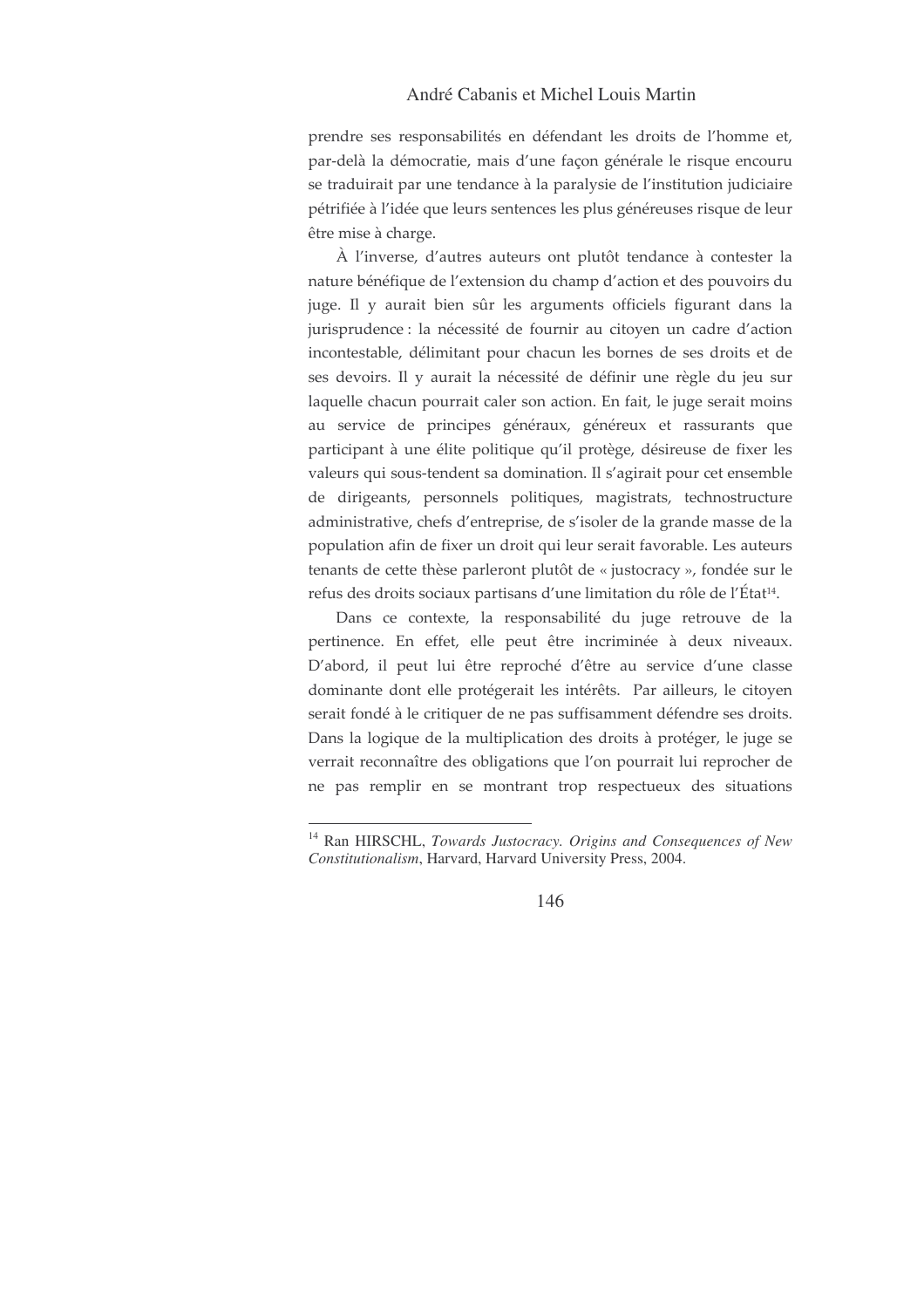acquises. Ainsi en est-il du droit à indemnité qui pourrait être réclamer soit par la victime d'un délit ou d'un crime dont le coupable n'a pas été trouvé, soit par celui qui considère avoir été mal traité par le système judiciaire sans que sa culpabilité n'a pu être prouvé. Dès lors, la responsabilité du juge opère au détriment de l'indépendance.

L'on ajoutera que dans les constitutions d'Afrique francophone, les développements traditionnellement consacrés à l'indépendance du juge ont tendance à diminuer au profit des droits du justiciable.

#### 5. L'exemple du constitutionnalisme maghrébin

A s'en tenir à l'exemple du constitutionnalisme maghrébin, cette reconnaissance des droits du justiciable se pose en une sorte de nouveauté, du moins par le luxe de détails qui l'entoure généralement. Si le principe d'une égalité des citoyens devant le droit et la justice est acquis depuis longtemps, les textes innovent par l'affirmation ostensible et détaillée de la volonté de protéger les justiciables contre les arrestations ou les détentions arbitraires, contre des procès organisés de façon expéditive, également contre l'inexécution des décisions de justice par une administration plus ou moins attentive aux injonctions que lui adressent les juges.

Les trois pays du Maghreb central y font référence dans la déclaration des droits - encore modeste - qui ouvre, chaque fois, leur première Constitution. Pour ce qui est du texte tunisien de 1959, l'inviolabilité du domicile et le secret de la correspondance précèdent trois articles sur la liberté de circulation et sur la présomption d'innocence qui ne peut être levée à l'encontre d'un prévenu qu' « à la suite d'une procédure lui offrant les garanties indispensables à sa défense » (art. 10 à 12). La Constitution marocaine de 1962 subordonne l'arrestation, la détention et les perquisitions, ainsi que les « vérifications » [sic] aux cas, conditions et formes prévus par la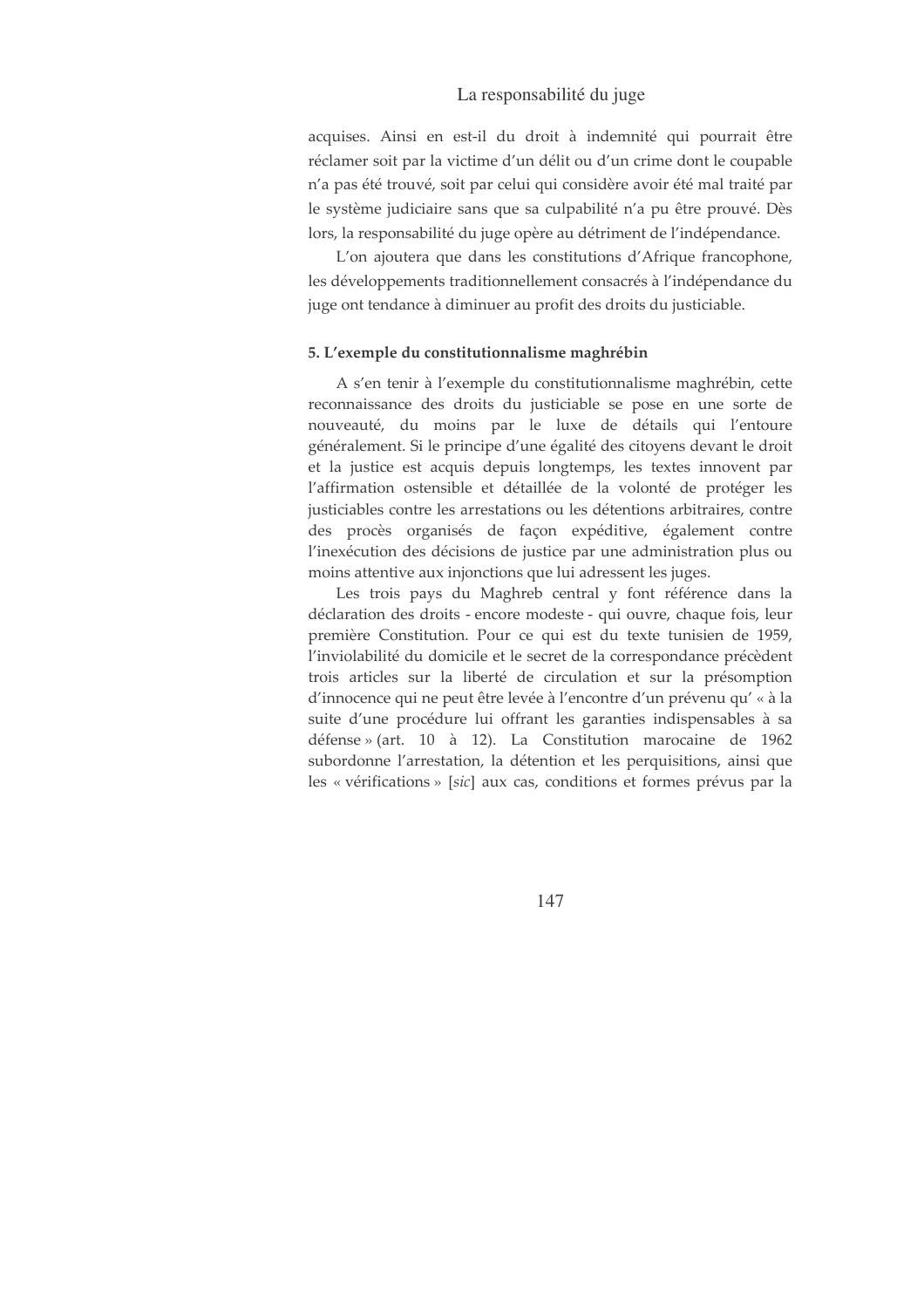loi<sup>15</sup>. En Algérie, il est fait référence, dès le texte de 1963, à ce que « nul ne peut être arrêté ou poursuivi que dans les cas prévus par la loi, devant les juges qu'elle désigne et dans les formes qu'elle prescrit », disposition précédée par la reconnaissance de l'inviolabilité du domicile et du secret de la correspondance (art. 14 et 15). D'une façon générale, ces libertés garanties par les premières lois fondamentales intervenues au lendemain des indépendances font une large place aux droits dits « de la première génération $^{16}$  », parfois qualifiés de « libertés bourgeoises » par la doctrine marxiste. Nul doute que la répression dont furent victimes, de la part des autorités coloniales, les combattants pour l'indépendance n'ait constitué une incitation pour introduire, dans les nouvelles lois fondamentales, des dispositions tendant à éviter le renouvellement de telles pratiques, une fois récupérée la pleine souveraineté du pays. Il n'est pas sûr que l'on y soit toujours parvenu.

Par la suite, au fil des révisions successives ou de rédactions entièrement nouvelles, ces différentes garanties vont finir par se préciser<sup>17</sup>. Dès 1961, la Mauritanie s'aligne sur ses voisins du Maghreb

<sup>&</sup>lt;sup>15</sup> Articles 10 et 11 (secret de la correspondance). Repris textuellement dans les constitutions de 1970, 1972, 1992 et 1996.

<sup>&</sup>lt;sup>16</sup> Il s'agit là d'une caractéristique commune à la plupart des constitutions africaines de l'indépendance. Cf. A. CABANIS et M. L. MARTIN, *Le constitutionnalisme de la troisième vague en Afrique francophone*, Bruxelles, Academia Bruylant, 2010, p. 26 à 29.

<sup>&</sup>lt;sup>17</sup> Elles font une large place à la protection des personnes gardées à vue. L'on sait que c'est un domaine auquel les organisations non gouvernementales qui se veulent en charge de la dénonciation des atteintes aux droits de l'homme tant dans les pays développés qu'en développement, portent une grande attention. Pour s'en tenir au *Rapport 2014-2015* d'*Amnesty International* et pour ce qui est des aspects juridictionnels qui nous intéressent ici, il rappelle qu'en Algérie les demandes demeurent importantes à propos des personnes disparues pendant les années 1990 et que les femmes sont victimes de discriminations ce qui a provoqué des *initiatives* des autorités (p. 70-71), qu'au Maroc le fait qu'aient été signalés des cas de torture et de mauvais traitement en détention a provoqué l'envoi d'une lettre du ministre de la Justice et des Libertés aux procureurs et aux juges pour les inviter à ordonner des examens médicaux légaux (p. 296), qu'en Mauritanie l'esclavage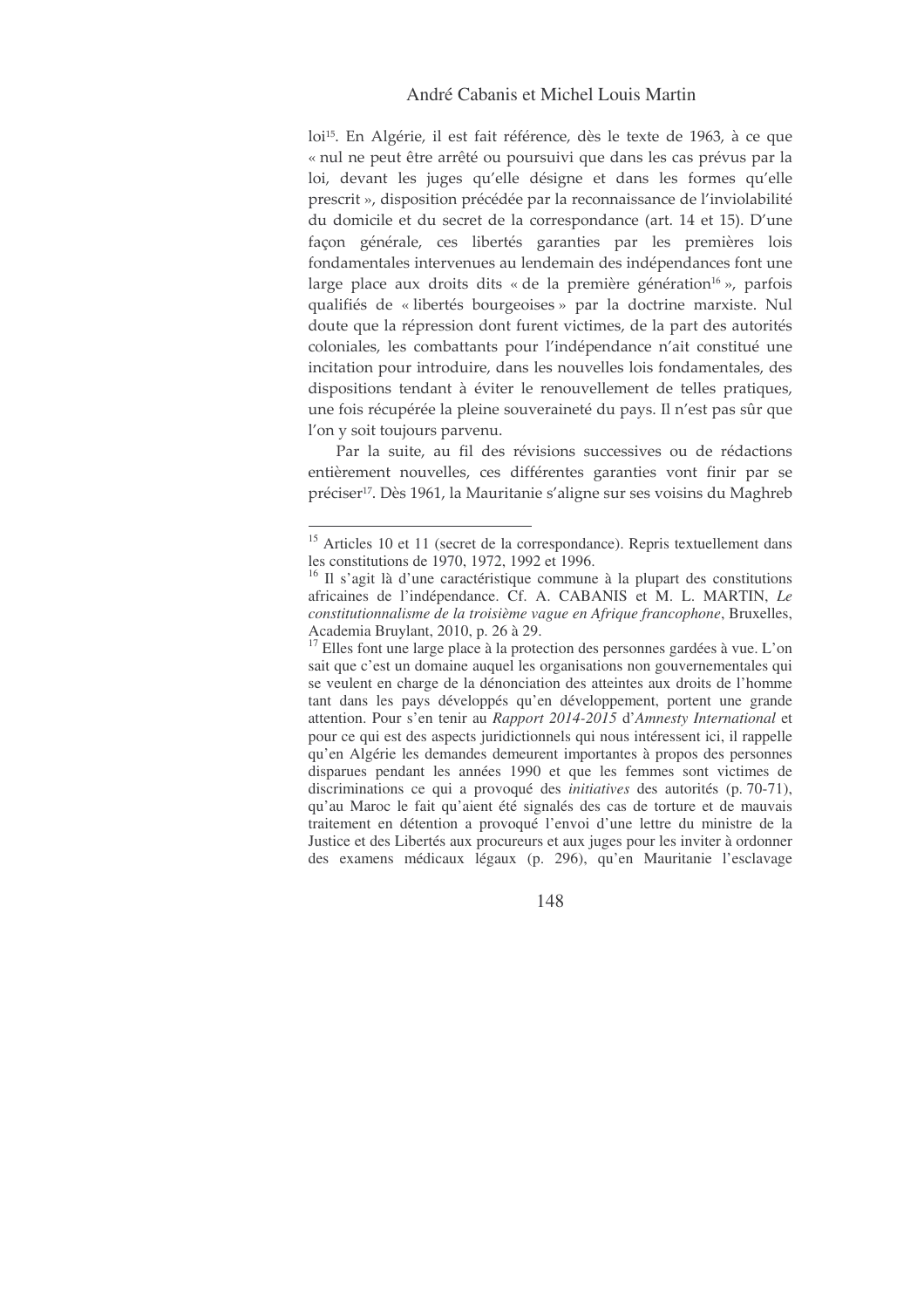avec la protection contre les arrestations arbitraires, confiée à l'autorité judiciaire, cette dernière qualifiée de gardienne de la liberté individuelle<sup>18</sup>, et mentionnée dans le titre consacré à la justice (art. 49). En 1976, l'Algérie ajoute toute une série de précisions et de garanties aux droits déjà proclamés. S'agissant des arrestations, il est indiqué que la garde à vue ne peut excéder 48 heures, sauf exceptions fixées par la loi et sous réserve qu'elle puisse être suivie d'un examen médical à la demande de la personne retenue. Pour ce qui est de l'inviolabilité du domicile, aucune perquisition ne peut avoir lieu qui ne soit décidée par le juge et dans le respect de la loi. Enfin le secret de la correspondance est rapproché de la protection de la vie privée et étendu à toutes les formes de communication privée (art. 49 à 52). Pour faire bonne mesure, est ajoutée la reconnaissance des principes de non rétroactivité de la loi pénale et de la présomption d'innocence (art. 45-46). Surtout, est posé - principale innovation, riche de conséquences pour l'avenir - le fait que « l'erreur judiciaire entraîne réparation par l'État » (art. 47). L'ensemble de ces innovations seront conservées dans la Constitution de 1989 qui se borne à ouvrir à la personne gardée à vue « le droit d'entrer immédiatement en contact avec sa famille » (art. 45). Enfin, pour ce qui est de la Tunisie, en 2002, une révision du texte de 1959 prend également en compte les problèmes de la garde à vue en la soumettant au contrôle judiciaire tandis que la détention préventive ne peut désormais avoir lieu que « sur ordre juridictionnel » (art. 12).

Pour ce qui concerne les textes en application aujourd'hui, les innovations apportées sont variables. La  $10i$ fondamentale

demeure pratiqué bien qu'ayant été érigé en infraction pénale et justiciable d'un tribunal spécial mis en place en décembre 2013 (p. 299), qu'en Tunisie des tortures ont été infligées à des détenus bien que « la Constitution adoptée en janvier contenait des garanties importantes dans le domaine des droits humains » (p. 460-461). De fait, on ne peut exclure que certaines révisions constitutionnelles -y compris en Europe- tiennent compte de ces dénonciations.

<sup>&</sup>lt;sup>18</sup> A. CABANIS et M. L. MARTIN, « Le juge judiciaire protecteur de la liberté individuelle : les origines anglaise et française et les adaptations ultra méditerranéennes », Revue franco-maghrébine de droit, 1993, p. 43 à 60.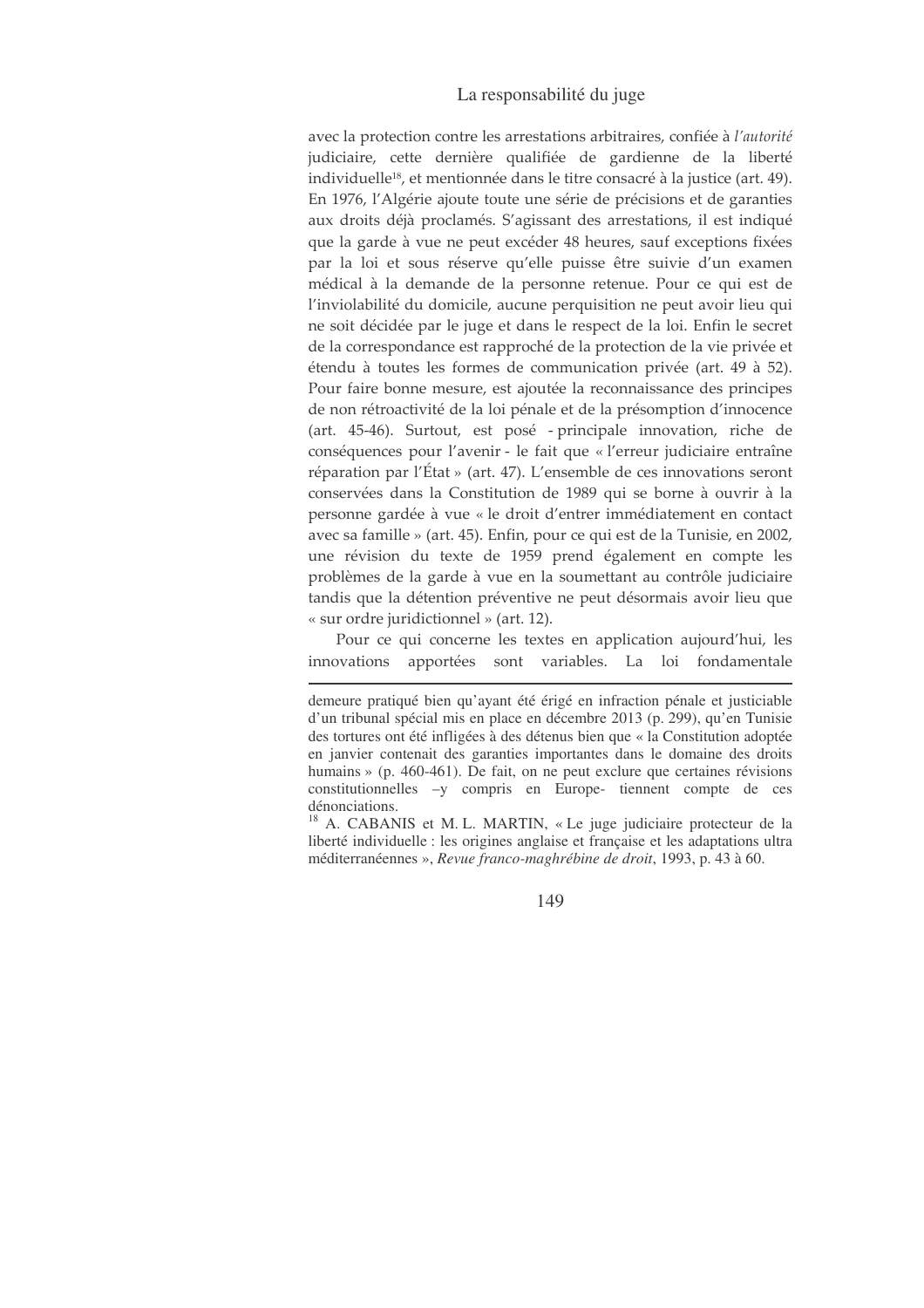mauritanienne de 1991 suit le mouvement général avec un nouvel article qui, pèle mêle, introduit le principe de présomption d'innocence, subordonne l'arrestation et la détention aux cas déterminés par la loi et garantit l'inviolabilité de la personne humaine, de son domicile et de sa correspondance (art. 13). En Algérie, le texte de 1996 reprend les dispositions de 1989, mais il vaut de noter que le projet de révision annoncé par le chef de l'État envisage quatre modifications dans le domaine qui nous intéresse ici : le droit à un « procès équitable », l'interdiction de toute détention ou emprisonnement dans un lieu non prévu par la loi, l'obligation d'informer la personne gardée à vue de son droit d'entrer en contact avec sa famille, enfin l'obligation de procéder à un examen médical pour tout mineur au terme de sa garde à vue (art. 12 à 14).

Au Maroc, ce sont les dispositions sur la garde à vue et sur la protection du domicile et de la correspondance qui font l'objet de développements importants. Deux nouveautés significatives ont introduites en cas de détention : la première réside dans l'obligation d'informer la personne détenue de ses divers droits (motifs de la mesure prise à son encontre, droit de garder le silence, bénéfice « au plus tôt » d'une assistance juridique et d'une communication avec ses proches) ; la seconde tient à la qualification de « crimes de la plus grande gravité» et de « sanctions les plus sévères » en cas de détention arbitraire ou secrète ou de disparition forcée (art. 23)<sup>19</sup>. Quant au secret des communications privées, il est indiqué que « seule la justice peut autoriser [...] l'accès à leur contenu, leur divulgation totale ou partielle ou leur invocation à la charge de quiconque » (art. 24). En Tunisie, enfin, la Constitution de 2014 ajoute à la présomption d'innocence, l'information de ses droits au profit de la personne détenue, y compris l'indication des charges retenues contre lui et la possibilité de se faire représenter par un avocat. Enfin, elle invite l'État à considérer l'intérêt de la famille du détenu et à veiller à la réhabilitation et à la réinsertion de ce dernier (art. 27 à 30).

<sup>&</sup>lt;sup>19</sup> Oui mentionne également la possibilité de bénéficier de programmes de formation et de réinsertion.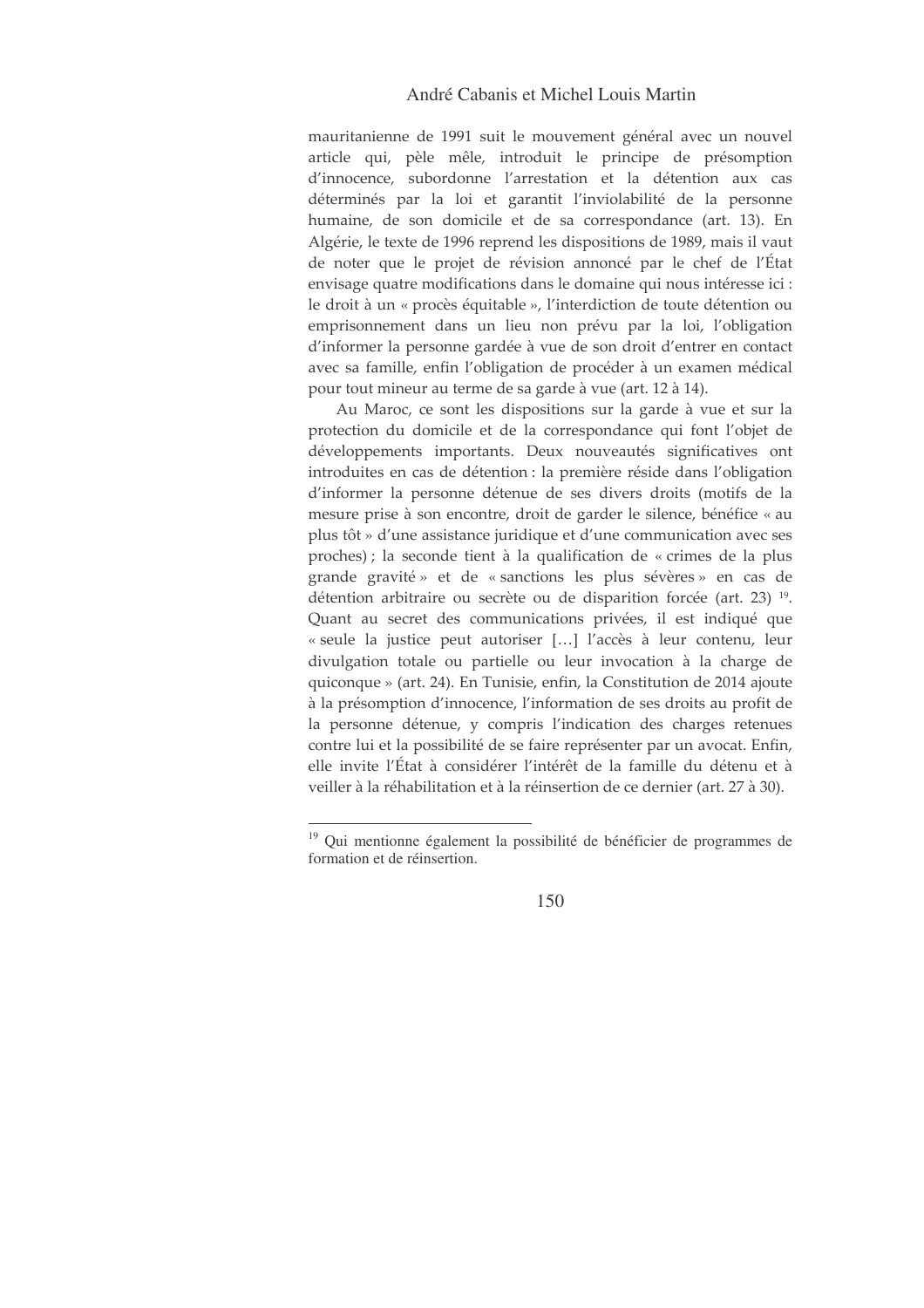Les titre ou chapitre consacrés au pouvoir judiciaire dans les nouvelles dispositions constitutionnelles marquent également la volonté d'intégrer les droits du justiciable et de ne pas se borner à protéger l'indépendance du juge. En Algérie, en 1996, les articles de la loi suprême tendent à surmonter les problèmes du temps : aux réticences des justiciables, il est répondu que le juge « est accessible à tous » (art. 140); à la crainte de contester les décisions des autorités publiques, il est répliqué que « la justice connaît des recours à l'encontre des actes des autorités administratives » (art.143) ; face aux répugnances des agents d'autorité à se soumettre aux sentences des magistrats, il est indiqué que « tous les organes qualifiés de l'État sont requis d'assurer en tous temps, en tout lieu et en toute circonstance, l'exécution des décisions de justice » (art. 145). Au Maroc, ce sont douze articles qui sont regroupés sous le titre « Des droits des justiciables et des règles de fonctionnement de la justice». Ils proclament la présomption d'innocence, le droit d'accès à la justice et à un procès équitable, sa gratuité pour ceux qui ne disposent pas de ressources suffisantes, la publicité des audiences, la motivation des jugements... Ne sont oubliées ni la réparation des erreurs judiciaires, ni la bonne exécution des jugements à laquelle les autorités publiques sont enjointes de prêter leur assistance (art. 117-128). Certains de ces éléments se retrouvent dans le texte tunisien de 2014 : droit à un procès équitable, égalité devant la justice, droit d'ester en justice, droit de la défense, droit d'accès à la justice et aide judiciaire pour les plus démunis (art. 108).

Une tendance générale semble se faire jour. Elle tendrait à considérer que le rôle des conseils en charge, dans chaque pays, de protéger l'indépendance des magistrats ne se limite pas à prononcer les sanctions disciplinaires qui peuvent frapper les magistrats coupables de faits graves. Ces instances se voient reconnaître une sorte de responsabilité générale quant au bon fonctionnement de la justice. Au Maroc et en Tunisie, ils doivent présenter des rapports sur le fonctionnement du système judiciaire (art. 113 et 117 respectivement). Au Maroc, le texte de 2011 souligne que « tout manquement de la part du juge à des devoirs d'indépendance et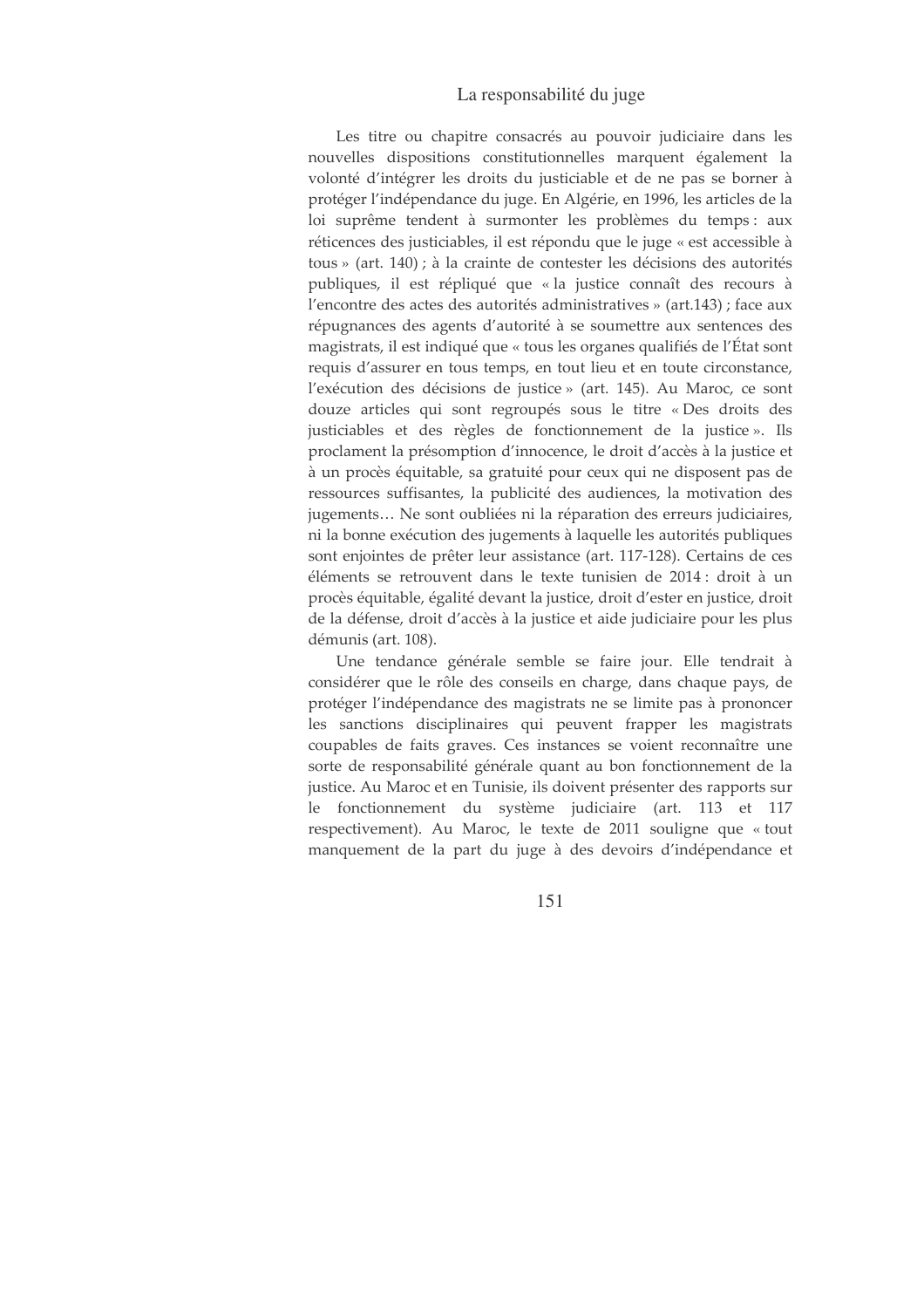d'impartialité constitue une faute professionnelle grave » (art. 109)<sup>20</sup>. En Tunisie, depuis 2014, c'est un petit code de déontologie qui figure dans la Constitution, avec des obligations qui vont sans doute sans dire mais encore mieux en le disant : « Le magistrat doit être compétent, il doit faire preuve de neutralité et d'intégrité ; il doit répondre de toute défaillance dans l'accomplissement de ses fonctions » (art. 103). Pour ce qui est de l'Algérie, c'est dès 1976 et avec une formule qui n'a plus changé depuis cette date que le CSM se voit confier le soin de vérifier la manière dont le magistrat s'acquitte de sa mission (art. 174), fonction inséparable du classique pouvoir disciplinaire de cette instance mais que l'on peut interpréter comme permettant une intervention même s'il n'y a pas de faute caractérisée <sup>21</sup>. Par ailleurs la loi organique de 2004 sur le CSM prévoit que ce dernier doit rédiger « un Code de déontologie du magistrat<sup>22</sup> ». Cela correspond à un mouvement général consistant à reconnaître à cette instance une vocation à scruter jusqu'au zèle des juges.

 $\frac{1}{2}$ 

Il est de plus en plus difficile au juge de se présenter comme étant d'une nature différente de l'ensemble des citoyens. Même leur volonté d'appartenir aux plus sphères du pouvoir, à côté du législatif et de l'exécutif ne le met pas complètement à l'abri dans la mesure où députés, sénateurs, ministres et même chef de l'État ne bénéficient

<sup>&</sup>lt;sup>20</sup> Le 12 août 2014, le CSPJ a prononcé des sanctions contre quatorze magistrats marocains pour faute professionnelle.

<sup>&</sup>lt;sup>21</sup> En revanche, en Algérie, c'est la Cour suprême qui « constitue l'organe régulateur de l'activité des cours et tribunaux » (art. 152 de 1996). La formule était déjà présenté dès 1976 et 1989 (art. 177 et 143) mais en limitant cette compétence à « tous les domaines du droit » ce qui semblait viser l'unification de la jurisprudence.

 $22$  Art. 34 de la loi organique n° 04-12 du 6 septembre 2004. Ce code a été publié début 2007.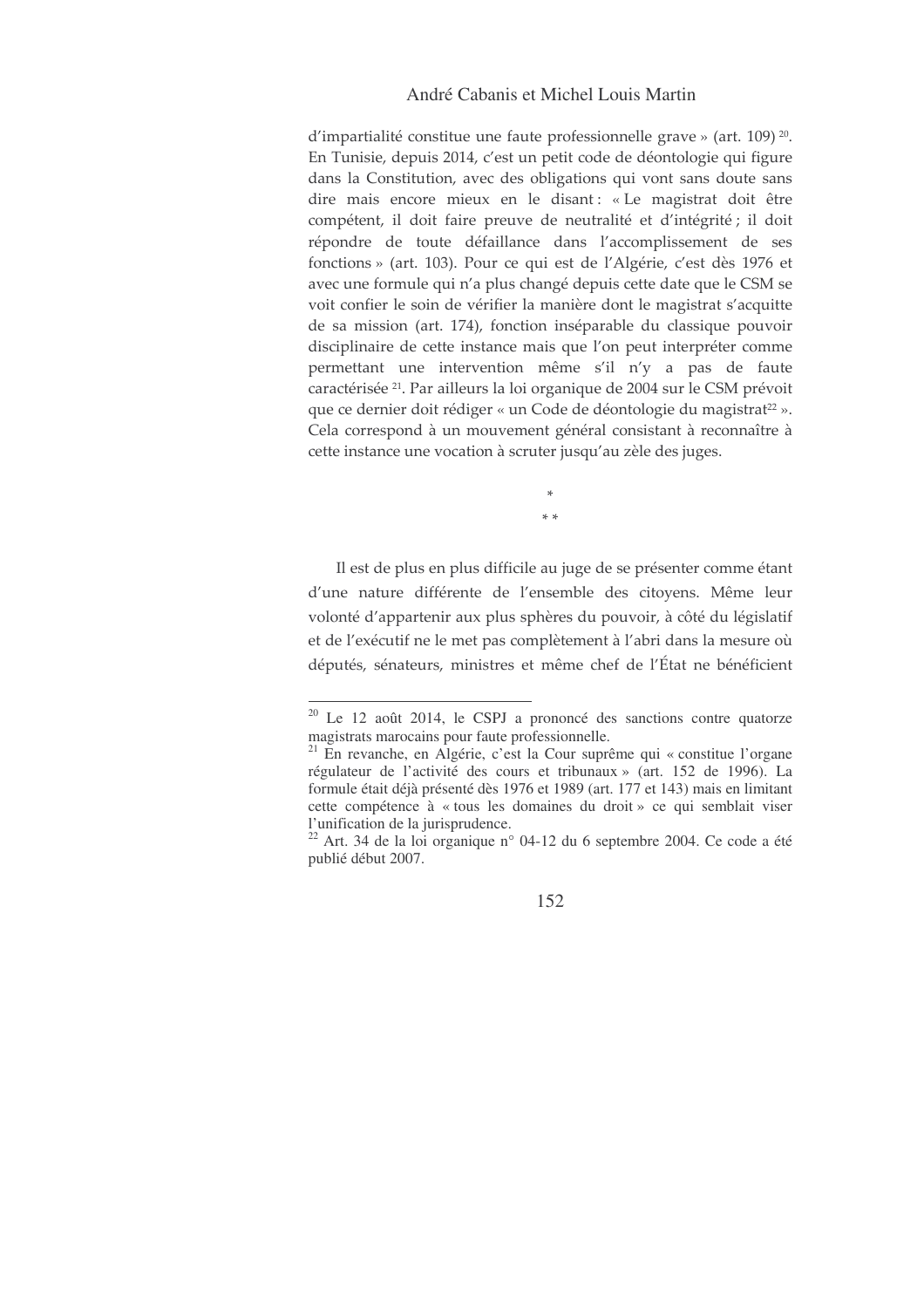que d'une immunité limitée. Dans ces conditions, il n'est plus grand monde pour oser présenter les magistrats comme parfaitement irresponsables. Dans leurs rangs l'essentiel de l'argumentation consiste à énumérer les difficultés de l'exercice, la différence entre responsabilités pénale et civile, la possibilité de mettre en œuvre une responsabilité institutionnelle qui limiterait la responsabilité individuelle, la nécessité de tout confier à des instances internes, les seules à même de contrôler sans menacer l'indépendance. Toutes ces précautions ne peuvent que limiter une évolution qui paraît irrésistible dans la mesure où l'idée de présenter la justice comme une société à responsabilité limitée trouve de moins en moins de tenants. Au surplus, le droit comparé montre qu'il est possible de mettre en cause la responsabilité des juges sans que l'idéal de justice s'en trouve gravement compromis.

Si l'on souhaite dépasser la problématique étroite consistant à rechercher les mécanismes problématiques permettant de sanctionner le juge sans menacer le pouvoir judiciaire, une autre voie paraît pouvoir être explorée. Il est clair que l'extension de la responsabilité à toutes les catégories sociales et avec une propension à chercher à atteindre systématiquement les niveaux les plus élevés, c'est-à-dire les plus éloignés de la faute qui a porté préjudice, les magistrats ne peuvent pas prétendre indéfiniment à un droit à l'irresponsabilité. Il est vrai que cette tendance porte en elle-même ses propres contradictions. À vouloir toujours viser les sommets, on en arrive à distendre de manière absurde les liens entre l'acte générateur de la responsabilité et celui auquel on peut l'imputer. Dès lors ce pourrait être une solution à une tendance susceptible à tous les niveaux de déboucher sur un risque de blocage, lié à la crainte chez chacun de s'engager sans avoir pris suffisamment de précautions. C'est particulièrement vrai dans des domaines où la rapidité de la réaction